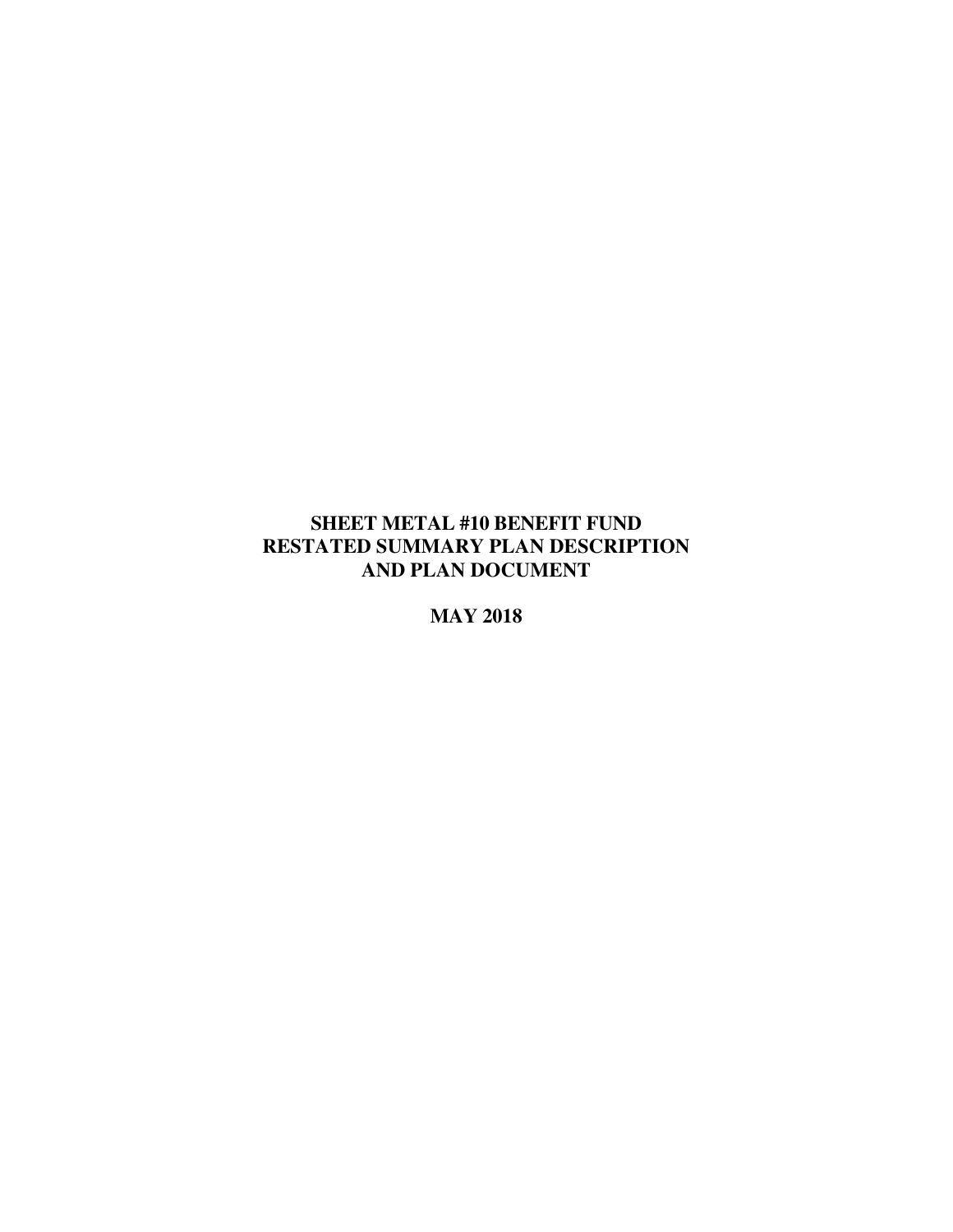Sheet Metal #10 Benefit Fund Summary Plan Description For Active Eligible Employees

Matt Fairbanks (Chairman of Board) Sheet Metal Workers' Local 10 1681 East Cope Avenue Maplewood MN 55109

Jim Bowman Sheet Metal Workers' Local 10 1681 East Cope Avenue Maplewood MN 55109

Steve Raatikka, Business Agent Sheet Metal Workers' Local 10 1681 East Cope Avenue Maplewood MN 55109

Peter Leitschuh Sheet Metal Workers' Local 10 1681 East Cope Avenue Maplewood MN 55109

Michael Corcoran Sheet Metal Workers' Local 10 1681 East Cope Avenue Maplewood MN 55109

#### *UNION TRUSTEES EMPLOYER TRUSTEES*

John Quarnstrom (Financial Secretary) SMARCA, Inc. 1405 Lilac Drive N. Suite 100 Minneapolis MN 55422-4598

James Bigham SMARCA, Inc. 1405 Lilac Drive N. Suite 100 Minneapolis MN 55422-4598

Michael Jenson General Sheet Metal 2330 Louisiana Avenue N. Minneapolis MN 55427

Andy Graham Modern Heating & Air 2318 First Street N.E. Minneapolis MN 55418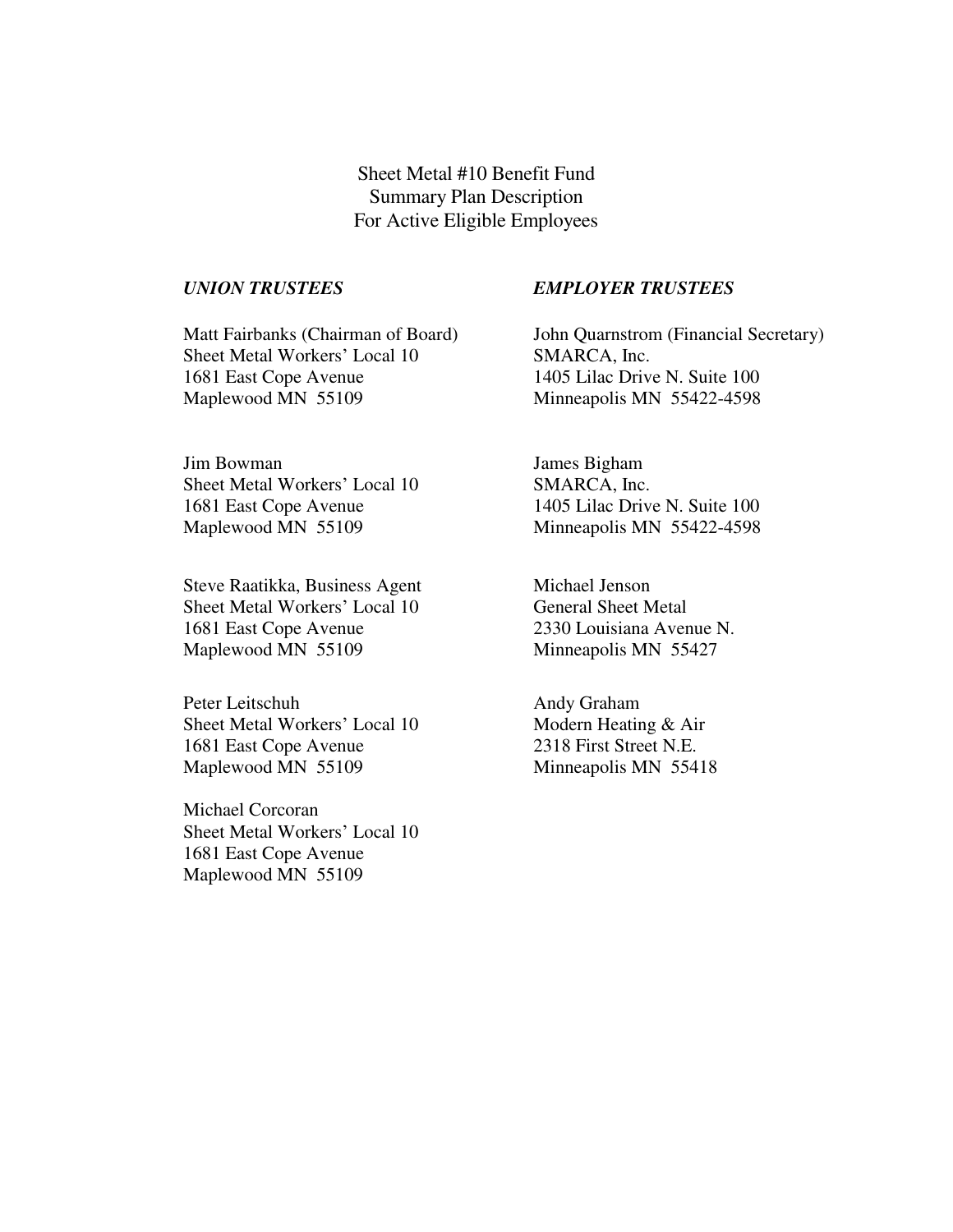May 2018

To All Active Eligible Employees:

We are pleased to provide you with this revised and updated Restated Summary Plan Description (SPD). We are proud of the benefits package that we provide to you and your family.

This SPD describes the eligibility requirements for coverage and the benefits provided through the Sheet Metal #10 Benefit Fund as of May 1, 2018. There have been many changes to the Plan since this document was last printed, so please read your SPD carefully and share it with your family. While you have been notified of many of these changes, there are some recent changes to be aware of that we've incorporated into this new SPD:

- *Weekly Sickness and Accident Benefits*, page 3, the Plan has increased the weekly benefit to \$550 for journeymen and \$400 for all other classifications.
- *Hearing Aids*, page 5, the Plan now provides for one examination per Calendar Year, whereas previously the Plan covered the exam every two years with a \$150 limit.
- *Orthotics*, page 6, the Plan removed the \$300 limit on orthotics benefits.
- *TMJ*, page 7, the Plan removed the \$600 lifetime maximum benefit for appliances.
- *HSA Opt-Out,* page 26, effective April 1, 2018, the Plan permits spouses and dependents to opt out of coverage if they are eligible for an HSA that is paired with a high-deductible health plan.
- *Specialty Drugs*, page 57, effective March 1, 2018, the Plan is adding a coupon copayment program for certain specialty drugs as further detailed in in the SPD's Prescription Drug Benefit.
- *Compound Drugs*, page 58, the Plan no longer covers compound drugs that contain bulk chemicals that are not FDA approved. Compound kits and pain patches are also excluded.

As the above noted changes indicate, there is important information in the SPD that you must be aware of. The following sections can help you better understand the Plan and the benefits that it provides:

- *Important Contact Information,* page 10, which provides contact information for the various benefits provided by your Plan;
- *Schedule of Benefits, pages [3-](#page-10-0)9, which is a summary of the benefits available to you under* the Plan;
- *Eligibility,* pages 21-36, which describes when you become eligible for benefits and when you lose eligibility; and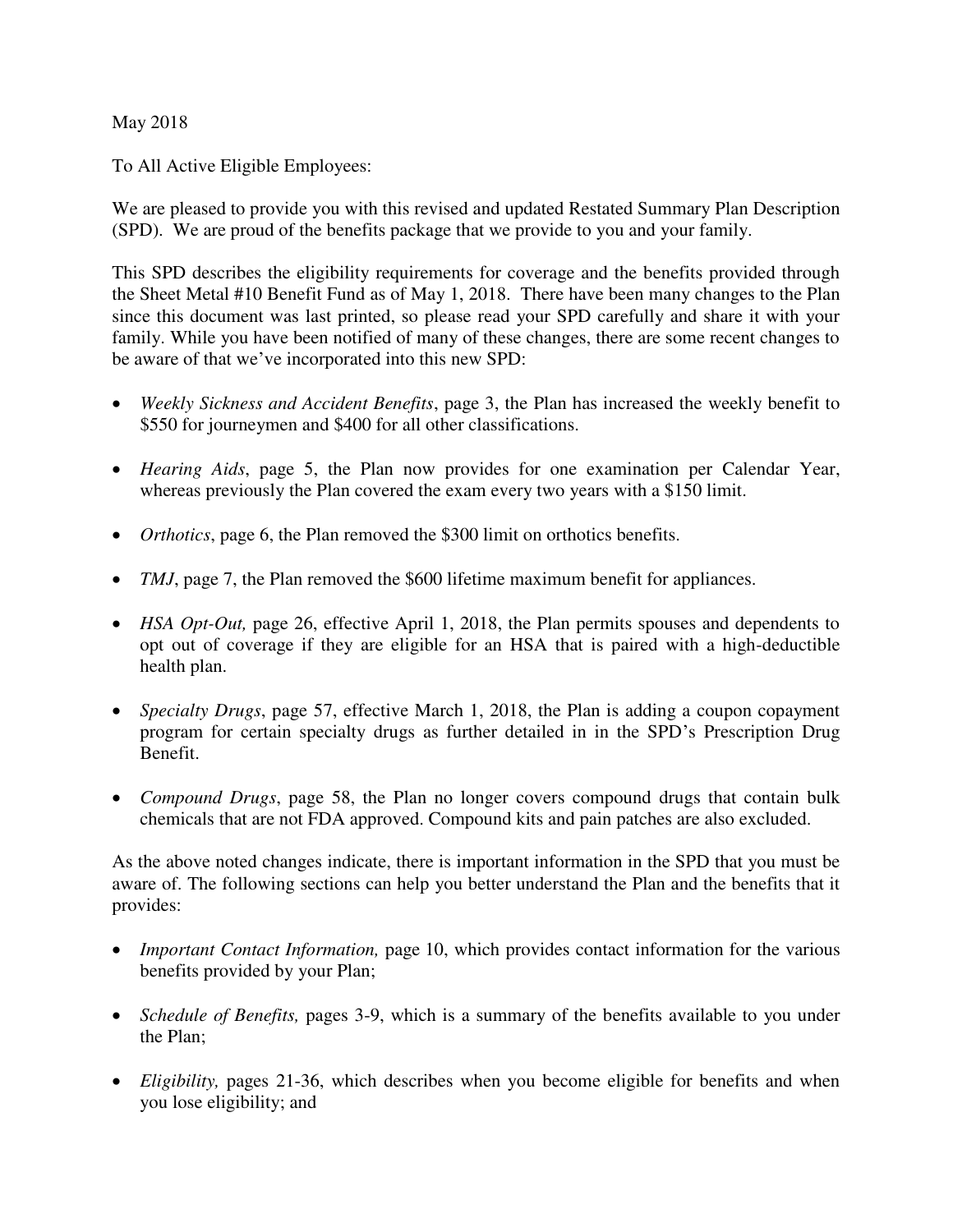• *Life Events, pages 39-42, which explains what happens to your benefits and what you may* need to do when certain life events happen, such as when you get married.

In addition to these Sections, throughout this SPD there are boxes of highlights covering important points and tips on how to get the most out of your benefits.

We hope you find this format easy to use and helpful.

If you have any questions, contact Wilson-McShane Corporation as Claims Manager or the Fund Office.

The success of the Plan is due to the cooperation received from the Union, Contributing Employers, and Eligible Employees. We and the Fund Office staff are grateful for your continuing cooperation.

Sincerely yours, *Board of Trustees* 

*The Trustees reserve the right to amend, modify, or discontinue all or part of this Plan whenever, in their judgment, conditions so warrant. Participants will be notified of any Plan changes in writing.*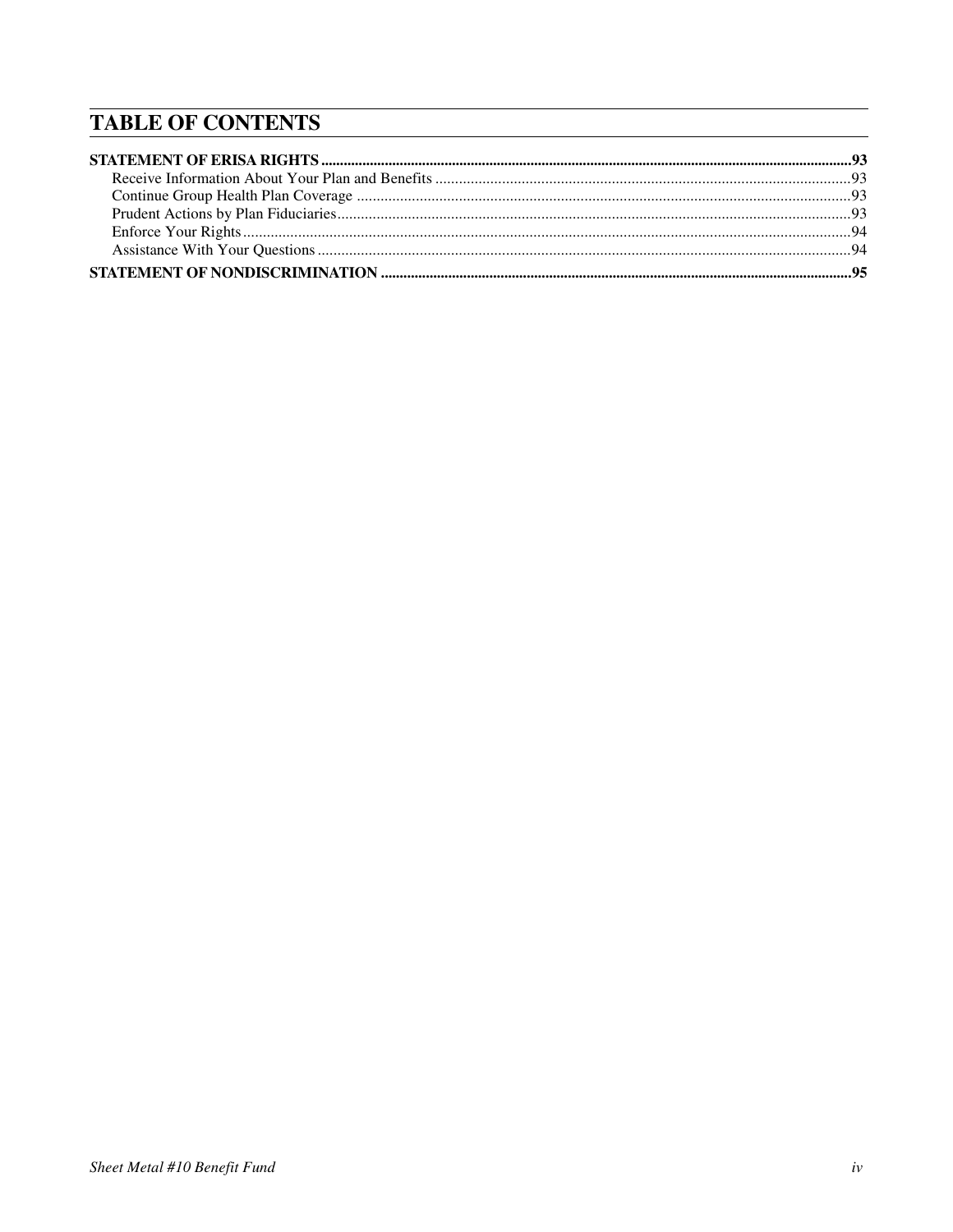### **INTRODUCTION**

As a participant in the Sheet Metal #10 Benefit Fund, you are eligible for a comprehensive benefit package.

This booklet is designed to help you understand the benefits available to you. We urge you to read the booklet and share it with your family. Also, we recommend that you keep this booklet with your important papers so you can refer to it when needed.

#### *About This Booklet*

We've organized the SPD in a way that will be useful to you. This booklet includes:

- A summary of benefits;
- A listing of important contact information;
- Information about when you and your Dependents can participate in the Plan;
- An explanation of your coverage under the Plan;
- Information about how to file claims and appeals;
- General Plan administrative information; and
- A glossary of important definitions.

#### *Your Responsibility*

It is important to remember that the Plan is not designed to cover every health care expense. The Plan pays charges for eligible expenses, up to the limits and under the conditions established by the Plan rules. The decisions about how and when you receive medical care are up to you and your doctor - not the Plan. The Plan determines how much it will pay. You and your doctor must decide what medical care is best for you.

*This booklet has been prepared for active participants of the Sheet Metal #10 Benefit Fund and describes the benefits in effect as of May 1, 2018. This edition replaces and supersedes any previous Summary Plan Description. The Trustees reserve the right and have the authority to amend, modify, eliminate benefits, or terminate the Plan at any time. In addition, the Trustees, or such other persons as delegated by the Trustees, have the discretion to interpret and construe the rules of the Plan and the terms of this booklet.*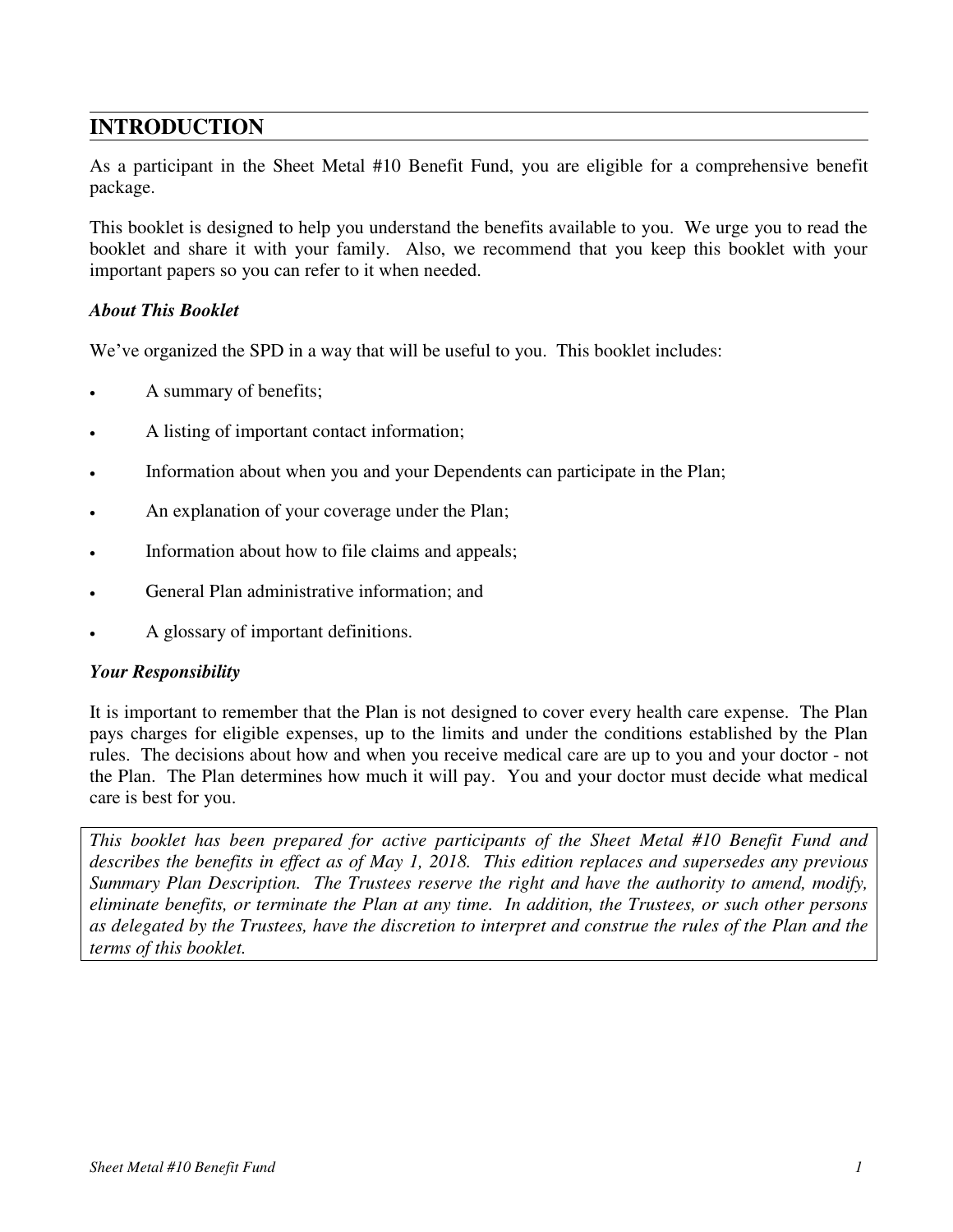### **INTRODUCTION**

#### *Grandfathered Status*

The Sheet Metal #10 Benefit Fund believes its Plan of benefits is a "grandfathered health plan" under the Patient Protection and Affordable Care Act (the Affordable Care Act). As permitted by the Affordable Care Act, a grandfathered health plan can preserve certain basic health coverage that was already in effect when that law was enacted. Being a grandfathered health plan means that the Sheet Metal #10 Benefit Fund may not include certain consumer protections of the Affordable Care Act that apply to other plans, for example, the requirement for the provision of preventative health services without any cost sharing. However, grandfathered health plans must comply with certain other consumer protections in the Affordable Care Act, for example, the elimination of lifetime limits on benefits.

Questions regarding which protections apply and which protections do not apply to a grandfathered health plan and what might cause a plan to change from grandfathered health plan status can be directed to the Plan Administrator at Sheet Metal #10 Benefit Fund, Attn: Plan Administrator, 1681 East Cope Avenue, Suite B, Maplewood, MN 55109-2631; 651-770-0991. You may also contact the Employee Benefits Security Administration, U.S. Department of Labor at 1-866-444-3272 or www.dol.gov/ebsa/healthreform. This website has a table summarizing which protections do and do not apply to grandfathered health plans.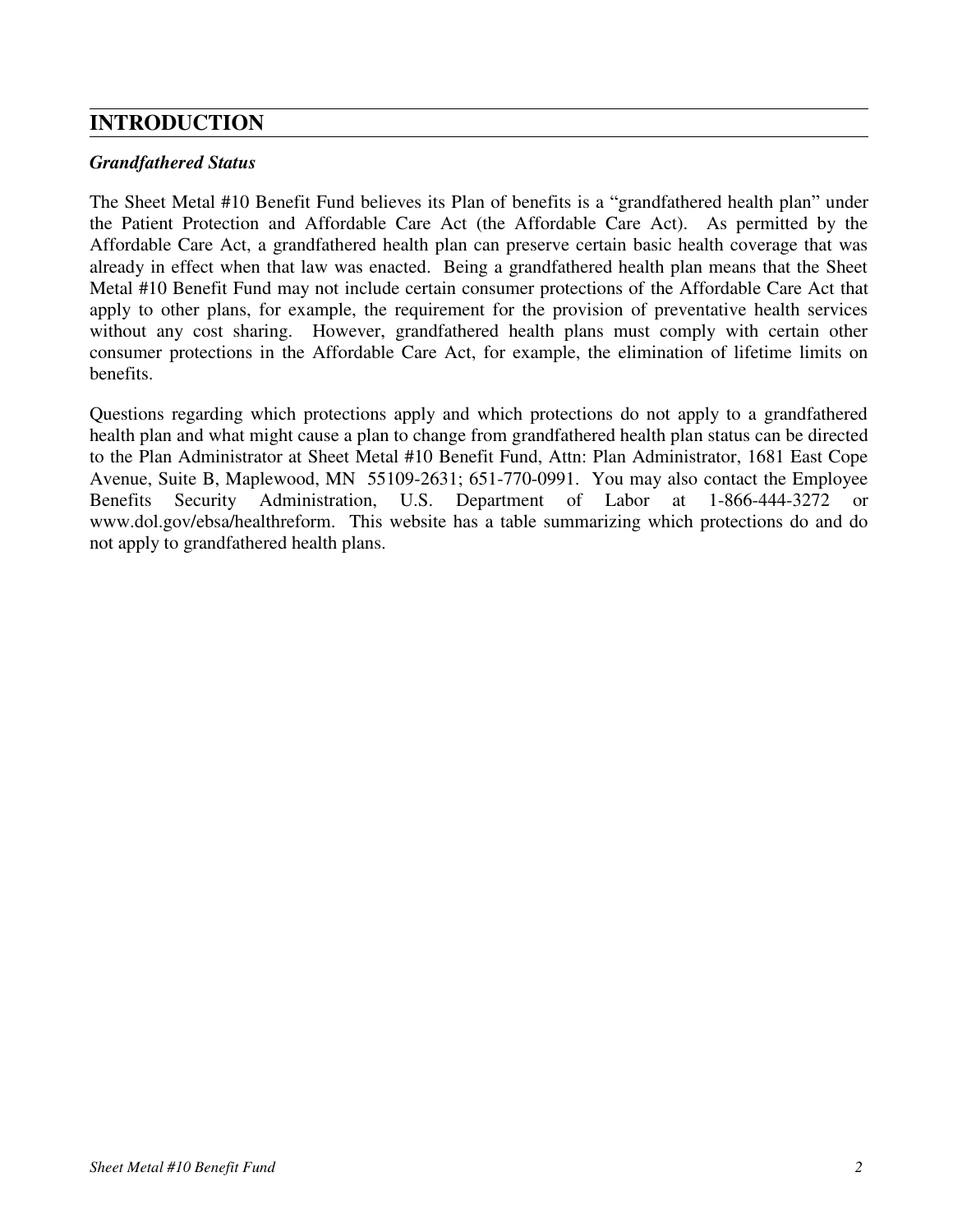<span id="page-10-0"></span>Most employees will be covered under Plan A coverage. Plan B coverage, as described below, is a reduced benefit medical plan which is available to certain classifications of employees in specific areas of Sheet Metal Workers Local #10. Refer to the applicable wage/fringe package in your area to determine your Plan B options, if any.

| <b>Eligible Employees Only</b>                                                       |                         |                         |
|--------------------------------------------------------------------------------------|-------------------------|-------------------------|
| <b>Benefit</b>                                                                       | Coverage – Plan A       | Coverage – Plan B       |
| <b>Death Benefit</b> (see page 43)                                                   | \$10,000                | \$10,000                |
| <b>Accidental Death and Dismemberment Benefit</b> (see page 44)                      |                         |                         |
| Loss of life                                                                         | \$10,000                | \$10,000                |
| Loss of two limbs, sight in both eyes, or one limb and sight in                      | \$10,000                | \$10,000                |
| one eye                                                                              |                         |                         |
| Loss of one limb or sight in one eye                                                 | \$5,000                 | \$5,000                 |
| <b>Weekly Sickness and Accident Benefit (Non-Occupational</b>                        |                         |                         |
| Only) (see page 45)                                                                  |                         |                         |
| Journeymen in any contract area                                                      |                         |                         |
| Weekly Maximum                                                                       | \$550                   | \$550                   |
| Hourly Rate for Partial Daily Benefit                                                | \$13.75                 | \$13.75                 |
| Maximum                                                                              | \$14,300 per disability | \$14,300 per disability |
| <b>All Other Classifications</b>                                                     |                         |                         |
| <b>Weekly Maximum</b>                                                                | \$400                   | \$400                   |
| Hourly Rate for Partial Daily Benefit                                                | \$10.00                 | \$10.00                 |
| Maximum                                                                              | \$10,400 per disability | \$10,400 per disability |
| <b>Note:</b> Weekly Sickness and Accident Benefits are considered<br>taxable income. |                         |                         |

| <b>Eligible Employees and Dependents</b><br><b>Major Medical Expense Benefit</b><br>(See pages $47 - 55$ for a listing of services<br>covered as Major Medical Expenses) | Coverage – Plan A                                         | Coverage – Plan B                                            |
|--------------------------------------------------------------------------------------------------------------------------------------------------------------------------|-----------------------------------------------------------|--------------------------------------------------------------|
| <b>Annual Deductible</b>                                                                                                                                                 |                                                           |                                                              |
| Before the Plan pays for most covered expenses, you pay                                                                                                                  | \$135 per person each<br>year;<br>\$405 family<br>maximum | \$600 per person each<br>year;<br>$$1,800$ family<br>maximum |
| <b>Coinsurance</b>                                                                                                                                                       |                                                           |                                                              |
| Once you meet your annual deductible, the Plan pays                                                                                                                      | 80%, up to the annual                                     | 80%, up to the annual                                        |
|                                                                                                                                                                          | out-of-pocket                                             | out-of-pocket                                                |
|                                                                                                                                                                          | maximum                                                   | maximum                                                      |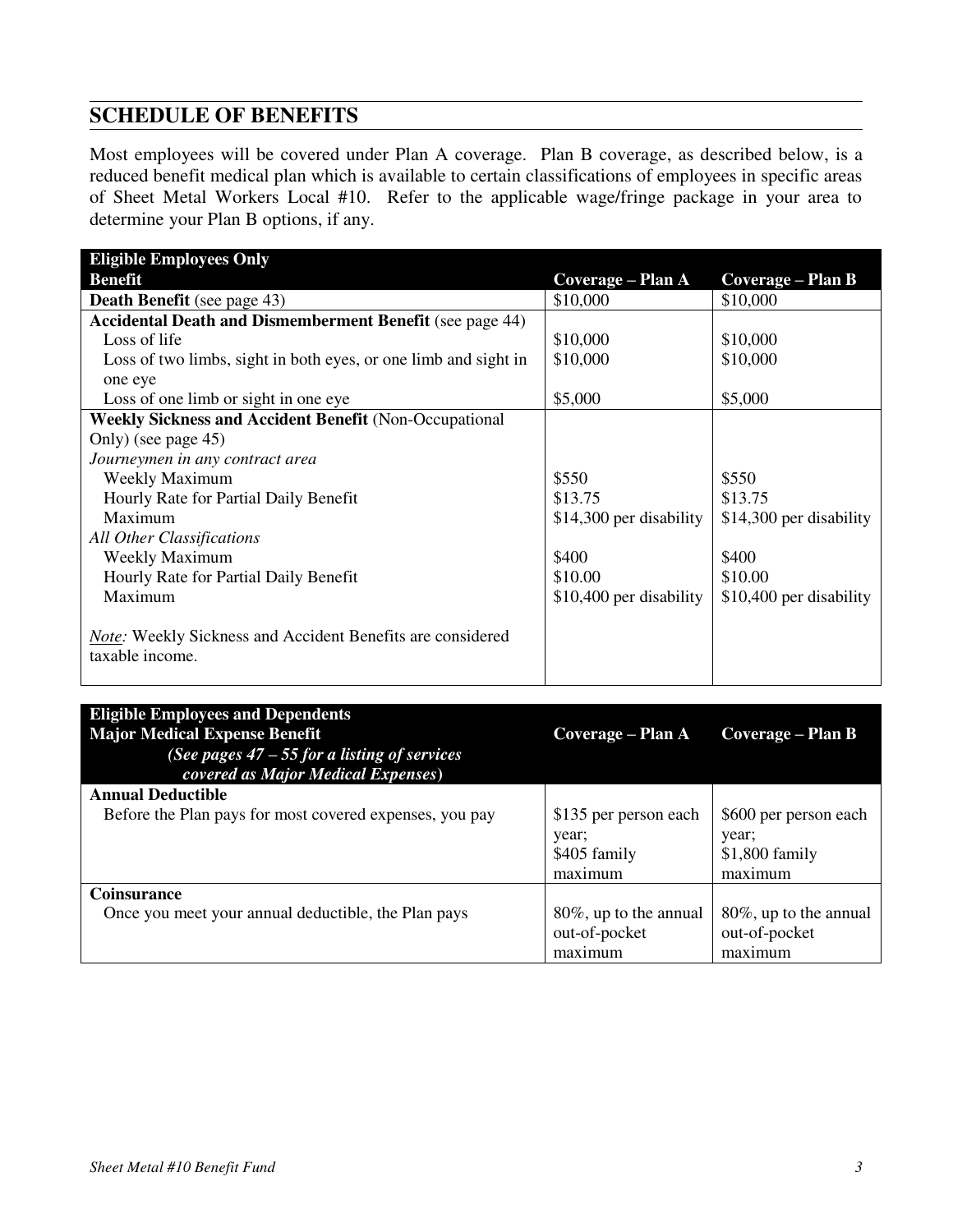| <b>Eligible Employees and Dependents</b><br><b>Major Medical Expense Benefit</b> | Coverage - Plan A         | Coverage - Plan B                |
|----------------------------------------------------------------------------------|---------------------------|----------------------------------|
| <b>Annual Out-of-Pocket Maximum</b>                                              |                           |                                  |
| Plan Pays 100% of covered charges for the remainder of the                       |                           |                                  |
| year, once you reach your Out-of-Pocket Maximum:                                 |                           |                                  |
| Individual Out-of-Pocket Maximum                                                 | $$1,080$ per person;      | $$1,800$ per person;             |
| Family Out-of-Pocket Maximum                                                     | \$3,240 family<br>maximum | \$5,400 family                   |
| Annual Out-of-Pocket Maximum does not include your<br>deductible.                |                           | maximum                          |
|                                                                                  |                           |                                  |
| <b>Doctor on Demand</b> (see page 67)                                            |                           |                                  |
| Medical video visits                                                             | 100%                      | 100%                             |
|                                                                                  |                           |                                  |
| Mental health video visits                                                       | \$50 copayment            | \$50 copayment                   |
| (Not all video visits are covered, only those through the                        |                           |                                  |
| Doctor on Demand program)                                                        |                           |                                  |
| <b>Immunizations</b>                                                             | 100% of Reasonable        | $\overline{100\%}$ of Reasonable |
| (see next row for immunizations administered at a                                | and Customary after       | and Customary after              |
| pharmacy)                                                                        | deductible                | deductible                       |
|                                                                                  |                           |                                  |
| Office visits and testing at PPO Retail Health Clinic                            | 100% of Reasonable        | 100% of Reasonable               |
| (such as Minute Clinic)                                                          | and Customary, no         | and Customary, no                |
| and                                                                              | deductible                | deductible                       |
| Immunizations administered at a pharmacy<br><b>Emergency Room Services</b>       | \$50 copayment,           | \$50 copayment,                  |
|                                                                                  | waived if you are         | waived if you are                |
|                                                                                  | admitted to hospital      | admitted to hospital             |
|                                                                                  |                           |                                  |
| <b>Inpatient In-Network Hospital Coverage</b>                                    | 80% after annual          | 80% after annual                 |
|                                                                                  | deductible                | deductible                       |
| <b>Inpatient Out-of-Network Hospital Coverage</b>                                | No coverage               | No coverage                      |
| <b>Mental/Behavioral and Substance Abuse Disorder -</b>                          | 80% after annual          | 80% after annual                 |
| <b>In-Network Inpatient Service</b>                                              | deductible                | deductible                       |
|                                                                                  |                           |                                  |
| <b>Mental/Behavioral and Substance Abuse Disorder -</b>                          | No coverage               | No coverage                      |
| <b>Out-of-Network Inpatient Service</b>                                          |                           |                                  |
|                                                                                  |                           |                                  |
| <b>Mental/Behavioral and Substance Abuse Disorder -</b>                          | 80% after annual          | 80% after annual                 |
| <b>In-Network Outpatient Service</b>                                             | deductible                | deductible                       |
|                                                                                  |                           |                                  |
| <b>Mental/Behavioral and Substance Abuse Disorder -</b>                          | 80% after annual          | 80% after annual                 |
| <b>Out-of-Network Outpatient Service</b>                                         | deductible                | deductible                       |
|                                                                                  |                           |                                  |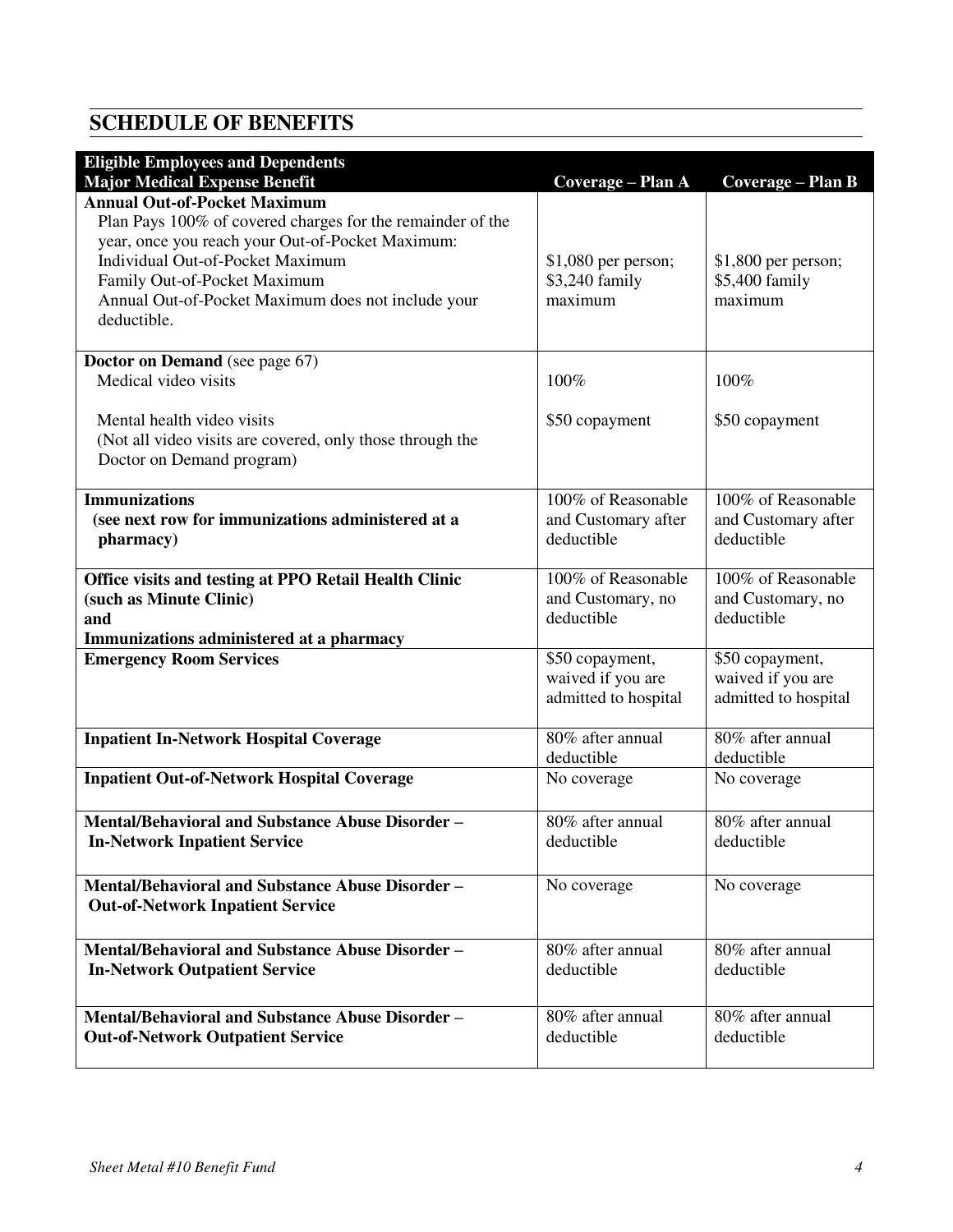| <b>Eligible Employees and Dependents</b>                         |                     |                     |
|------------------------------------------------------------------|---------------------|---------------------|
| <b>Major Medical Expense Benefit</b>                             | Coverage - Plan A   | Coverage - Plan B   |
| <b>Bariatric Surgery</b>                                         |                     |                     |
| Must be performed at a Blue Center of Distinction.               | \$20,000 lifetime   | \$20,000 lifetime   |
| (see page 53 for details and page 70 for an exclusion from       | maximum             | maximum             |
| coverage if requirements are not met)                            |                     |                     |
|                                                                  |                     |                     |
|                                                                  |                     |                     |
|                                                                  |                     |                     |
|                                                                  |                     |                     |
|                                                                  |                     |                     |
|                                                                  |                     |                     |
| <b>Chiropractic Treatment</b>                                    |                     |                     |
| Office visits                                                    | 80% after annual    | 80% after annual    |
|                                                                  | deductible up to a  | deductible up to a  |
|                                                                  | maximum of \$30 per | maximum of \$30 per |
|                                                                  | visit               | visit               |
|                                                                  |                     |                     |
| <b>Diagnostic Imaging and Radiology</b>                          | 80% after annual    | 80% after annual    |
|                                                                  | deductible*         | deductible*         |
| * If imaging or radiology services are obtained at a Centers for |                     |                     |
| Diagnostic Imaging (CDI) facility, then charges will be paid at  |                     |                     |
| 100% after the annual deductible.                                |                     |                     |
|                                                                  |                     |                     |
| <b>Elective Sterilization</b>                                    | 80% of Reasonable   | 80% of Reasonable   |
| Plan Coinsurance                                                 | and Customary       | and Customary       |
| <b>Hearing Care</b>                                              |                     |                     |
| Plan Coinsurance – One examination per Calendar Year             | 80% of Reasonable   | 80% of Reasonable   |
|                                                                  | and Customary       | and Customary       |
|                                                                  |                     |                     |
| Two hearing aid instruments per five consecutive Calendar        | \$1,000 per hearing | \$1,000 per hearing |
| Years*                                                           | aid                 | aid                 |
|                                                                  |                     |                     |
| *Maximum benefit does not apply to individuals under age         |                     |                     |
| 19 (coinsurance does apply).                                     |                     |                     |
| <b>Health Education</b>                                          |                     |                     |
| Plan Coinsurance                                                 | 80% of Reasonable   | 80% of Reasonable   |
|                                                                  | and Customary       | and Customary       |
|                                                                  |                     |                     |
| Lifetime Maximum                                                 | $$6,000$ per person | \$6,000 per person  |
|                                                                  |                     |                     |
| <b>Home Health Care</b>                                          |                     |                     |
| Maximum days per Calendar Year                                   | 120 days            | 120 days            |
|                                                                  |                     |                     |
| <b>Hospice Care</b>                                              |                     |                     |
| Lifetime Maximum                                                 | 185 days per person | 185 days per person |
|                                                                  |                     |                     |
| <b>Lodging Benefit</b> (see page 54)                             | \$30/night;         | \$30/night;         |
|                                                                  | 90-day maximum      | 90-day maximum      |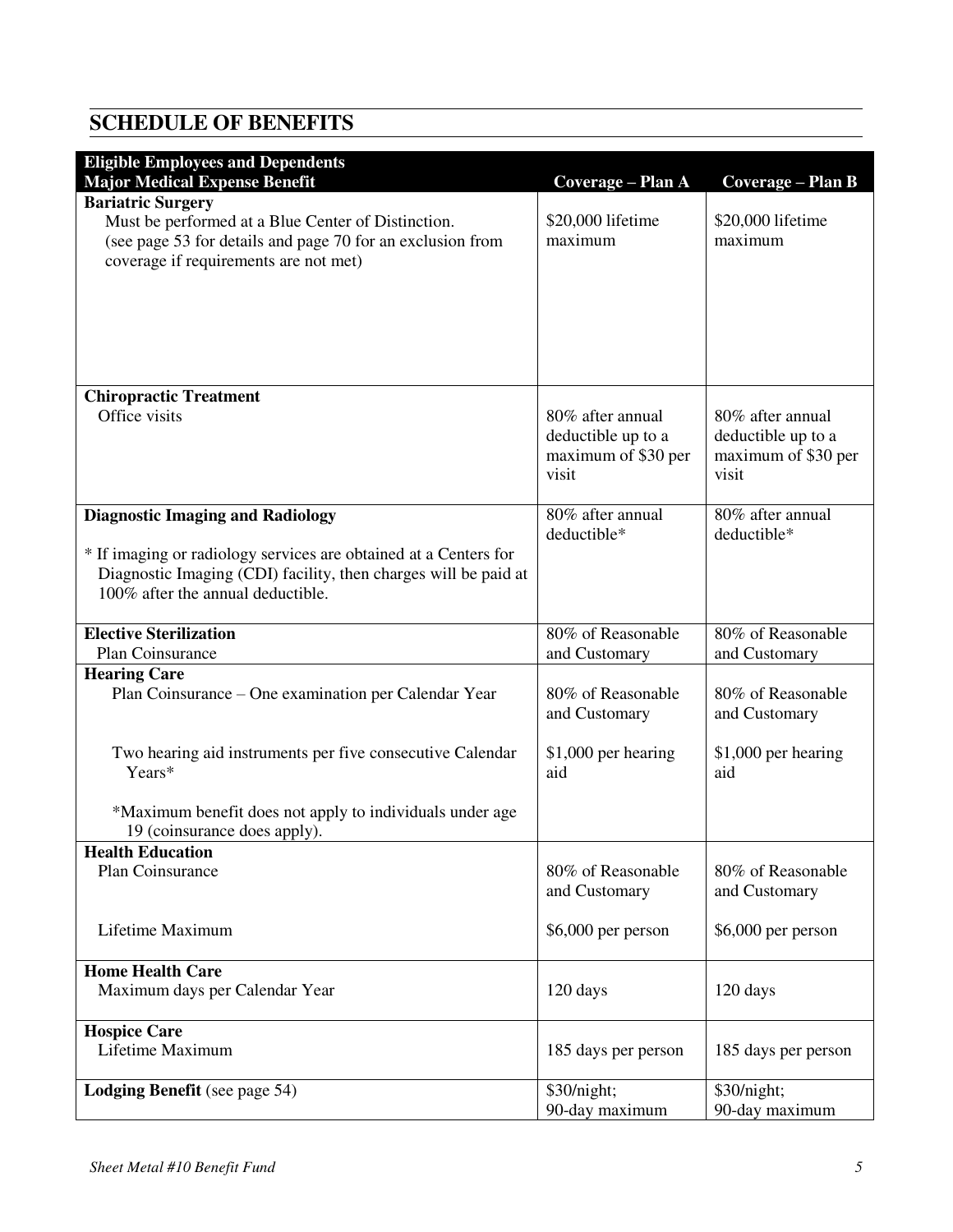| <b>Eligible Employees and Dependents</b>                              |                                  |                                  |
|-----------------------------------------------------------------------|----------------------------------|----------------------------------|
| <b>Major Medical Expense Benefit</b>                                  | Coverage – Plan A                | Coverage – Plan B                |
| <b>Orthotics</b>                                                      | 80% of Reasonable                | 80% of Reasonable                |
| Plan Coinsurance                                                      | and Customary up to              | and Customary up to              |
|                                                                       | the first \$300 and              | the first \$300 and              |
|                                                                       | then $50\%$ of all               | then 50% of all                  |
|                                                                       | remaining costs                  | remaining costs                  |
| <b>Physical Therapy</b>                                               | 80% after annual                 | 80% after annual                 |
|                                                                       | deductible                       | deductible                       |
|                                                                       |                                  |                                  |
| <b>Routine Physical Examination</b> (one per year – including         | 80% after annual                 | 80% after annual                 |
| cancer exam)                                                          | deductible                       | deductible                       |
| <b>Skilled Nursing Care</b>                                           |                                  |                                  |
| Daily room and board                                                  | 100% reasonable and              |                                  |
|                                                                       | customary                        |                                  |
|                                                                       |                                  |                                  |
| Confinement maximum                                                   | 90 days; must have at            |                                  |
|                                                                       | least 60 days in                 |                                  |
|                                                                       | between related                  |                                  |
|                                                                       | confinements                     |                                  |
| <b>Smoking Cessation</b> (see page 65)                                |                                  |                                  |
| Nicotine replacement therapy aids                                     | 100% reimbursement               | 100% reimbursement               |
| <b>Oral Prescription Medications</b>                                  | 80% name brand;                  | 80% name Brand;                  |
|                                                                       | 90% generic                      | 90% generic                      |
| <b>Speech &amp; Occupational Therapy</b>                              | 80% after annual                 | 80% after annual                 |
| Lifetime visit limit                                                  | deductible up to a               | deductible up to a               |
|                                                                       | lifetime maximum of<br>35 visits | lifetime maximum of<br>35 visits |
|                                                                       |                                  |                                  |
| Speech Therapy Benefit (additional to that listed above) for          | 80% after annual                 | 80% after annual                 |
| the treatment of:                                                     | deductible                       | deductible                       |
| Brain injuries resulting from trauma or a medical and/or<br>$\bullet$ |                                  |                                  |
| substance use condition or disorder, whether congenital               |                                  |                                  |
| or acquired in origin;                                                |                                  |                                  |
| Neurological disorders, whether congenital or acquired                |                                  |                                  |
| in origin; and                                                        |                                  |                                  |
| Physical impairment, whether congenital or acquired in                |                                  |                                  |
| origin.                                                               |                                  |                                  |
|                                                                       |                                  |                                  |
| <b>Spinal Care for Back and Neck</b>                                  |                                  |                                  |
|                                                                       |                                  |                                  |
| * Individuals who meet the eligibility requirements of                | 80% after annual                 | 80% after annual                 |
| Physician's Neck and Back Center and who participate in its           | deductible*                      | deductible*                      |
| neck and back Rehabilitation Program will have charges paid           |                                  |                                  |
| at 100% after the annual deductible.                                  |                                  |                                  |
|                                                                       |                                  |                                  |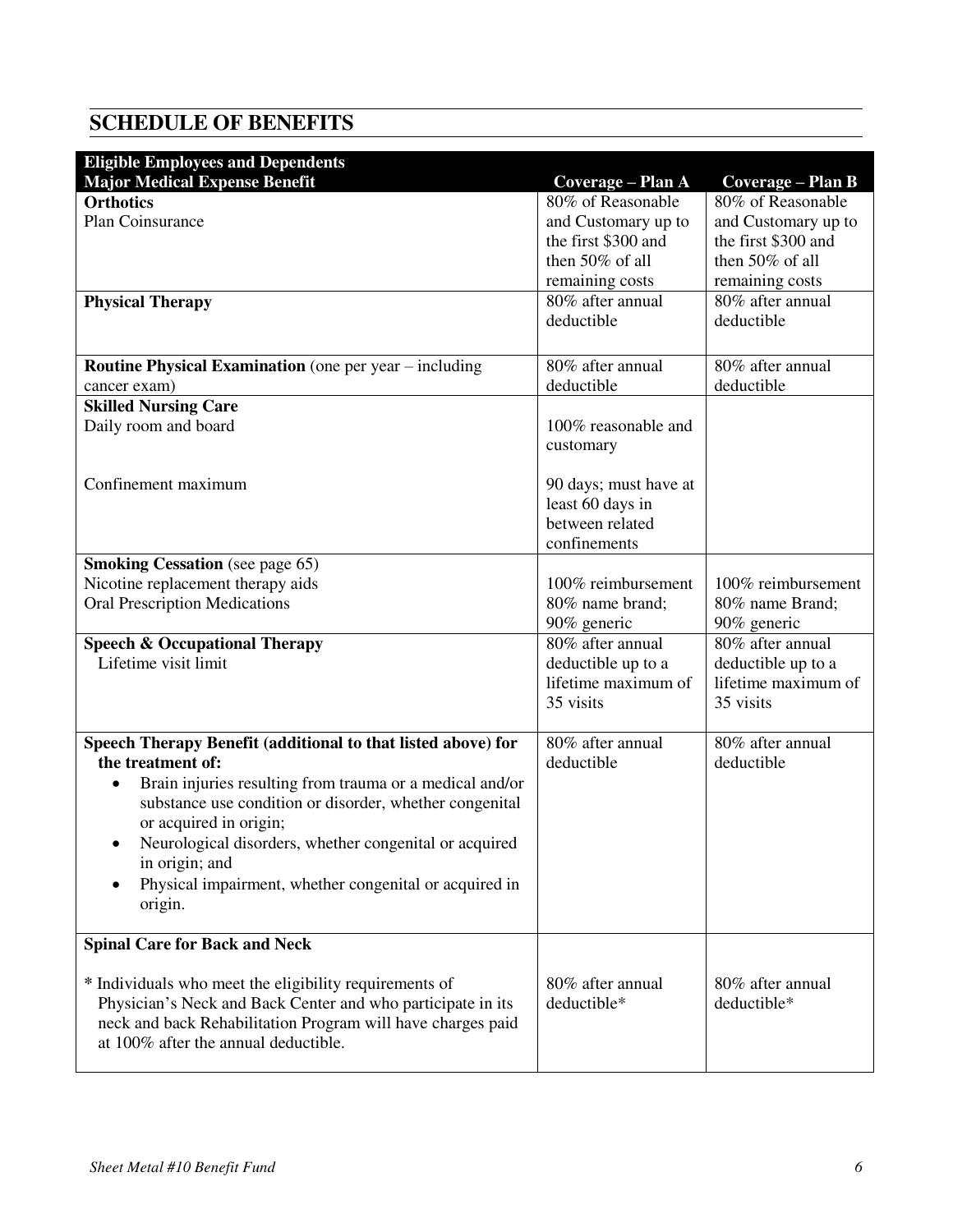| <b>Eligible Employees and Dependents</b>                    |                       |                       |
|-------------------------------------------------------------|-----------------------|-----------------------|
| <b>Major Medical Expense Benefit</b>                        | Coverage – Plan A     | Coverage – Plan B     |
| Temporomandibular Joint Disorder (TMJ)                      | 80% of Reasonable     | 80% of Reasonable     |
|                                                             | and Customary up to   | and Customary up to   |
|                                                             | the first \$600 and   | the first \$600 and   |
|                                                             | then $50\%$ of all    | then $50\%$ of all    |
|                                                             | remaining TMJ         | remaining TMJ         |
|                                                             | benefits              | benefits              |
| <b>Wigs for Hair Loss Due to Chemotherapy or Illness</b>    | One wig (per life) up | One wig (per life) up |
|                                                             | to \$500              | to \$500              |
| <b>Prescription Drug Benefit (see page 56)</b>              | Coverage - Plan A     | Coverage - Plan B     |
| <b>Prescription Drugs</b>                                   | Not subject to        | Not subject to        |
|                                                             | deductible and out-   | deductible and out-   |
|                                                             | of-pocket limits      | of-pocket limits      |
|                                                             |                       |                       |
| <b>Retail Prescription Drug Card Program</b>                | Plan pays 90% for     | Plan pays 90% for     |
| Available at network retail pharmacies and the mail service | generic prescription  | generic prescription  |
| pharmacy when you show your Sheet Metal #10 Benefit Fund    | drugs, and 80% for    | drugs, and 80% for    |
| identification card.                                        | brand name            | brand name            |
|                                                             | prescription drugs    | prescription drugs    |
| <b>Out-of-Network Retail Pharmacy</b>                       | Plan reimburses 80%   | Plan reimburses 80%   |
|                                                             |                       |                       |
| If another drug plan is primary or paid by the Veterans     | 100% of copayment,    | 100% of copayment,    |
| <b>Administration</b>                                       | requires no           | requires no           |
|                                                             | deductible            | deductible            |
|                                                             |                       |                       |
| <b>Mail Service</b>                                         | Plan pays 90% for     | Plan pays 90% for     |
| If Plan coverage is primary for you                         | generic prescription  | generic prescription  |
|                                                             | drugs, and 80% for    | drugs, and 80% for    |
|                                                             | brand name            | brand name            |
|                                                             | prescription drugs    | prescription drugs    |
|                                                             |                       |                       |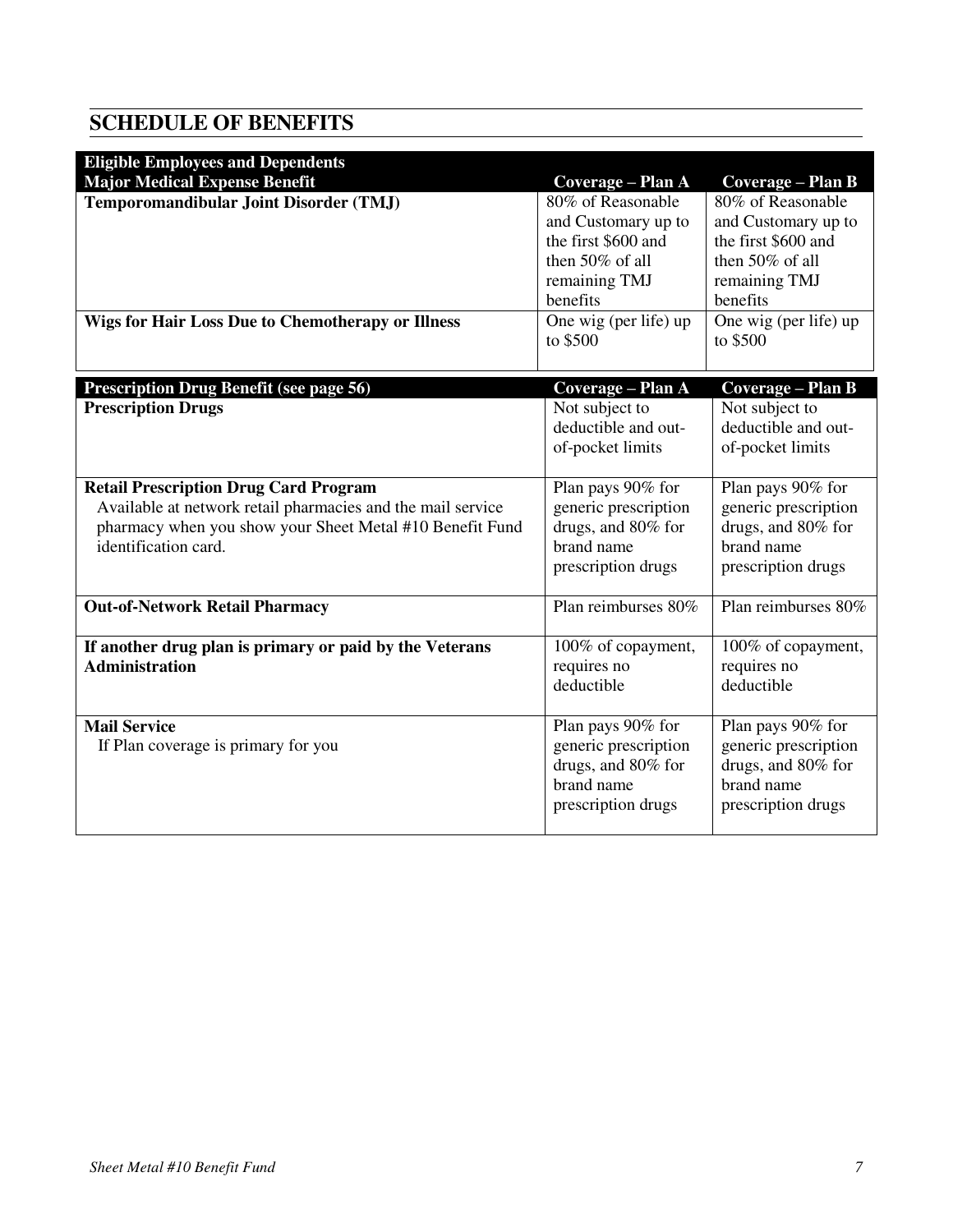| <b>Prescription Drug Benefit (see page 56)</b>                                                                                                                                                                                                                                                                                                                             | Coverage - Plan A                                                                                   | Coverage - Plan B                                                                                   |
|----------------------------------------------------------------------------------------------------------------------------------------------------------------------------------------------------------------------------------------------------------------------------------------------------------------------------------------------------------------------------|-----------------------------------------------------------------------------------------------------|-----------------------------------------------------------------------------------------------------|
| <b>Over-the-Counter Medications</b><br>Certain over-the-counter drugs such as proton pump inhibitors<br>and non-sedating antihistamines, subject to a 34-day supply                                                                                                                                                                                                        | Plan pays 90%                                                                                       | Plan pays 90%                                                                                       |
| <b>Specialty Drug Program</b><br>Specialty drugs are typically medications that require close<br>supervision and monitoring of the patient's therapy; need<br>frequent dosage adjustments; need special storage, handling,<br>and administration; and are significantly more costly than<br>traditional drugs.                                                             |                                                                                                     |                                                                                                     |
| If you use the Specialty Drug Program                                                                                                                                                                                                                                                                                                                                      | Plan pays 100%                                                                                      | Plan pays 100%                                                                                      |
| If you do not use the Specialty Drug Program                                                                                                                                                                                                                                                                                                                               | Not covered                                                                                         | Not covered                                                                                         |
| 90-Day Retail Program<br>Available for participants taking long-term maintenance<br>medications; offers discount pricing and no dispensing fees<br>when maintenance medications ordered on a three-month<br>supply basis at certain retail pharmacies.                                                                                                                     | Plan pays 90% for<br>generic prescription<br>drugs, and 80% for<br>brand name<br>prescription drugs | Plan pays 90% for<br>generic prescription<br>drugs, and 80% for<br>brand name<br>prescription drugs |
| <b>Step Therapy Program</b><br>Certain prescription drugs will be subject to a step therapy<br>program. This program uses a step approach to provide<br>coverage for the clinically appropriate, more cost-effective<br>medication, and then progresses to other more costly therapy(s)<br>if the initial medication does not provide the adequate<br>therapeutic benefit. | Plan pays 90% for<br>generic prescription<br>drugs, and 80% for<br>brand name<br>prescription drugs | Plan pays 90% for<br>generic prescription<br>drugs, and 80% for<br>brand name<br>prescription drugs |
| Dental Care Benefit (see page 59)                                                                                                                                                                                                                                                                                                                                          | Coverage - Plan A                                                                                   | Coverage - Plan B                                                                                   |
| Calendar Year deductible (Coverage B, C and D Services)<br>Individual<br>Family                                                                                                                                                                                                                                                                                            | \$25<br>\$75                                                                                        | \$25<br>\$75                                                                                        |
| Note: Deductible does not apply for individuals under age 19.                                                                                                                                                                                                                                                                                                              |                                                                                                     |                                                                                                     |
| Maximum every two Calendar Years<br>This maximum will not apply to an individual under age 19 for<br>Dental Care Benefits under Coverage A, B and C.                                                                                                                                                                                                                       | \$2,500                                                                                             | \$2,500                                                                                             |
| Lifetime Maximum for Coverage D services (unless medically<br>necessary).<br>This maximum will not apply to an individual under age 19 for<br>non-cosmetic orthodontic services.                                                                                                                                                                                           | \$2,500                                                                                             | \$2,500                                                                                             |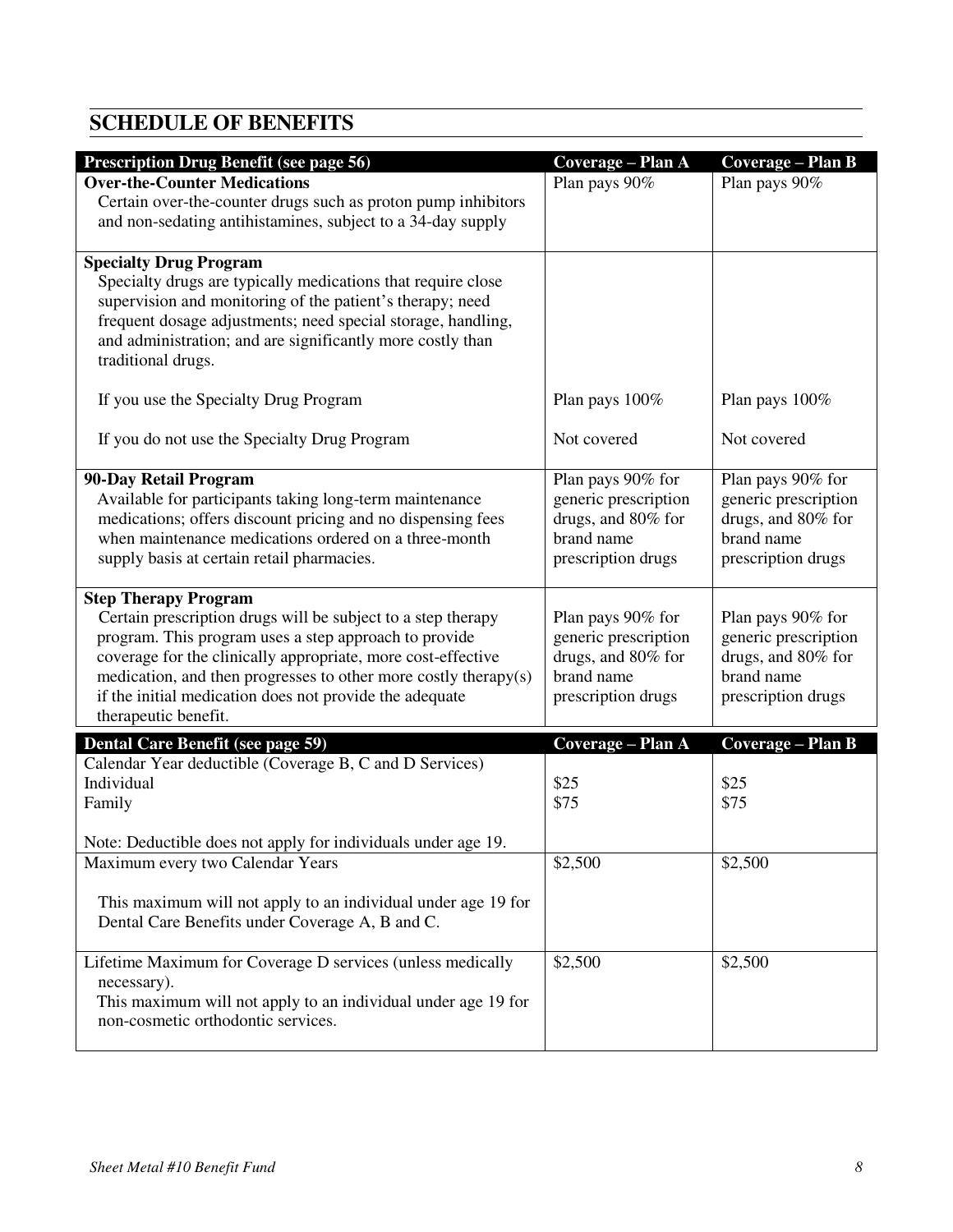| Plan Coinsurance<br>Coverage A service<br>80% of Reasonable<br>80% of Reasonable<br>and Customary<br>and Customary<br>85% of Reasonable<br>85% of Reasonable<br>Coverage A choice PPO provider service provided by<br>Delta Dental<br>and Customary<br>and Customary<br>80% of Reasonable<br>80% of Reasonable<br>Coverage B services<br>and Customary<br>and Customary<br>50% of Reasonable<br>50% of Reasonable<br>Coverage C services<br>and Customary<br>and Customary<br>80% of Reasonable<br>80% of Reasonable<br>Coverage D services<br>and Customary<br>and Customary<br>See pages 59-62 for a description of each coverage category. | Dental Care Benefit (see page 59) | Coverage - Plan A | Coverage - Plan B |
|-----------------------------------------------------------------------------------------------------------------------------------------------------------------------------------------------------------------------------------------------------------------------------------------------------------------------------------------------------------------------------------------------------------------------------------------------------------------------------------------------------------------------------------------------------------------------------------------------------------------------------------------------|-----------------------------------|-------------------|-------------------|
|                                                                                                                                                                                                                                                                                                                                                                                                                                                                                                                                                                                                                                               |                                   |                   |                   |
|                                                                                                                                                                                                                                                                                                                                                                                                                                                                                                                                                                                                                                               |                                   |                   |                   |
|                                                                                                                                                                                                                                                                                                                                                                                                                                                                                                                                                                                                                                               |                                   |                   |                   |
|                                                                                                                                                                                                                                                                                                                                                                                                                                                                                                                                                                                                                                               |                                   |                   |                   |
|                                                                                                                                                                                                                                                                                                                                                                                                                                                                                                                                                                                                                                               |                                   |                   |                   |
|                                                                                                                                                                                                                                                                                                                                                                                                                                                                                                                                                                                                                                               |                                   |                   |                   |
|                                                                                                                                                                                                                                                                                                                                                                                                                                                                                                                                                                                                                                               |                                   |                   |                   |
|                                                                                                                                                                                                                                                                                                                                                                                                                                                                                                                                                                                                                                               |                                   |                   |                   |
|                                                                                                                                                                                                                                                                                                                                                                                                                                                                                                                                                                                                                                               |                                   |                   |                   |
|                                                                                                                                                                                                                                                                                                                                                                                                                                                                                                                                                                                                                                               |                                   |                   |                   |
|                                                                                                                                                                                                                                                                                                                                                                                                                                                                                                                                                                                                                                               |                                   |                   |                   |
| <b>Vision Care Benefit (See page 63)</b><br>Coverage - Plan A<br><b>Coverage - Plan B</b>                                                                                                                                                                                                                                                                                                                                                                                                                                                                                                                                                     |                                   |                   |                   |
| \$350 (in 2018-19 and<br>Two year maximum for individuals 19 and older (the two-year<br>\$350 (in 2018-19 and                                                                                                                                                                                                                                                                                                                                                                                                                                                                                                                                 |                                   |                   |                   |
| another \$350 in<br>another \$350 in<br>periods are 2018-2019 and then 2020 -2021 etc):                                                                                                                                                                                                                                                                                                                                                                                                                                                                                                                                                       |                                   |                   |                   |
| 2020-21 etc)<br>2020-21 etc)                                                                                                                                                                                                                                                                                                                                                                                                                                                                                                                                                                                                                  |                                   |                   |                   |
|                                                                                                                                                                                                                                                                                                                                                                                                                                                                                                                                                                                                                                               |                                   |                   |                   |
| For individuals under age 19:                                                                                                                                                                                                                                                                                                                                                                                                                                                                                                                                                                                                                 |                                   |                   |                   |
| 100% coverage<br>100% coverage<br>One routine eye exam per year.                                                                                                                                                                                                                                                                                                                                                                                                                                                                                                                                                                              |                                   |                   |                   |
|                                                                                                                                                                                                                                                                                                                                                                                                                                                                                                                                                                                                                                               |                                   |                   |                   |
| 100% coverage on<br>100% coverage on<br>Eyewear                                                                                                                                                                                                                                                                                                                                                                                                                                                                                                                                                                                               |                                   |                   |                   |
| the first \$350.50%<br>the first \$350.50%                                                                                                                                                                                                                                                                                                                                                                                                                                                                                                                                                                                                    |                                   |                   |                   |
| on any additional<br>on any additional<br>eyewear expense<br>eyewear expense                                                                                                                                                                                                                                                                                                                                                                                                                                                                                                                                                                  |                                   |                   |                   |
| above \$350, subject<br>above \$350, subject                                                                                                                                                                                                                                                                                                                                                                                                                                                                                                                                                                                                  |                                   |                   |                   |
| to one additional pair<br>to one additional pair                                                                                                                                                                                                                                                                                                                                                                                                                                                                                                                                                                                              |                                   |                   |                   |
| of glasses or one set<br>of glasses or one set                                                                                                                                                                                                                                                                                                                                                                                                                                                                                                                                                                                                |                                   |                   |                   |
| of contacts, which<br>of contacts, which                                                                                                                                                                                                                                                                                                                                                                                                                                                                                                                                                                                                      |                                   |                   |                   |
| may be one of the<br>may be one of the                                                                                                                                                                                                                                                                                                                                                                                                                                                                                                                                                                                                        |                                   |                   |                   |
| following:<br>following:                                                                                                                                                                                                                                                                                                                                                                                                                                                                                                                                                                                                                      |                                   |                   |                   |
| • A single purchase<br>• A single purchase                                                                                                                                                                                                                                                                                                                                                                                                                                                                                                                                                                                                    |                                   |                   |                   |
| of "non-disposable"<br>of "non-disposable"                                                                                                                                                                                                                                                                                                                                                                                                                                                                                                                                                                                                    |                                   |                   |                   |
| <sub>or</sub><br><sub>or</sub>                                                                                                                                                                                                                                                                                                                                                                                                                                                                                                                                                                                                                |                                   |                   |                   |
| $\bullet$ A 12-month supply<br>$\bullet$ A 12-month supply                                                                                                                                                                                                                                                                                                                                                                                                                                                                                                                                                                                    |                                   |                   |                   |
| of "daily<br>of "daily                                                                                                                                                                                                                                                                                                                                                                                                                                                                                                                                                                                                                        |                                   |                   |                   |
| disposable" or<br>disposable" or                                                                                                                                                                                                                                                                                                                                                                                                                                                                                                                                                                                                              |                                   |                   |                   |
| $\bullet$ A 6-month supply<br>• A 6-month supply                                                                                                                                                                                                                                                                                                                                                                                                                                                                                                                                                                                              |                                   |                   |                   |
| of "non-daily<br>of "non-daily                                                                                                                                                                                                                                                                                                                                                                                                                                                                                                                                                                                                                |                                   |                   |                   |
| disposable"<br>disposable"                                                                                                                                                                                                                                                                                                                                                                                                                                                                                                                                                                                                                    |                                   |                   |                   |
|                                                                                                                                                                                                                                                                                                                                                                                                                                                                                                                                                                                                                                               |                                   |                   |                   |
| LASIK eye surgery<br>\$500<br>\$500                                                                                                                                                                                                                                                                                                                                                                                                                                                                                                                                                                                                           |                                   |                   |                   |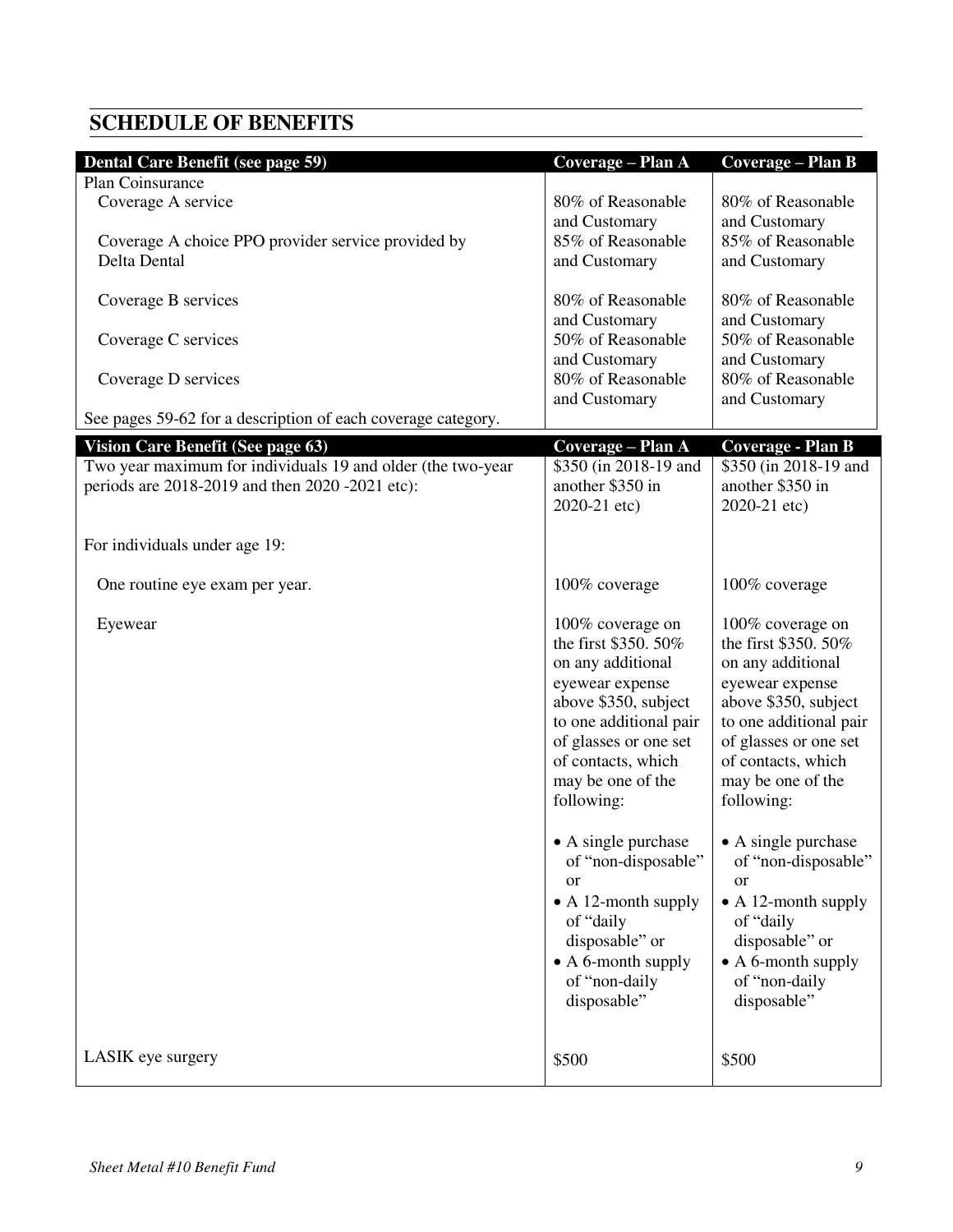# **IMPORTANT CONTACT & BENEFIT PROGRAM INFORMATION**

The chart that follows shows the contact information for the various organizations that provide services under the Sheet Metal #10 Benefit Fund.

| If you have a question or                                                      |                                                                                                           |                                                                |                                          |
|--------------------------------------------------------------------------------|-----------------------------------------------------------------------------------------------------------|----------------------------------------------------------------|------------------------------------------|
| need information about                                                         | <b>Contact</b>                                                                                            | <b>Phone numbers</b>                                           | Website                                  |
| Eligibility, ID Cards, Medical<br>and Dental claims and benefits<br>questions. | Wilson-McShane Corporation<br>3001 Metro Drive, #500<br>Bloomington, MN 55425                             | 800-535-6373<br>952-854-0795                                   | N/A                                      |
| Death and Accidental Death<br>and Dismemberment Claims                         | Fund Office<br>Sheet Metal #10 Benefit Fund<br>1681 East Cope Avenue, Suite B<br>Maplewood, MN 55109-2631 | 800-396-2903<br>651-770-0991<br>Fax: 651-770-1351              | www.smw10.org                            |
| To find a preferred provider:                                                  |                                                                                                           |                                                                |                                          |
| Medical<br>Vision<br>Dental                                                    | <b>Blue Cross Blue Shield MN</b><br><b>VSP</b><br>Wilson-McShane Corporation                              | Use website<br>800-877-7195<br>800-570-1012 or<br>218-728-4231 | www.bluecrossmnonline.com<br>www.vsp.com |
| View claims information, find<br>providers and order ID cards                  | <b>Blue Cross Blue Shield MN</b>                                                                          | Use website                                                    | www.bluecrossmnonline.com                |
| Employee Assistance Plan                                                       | <b>TEAM</b>                                                                                               | 651-642-0182<br>800-634-7710                                   | www.team-mn.com                          |
| <b>Prescription Drugs</b>                                                      | Prime Therapeutics                                                                                        | 800-509-0545                                                   | www.myprime.com                          |
| Diagnostic Imaging                                                             | <b>Centers for Diagnostic Imaging</b>                                                                     | 866-765-7138                                                   | www.cdiradiology.com                     |
| <b>Neck and Back Clinics</b>                                                   | Physicians Neck & Back Clinics                                                                            | 651-735-2225                                                   | www.pnbconline.com                       |
| <b>Hearing Benefits</b>                                                        | <b>EPIC Hearing Healthcare</b>                                                                            | 866-956-5400                                                   | www.epichearing.com                      |
| <b>Tobacco Cessation Support</b><br>Program                                    | <b>Blue Cross Blue Shield MN</b>                                                                          | 888-662 BLUE<br>(2583)                                         | www.bluecrossmn.com                      |
| Doctor on Demand                                                               | Online medical service through<br>Blue Cross Blue Shield of MN                                            | N/A                                                            | www.doctorondemand.com/<br>bluecrossmn   |
| <b>Maternity Management Support</b>                                            | A service of Blue Cross<br>Blue Shield of MN                                                              | 866-489-6948                                                   | www.bluecrossmn.com                      |
| Address changes, beneficiary<br>forms                                          | Fund Office                                                                                               | 651-770-0991                                                   | www.smw10.org                            |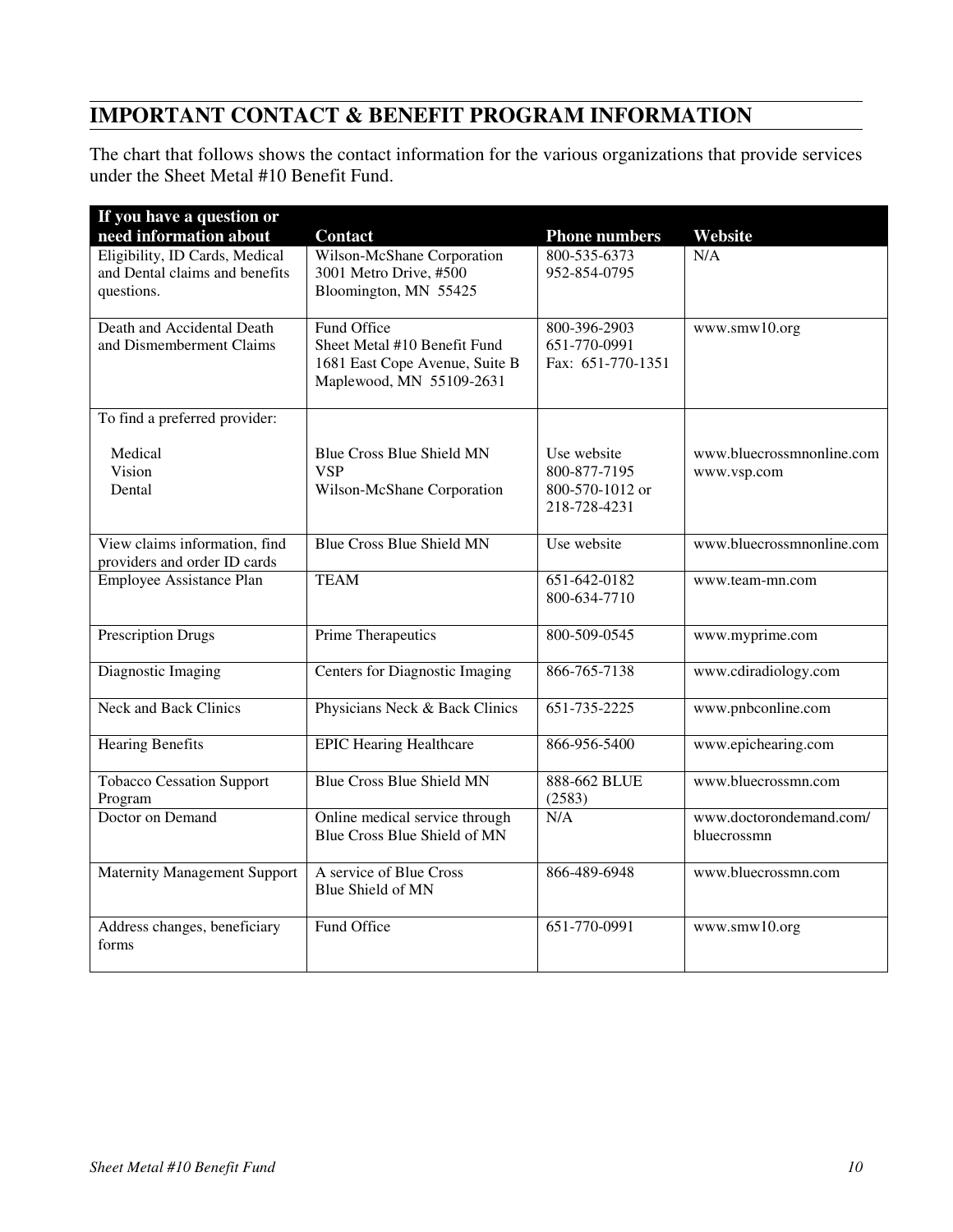### **IMPORTANT NOTICES**

When reading this document, it is important for you to know:

- When the term "you" is used, it means you and/or your eligible Dependents.
- The Board of Trustees reserves the right to interpret, amend, or terminate any and all provisions of the Plan.
- It is important that you notify the Fund Office whenever you:
	- Change your home/mailing address;
	- Change your beneficiary;
	- Become disabled or return to work after such disability ends;
	- Enter and return from the uniformed services of the United States;
	- Gain a new Dependent (note: the following proof must be submitted to enroll a new eligible Dependent):
		- Spouse marriage certificate;
		- Child birth certificate showing member as parent;
		- Stepchild marriage certificate, divorce decree and/or paternity orders;
		- Children born outside of the marriage birth certificate, paternity order, dependent affidavit and, if necessary, documentation that support for the Dependent is required;
		- Adoption adoption papers/placement papers;
	- Change marital status;
	- Have a Dependent who no longer meets the Plan's definition of a Dependent to ensure that he or she receives proper COBRA notice.
- The current Preferred Provider Organizations (PPOs) or care providers the Plan uses are listed on the prior page under Important Contact Information. The Plan reserves the right to change or discontinue any PPO at any time.
- Retiree Coverage Note: Retiree coverage requires that you have at least 11,500 hours of contributions immediately preceding retirement. If you terminate your coverage under the Plan for any reason, the hours you accumulated prior to your termination will be lost and if and when you restart employment, your hours total for purposes of retiree coverage eligibility will start at zero.
- The Plan may receive rebates from Prime Therapeutics for prescriptions purchased under the Plan. These rebates will be used to reduce Plan expenses.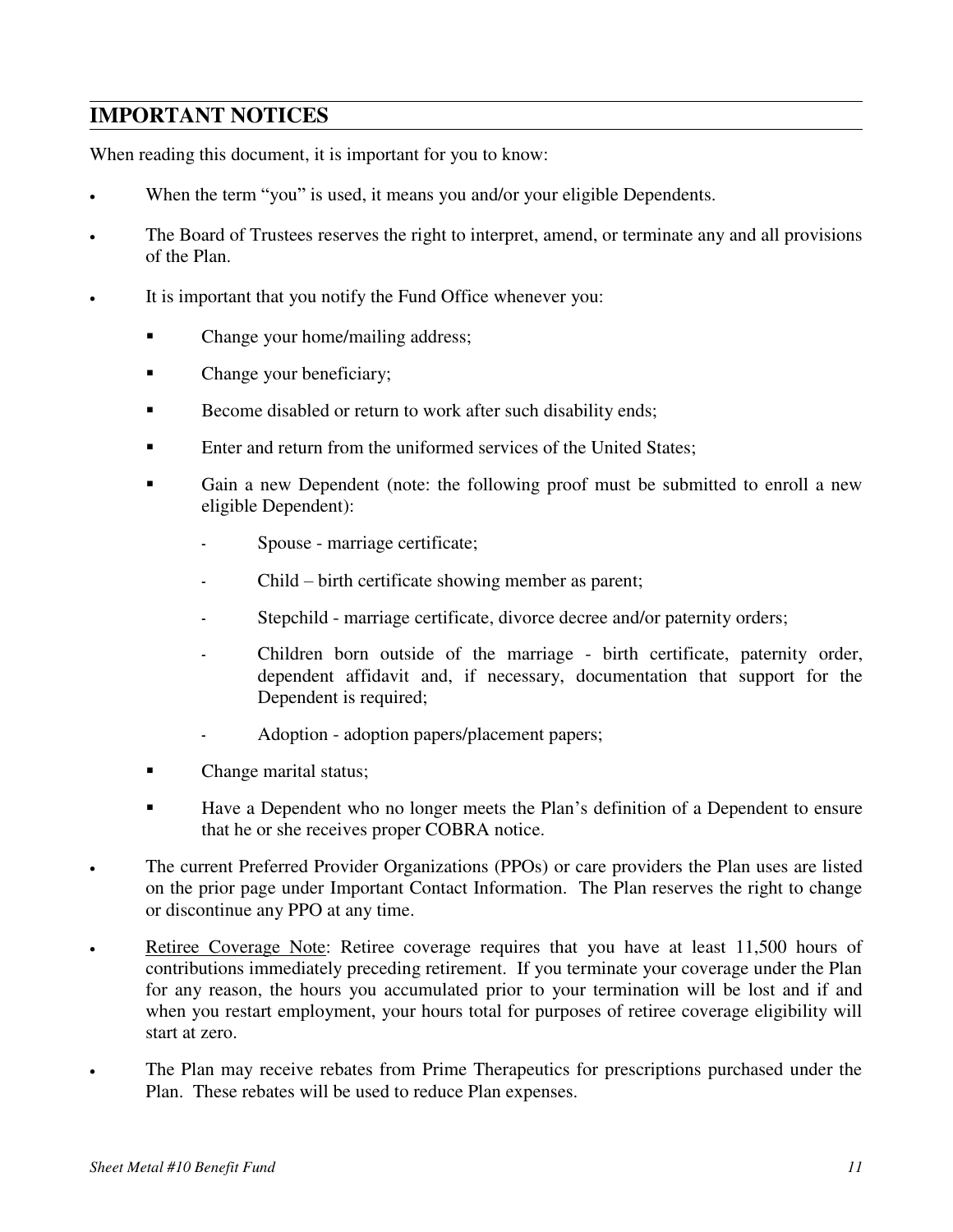The following are definitions of certain terms used in this SPD and are important to your understanding of your coverage. Refer to these definitions as you read this SPD to get a COMPLETE explanation of your benefit program.

**Accidental Injury:** Any unforeseen or unintended trauma to the body, excluding over-utilization of a body part.

**Active Eligible Employees' Plan:** The benefits of this Plan for active eligible employees and their Dependents.

**Actively at Work:** The eligible employee is employed in, available for, or would be available for (except for being disabled) bargained or non-bargained work where contributions are required to be made to this Fund. An eligible employee who has retired from the trade and who is applying his or her Dollar Bank to maintain active coverage for up to three months is also considered Actively at Work.

**Age 65:** The age attained at 12:01 a.m. on the first day of the month in which the eligible person's  $65<sup>th</sup>$ birthday occurs.

**Ambulatory Medical-Surgical Facility:** A freestanding ambulatory surgical center or a facility offering ambulatory medical services, provided such facilities have been reviewed and approved by the appropriate state agency.

**Calendar Year:** The period of 12 months starting on January 1st of each year and ending on December 31st in the same Calendar Year.

**Caregiver:** A person not associated with a hospice agency who resides in the home and provides nonmedical services and companionship. This may be a family member.

**Claims Administrator** or **Third-Party Administrator:** The Third-Party Administrator hired by the Board of Trustees to process claims and provide other administrative functions for the Fund.

**Consultation**: A review of the medical history of the patient, a review of laboratory and x-ray examinations, an examination of the patient, and a report written by the consulting Physician if requested by the attending Physician.

**Consultation Service:** Consultations by a Physician called in by the Physician providing medical treatment to the patient while confined as a patient in the Hospital as a result of a Non-Occupational Injury or Disease, or as a result of a pregnancy for which benefits are payable.

**Contributing Employer:** Any employer who, pursuant to the terms of a collective bargaining agreement or a participation agreement, agrees to contribute to the Sheet Metal #10 Benefit Fund for hours worked by individuals employed by such employer. Local #10, the Sheet Metal Local #10 Control Board Trust Fund, and any Joint Apprentice and Training Committee (JATC) affiliated with Sheet Metal #10 and Sheet Metal, Air Conditioning & Roofing Contractors Association, Inc. (SMARCA) are also considered Contributing Employers.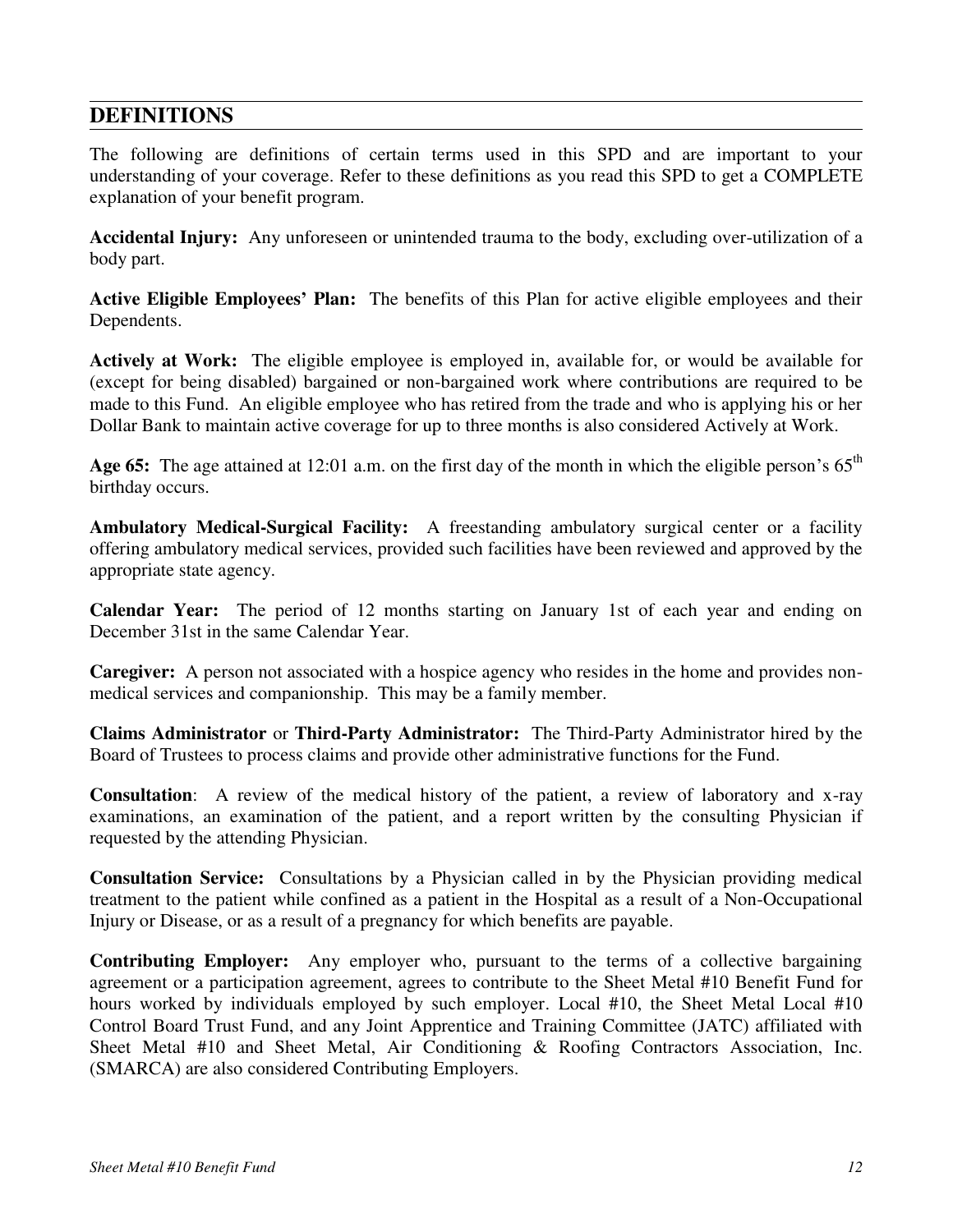**Cosmetic Surgery:** Surgery or medical treatment to improve or preserve physical appearance, but not physical function. Examples are removal of tattoos and breast augmentation.

<span id="page-20-0"></span>**Dependent:** A Dependent includes any of the following persons who are eligible for coverage under this Plan as a covered Dependent (if enrolled in the Plan), provided they are not also an eligible covered employee:

- 1. The eligible employee's lawful spouse or surviving spouse from whom the eligible employee is not divorced or legally separated.
- 2. Each child who has not yet reached age 26 (through the end of the month in which they turn 26), including:
	- a. A natural child, a lawfully adopted child, or a child placed for adoption (unless placement is disrupted prior to legal adoption and the child is removed from placement).
	- b. Either of the following in a parent-child relationship with the eligible employee:
		- i A stepchild only for the duration of the marriage of the eligible employee and the stepchild's parent;
		- ii A child who is named as an alternate payee in a Qualified Medical Child Support Order (QMCSO) entered by a court of proper jurisdiction or administrative agency. Only Dependents who are eligible Dependents under this Plan can receive benefits. The QMCSO must be approved by the Plan. The Plan has adopted procedures for QMCSOs. These procedures are available upon request from the Fund Office.

In addition, a Dependent does not include the spouse of a married child or a minor child of a Dependent.

**Emergency Medical Condition**: A medical condition manifesting itself by acute symptoms of sufficient severity (including severe pain) such that the absence of immediate medical attention could reasonably be expected to result in:

- 1. Placing the health of the individual (or with respect to a pregnant woman, the health of the woman and her unborn child) in serious jeopardy;
- 2. Serious dysfunction of any bodily organ or part; or
- 3. Serious impairment of bodily functions; or
- 4. With respect to a pregnant woman who is having contractions:
	- a. That there is inadequate time to effect a safe transfer to another Hospital before delivery, or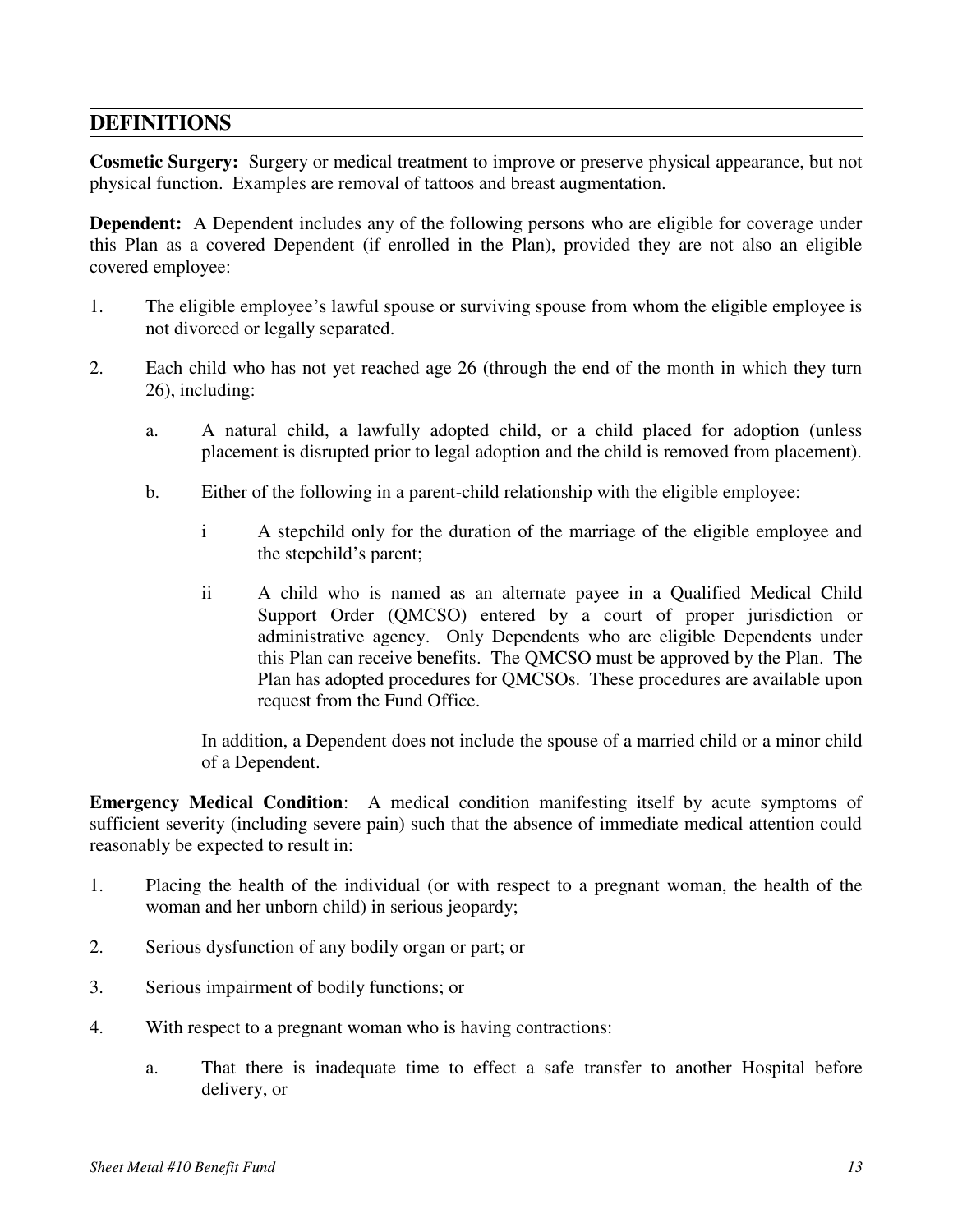b. That transfer may pose a threat to the health or safety of the woman or the unborn child.

**Essential Health Benefits:** Those benefits considered essential under the Patient Protection and Affordable Care Act of 2010, and regulations and other guidance issued thereunder. In general, the Act provides that Essential Health Benefits are benefits in ten different categories which are provided by a "typical employer plan."

**Experimental** or **Investigative:** A service, procedure, drug, device, or treatment modality for a specific diagnosis that:

- 1. Has failed to obtain final approval for use as a specific service, procedure, drug, device, or treatment modality for a specific diagnosis from the appropriate governmental regulatory board;
- 2. Reliable evidence does not establish a consensus conclusion among experts recognizing the safety and effectiveness of the specific service, procedure, drug, device, or treatment modality on health outcomes for a specific diagnosis;
- 3. Reliable evidence shows that the drug, device, medical treatment, or procedure is the subject of on-going Phase I or Phase II clinical trials, is in the research, Experimental, study, or investigational arm of on-going Phase III clinical trials, or is otherwise under study to determine its maximum tolerated dose, its toxicity, its safety, its efficacy, or its efficacy as compared with a standard means of treatment or diagnosis; or
- 4. Reliable evidence shows that the prevailing opinion among experts regarding the drug, device, medical treatment, or procedure is that further studies or clinical trials are necessary to determine its maximum tolerated dose, its toxicity, its safety, its efficacy, or its efficacy as compared with a standard means of treatment or diagnosis.

Reliable evidence means only published reports and articles in the authoritative medical and scientific literature, the written protocol or protocols used by the treating facility or the protocols of another facility studying substantially the same drug, device, medical treatment, or procedure; or the written informed consent used by the treating facility or by another facility studying substantially the same drug, device, medical treatment, or procedure.

The Trustees have the authority to determine, in their discretion, whether a service, procedure, drug, device, or treatment modality is Experimental or Investigative, regardless of whether it has been prescribed, ordered, recommended, or approved by a Physician.

**Fund** or **Plan:** The Sheet Metal #10 Benefit Fund and the Plan of benefits provided thereunder, as described in this document, and as amended from time to time by the Board of Trustees.

**Fund Administrator:** The Fund's Board of Trustees.

**Fund Office:** The business office of the Sheet Metal #10 Benefit Fund.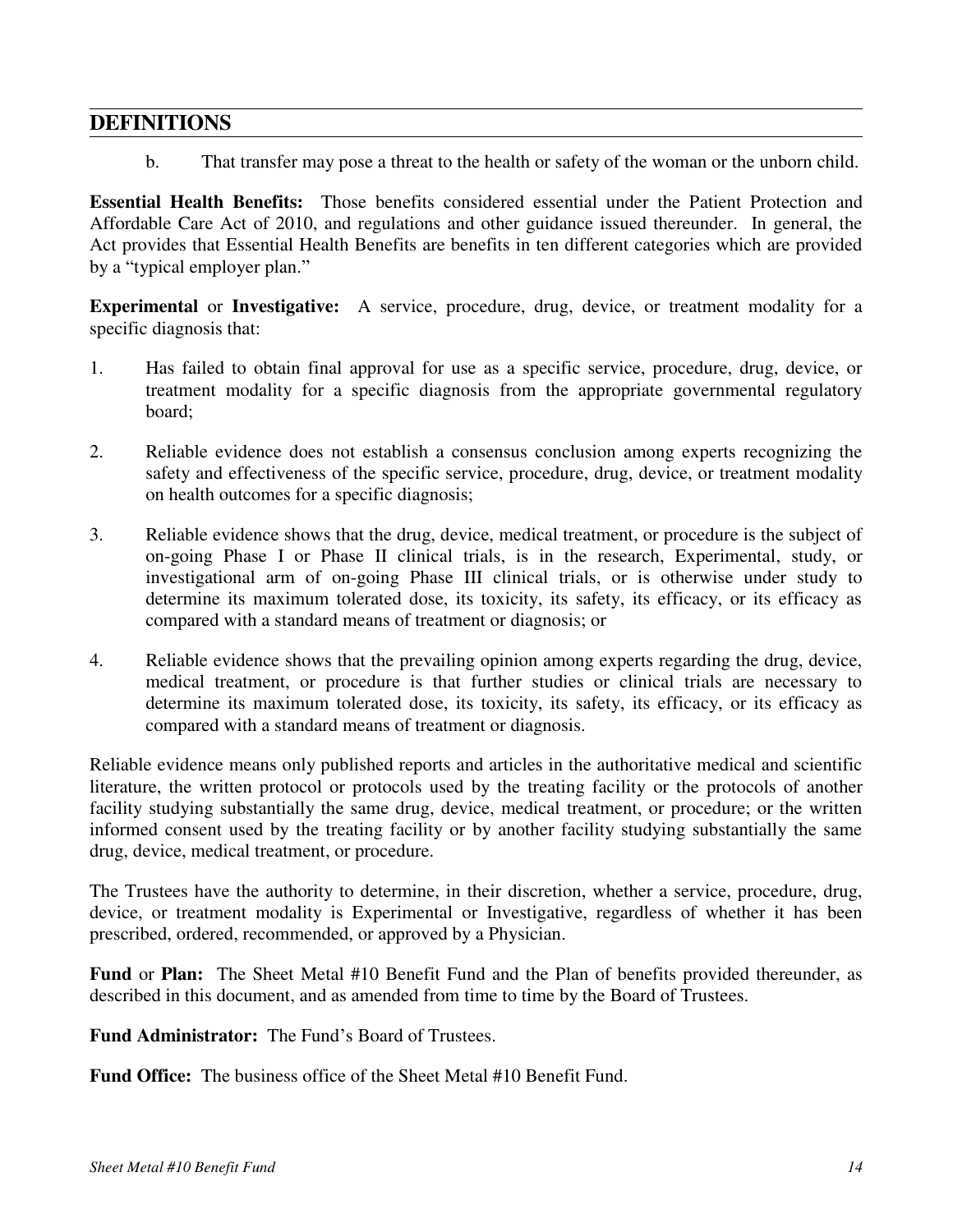**Home Health Care Agency:** Any of the institutions listed below:

- 1. Hospital;
- 2. Visiting nurse licensed by the state where care is given; or
- 3. Nonprofit or public health agency or other organization licensed as a home health agency that provides medical services to the patient in his/her home.

**Home Health Care Plan:** A plan for the continued care and treatment of an eligible person who is under the care of a Physician and who would need Hospital confinement without home health care. A Home Health Care Plan must be:

- 1. Approved in writing by the attending Physician and the home health care provider;
- 2. Certified by a Physician that hospitalization would be required if home health care is not used; and
- 3. Reviewed at least every 30 days and reapproved in writing at least every 60 days.

**Hospice Agency:** A public or private organization that:

- 1. Administers and provides hospice care; and
- 2. Is either:
	- a. Licensed or certified as such by the State in which it is located;
	- b. Certified (or is qualified and could be certified) to participate as such under Medicare:
	- c. Accredited as such by the joint commission on the accreditation of Hospitals; or
	- d. Able to meet the standard established by the national hospice organization.

**Hospice Plan:** A coordinated, interdisciplinary program to meet the physical, psychological, and social needs of terminally ill persons and their families:

- 1. By providing palliative (pain controlling) and supporting medical, nursing and other health services; and
- 2. Be provided through home or inpatient care during the sickness or bereavement.

**Hospice Services:** Any services provided:

- 1. Under a Hospice Plan; or
- 2. By a Hospital or related institution, home health agency, hospice or other facility licensed by the state to operate a hospice.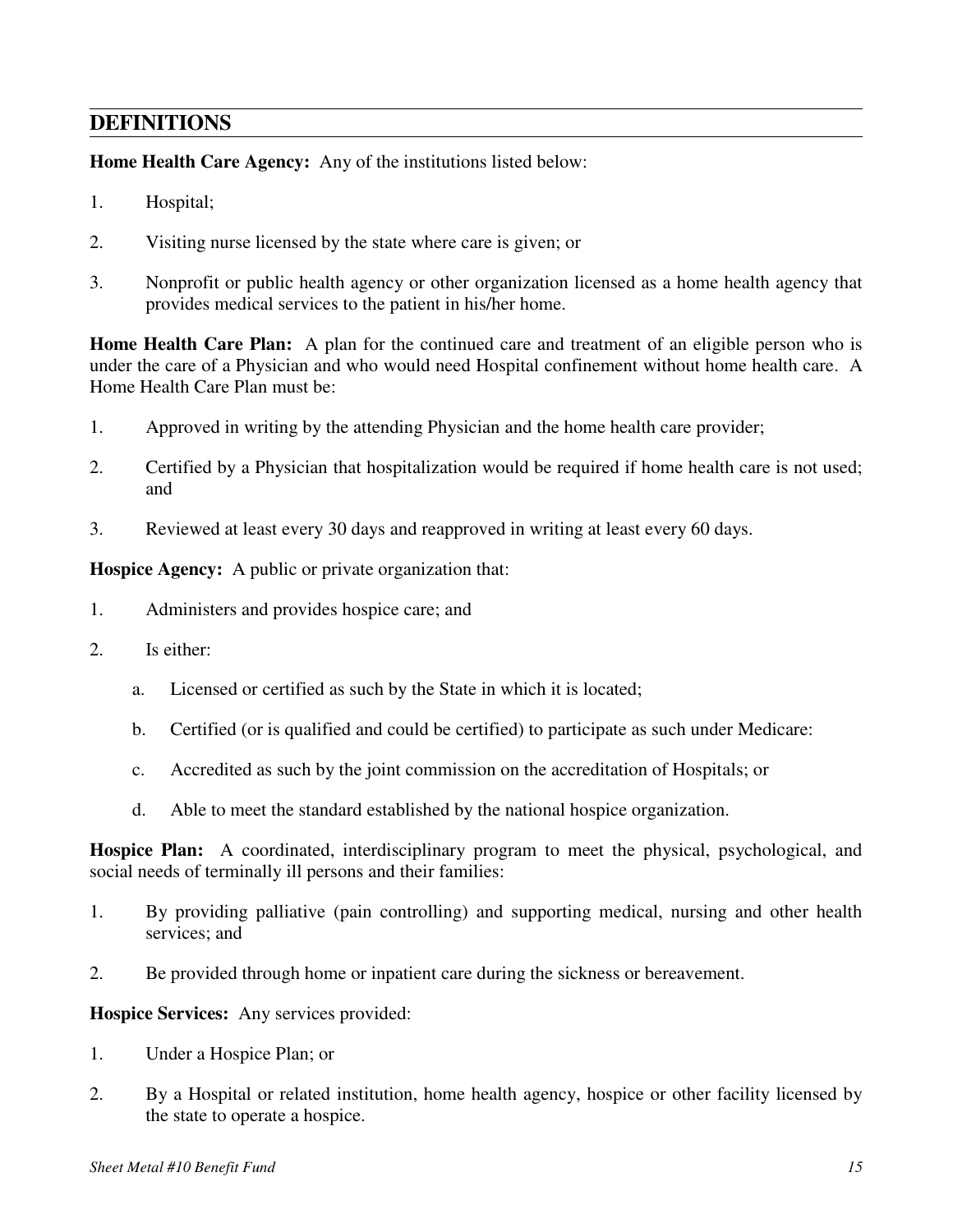**Hospital**: A place that is licensed, certified or accredited as a Hospital, operated for the care and treatment of resident inpatients, and has registered graduate nurses always on duty, access to a laboratory and operating room where major surgical procedures are performed by legally qualified Physicians. In no event will the term Hospital include an institution or that part of an institution that is used principally as a clinic, convalescent home, rest home, nursing home, or home for the aged.

For paying benefits for Mental Health Disorders, Hospital also means a place, other than a convalescent, nursing, or rest home that has:

- 1. Accommodations for resident patients;
- 2. Facilities for the treatment of mental or nervous disorders;
- 3. A resident psychiatrist always on duty or call; and
- 4. As a regular practice, charges the patient for the expense of confinement.

For paying benefits for Substance Use Disorders, Hospital confinement also means confinement in a residential primary treatment program, as licensed by the state, pursuant to a diagnosis or recommendation by a Physician or an employee assistance program employed by the Fund.

**Local #10** or **Union:** Sheet Metal Workers International Association Local #10, its successors, and any other union that becomes party to the Trust Fund's agreement and declaration of trust.

**Medically Necessary** or **Medical Necessity:** A service or supply that is required to treat a medical condition or symptom(s). In the case of inpatient admissions, the medical condition or symptoms must require inpatient treatment for these admissions to be considered Medically Necessary. The Board of Trustees has the sole discretion of determining whether a service or supply is Medically Necessary, regardless of whether it is ordered by a Physician.

**Medicare:** The two health care programs, Part A - a Hospital benefit plan, and Part B - a supplementary medical benefits plan, which are established by Title XVIII of the Social Security Act of 1965, as amended. Medicare also includes Part D – prescription drug coverage, established by the Medicare modernization act of 2003.

**Medicare Benefits:** Benefits for services, supplies and prescription drugs that the eligible person receives or is entitled to receive under Medicare Part A, B, or D.

**Mental Health Disorder:** A mental or behavioral disorder as defined in the then-current International Classification of Diseases, Chapter V, Blocks F00 through F09, F20 through F69, and F90 through F99. Mental Health Disorder does not include a mental or behavioral disorder due to psychoactive substance use (Blocks F10 through F19), mental retardation (Blocks F70 through F79), or disorders of psychological development (Blocks F80 through F89).

**Mental Health Professional:** A person providing clinical services in the treatment of Mental Health Disorders and/or Substance Use Disorders who holds all of the prerequisite licenses and/or certifications required by law to provide clinical services and/or meets the certification requirements of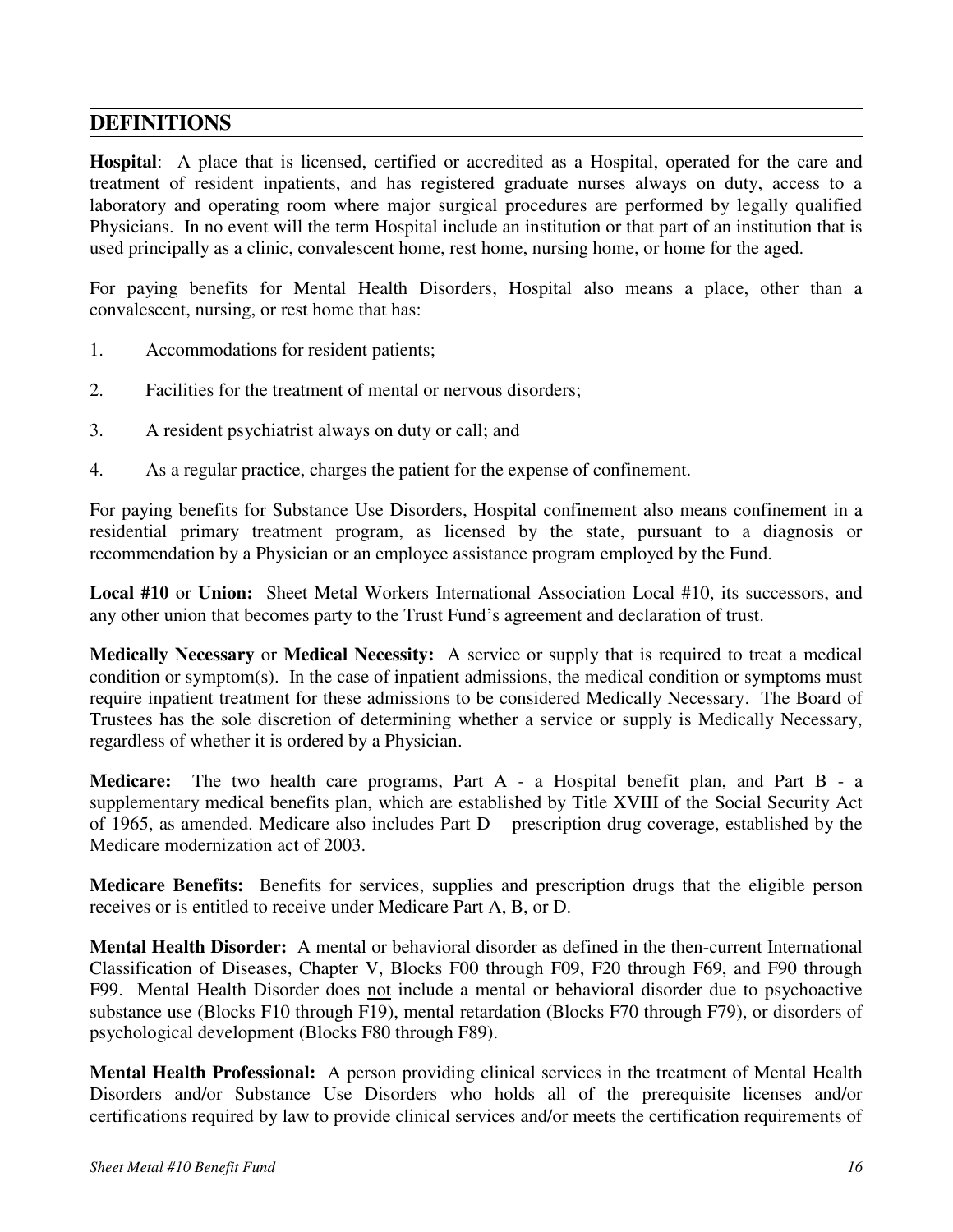the applicable state or national professional governing body necessary to work in at least one of the following disciplines:

Psychiatric Nursing; Clinical Social Work; Psychology; Psychiatry; Licensed Professional Clinical Counseling; and Certified Drug and Alcohol Counseling.

**Non-Occupational Injury** or **Disease:** An injury or disease that does not arise from, is not caused by, contributed to by, or is a consequence of, any disease that arises out of or in the course of any employment or occupation for compensation or profit.

**Obstetrical Procedure:** Any of the procedures listed below:

- 1. An abdominal operation for extra-uterine pregnancy;
- 2. The delivery of a child or children by means of a cesarean section;
- 3. The delivery of a child or children by means other than a cesarean section;
- 4. Services in connection with a miscarriage, with or without dilation and curettage; or
- 5. All surgical and anesthesia benefits are payable for charges incurred by a Physician, including a certified nurse midwife, for the performance of an Obstetrical Procedure.

**Owner-Member:** An owner, agent, contractor, subcontractor, jobber, or any other person who is directly or indirectly financially interested in or who is an officer or otherwise involved in the management of a sheet metal shop, business, or job. An Owner-Member includes; but is not limited to, a person who meets all three of the following requirements:

- 1. The person is an employee of:
	- a. An incorporated business if the employee is an officer, director or an owner of the business: or
	- b. Any business enterprise, however organized, in which the business is owned or controlled by the employee and a member of the employee's family (which includes the employee's spouse and lineal ascendants and descendants and the spouse's lineal ascendants and descendants);
- 2. The person is a member of the union in good standing; and
- 3. The person performs work covered by the terms of a collective bargaining agreement to which Local #10 is a party.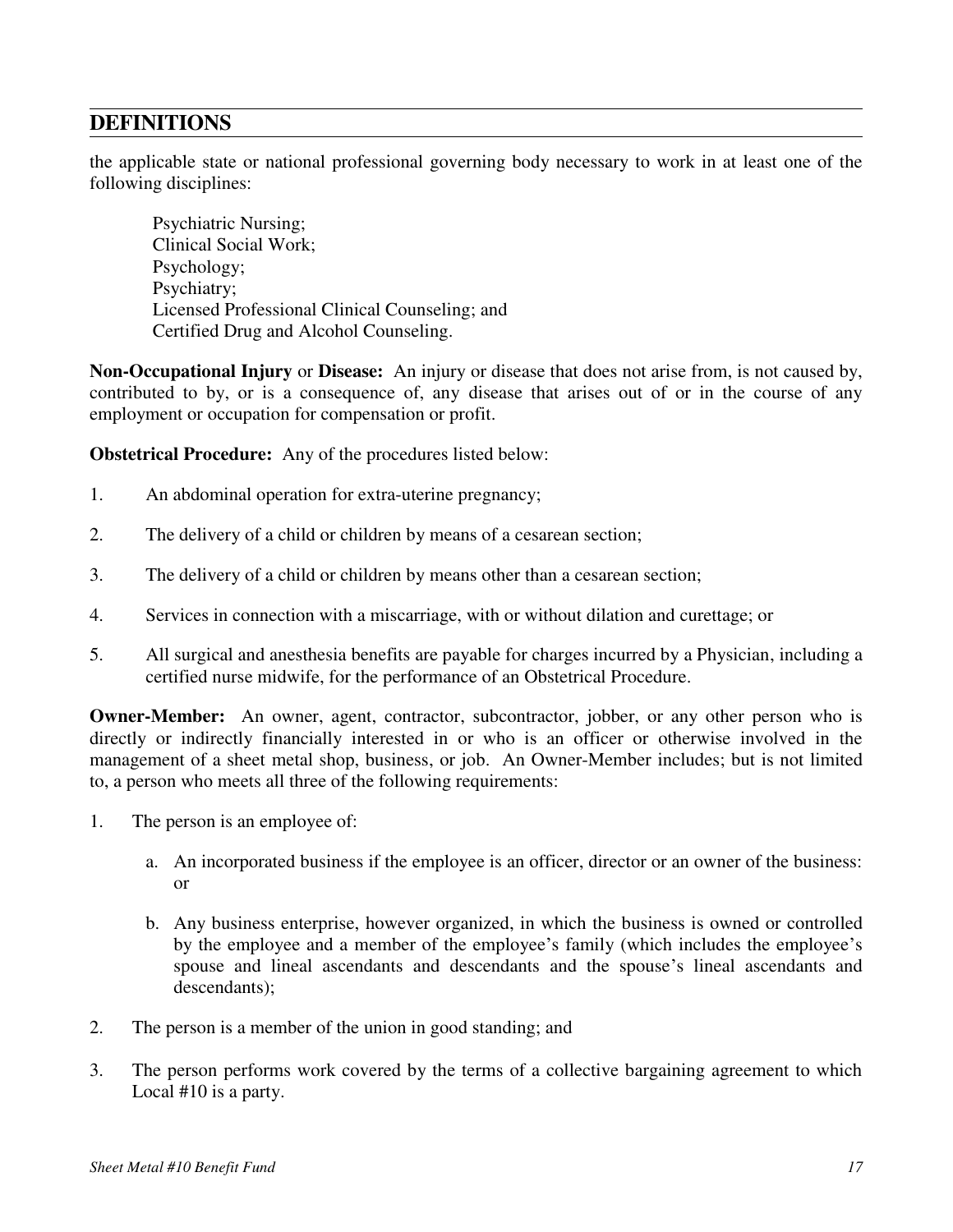**Participant (s):** Employee(s) and/or Dependent who are eligible for benefits under this Plan according to the eligibility section of the rules and regulations.

**Participation Agreement:** A written agreement, other than a collective bargaining agreement, which allows the eligible employees of a Contributing Employer to participate in the Plan.

**Physician:** A person who is duly licensed to practice medicine and to prescribe and administer all drugs not including narcotic drugs. The term Physician will also include, except where specifically stated otherwise, licensed chiropractors, dentists, podiatrists, chiropodists, osteopaths, psychiatrists, certified nurse midwives, licensed psychologists, licensed social workers (LICSW), nurse practitioners, and clinics licensed by appropriate state agencies, operating within the scope of their licenses. For purposes of the weekly sickness and accident benefit, a Physician is a medical doctor (M.D.) or doctor of osteopathy (D.O.).

**Pre-Natal Care:** Care provided to a pregnant woman for care related to maternity services prior to the end of pregnancy.

**Pre-Operative Care:** Care provided by the operating Physician in connection with a surgical procedure during the period of continuous Hospital confinement during which the surgical procedure is performed, or a period of not more than seven days preceding the date of the surgical procedure, whichever is longer.

**Post-Natal Care:** Care provided to a pregnant woman for care related to maternity services during the 90-day period following the end of pregnancy. Post-Natal Care does not include any care provided to the newborn child or children.

**Post-Operative Care:** Care rendered by the operating Physician in connection with a surgical procedure during the period of continuous Hospital confinement during which the surgical procedure is performed or a period of not more than 14 days following the date of the surgical procedure, whichever is longer.

**Qualified Medical Child Support Order (QMCSO):** A judgment, decree, or order (including approval of a settlement agreement) issued by a court of competent jurisdiction requiring that a medical child support order recognize an eligible employee's child as an alternate recipient. Such order must be approved by the Board of Trustees and the child must meet the definition of a Dependent.

**Reasonable and Customary:** The usual and customary charge for the services provided and the supplies furnished in the area where such services are provided or supplies are furnished. The actual charges of a Hospital or Physician for the particular service rendered to the extent that the charge is reasonable and does not exceed the customary charge or fee for comparable services charged by Hospitals or Physicians within the applicable geographic area with training, experience, and professional standing comparable to the Hospital or Physician that renders the service. The Fund bases its determination on the use of national databases of health care charges and takes into account the geographic region where the services were provided.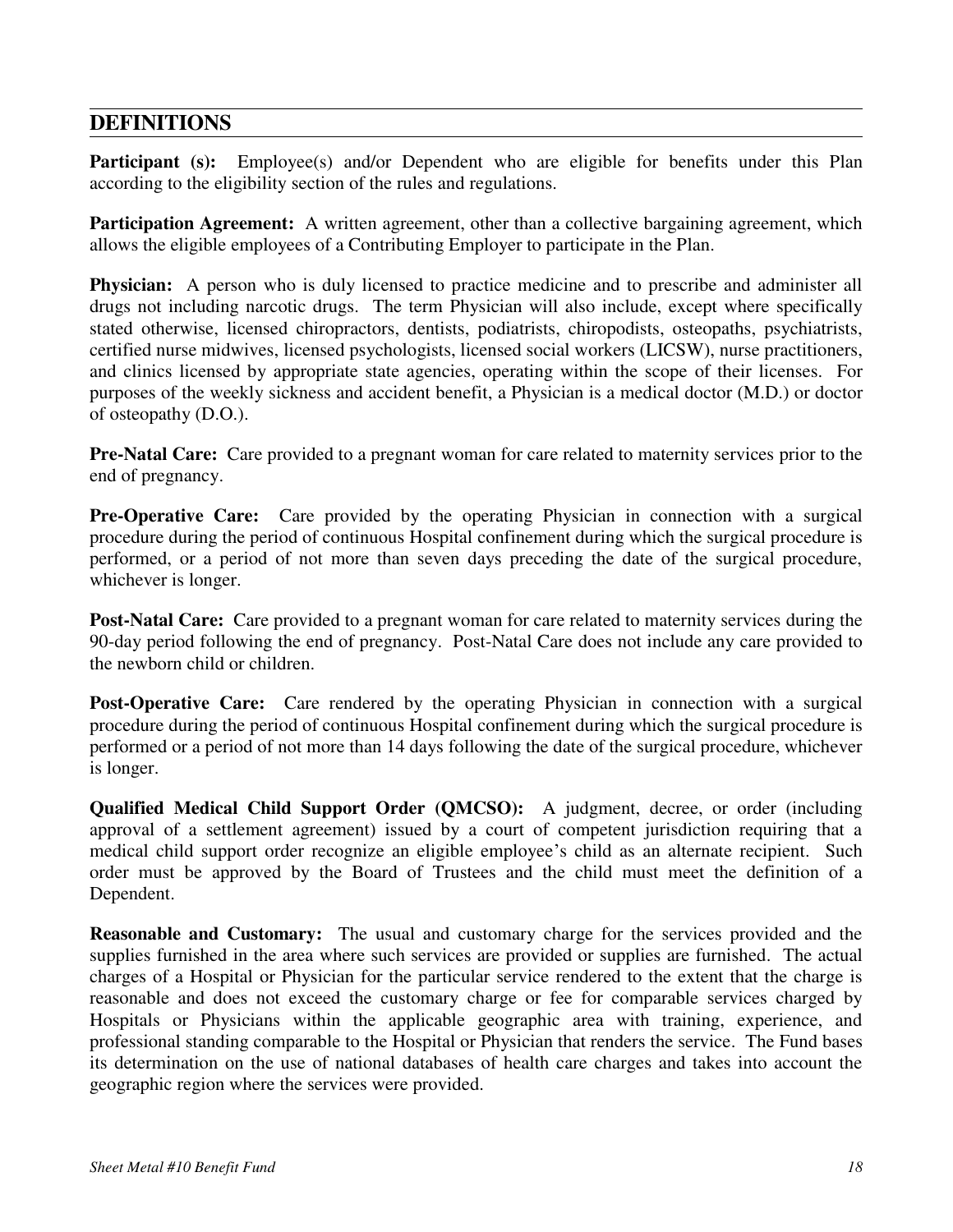**Respite Care:** A short-term inpatient hospice stay that may be necessary for a hospice patient to give temporary relief to a Caregiver who regularly assists with home care. Each respite care stay is limited to five days.

**Sheet Metal Workers' Local 10 Pension Plan, Sheet Metal Local 10 Supplemental Retirement Plan** and **Production Sheet Metal Workers' Local 10 Retirement Plan:** the Retirement Income Plans sponsored by Local #10.

**Sheet Metal Workers National Pension Plan:** The retirement plan sponsored by the Sheet Metal Workers International Association.

**Skilled Nursing Care Confinement:** Confinement in a skilled nursing care facility:

- 1. Upon the specific recommendation and under the general supervision of a legally qualified Physician;
- 2. Beginning within 14 days after discharge from a required Hospital confinement for a period of at least three days for which room and board benefits are paid, or if longer, for an eligible person who would need to be re-admitted to a Hospital without the skilled nursing care; and
- 3. For receiving Medically Necessary care for convalescence from the conditions causing or contributing to the preceding Hospital confinement.

**Skilled Nursing Care Facility:** An institution or that part of any institution that operates to provide convalescent or nursing care and:

- 1. Is primarily engaged in providing to inpatients skilled nursing care and related services for patients who require Medically Necessary care, or rehabilitation services for the rehabilitation of injured, disabled, or sick persons;
- 2. Has policies, which are developed and periodically reviewed by a group of professional personnel, including one or more Physicians and one or more registered professional nurses, to govern the skilled nursing care and related medical or other services provided;
- 3. Has a Physician, a registered professional nurse or a medical staff responsible for the execution of such policies;
- 4. Has a requirement that the health care of every patient be under the supervision of a Physician and provides for having a Physician available to furnish necessary medical care in case of emergency;
- 5. Maintains clinical records on all patients;
- 6. Provides 24-hour nursing services that is sufficient to meet nursing needs in accordance with the policies developed and has at least one registered professional nurse employed full-time;
- 7. Provides appropriate methods and procedures for the dispensing and administering of drugs and biologicals;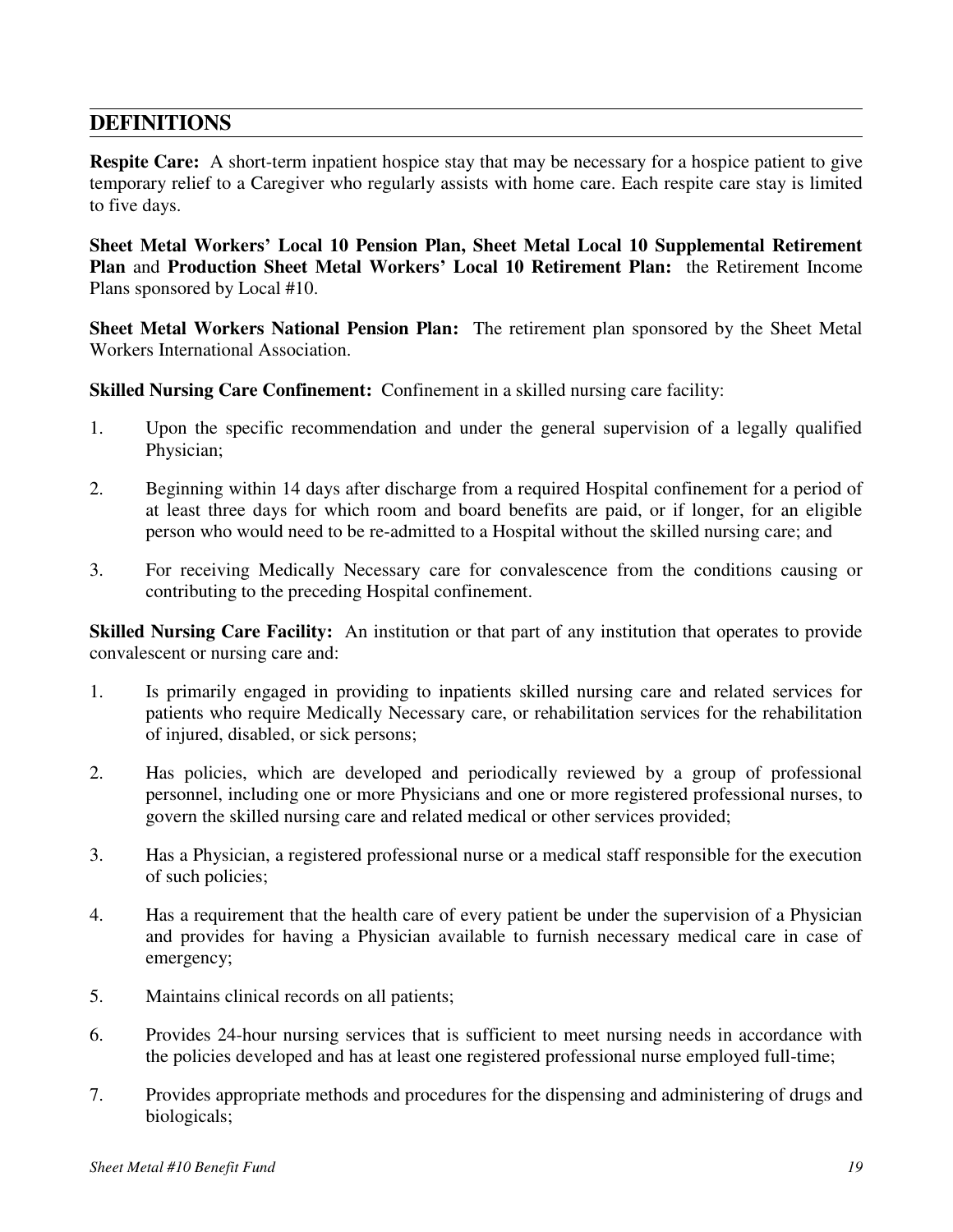- 8. In the case of an institution in any state in which state or applicable local law provides for the licensing of institutions of this nature is:
	- a. Licensed pursuant to such law; or
	- b. Approved by the agency of the state or locality responsible for licensing institutions of this nature as meeting the standards established for such licensing; and
- 9. Meets any other conditions relating to the health and safety of individuals who are furnished services in such institution or relating to their physical facilities.

**Specialty Drug:** A medication as determined by Blue Cross Blue Shield of Minnesota that typically requires:

- 1. Close supervision and monitoring;
- 2. Frequent dosage adjustments;
- 3. Special storage, handling, and administration; and
- 4. Significantly higher costs than traditional drugs.

**Substance Use Disorder:** A mental or behavioral disorder due psychoactive substance use as defined in the then-current International Classification of Diseases, Chapter V, Blocks F10 through F19.

**Surgical Procedure:** Means a procedure performed for the purpose of structurally altering the human body by incision or destruction of tissues and is part of the practice of medicine for the diagnostic or therapeutic treatment of conditions or disease processes by any instruments causing localized alteration or transportation of live human tissue, which include lasers, ultrasound, ionizing radiation, scalpels, probes, and needles. During surgery the tissue can be cut, burned, vaporized, frozen, sutured, probed, or manipulated by closed reduction for major dislocation and fractures, or otherwise altered by any mechanical, thermal, light-based electromagnetic, or chemical means. Injection of diagnostic or therapeutic substances into body cavities, internal organs, joints, sensory organs, and the central nervous system is also considered to be a surgical procedure.

**Terminally III:** A participant for whom a Physician has determined:

- 1. There is no reasonable prospect for cure; and
- 2. The life expectancy is six months or less.

**Totally Disabled** or **Total Disability**: The complete inability to engage in your own occupation for wage or profit.

**Trustees or Board of Trustees:** The Trustees of the Sheet Metal #10 Benefit Fund.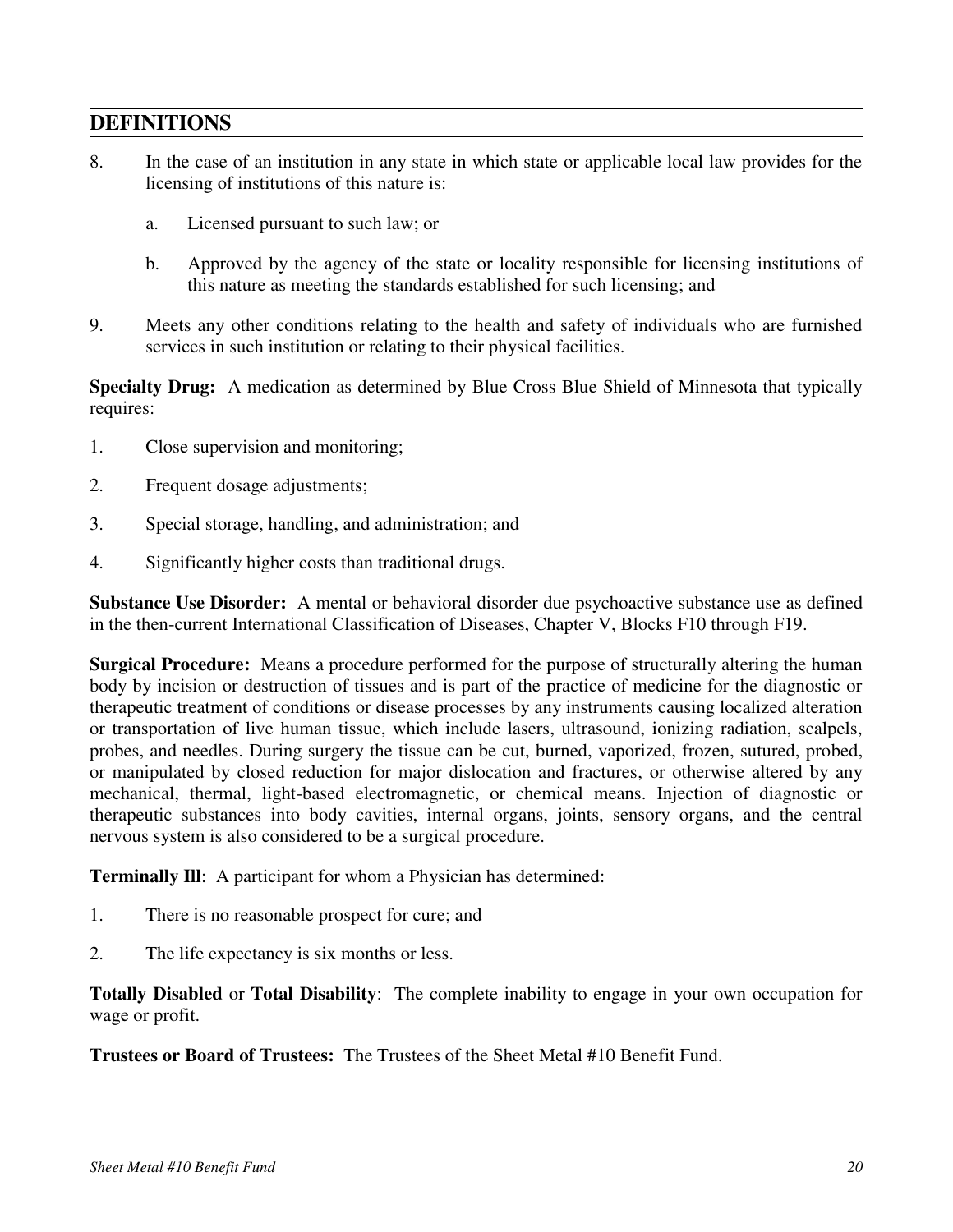#### *Collectively Bargained Employees*

You will become eligible for benefits if:

- You perform work that is under the jurisdiction of collective bargaining agreements between the Sheet Metal Workers Local Union 10 and Contributing Employers; and
- You meet the requirements of initial or continuing eligibility.

#### *Coverage Election*

Certain employees have the option to elect either single or family coverage or a reduced medical benefit option called Plan B. These elections are only available for certain employees working in specific classifications under particular collective bargaining agreements. You should review the wage/fringe information in your area to determine if these coverage elections are available to you. If you elect single coverage, your Dependents will not be covered. If you have chosen single coverage, you may enroll Dependents when your Dependents lose other group coverage due to:

- Legal separation;
- Divorce;
- Death;
- Dependent termination of employment (voluntary or involuntary);
- Dependent exhaustion of COBRA Continuation Coverage;
- Dependent reduction in hours; and
- Dependent no longer meets the definition of Dependent under that coverage.

The Trustees have the right to change these rules, including eliminating the single coverage category altogether.

#### *Medical Examination*

A medical examination is not required to become covered under this Plan.

#### *Initial Eligibility*

If you were never eligible under the Plan before, you will become eligible on the first day of the calendar month following one lag month after your first eight hours of covered employment. You will remain eligible for two months. Initial eligibility for existing employees of newly organized companies are not subject to the lag

**Actively at Work**: The eligible employee is employed in, available for, or would be available for (except for being disabled) bargained or nonbargained work where contributions are required to be made to this Fund.

**Non-Bargained Employees;** There are different eligibility rules for Non-Bargained Employees. Contact the Fund Office for a copy of non-bargained eligibility rules.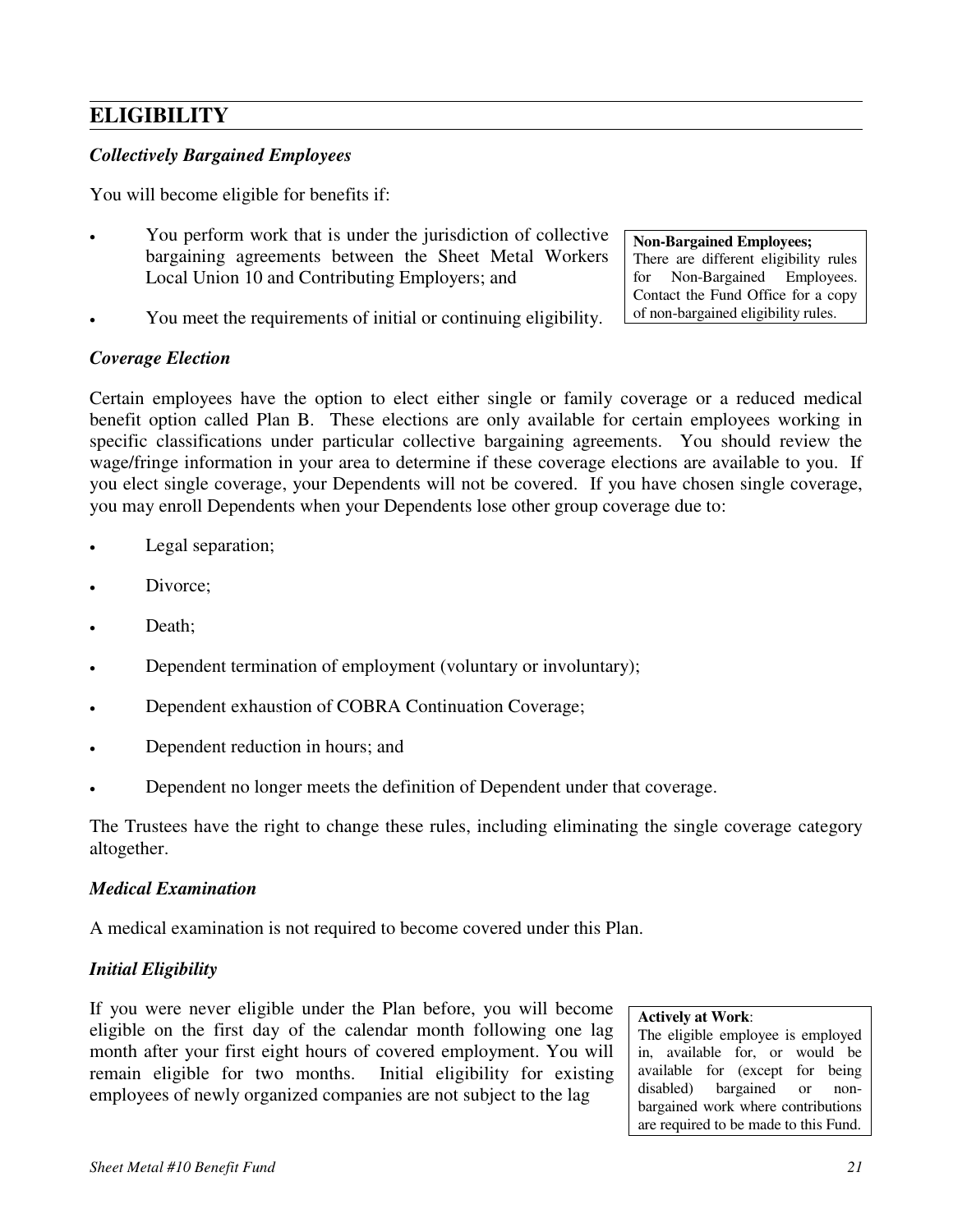month. If you are not Actively at Work, you will lose eligibility and will forfeit any individual Dollar Bank balance except when specifically indicated otherwise.

| EXAMPLE – INITIAL ELIGIBILITY                                                                                                                                          |                       |                                                                                                                                                                                  |  |  |
|------------------------------------------------------------------------------------------------------------------------------------------------------------------------|-----------------------|----------------------------------------------------------------------------------------------------------------------------------------------------------------------------------|--|--|
| YOU BEGIN WORK ON JUNE 2. YOU WILL BECOME ELIGIBLE ON AUGUST 1 AND REMAIN ELIGIBLE FOR AUGUST AND<br>SEPTEMBER. HERE IS HOW THE BALANCE OF YOUR DOLLAR BANK WILL LOOK: |                       |                                                                                                                                                                                  |  |  |
| COST FOR AUGUST ELIGIBILITY                                                                                                                                            |                       | \$1,400 FROM DOLLAR BANK                                                                                                                                                         |  |  |
| COST FOR SEPTEMBER ELIGIBILITY                                                                                                                                         | $\sim 100$ km $^{-1}$ | \$1,400 FROM DOLLAR BANK                                                                                                                                                         |  |  |
| CONTRIBUTIONS FOR JUNE WORK                                                                                                                                            |                       |                                                                                                                                                                                  |  |  |
| (100 HOURS AT \$9.66/HR)                                                                                                                                               | $+$                   | \$966 INTO DOLLAR BANK                                                                                                                                                           |  |  |
| <b>BALANCE IN DOLLAR BANK</b>                                                                                                                                          | $=$                   | (\$1,834) NOTE: THIS IS A NEGATIVE BALANCE                                                                                                                                       |  |  |
|                                                                                                                                                                        |                       | IF CONTRIBUTIONS FOR YOUR WORK ARE MORE THAN THE PREMIUM AMOUNT IN A MONTH, THE EXCESS<br>AAIITRIRIITIAIIA IRE UAER TA AFFAET TUE NEAITUE BILINAE IN VAUR BAU IR BINU FAR EVINDU |  |  |

*CONTRIBUTIONS ARE USED TO OFFSET THE NEGATIVE BALANCE IN YOUR DOLLAR BANK. FOR EXAMPLE, IF CONTRIBUTIONS FOR JULY ARE MORE THAN \$1,400, THEN THE EXCESS WOULD BE USED TO OFFSET THE NEGATIVE BALANCE IN YOUR DOLLAR BANK.* 

#### *Requalifying Eligibility*

If your previous coverage in this Plan ceased for any reason, and you are requalifying for benefits under the Plan, you will become eligible on the first day of the third calendar month following any month in which contributions were required to be made on your behalf to the Plan that were equal to or exceeded the premium amount. If your employer contributions are less than the premium amount in the starting month and your employer reports at least 80 hours, you will be permitted to pay the difference between the contributions made and the full cost of coverage, at the hourly rate in force at the time of the starting month. Contact the Fund Office for the current monthly premium amount.

Retiree Coverage Note: Retiree coverage requires that you have maintained active coverage for at least 11,500 hours of contributions immediately preceding retirement. If you terminate your coverage under the Plan for any reason, the hours you accumulated prior to your termination will be lost, and if and when you restart employment, your hours total for purposes of retiree coverage eligibility will start at zero.

#### *EXAMPLE –REQUALIFYING ELIGIBILITY*

*IF THE TOTAL CONTRIBUTIONS REQUIRED FOR COVERAGE ARE \$1,400 PER MONTH AND \$1,400 OF CONTRIBUTIONS ARE MADE FOR YOU IN JUNE, THEN YOU WILL BE ELIGIBLE IN SEPTEMBER.* 

Under either of the above eligibility provisions (initial or requalifying), your benefits will still become effective if you are not Actively at Work because of disability on the date you gain or regain eligibility. Weekly Sickness and Accident benefits will only be paid for dates of disability that follow your eligibility date. For example, if you become eligible September  $1<sup>st</sup>$  from contributions for work in June, but are disabled on September 1<sup>st</sup> due to an injury that occurred in August, you will receive Weekly Sickness and Accident Benefits for the time you continue to be disabled after September 1<sup>st</sup>, subject to the Plan's limitations on Weekly Sickness and Accident Benefits.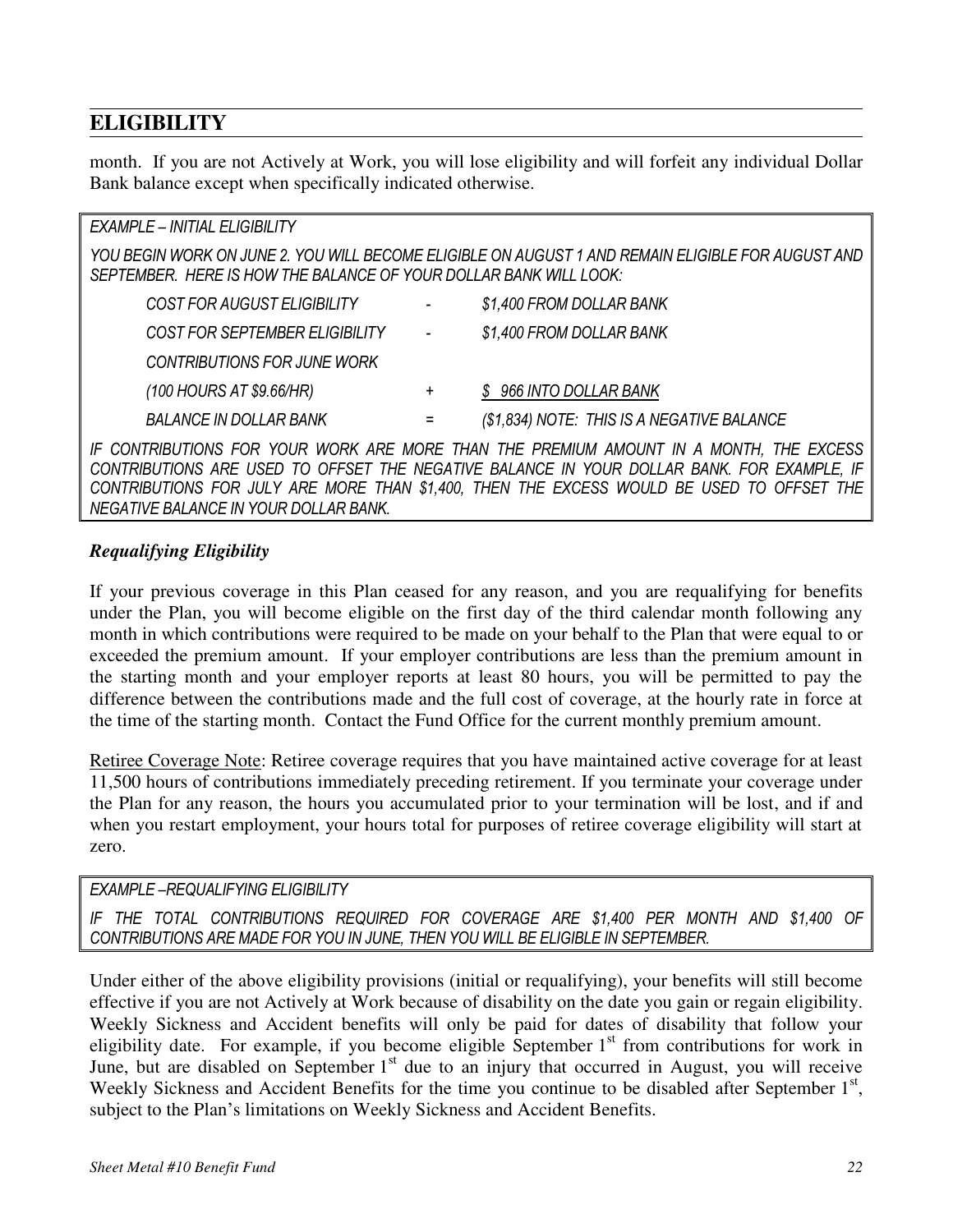#### *Continued Eligibility*

Once you meet the Initial Eligibility requirements, you will continue to be eligible for benefits if you are Actively at Work and one of the following conditions is satisfied. The Fund Office will check these conditions in the order in which they are listed to determine if you are eligible to have your coverage continued.

Owner members cannot "self-pay" for coverage. However, Dollar Bank and Sheet Metal #10 SAFE balances could be applied to maintain coverage.

Your coverage will continue if:

 The Plan received sufficient contributions (as determined by the Trustees) for the third month prior to the month of coverage;

*EXAMPLE – CONTINUED ELIGIBILITY* 

IF THE TOTAL CONTRIBUTIONS REQUIRED FOR COVERAGE ARE \$1,400 PER MONTH AND \$1,400 OF *CONTRIBUTIONS ARE MADE FOR YOU IN JUNE, THEN YOU WILL BE ELIGIBLE IN SEPTEMBER.*

 Employer contributions for the third month prior plus your available Dollar Bank balance equal the monthly premium requirement;

*EXAMPLE – CONTINUED ELIGIBILITY THROUGH BANK DOLLARS*

*THE TOTAL CONTRIBUTION REQUIRED FOR COVERAGE IS \$1,400. EMPLOYER CONTRIBUTIONS FOR YOU ARE \$966 IN JUNE. \$434 WILL BE SUBTRACTED FROM YOUR DOLLAR BANK TO PROVIDE COVERAGE IN SEPTEMBER. ELIGIBILITY CREATED FOR AUGUST AND SEPTEMBER WAS \$1,400 FOR EACH MONTH.* 

 Employer contributions for the third month prior plus self-pay contributions equal the selfpayment rate determined by the Trustees (this is known as Special Continuation Coverage; see page [29\)](#page-36-0); or

*EXAMPLE – CONTINUED ELIGIBILITY THROUGH SELF-PAYMENT* 

*THE SELF-PAYMENT REQUIRED FOR COVERAGE IS \$1,400 AS DETERMINED BY THE TRUSTEES. EMPLOYER CONTRIBUTIONS FOR YOU ARE \$966 IN JUNE. YOU WILL HAVE TO PAY \$434 TO HAVE COVERAGE IN SEPTEMBER.* 

- You are eligible for COBRA Continuation Coverage and you remit the required COBRA Contribution payment when due. (See page [31.](#page-38-0))
- To continue eligibility in a coverage month, you must have sufficient contributions made for your work month. See the chart below: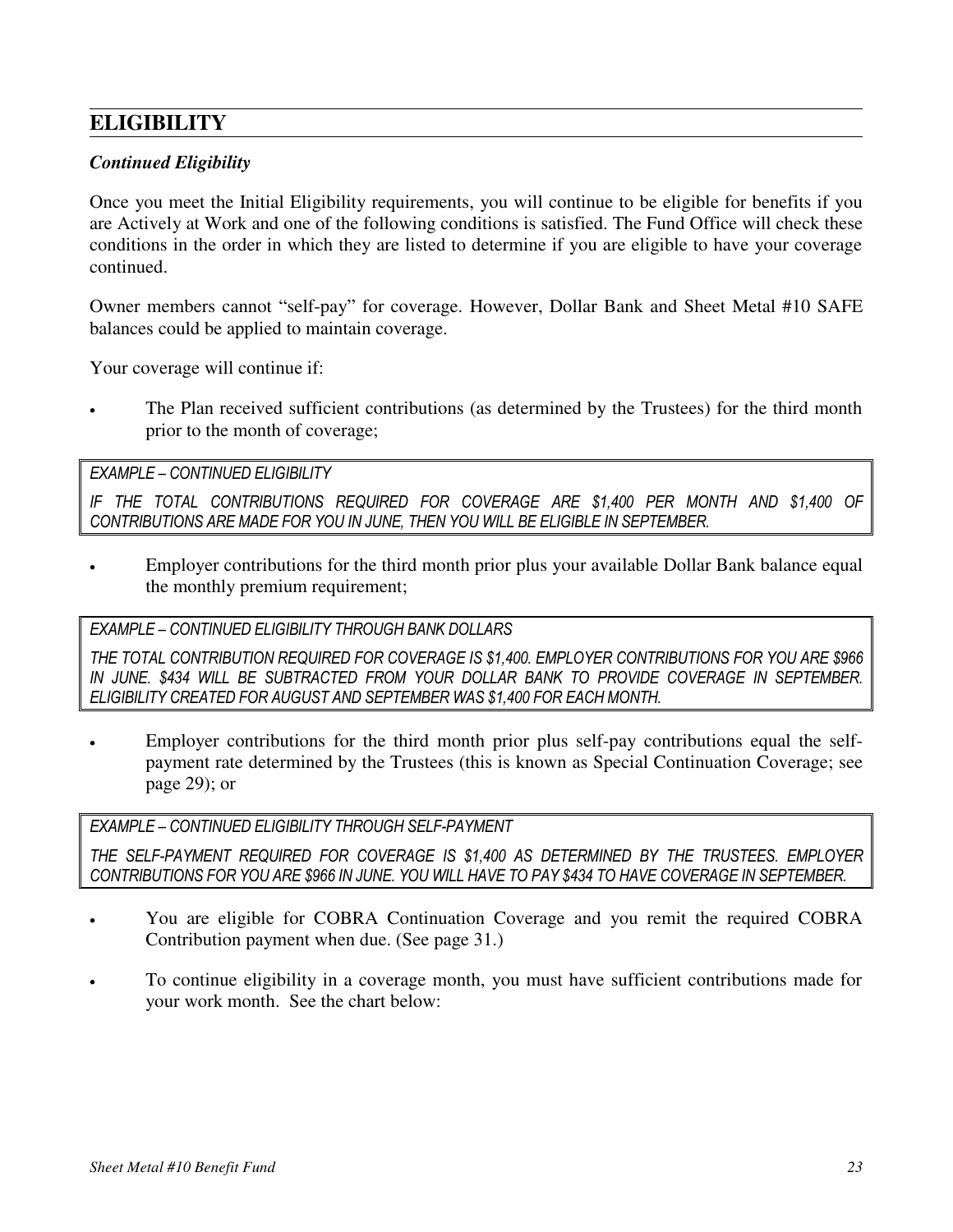| <b>Contributions for this</b> | Pay for coverage this |
|-------------------------------|-----------------------|
|                               |                       |
| work month                    | month                 |
| January                       | April                 |
| February                      | May                   |
| March                         | June                  |
| April                         | July                  |
| May                           | August                |
| June                          | September             |
| July                          | October               |
| August                        | November              |
| September                     | December              |
| October                       | January               |
| November                      | February              |
| December                      | March                 |

#### *Dollar Bank*

When you first qualify as an eligible employee under the Initial Eligibility rules, you will have a negative balance in your Dollar Bank. This negative balance will be calculated as the value of the difference between the actual contributions received due to hours worked in your first month and the cost of two months of coverage. This negative balance can be depleted by any amounts received on a monthly basis that exceed the required amount for coverage.

For each month in which you attain initial or continuing eligibility, all contributions will be deposited in your Dollar Bank. If you do not attain eligibility, all contribution hours from that month will be forfeited and will not be deposited in your Dollar Bank. At the end of each month, any contributions made on your behalf beyond the full cost of coverage will be credited to your Dollar Bank.

Your Dollar Bank will be used to continue your eligibility in the Plan if you are Actively at Work and you do not meet the Continued Eligibility requirements. (If you are not Actively at Work you will lose eligibility and your Dollar Bank will be forfeited). Dollars used to continue eligibility will be deducted from your Dollar Bank. The required amount will be established by the Trustees based on the benefit cost of the Plan plus administrative expenses.

When your Dollar Bank is depleted or cancelled, you may continue coverage for Plan medical benefits by making self-payments for the Plan's Special Continuation Coverage or COBRA Continuation Coverage, subject to the eligibility requirements of each.

When you retire, coverage for you and your Dependents will end under the Active Eligible Employees' Plan at the end of the month with your last day worked unless you use Dollar Bank reserves to continue active coverage for a maximum of three months. You may exhaust the remainder of your bank for retiree coverage. You may be eligible for retiree coverage if you met the eligibility requirements or you can elect COBRA Continuation Coverage.

Under your Dollar Bank, you may accrue up to the following maximum amounts: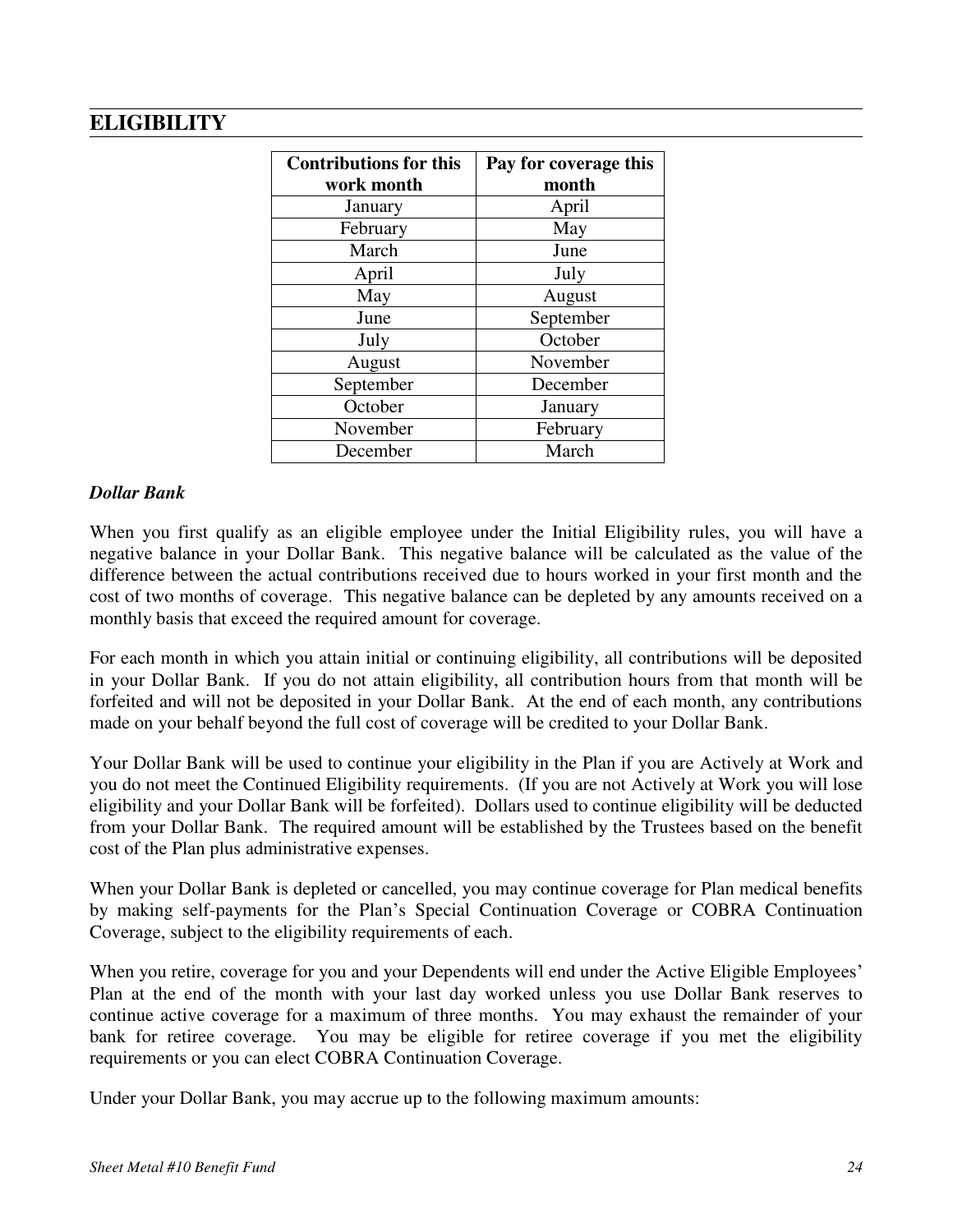| Year     | <b>Dollar Bank Maximum</b> |
|----------|----------------------------|
| 7/1/2014 | \$26,000                   |
| 7/1/2015 | \$27,000                   |
| 7/1/2016 | \$28,000                   |
| 7/1/2017 | \$29,000                   |
| 7/1/2018 | \$30,000                   |

As of July 1, 2018, the maximum you may accrue in your Dollar Bank is \$30,000. Please note that your Dollar Bank is not a vested benefit.

Dollar Bank Usage – Transition of Non-Bargaining Unit Employee: If you switch from being a bargaining unit employee to a non-bargaining unit employee and continue to work for a signatory employer, you will be allowed to either (1) continue to use your Dollar Bank to pay for Plan coverage; or (2) freeze your Dollar Bank. To freeze your Dollar Bank, you must provide written notice to the Fund Office of your desire to freeze your Dollar Bank. Please note that a frozen Dollar Bank does not create eligibility for retiree coverage. In addition, a frozen Dollar Bank cannot be used to pay for nonbargained retiree health coverage.

Dollar Bank Conversion to Retiree HRA Account: When you retire, coverage for you and your Dependents will end under the Active Eligible Employees' Plan at the end of the month with your last day worked unless you use Dollar Bank reserves to continue active coverage for a maximum of three months. Thereafter, your Dollar Bank will be converted to a Retiree HRA Account to be administered under the Retiree HRA Account Plan section of the Sheet Metal #10 Benefit Fund for Retired Participants (retiree plan). Under the retiree plan you can use your Retiree HRA Account to pay for coverage under the Sheet Metal #10 Benefit Fund's Retiree Plan. You may be eligible for retiree coverage if you meet the Retiree Plan's eligibility requirements or you can elect COBRA Continuation Coverage.

#### *Reciprocal Agreement*

You may maintain your eligibility if you work in the jurisdiction of a reciprocal fund under the terms of the reciprocal agreements entered into by the Fund. Contributions received by the Fund will be credited by dividing the total dollar amount received by the current contribution rate. You must request reciprocity in writing. For more information about reciprocal agreements, contact the Fund Office.

#### *Non-Bargained Unit Employees*

If you are a full-time non-bargained employee for a Contributing Employer who has agreed to contribute to the Fund under the terms of the special agreement providing for the coverage of all nonbargained unit employees, you become eligible the first day of the month after the Fund received your employer's payment for your coverage. Your Continued Eligibility to participate is dependent on your status as a non-bargained unit employee and the employer's payment of the required premiums.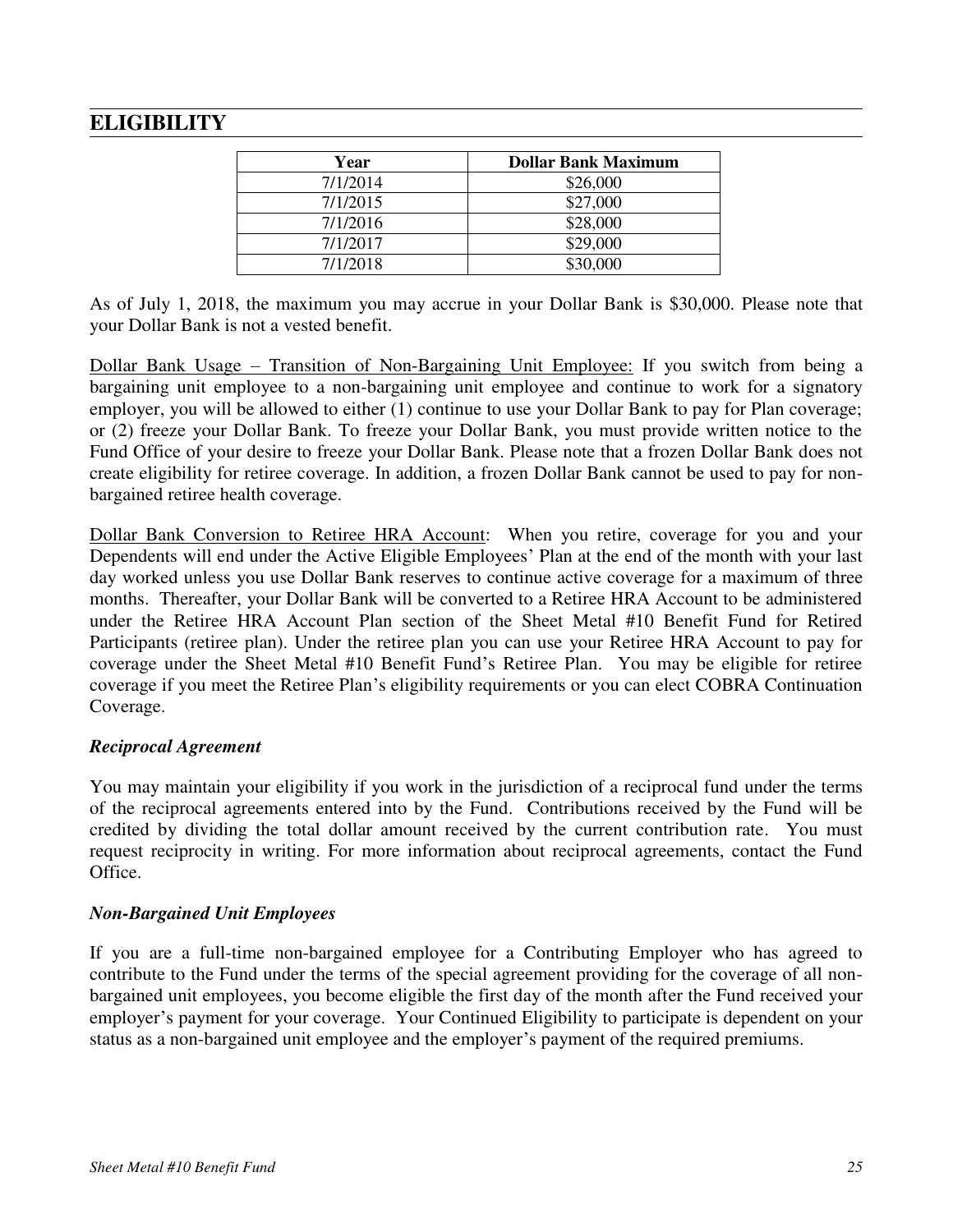#### *Dependents*

If you meet the eligibility requirements explained above and have elected applicable coverage, your Dependents will be eligible for benefits under this Plan if they:

- Meet the definition of Dependent (see definition on page [13\)](#page-20-0); and
- Are not members of the uniformed services of the United States.

New Dependents will become eligible for benefits when they meet the definition of Dependent. Dependents of eligible employees who have elected single coverage are not covered.

If you and your spouse are both eligible employees under this Plan or have coverage with another plan, benefit payments for Dependents will be coordinated and no more than 100% of covered expenses will be paid.

#### *Spouse or Dependent Child HSA Opt-Out*

Your spouse or dependent child may elect to opt-out of coverage under this Plan if they are eligible for a Health Savings Account (HSA) paired with a high-deductible health plan (HDHP) provided by their employer. By having your spouse or dependent opt-out of coverage under the Plan, you, your spouse or your dependent understand that:

- Your spouse or dependent will not be entitled to any benefits or other payments from the Plan, including, but not limited to, health care benefits, prescription drug benefits, dental benefits, vision care or any other form of benefits under the Plan.
- You will have no right or claim to any contributions made to the Plan for the purposes of funding your spouse or dependent's eligibility for coverage.
- Your spouse or dependent forfeits any right to benefits under the Plan even if Plan benefits are superior in some respects to the benefits under the plan offered by their employer.
- Your spouse and/or dependent may return to coverage under the Plan under the following circumstances.
- The spouse or dependent drops their coverage under their employer's plan during the employer's annual open enrollment period.
- The spouse or dependent loses coverage under their employer's plan due to a termination of employment.
- The spouse or dependent otherwise suffers a special enrollment event as required by the Health Insurance Portability and Account Ability Act (HIPAA).
- The spouse or dependent otherwise meets the eligibility requirements for coverage under this Plan.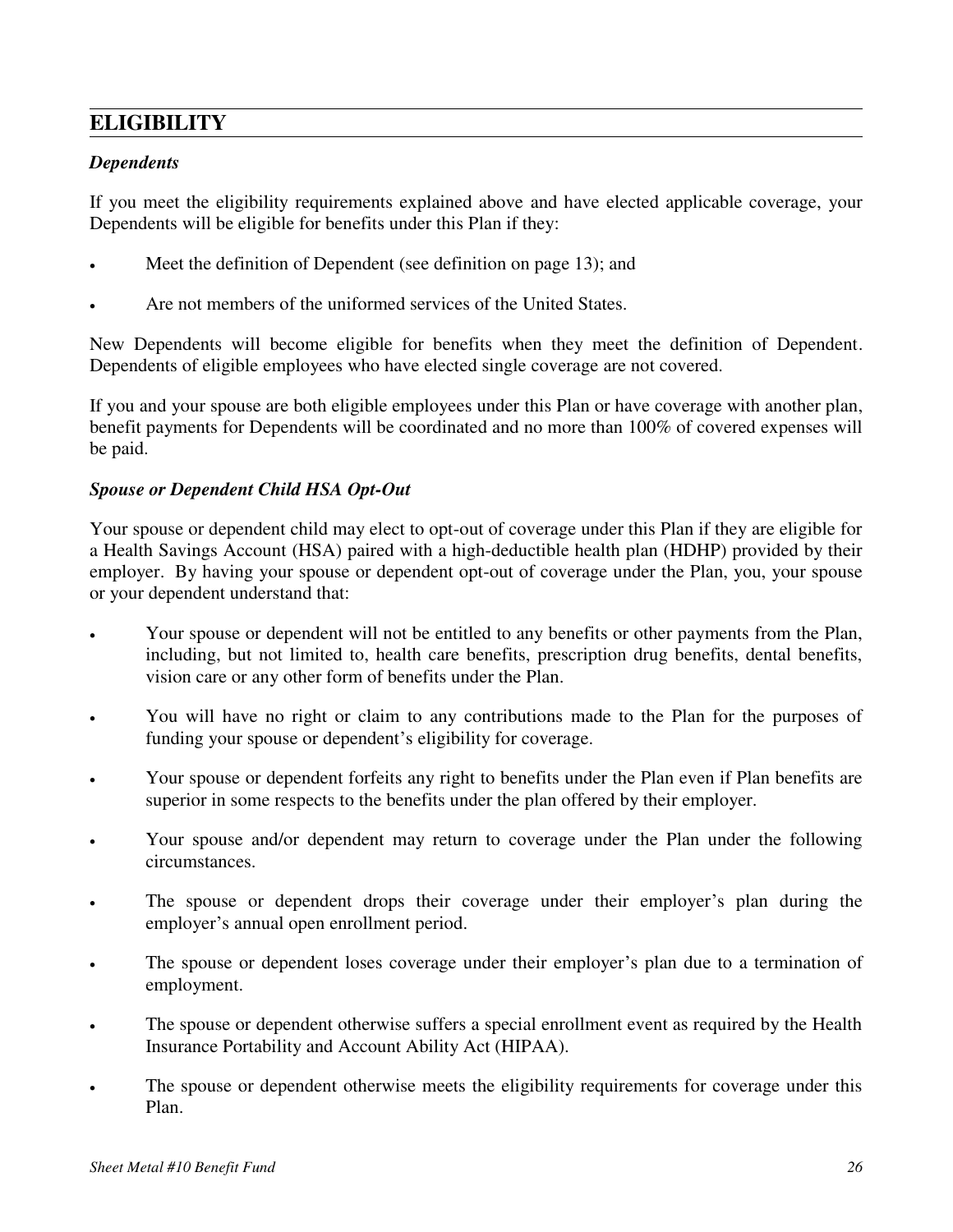To opt-out of coverage under this provision, your spouse or dependent must complete the HSA Opt-Out election form which can be requested from the Plan Administrator.

### *Qualified Medical Child Support Orders (QMCSO)*

If a copy of a medical child support order, as defined in ERISA Section 609(a), or other order designating medical child support, is filed with the Fund Office, the Fund Administrator will promptly notify the eligible employee and each alternate recipient of the receipt of such order and the Plan's procedure for determining whether the order is a Qualified Medical Child Support Order (QMCSO), as further defined in ERISA section 609(a). The Fund Administrator will determine whether the order is a QMCSO pursuant to the Plan's procedures, and notify the eligible employee and each alternate recipient of the determination. Any payment for benefits made by the Plan pursuant to a QMCSO in reimbursement for expenses paid by an alternate recipient's custodial parent or legal guardian will be made to the alternate recipient's custodial parent or legal guardian. Only Dependents who are eligible Dependents under this Plan can receive benefits. All benefits payable are subject to the rules of the Plan.

#### *Family and Medical Leave Act (FMLA)*

For eligible employees of certain large employers (50 or more employees), the Family and Medical Leave Act of 1993 (FMLA) creates a federal right for you to take up to 12 weeks of unpaid leave for your serious illness, after the birth or adoption of a child, or to care for your seriously ill spouse, parent or child. The Family and Medical Leave Act (FMLA) requires certain employers to maintain health care coverage during the leave period. If you qualify and take a family or medical leave, your eligibility for benefits is protected. Your employer is responsible for any required contributions and the Trustees will determine the contribution rate. If you think that you may qualify for a FMLA leave, contact your employer. Any dispute regarding your eligibility for a FMLA leave is between you and your employer.

#### *Eligibility Upon Return from the Uniformed Services*

The Uniformed Services Employment and Reemployment Act provides certain benefit protections to eligible employees on military leave in the uniformed services. You must be eligible for benefits when you enter active duty. If you enter active military service for up to 31 days, then you can continue medical, prescription, dental and vision coverage during that leave period if you continue to pay the required contributions or use available reserve funds for coverage. If you are in active military service for more than 31 days and your reserve funds have been exhausted, then you may be able to continue medical, dental and vision coverage at your own expense for up to 18 months. Contact the Fund Office for further information.

Service in the uniformed services means the performance of duty on a voluntary or involuntary basis in a uniformed service under competent authority and includes:

- Active duty;
- Active duty for training;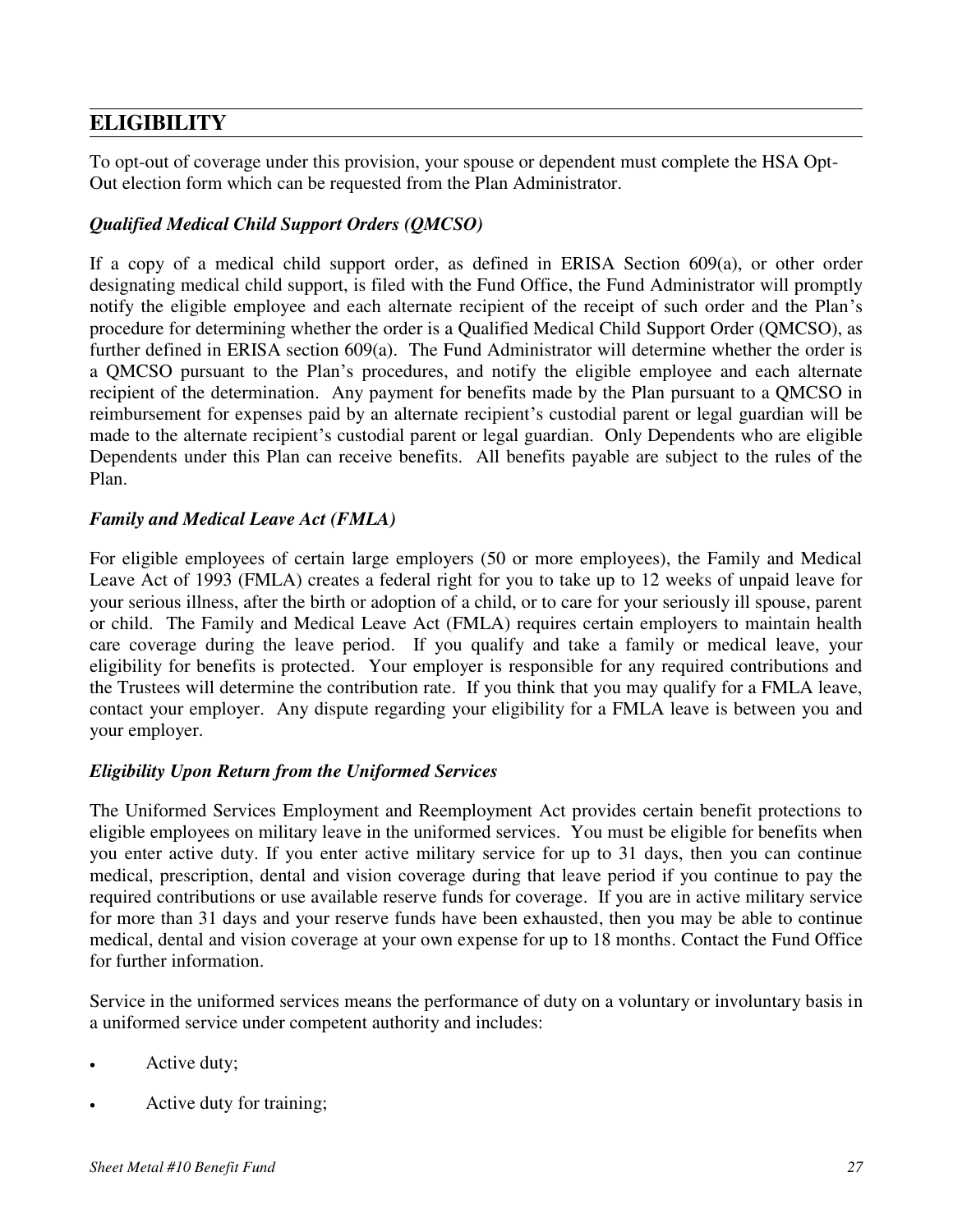- Initial active duty for training;
- Inactive duty training;
- Full-time national guard duty; and
- A period for which you are absent from a position of employment for an examination to determine your fitness for duty.

After you complete active duty, you must report to work with the union within the specified periods shown below. If you meet these requirements and register for work with the union, you will be covered on the first day of the month following the date of your honorable discharge or release from active duty, assuming applicable Dollar Bank, Sheet Metal #10 SAFE or self-payments are made to cover the cost of that coverage without meeting the 80-hour requalifying requirement.

| If you were in military | <b>You must</b>                                                               |
|-------------------------|-------------------------------------------------------------------------------|
| service                 |                                                                               |
| 1 to 30 days            | Report to the union by the beginning of the first regularly scheduled workday |
|                         | after discharge (allowing eight hours for travel).                            |
| 31 to 180 days          | Submit an application for reemployment to a Contributing Employer and the     |
|                         | union within 14 days after the completion of your service.                    |
| More than 180 days      | Submit an application for reemployment to a Contributing Employer and the     |
|                         | union within 90 days after the completion of your service.                    |

The Fund Office may request that you provide documentation to establish the timelines of your application for reemployment. Documentation may include a copy of your discharge papers that show the date of enlistment, the date of discharge, and whether the discharge was honorable.

Your coverage ends on the first day of the month following the date you enter uniformed services and elect not to continue coverage. Your eligible Dependents may continue coverage under the Plan by electing and making payments for COBRA Continuation Coverage.

When you are discharged, if you are hospitalized or recovering from a sickness or injury that was incurred during your military service, you have until the end of the federally prescribed period that is necessary for you to recover to return to or make yourself available for work with your employer (generally two years).

#### *Termination of Eligibility*

#### *Collectively Bargained Employees*

Your coverage will terminate on the last day of the third month following the last month in which sufficient contributions were reported to the Fund except in the case of Initial Eligibility. If you do not otherwise meet the eligibility requirements. For example, if the last month sufficient contributions were reported was February, then your coverage would terminate on the last day of May. Coverage will also end if you enlist with or enroll in coverage under the uniformed services of the United States, or if the Plan terminates.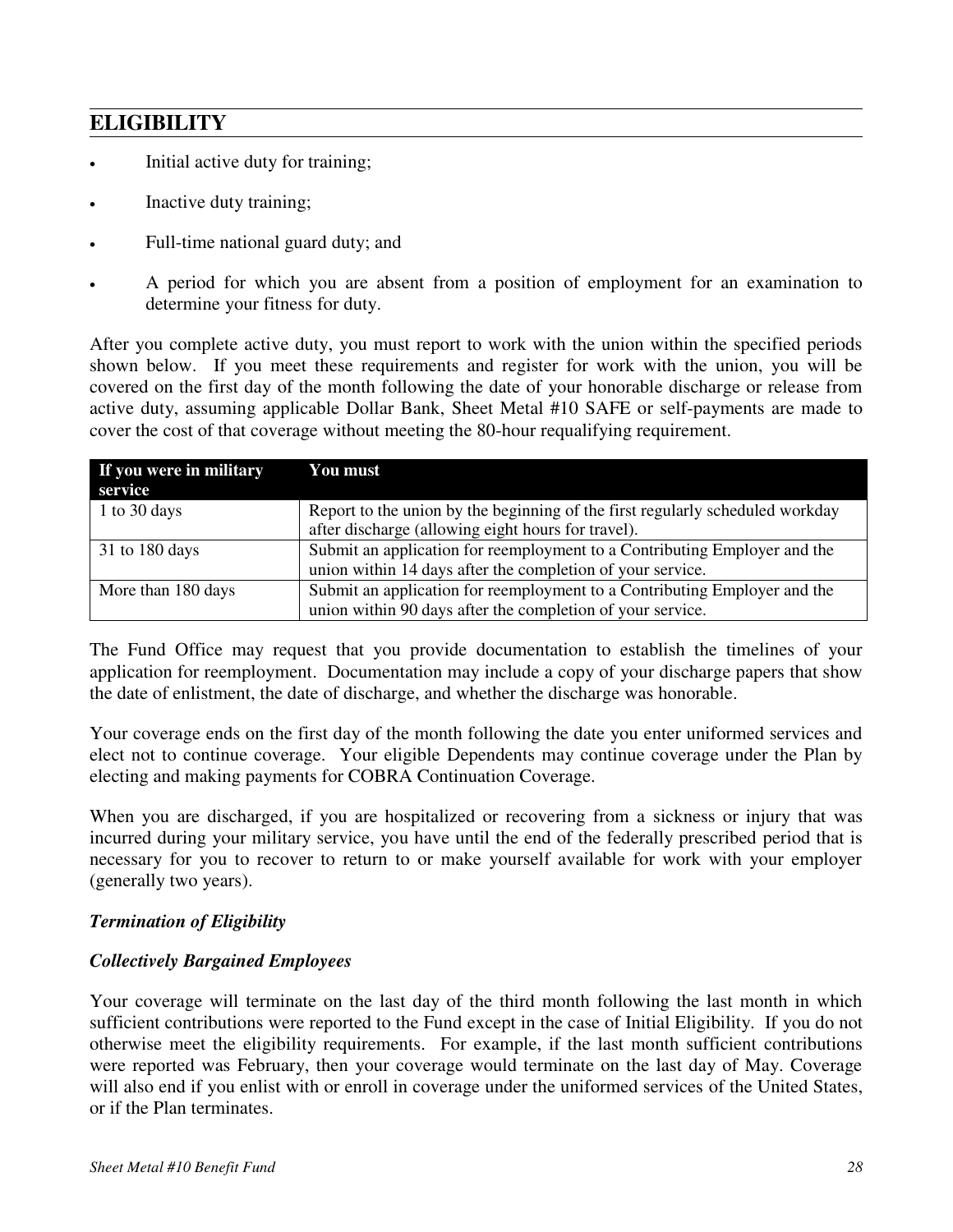### *EXAMPLE*

*IF THE LAST MONTH FOR WHICH CONTRIBUTIONS WERE REPORTED WAS JUNE, THEN YOUR COVERAGE WILL END ON SEPTEMBER 30.*

## *Continuation of Coverage*

If you lose eligibility and if continuation coverage is available; then you have two options:

- The Plan's Special Continuation Coverage; or
- Coverage pursuant to the Consolidated Omnibus Budget Reconciliation act of 1985 (COBRA) (see pages 31-36).

COBRA benefits provided will be the same as under the active eligible employee plan excluding the Death, Accidental Death and Dismemberment, and weekly sickness and accident benefits. Special Continuation Coverage benefits provided will be the same as under the active eligible employee plan including the Death, Accidental Death and Dismemberment, and weekly sickness and accident benefits.

If you choose COBRA Continuation Coverage, then you are rejecting the Plan's Special Continuation Coverage. Similarly, an election of the Plan's Special Continuation Coverage is a rejection of COBRA Continuation Coverage. When you do not elect either type of continuation coverage, you will not be eligible for plan coverage unless you return to work and reinstate your eligibility.

If you continue to work for an employer after that employer ceases to be a Contributing Employer, then you will not be eligible for either continuation coverage or COBRA coverage and any individual Dollar Bank will be forfeited.

### *Special Continuation Coverage*

If your eligibility is terminated because the Fund has not received the required hours of contribution on your behalf and you do not have sufficient funds in your Dollar Bank, then you may make a maximum of 18 monthly self-contribution payments to maintain your Continued Eligibility. To do so, you must remain Actively at Work. If you are no longer working in the Sheet Metal trade, then you may continue coverage through COBRA if you qualify (see pages 31-36). Special Continuation Coverage is not available if you are retiring or entering a branch of the uniformed services.

**Actively at Work:** the eligible employee is employed in, available for, or would be available for (except for being disabled) bargained or non-bargained work where contributions are required to be made to this fund.

You will forfeit your right to make self-contributions if you:

- Continue to do bargaining unit work at a job in the Sheet Metal trade, in the jurisdiction of the Union, for which no contributions are made or required to be made to the Fund on your behalf; or
- Become eligible for health coverage under another group plan.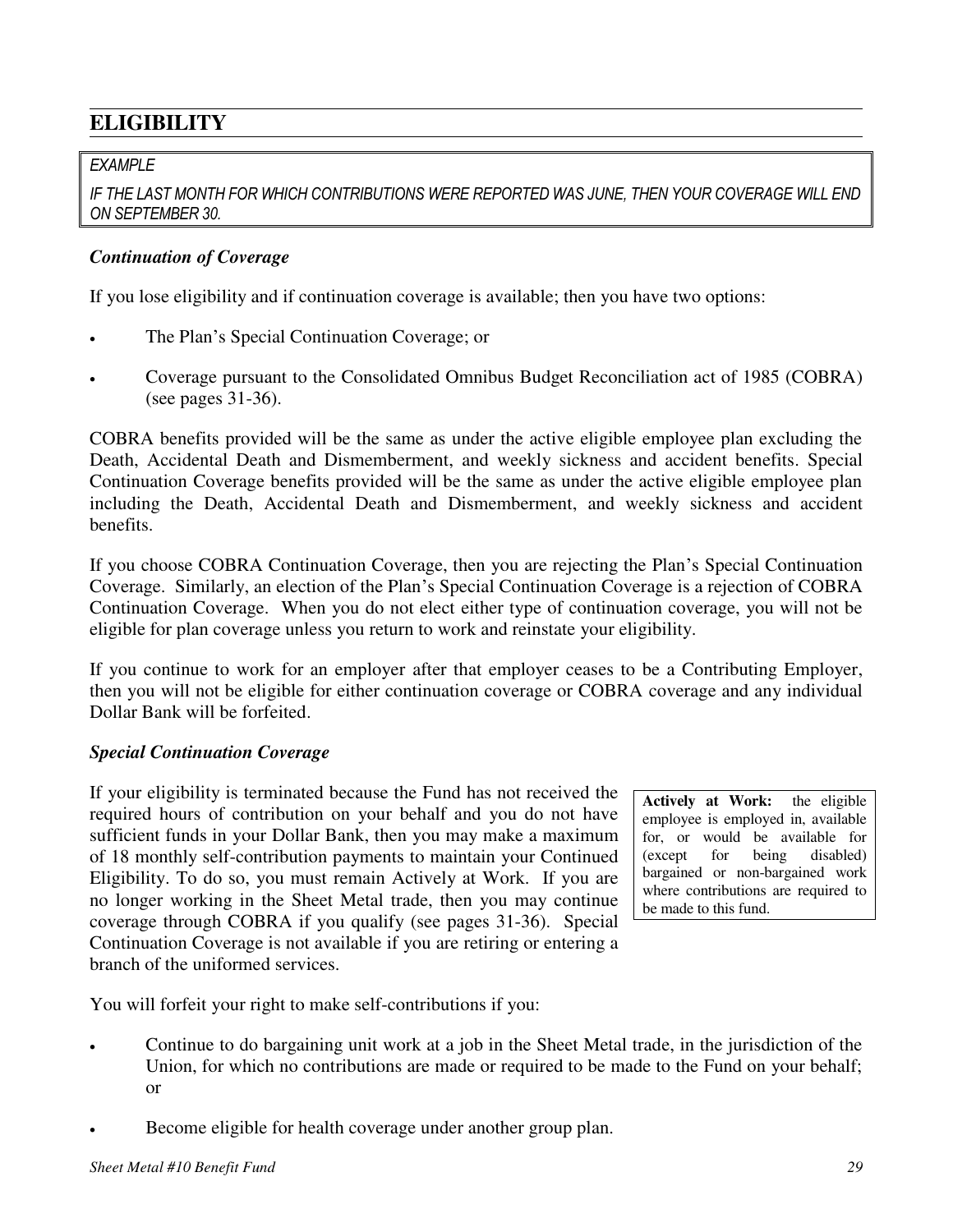Your Special Continuation Coverage will end on the earliest of the:

- First day of the month for which you did not make the required contribution; or
- Last day of the  $18<sup>th</sup>$  month for which you made self contributions for the Special Continuation Coverage (in periods of high unemployment, the Trustees have the discretion to change the Special Continuation Coverage period to 36 months).

#### *Disability Continuation Coverage*

If your eligibility has been extended for the maximum time allowed under the special continuation rules, you can continue coverage if:

- You became totally disabled while eligible under the active eligible employees plan;
- At least 11,500 hours of contributions were paid to the Plan on your behalf while performing covered employment; and
- You are receiving a pension benefit from either the Sheet Metal Workers Local #10 Pension Fund, Sheet Metal Local 10 Supplemental Retirement Fund, and/or the Sheet Metal Workers National Pension Fund.

You may self-pay for the above referenced disability continuation coverage until the later of the date you reach Age 65 or the date you become eligible for Medicare.

You can change from the disability continuation coverage to the retiree plan at age 55 or older, if you meet the eligibility requirements for retiree benefits. Prior to age 55, you may change your coverage to the retiree plan if you continue to be totally disabled and qualify for Medicare, or you continue to be totally disabled and earn less than \$1,500 per month, verified by copies of your income tax returns. Contact the Fund Office for more information on changing from disability continuation coverage to the retiree plan.

#### *Non-Bargained Unit Employees – Termination of Eligibility*

If you lose eligibility due to your employment termination, you may continue medical, dental and vision coverage under COBRA only (see the description of COBRA coverage beginning on page [31\)](#page-38-0).

If continuation coverage ends, you must meet the Initial Eligibility rules to be covered again.

### *Dependents*

The eligibility of your Dependents will terminate on the earliest of the following dates:

- The date your eligibility under the Plan terminates;
- The date your Dependent no longer meets the definition of Dependent;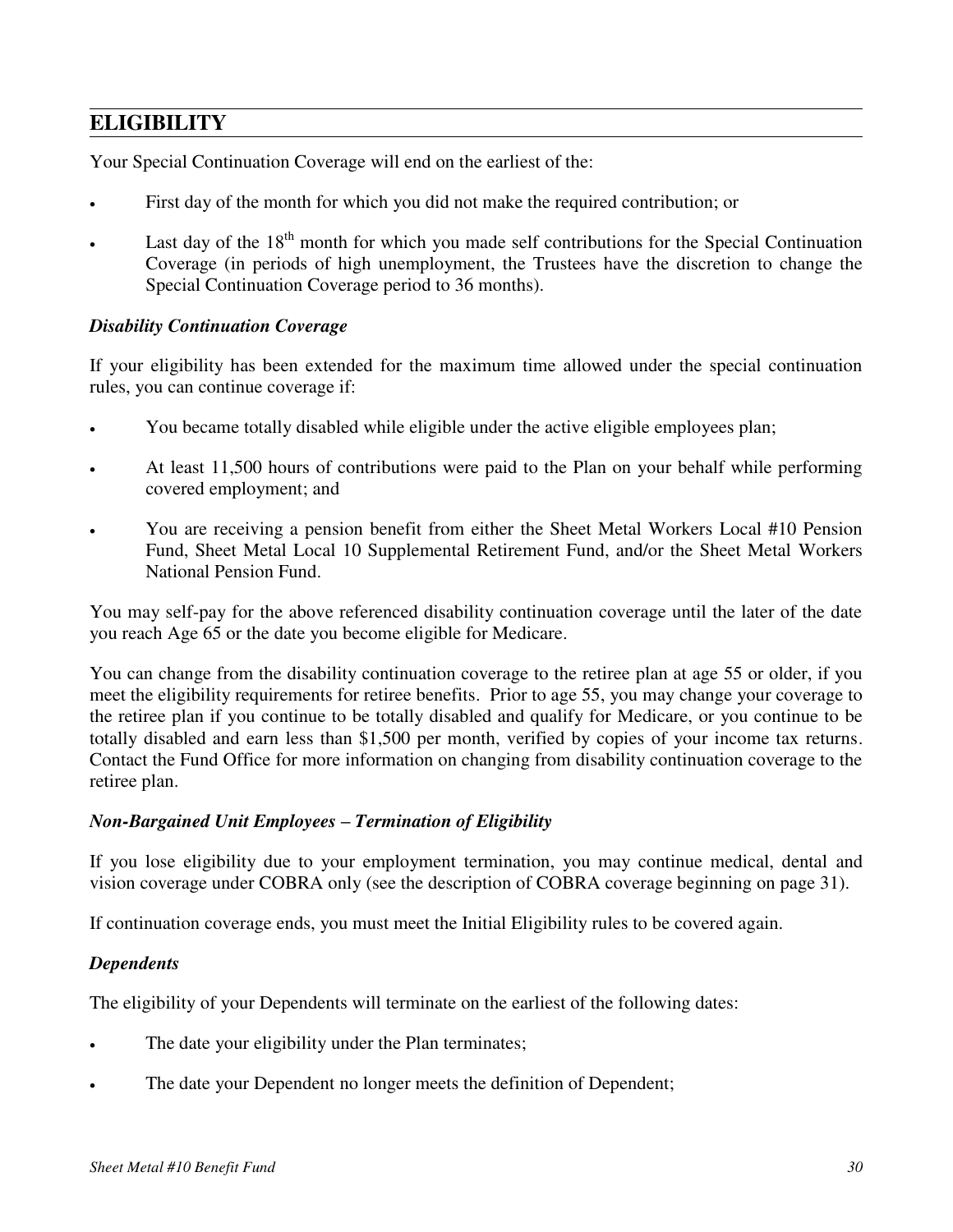- The date your Dependent enters the uniformed services or enrolls in coverage under the United States; or
- The date the Plan terminates.

In certain situations, a Dependent who loses coverage under the Plan will have the right to elect Special Continuation Coverage or COBRA Continuation Coverage.

#### *Special Dependent Continuation Coverage*

If you die while covered under the Plan, coverage for your eligible Dependents will continue to your normal termination date as if you had remained alive and not earned any additional hours of contribution. Any funds remaining in your Dollar Bank may be applied toward the self-contributions required for continuation of Dependent coverage. Dependents will be eligible for extended coverage as long as they meet the definition of Dependent and they pay the required self-contributions when due. Your child born after

**Your spouse may switch to retiree coverage when he or she reaches age 55**. Your spouse's coverage will terminate the day he/she remarries. In this event, your Dependent children will be offered the right to continue coverage under COBRA Continuation Coverage.

your Death will be eligible as long as coverage for your other Dependents is effective. If your Dependent becomes eligible for other coverage, special Dependent continuation coverage terminates.

Surviving Dependents must make the required self-contributions when they are due so that coverage remains continuous. Wilson-McShane Corporation must receive the first monthly self-contribution by the end of the month after the beginning of the month for which such self-contribution applies. Subsequent self-contributions are due at Wilson-McShane Corporation on the first day of the month for which they are due. Self-contributions received after these deadlines will not be accepted and the Dependent's coverage will end as of the first day of the month for which self-contributions were due and not paid.

An election of this Special Dependent continuation coverage is a rejection of COBRA Continuation Coverage. Conversely, an election of COBRA is a rejection of this special Dependent continuation coverage.

### <span id="page-38-0"></span>*COBRA Continuation Coverage*

In compliance with a federal law commonly called COBRA, this Plan offers its eligible employees and covered Dependents (called qualified beneficiaries) the Opportunity to elect a temporary continuation (COBRA Continuation Coverage) of the Plan's healthcare coverage. This coverage includes medical, dental, vision, and hearing benefits when that coverage would otherwise end because of certain events (called qualifying events). Qualified beneficiaries who elect COBRA Continuation Coverage must pay for it. Death, AD&D, and weekly sickness and accident benefits are not covered under COBRA.

COBRA Continuation Coverage is offered to qualified beneficiaries in specific instances, called **qualifying events**, when coverage under the Plan would otherwise end. A qualified beneficiary is an eligible employee and/or his Dependents who are covered under the Plan on the day before a qualifying event.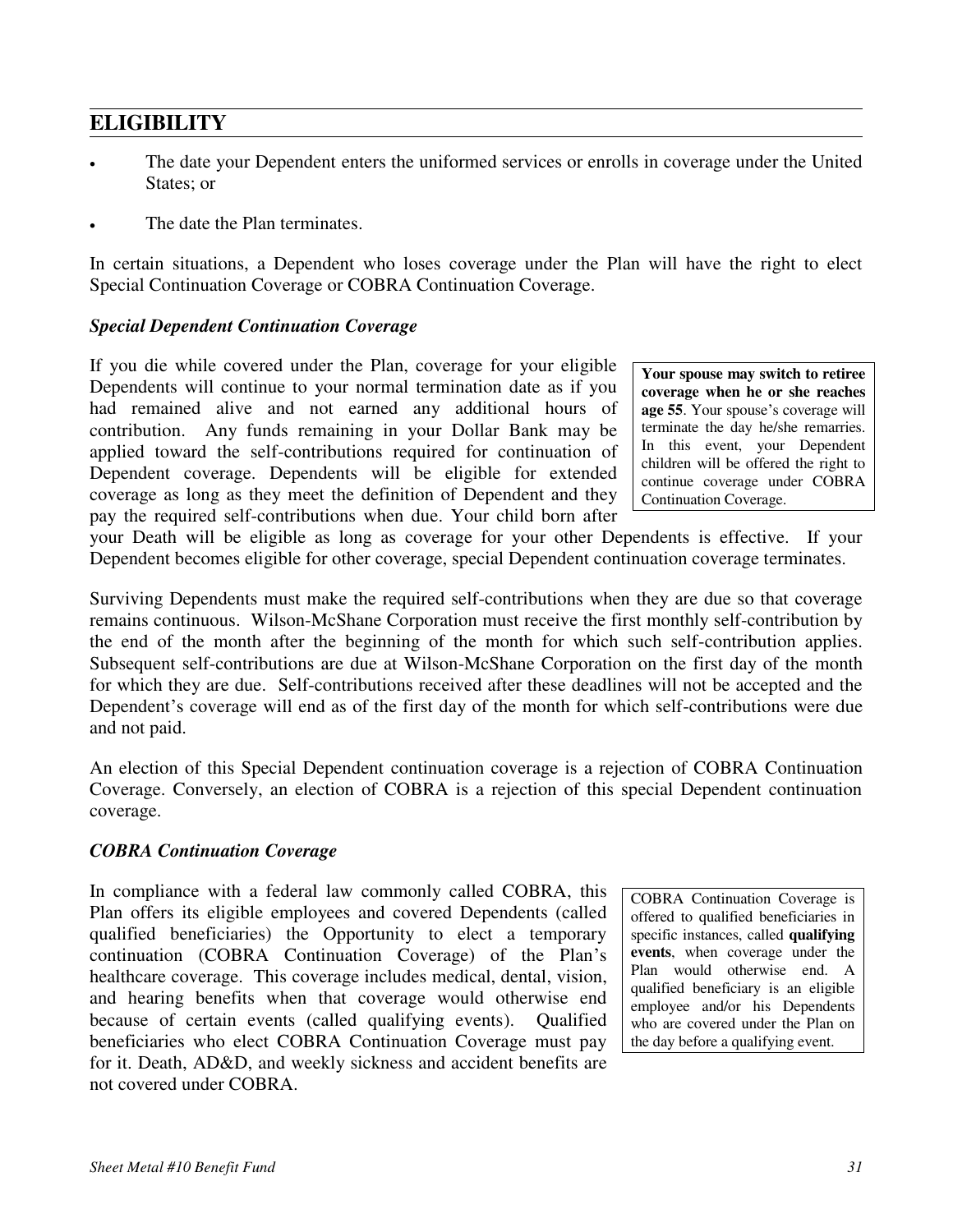#### *Who is Entitled to COBRA Continuation Coverage*

Each qualified beneficiary can elect COBRA Continuation Coverage when a qualifying event occurs. As a result of that qualifying event, that person's healthcare coverage ends, either as of the date of the qualifying event or as of some later date. A parent or legal guardian may elect COBRA for a minor child. A qualified beneficiary also has the same rights under the Plan as other covered individuals.

A qualified beneficiary is any eligible employee or Dependent of an eligible employee who was covered by the Plan when a qualifying event occurred. A child who becomes a Dependent child by birth, adoption, or placement for adoption with you during a period of COBRA Continuation Coverage is also a qualified beneficiary. A person who becomes your spouse during a period of COBRA Continuation Coverage is not a qualified beneficiary. You must notify the Fund Office within 31 days after the date of marriage, birth, adoption, or placement for adoption, or loss of full-time student status.

#### *COBRA Qualifying Events*

A qualifying event triggers the opportunity to elect COBRA when you or your Dependent loses coverage under this plan. Qualified beneficiaries are entitled to COBRA Continuation Coverage when qualifying events occur and cause coverage to end. If you or your Dependent has a qualifying event but do not lose healthcare coverage under this plan, (for example, you continue working even though you are entitled to *Medicare*) then COBRA will not be available.

The following chart lists the cobra qualifying events, who can be a qualified beneficiary, and the maximum period of COBRA Continuation Coverage.

|                                   | <b>Maximum COBRA Continuation Coverage period for</b><br>qualified beneficiaries |               |                  |
|-----------------------------------|----------------------------------------------------------------------------------|---------------|------------------|
| <b>Qualifying event causing</b>   |                                                                                  |               | <b>Dependent</b> |
| healthcare coverage to end        | <b>Employee</b>                                                                  | <b>Spouse</b> | child(ren)       |
| Termination of employment         | 18 months                                                                        | 18 months     | 18 months        |
| (for other than gross misconduct) |                                                                                  |               |                  |
| Reduction in hours worked         | 18 months                                                                        | 18 months     | 18 months        |
| Death                             | N/a                                                                              | 36 months     | 36 months        |
| Divorce or legal separation       | N/a                                                                              | 36 months     | 36 months        |
| Eligibility as a Dependent child  | N/a                                                                              | N/a           | 36 months        |
| under the Plan ends               |                                                                                  |               |                  |

#### *Special Enrollment Rights*

You have special enrollment rights that allow you to request special enrollment under another group health plan for which you are otherwise eligible (such as a plan sponsored by your spouse's employer) within 30 days after your group health coverage ends because of a qualifying event. The special enrollment right is also available to you if you continue cobra for the maximum time available to you.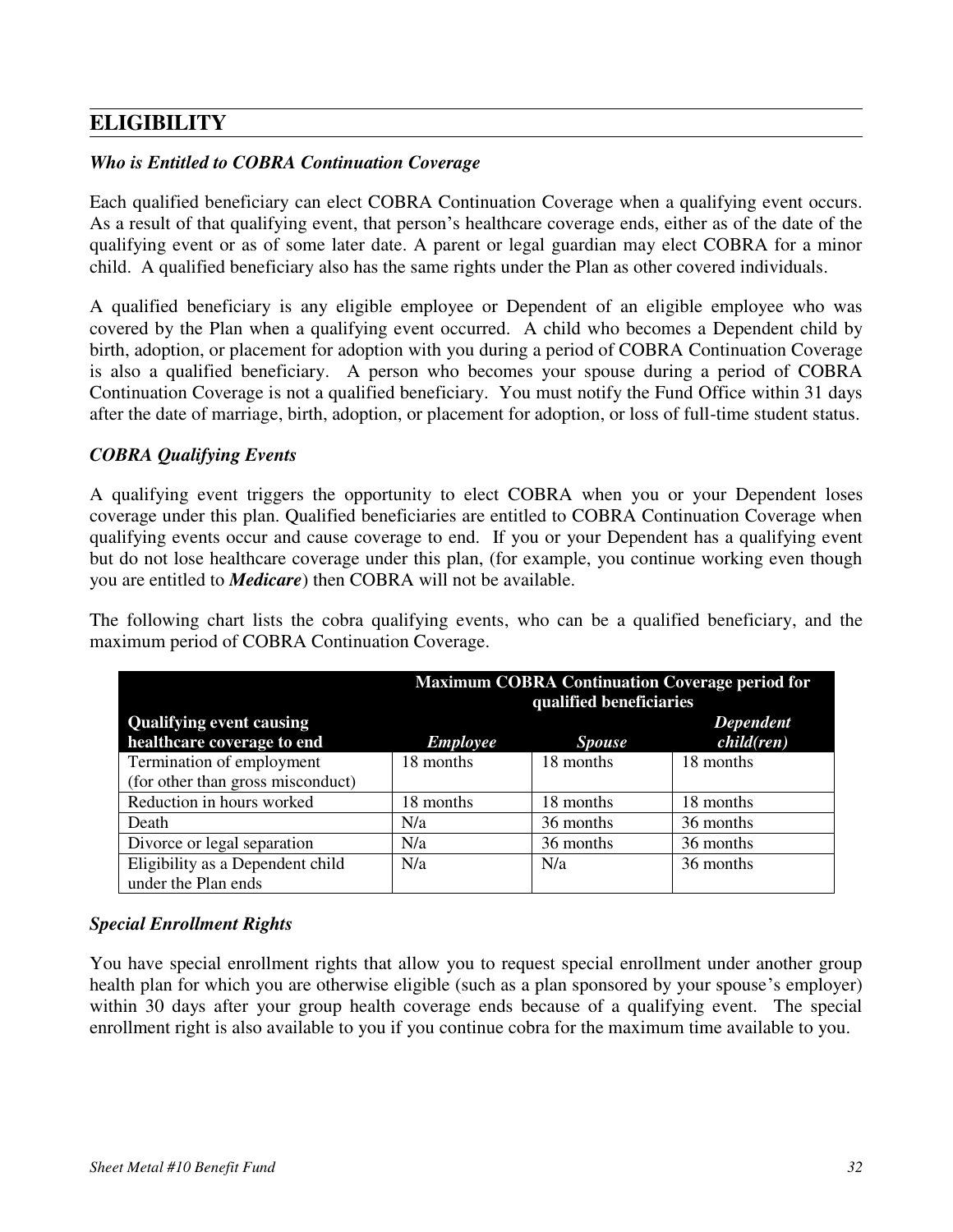## *Maximum Period of COBRA Continuation Coverage*

The maximum period of COBRA Continuation Coverage is generally either 18 months or 36 months, depending on which qualifying event occurred, measured from the time the qualifying event occurs. The 18-month period of COBRA Continuation Coverage may be extended for up to 11 months under certain circumstances (in cases of disability).

### *When the Plan Must Be Notified of a Qualifying Event*

To elect COBRA Continuation Coverage after a divorce, legal separation, or a child ceasing to be a Dependent under the Plan, you and/or a family member **must inform the plan in writing of that event no later than 60 days after that event occurs.** The notice should be sent to the Fund Office as listed in the *important contact information* section. **If notice is not received by the Fund Office within the 60-day period, the qualified beneficiary will not be entitled to elect COBRA Continuation Coverage.** 

### *Notices Related to COBRA Continuation Coverage*

The Fund Office will notify you and/or your covered *Dependents* of the date your coverage ends and the information and forms needed to elect COBRA Continuation Coverage when:

- Your employment terminated, your hours are reduced so that you are no longer entitled to coverage under the plan, or you died; or
- You notify the Fund Office that a Dependent is no longer eligible, you divorced, or you have become legally separated. *Note: failure to notify the plan in a timely fashion may jeopardize you or your* Dependent's *rights to COBRA Continuation Coverage.*

You and/or your covered Dependents have **60 days** from the date you receive notice to elect COBRA Continuation Coverage. If you and/or any of your Dependents do not choose COBRA Continuation Coverage within 60 days after receiving notice, you and/or they will have no group health coverage from this Plan after the date coverage ends.

If you elect COBRA Continuation Coverage, you will be entitled to the same health coverage that you had when the event occurred that caused your health coverage under the Plan to end (excluding shortterm disability, life and AD&D insurance) but you must pay for it. If there is a change in the health coverage provided by the Plan, the change will apply to your COBRA Continuation Coverage.

If the Plan is notified of a qualifying event but the Fund Office determines that you or your Dependent is not entitled to the requested COBRA Continuation Coverage, you will be sent an explanation indicating why COBRA Continuation Coverage is not available. This notice will be sent according to the same timeframe as a COBRA election notice.

### *Paying for COBRA Continuation Coverage*

You must pay the monthly contribution, as established by the Board of Trustees, for COBRA Continuation Coverage. You will be told the exact dollar charge for the COBRA Continuation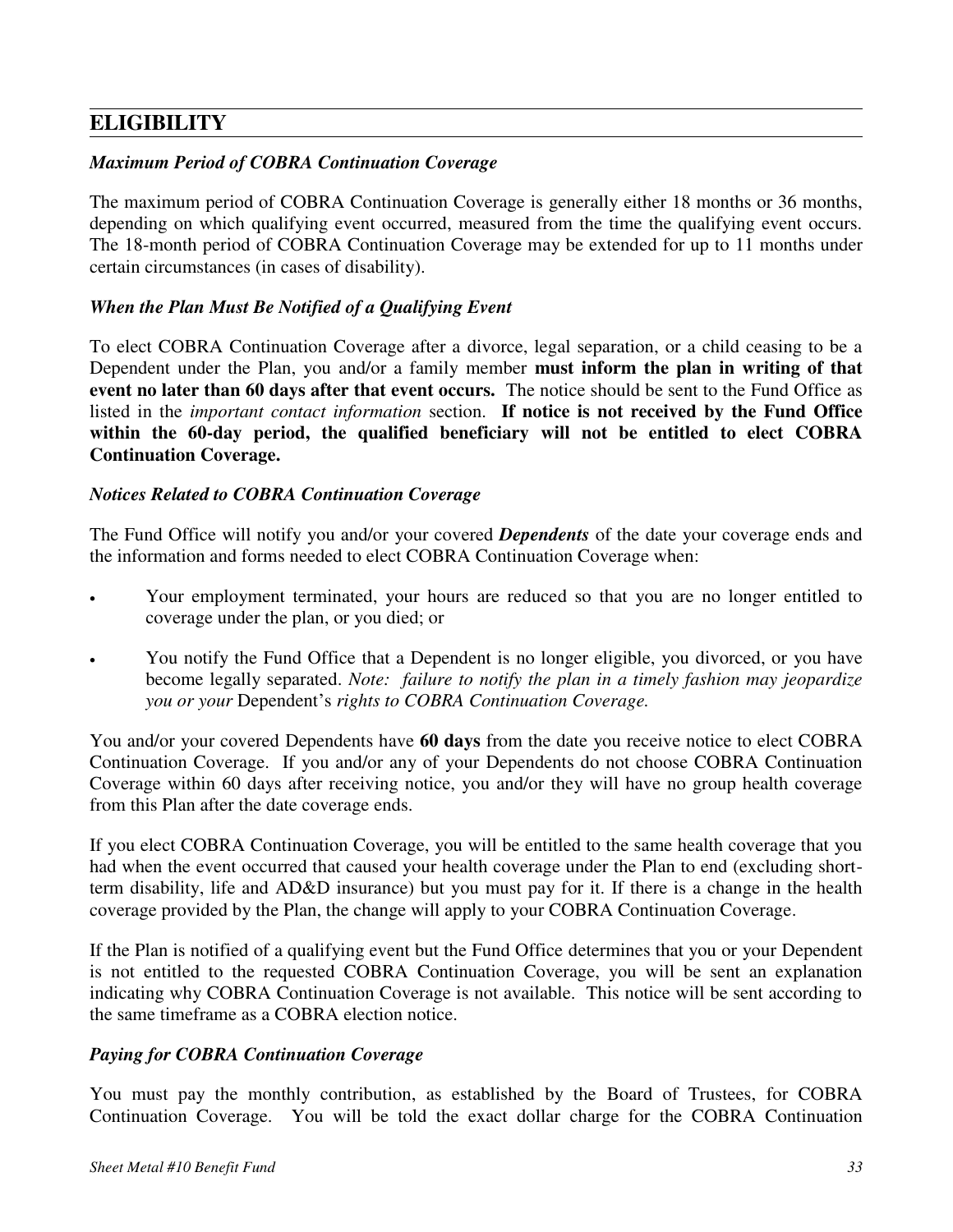Coverage that is in effect at the time you become eligible for COBRA Continuation Coverage. The cost of the COBRA Continuation Coverage may be subject to future increases during the period it remains in effect.

The initial payment for the COBRA Continuation Coverage is due to the Fund Office 45 days after COBRA Continuation Coverage is elected. You will be billed for the month in which you lose eligibility. Your full payment must be received by the Fund Office by the last day of the month for which the self-contribution is due. If payment is not received, COBRA Continuation Coverage will not take effect.

#### *COBRA Cancellation for Non-Payment*

After the initial COBRA payment, subsequent payments are due on the first day of each month, but there will be a 30-day grace period to make those payments. Self-contributions must be made for consecutive months for coverage to remain continuous.

you will lose COBRA Continuation Coverage.

If you miss a COBRA self-payment,

If payments are not made by the due date, COBRA Continuation Coverage will be canceled as of the due date. Payment is considered made when it is postmarked. Payments received after the deadline will not be accepted and your coverage will be terminated as of the first day of the month for which the self-contribution was due. **You will not receive a bill for COBRA after the initial notices and elections.** 

### *Loss of Other Group Health Plan Coverage*

If, while you are enrolled for COBRA Continuation Coverage, your Dependent loses coverage under another group health plan, you may enroll your Dependent for coverage for the balance of the period of your COBRA Continuation Coverage. Your Dependent must have been eligible but not enrolled in coverage under the terms of Plan. In addition, when enrollment was previously offered under the Plan and declined, your Dependent must have been covered under another group health plan or had other health insurance coverage.

The loss of coverage must be due to exhaustion of COBRA Continuation Coverage under another plan, termination because of loss of eligibility for the coverage, or termination because of employer contributions toward the other coverage being terminated. Loss of eligibility does not include a loss due to failure to pay premiums on a timely basis or termination of coverage for cause. You must enroll your Dependent within 31 days after the termination of the other coverage.

### *Disability Extension of COBRA Continuation Coverage 18-Month Period Only*

If you or your Dependent is determined by the social security administration to be disabled and you notify the plan in a timely fashion, you and your Dependents may be entitled to receive up to an additional 11 months of COBRA Continuation Coverage, for a total maximum of 29 months. The disability would have to have started at some time before the  $60<sup>th</sup>$  day of COBRA Continuation Coverage and must last at least until the end of the 18-month period of COBRA Continuation Coverage. You must notify the Fund Office in writing within 60 days of the date of the determination.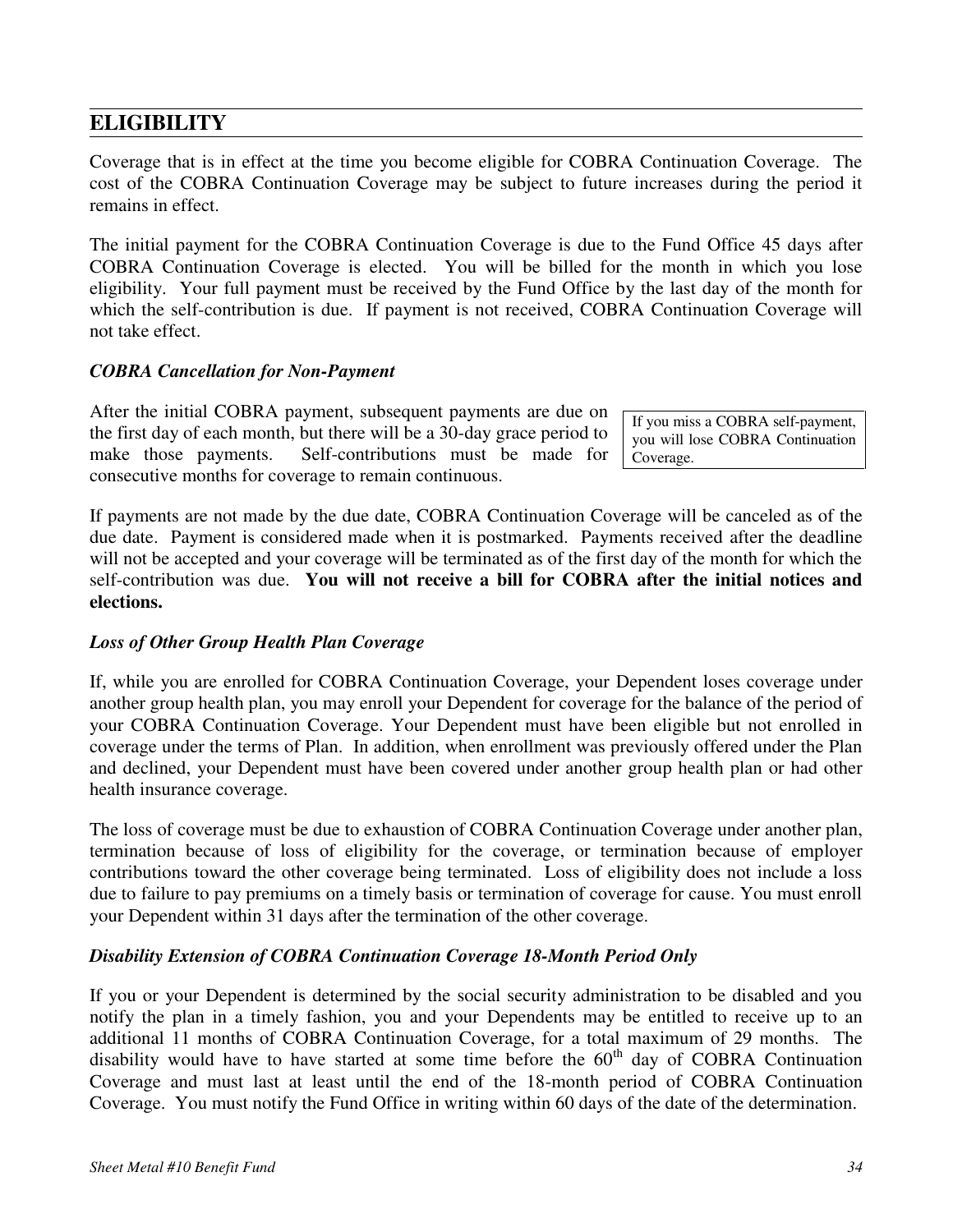## *Second Qualifying Event Extension of COBRA Continuation Coverage 18-Month Period Only*

If you or your Dependents experience another qualifying event while receiving 18 months of COBRA Continuation Coverage, your Dependents can get up to 18 additional months of COBRA Continuation Coverage, for a maximum of 36 months, if notice of the second qualifying event is properly given to the Plan. This extension may be available to your Dependents receiving COBRA Continuation Coverage if:

- You die;
- You get divorced or legally separated; or
- Your Dependent child stops being eligible under the Plan.

The extension is available only if the event would have caused your Dependent to lose coverage under the Plan had the first qualifying event not occurred. You must notify the Fund Office within 60 days after the date that the second qualifying event occurs.

## *Early Termination of COBRA Continuation Coverage*

Once COBRA Continuation Coverage has been elected, it may end on the earliest of following:

- The date the Fund no longer provides group health coverage;
- The first day of the time period for which the amount due for the COBRA Continuation Coverage is not paid on time;
- The date, after the date of the COBRA election, you or your Dependent first becomes entitled to *Medicare*;
- The date, after the date of the COBRA election, you or your Dependent first becomes covered under another group health plan;
- During an extension of the maximum coverage period to 29 months due to the disability of you or your Dependent, the disabled person is determined to not be disabled.

### *Notice of Early Termination of COBRA Continuation Coverage*

The Plan will notify a qualified beneficiary if COBRA Continuation Coverage ends earlier than the end of the maximum period of coverage applicable to the qualifying event. The notice will explain the reason COBRA terminated earlier than the maximum period, the date COBRA Continuation Coverage terminated, and any rights the qualified beneficiary may have under the Plan to elect alternate or conversion coverage. The notice will be provided as soon as practicable after the Fund Office determines that COBRA Continuation Coverage will terminate early.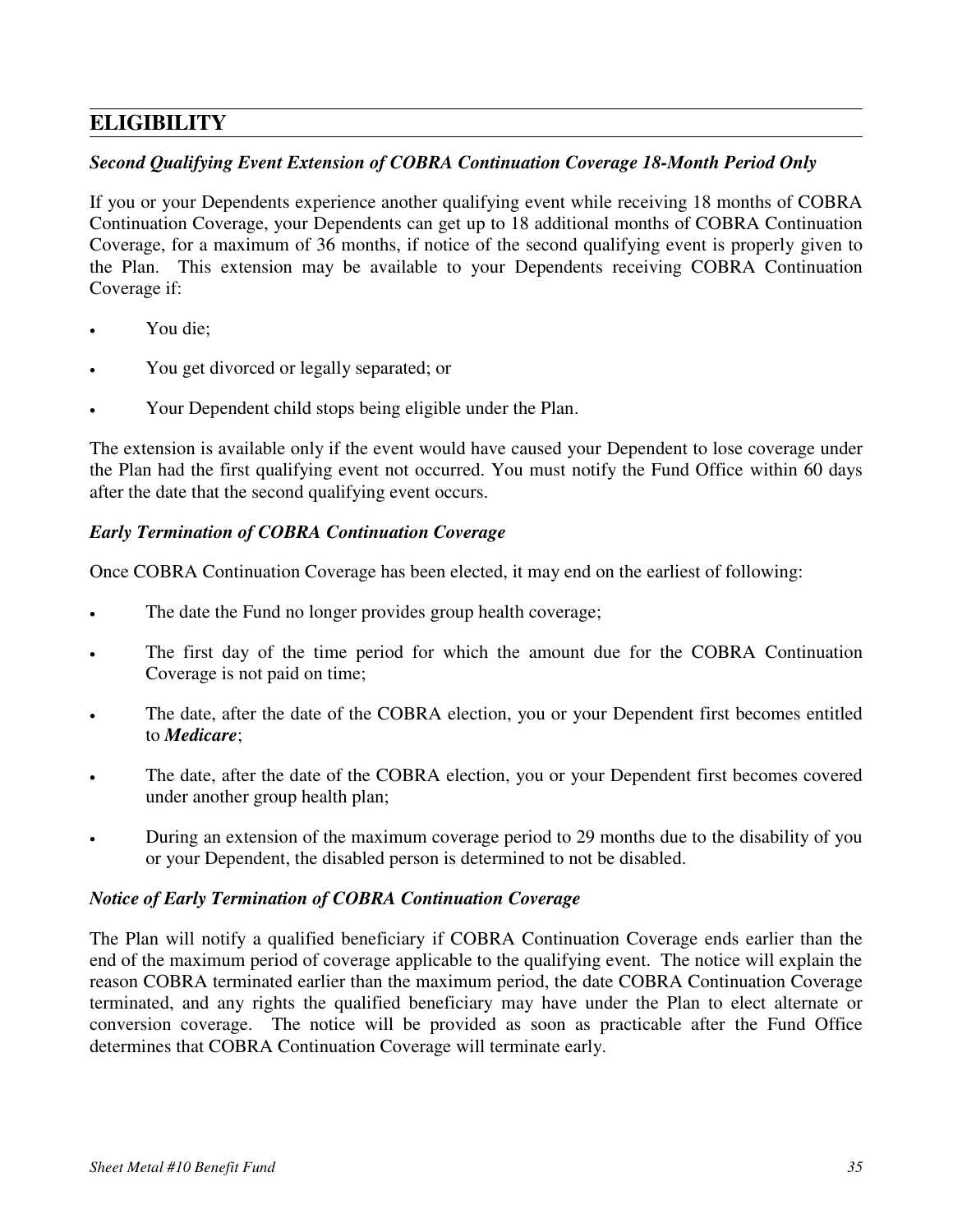## *Certification of Coverage When Coverage Ends*

When your coverage ends, the Fund Office will provide you and/or your covered Dependents with a certificate of creditable coverage that indicates the period of time you and/or they were covered under the Plan. The certificate will indicate the period of time you and/or they were covered under this Plan, and certain additional information that is required by law.

The certificate will be sent by first class mail shortly after coverage under this Plan ends. This certificate will be in addition to any certificate provided to you after your group health coverage terminated.

The Fund will send you a certificate, if your request is received by the Fund Office within two years after the later of the date your coverage under this Plan ended or the date COBRA Continuation Coverage ended.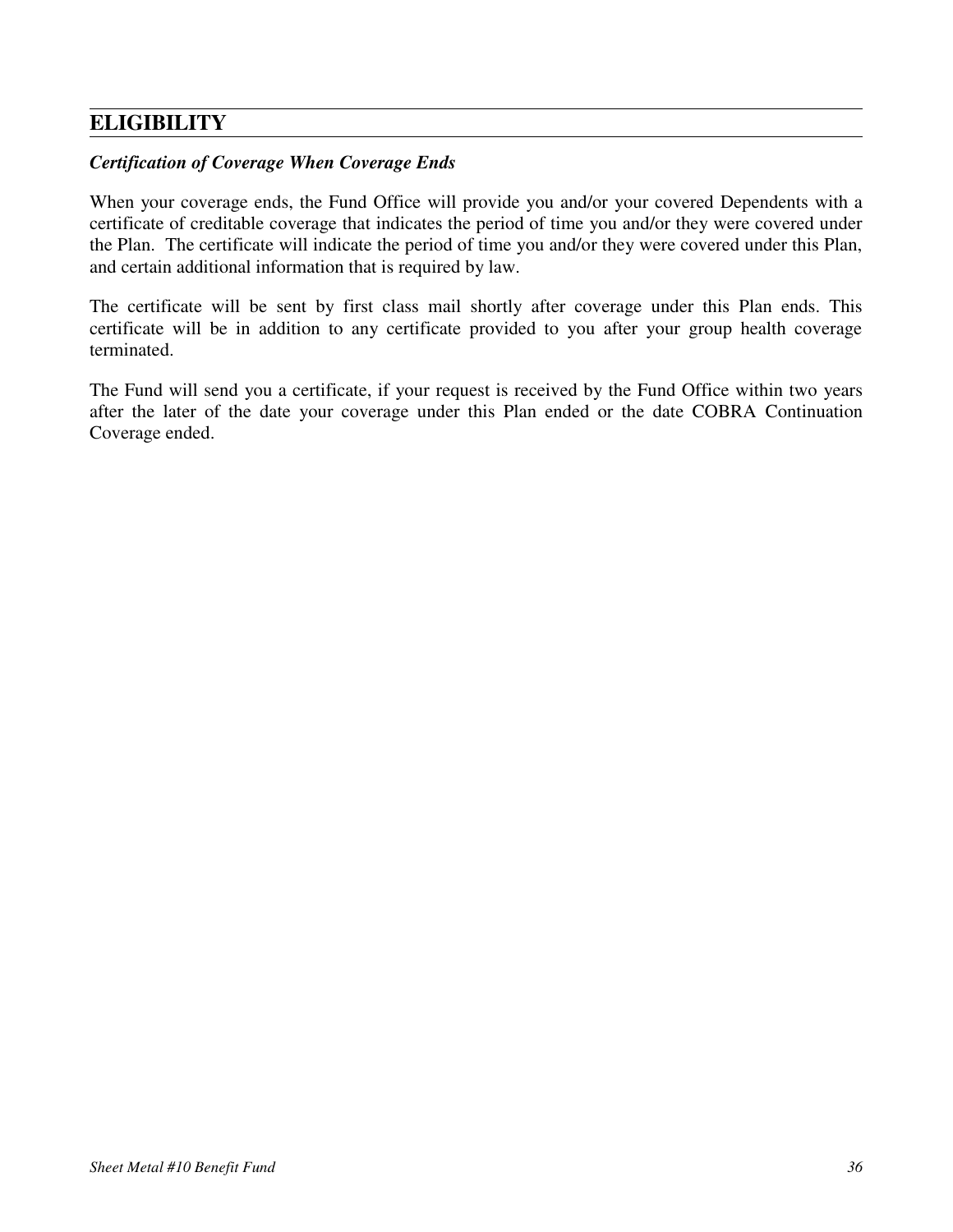## **RETIREE COVERAGE**

## *Eligibility for Retirees – Collectively Bargained Employees*

You will be eligible to receive benefits under the Retiree Plan if you retire and

- Make written application to the Board of Trustees no later than 31 days following the date your active coverage ends;
- Are eligible to receive a pension from the Sheet Metal Workers Local #10 Pension Fund, Sheet Metal Local 10 Supplemental Retirement Fund, and/or the Sheet Metal Workers National Pension Fund and/or the Production Sheet Metal Workers' Local 10 Retirement Plan;
- Had at least 11,500 hours of contributions paid to the Plan on your behalf while you were an Active Employee. The 11,500 hours of continuous service must occur immediately preceding retirement; and
- At the time of your application for coverage, and at any time thereafter, are not performing the same or similar work in the same or similar industry in which you worked while active and for which contributions were required to the Fund pursuant to a collective bargaining agreement.

Note: if you don't meet the 11,500 hours requirement, you will not be eligible for Retiree Coverage.

If you cancel coverage due to lack of making a self-payment, and subsequently re-qualify for active coverage, then your hours towards meeting the 11,500 hour-requirement will start over at zero.

The Retiree Plan is described in a separate Summary Plan Description. If you elect coverage under Plan B, you are not eligible for subsidized coverage in the Retiree Plan. Contact the Fund Office for a copy of the Retiree Medical Benefits SPD.

### *Retirees Who Return from Service with the International Union*

If you work for the International Union or a National or Regional Fund of another Sheet Metal-related entity, you will be placed on grace period status while in that employment. When you retire from that employment and meet all of the above requirements, including the 11,500 hour requirement which must have been met before you took other employment with one of the above noted entities, you will be able to resume participation in this Fund as a retiree with either the:

- Normal retirement benefits at the normal retirement rates; or
- Same benefits an active eligible employee receives except for life, AD&D, and Weekly Sickness and Accident Benefits. These benefits would be provided at the rates currently in effect for disabled individuals.

If you choose the active benefits as described above, you will have one opportunity, at a later date, to switch to the regular retirement coverage. If you choose the regular retiree coverage, then you will not get another opportunity to choose the active coverage.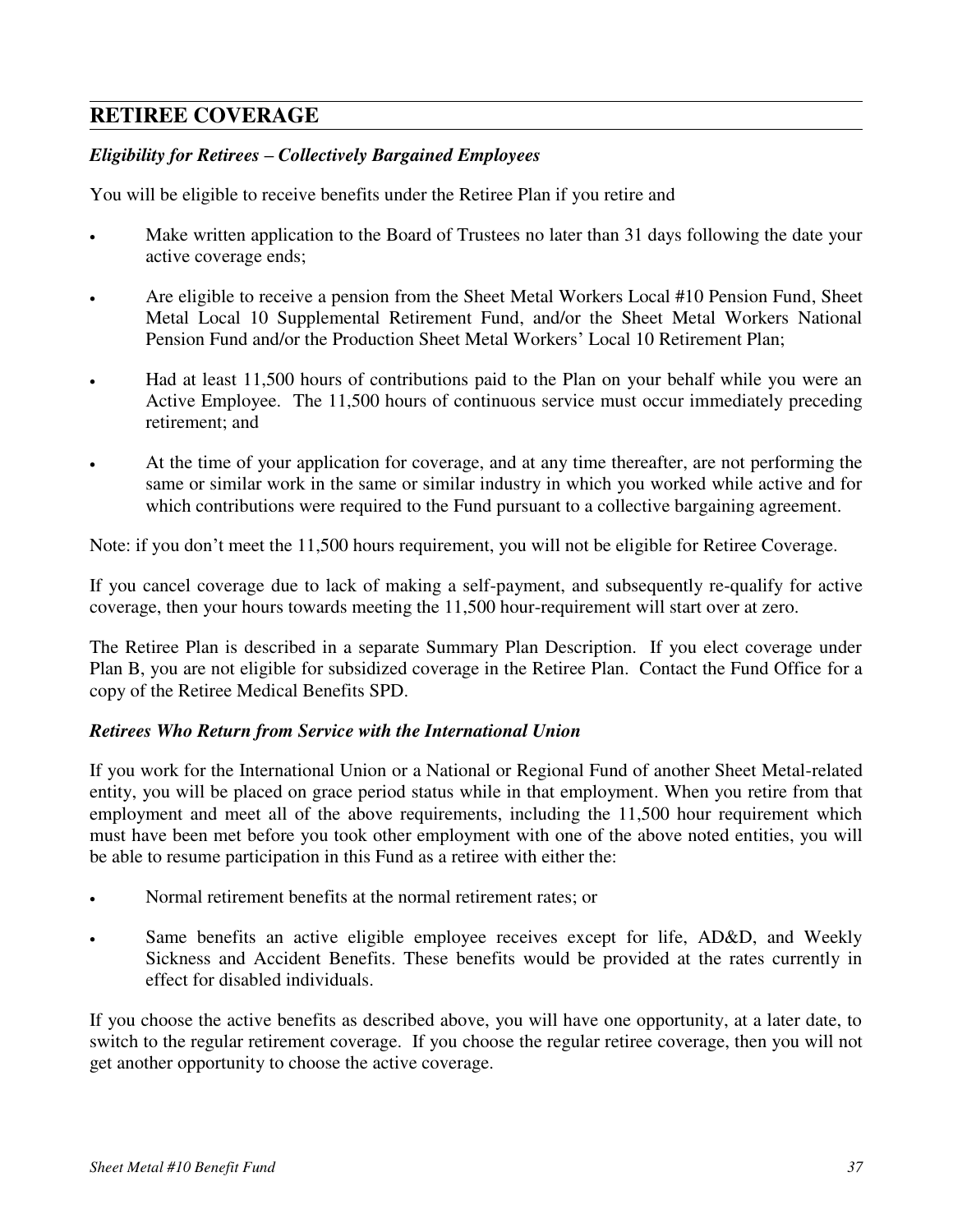## **RETIREE COVERAGE**

#### *Eligibility for Retirees – Non-Bargained Employees*

Non-Bargained Employees are eligible for unsubsidized retiree benefits under different rules than collectively bargained employees. The retiree medical benefit SPD contains a description of these rules.

#### *Active Opt-Out*

In the event you cancel Active Eligible Employees' Plan coverage, normal Retiree Plan eligibility rules provide that the hours counted toward your 11,500 hours of contribution requirement will not be maintained and will return to zero if you regain eligibility under the Active Eligible Employees' Plan.

Effective January 1, 2010, you may exercise an Active Opt-Out, which means you have no Plan coverage during the opt-out period. However, by exercising the Active Opt-Out, you can "freeze" the number of hours you have accumulated toward the 11,500 hours of contribution requirement during the opt-out period, and begin accumulating contribution hours again once you have regained eligibility. To exercise this option, you must submit a monthly payment to the Plan to cover the monthly cost of the Early Retiree Subsidy Premium. The Plan determines the amount of the Early Retiree Subsidy on an annual basis, and it may increase or decrease from year to year. The following rules apply to the Active Opt-Out provision:

- You must continue to be available for work;
- You must have exhausted your individual dollar bank;
- You must pay the Early Retiree Subsidy Premium amount on a monthly basis;
- You may not use your SAFE account to pay the Early Retiree Subsidy Premium;
- Your payment must be received by the Plan on or before the first day of each month;
- You will not receive a monthly billing notice; and
- You may not revert to full Active coverage unless you return to work and re-qualify based on the Plan's Re-Qualifying Eligibility Rules which allow you to fully re-qualify at 145 hours or to self-pay the premium difference if you have worked 80 hours.

### *Retiree Opt-Out Rule – Other Coverage*

As a Retiree with health coverage under the Plan you have the right to exercise an opt-out from coverage if you have other coverage available to you. Other health coverage could be coverage through your spouse, another employer, a State or Federal Exchange, the Veteran's Administration or other private insurance. You may want to consider this option as you approach the time you wish to retire as an active participant and transition your coverage to the Retiree Plan. Please note that you must maintain creditable coverage the entire time period that you have opted-out of coverage to exercise the ability to opt back into Retiree Coverage.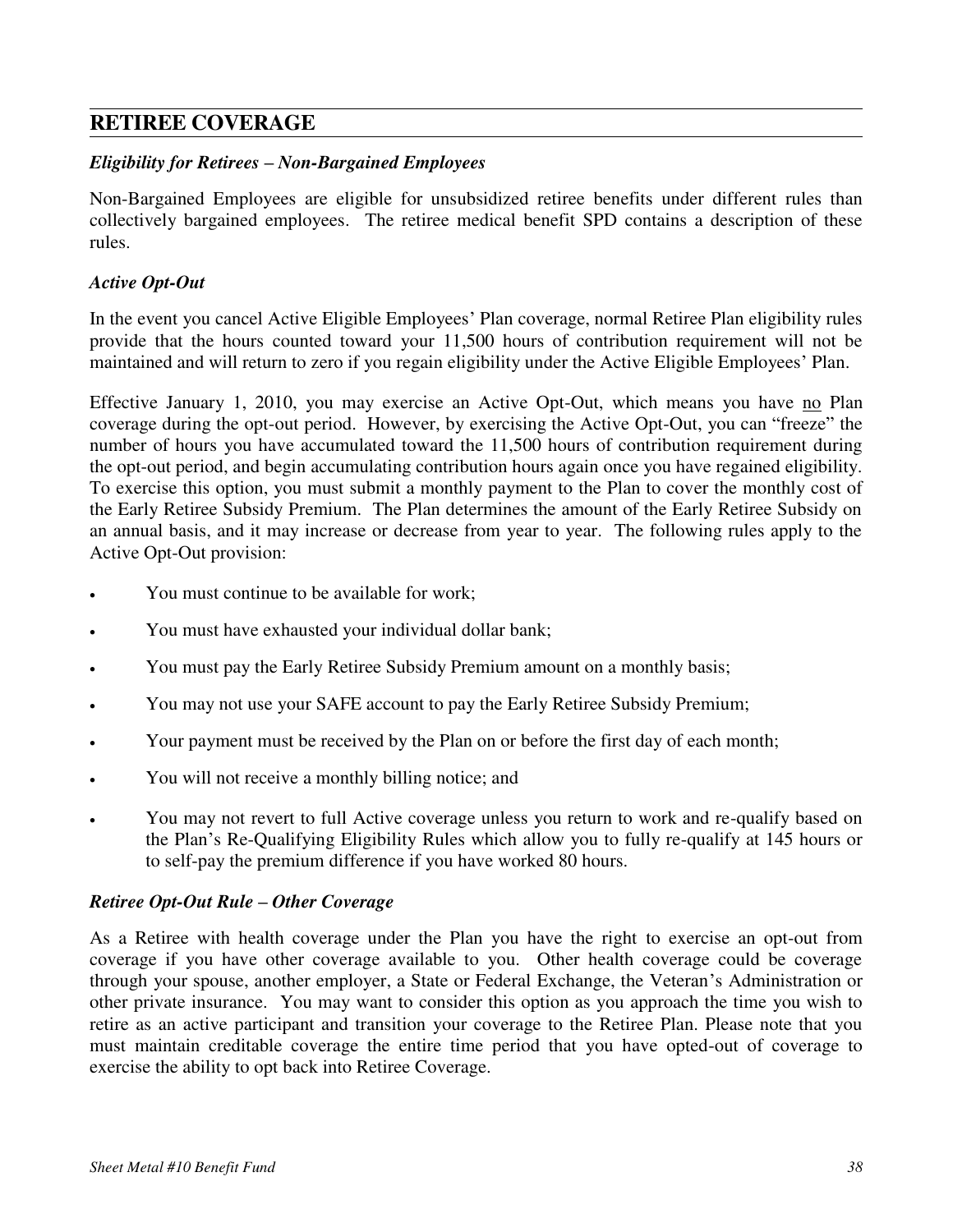Your benefits are designed to adapt to your needs at different stages of your life. Since different Life Events can affect your benefits coverage, this section describes how your coverage is affected and what you may need to do when different events occur.

### *Getting Married*

When you marry, your spouse is eligible for medical, dental, vision and prescription drug coverage as of the date of your marriage. Select contract areas offer single coverage and therefore conversion to family coverage will have a cost. Contact the Fund Office for further information.

You must notify the Fund Office within 60 days of the date of your marriage to enroll your spouse. The fund will not pay any benefits on behalf of your spouse until you enroll your spouse for coverage. Once your spouse is enrolled, benefits will be paid retroactively back to the date of your marriage.

#### *What You Need to Do*

To enroll your spouse, call the Fund Office and request an enrollment form. Complete the necessary form and return it to the Fund Office within 60 days of the date of your marriage.

#### *Adding a Child*

Your natural child will be eligible for coverage on the date of birth. If you adopt a child or have a child placed with you for adoption, he or she will be eligible for coverage on the date of placement as long as you are responsible for health care coverage and your child meets the plan's definition of a Dependent child. Stepchildren are eligible for coverage on the date of your marriage.

#### *What You Need to Do*

You must notify the Fund Office within 60 days of (a) your natural child's date of birth, (b) your adopted child's date of placement, or (c) the date of your marriage (in the case of stepchildren) to add your child for coverage before the Fund will pay any benefits for that child.

#### *Getting Legally Separated or Divorced*

After legal separation or divorce, your spouse will no longer be eligible for coverage. However, a spouse may elect to continue coverage under the fund under COBRA.

In addition, you may be required to provide medical benefits for your child(ren) through a court order called a Qualified Medical Child Support Order (QMCSO), which is subject to Plan eligibility rules.

#### *What You Need to Do*

You or your spouse must notify the Fund Office within 60 days of the divorce or legal separation date for your spouse to obtain COBRA Continuation Coverage.

Please notify the Fund Office if your situation involves a QMCSO. You or your Dependent may request a free copy of the Fund's QMCSO procedures for handling such orders.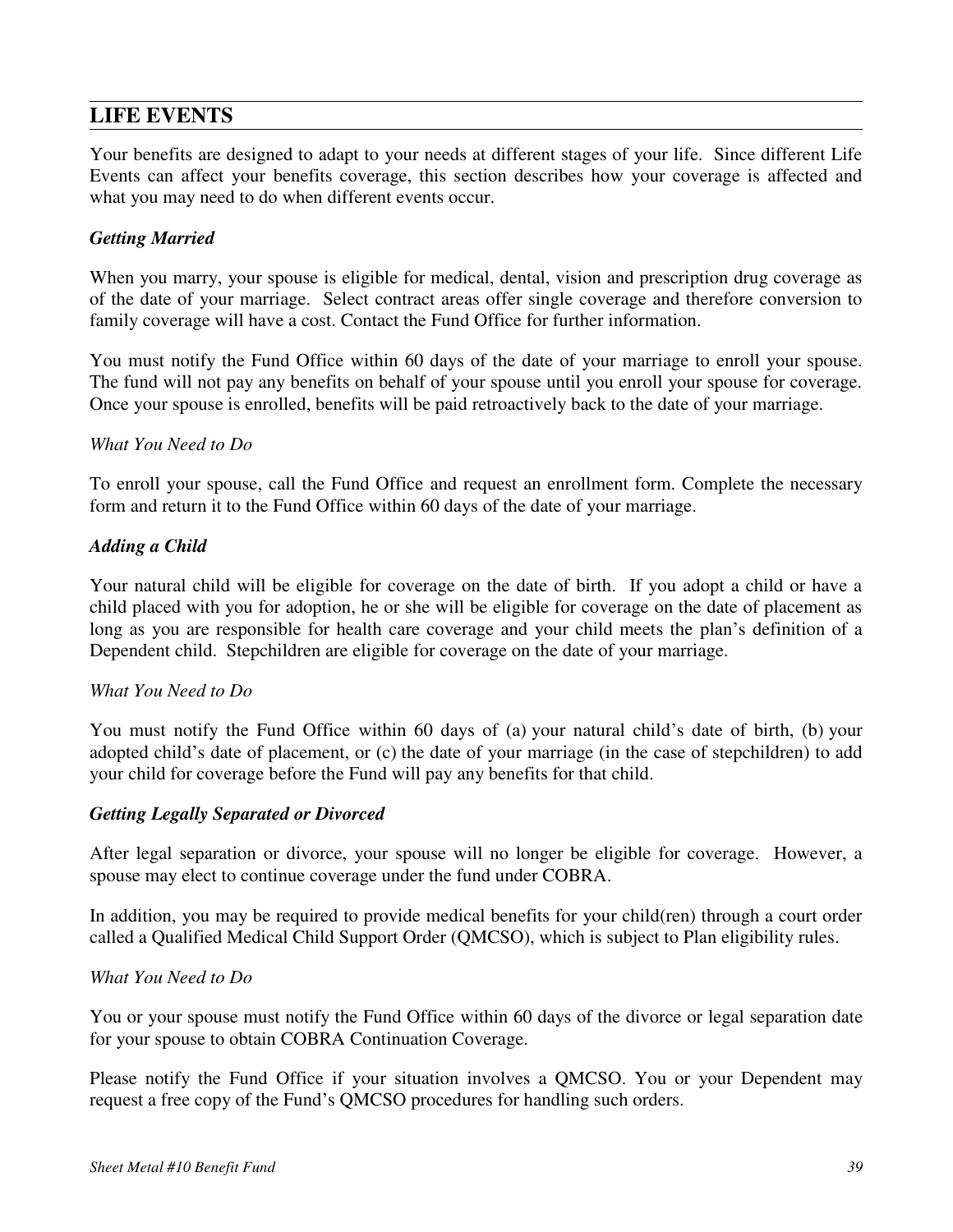#### *Child Losing Eligibility*

Your child is no longer eligible for coverage when he or she enters the military on a full-time basis or reaches the limiting age (see page [13](#page-20-0) for a definition of Dependent).

**Limiting age** 

Under the Plan, the limiting age for your Dependent child is: • Age 26.

If your child loses eligibility, your child may elect to continue coverage under COBRA.

#### *What You Need to Do*

You must notify the Fund Office when your child is no longer eligible for coverage. You or your child must notify the Fund Office within 60 days of the date your child no longer meets the eligibility requirements of the Plan to obtain COBRA Continuation Coverage.

#### *Taking a Family and Medical Leave of Absence*

If you work for an employer with at least 50 employees, then you may be eligible for a Family and Medical Leave of Absence (FMLA). Your employer will have to determine if they are subject to the FMLA. The FMLA allows you to take up to 12 weeks of unpaid leave during any 12-month period due to:

- The birth or adoption of a child or placement of a child with you for foster care or adoption;
- The care of a seriously ill spouse, parent, or child; or
- Your serious illness.

Your leave will end on the earlier of your return to work or 12 weeks. If you do not return to work within 12 weeks, you may qualify for COBRA Continuation Coverage (see pages 31-36).

The Fund will maintain your eligibility and medical coverage until the end of the leave, provided your employer properly grants the leave under the federal law and makes the required notification and payment to the Fund.

#### *What You Need to Do*

Contact your employer for more information relating to a leave under the FMLA.

#### <span id="page-47-0"></span>*Taking a Military Leave*

If you enter into military service (active duty or inactive duty training) for up to 31 days, your health coverage will continue as long as you make the required self-payment. If you are called into military service for more than 31 days, you may continue your coverage by paying the required self-payments for up to 24 months or, if sooner, the end of the period during which you are eligible to apply for

If you and your spouse both work for the same employer, you and your spouse are eligible for a combined total of 12 weeks of leave during a 12-month period.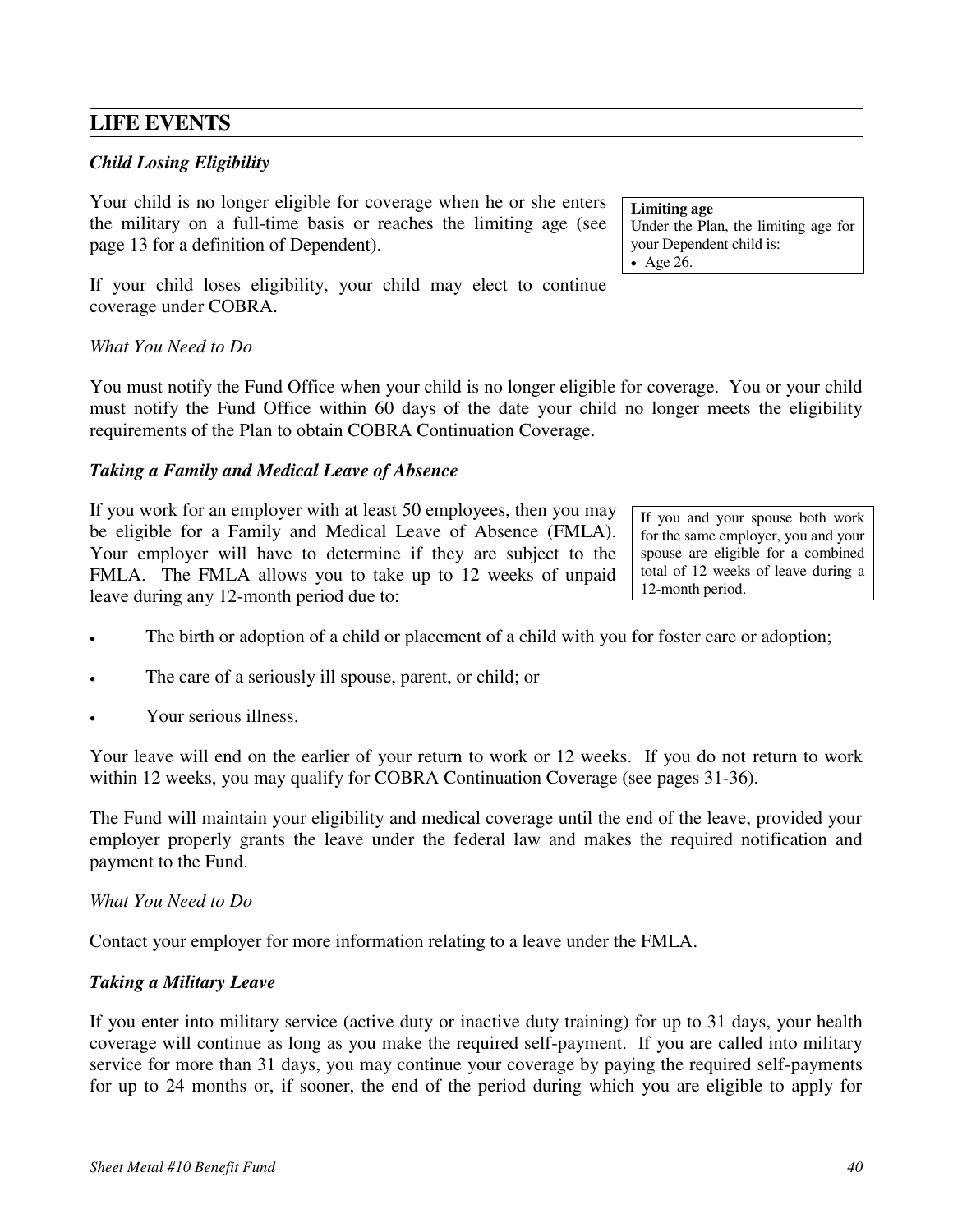reemployment in accordance with the Uniformed Services Employment and Reemployment Rights Act of 1994 (USERRA).

Your coverage will continue to the earliest of the following:

- The date you or your Dependents do not make the required self-payments;
- The end of the period during which you are eligible to apply for reemployment in accordance with USERRA;
- The last day of the month after 24 consecutive months; or
- The date the Fund no longer provides any group health benefits.

#### *If You Do Not Continue Coverage under USERRA*

If you do not continue coverage under USERRA, your coverage will end immediately when you enter active military service. Your Dependents will have the opportunity to elect COBRA Continuation Coverage.

When you are discharged or released from military service, you have up to the USERRA specified period to register for work with the Union. If the union reports your registration for work to the Fund Office during this period, your eligibility and your Dependents' eligibility will be reinstated (assuming you have a

**Reemployment** 

Following your discharge from service, you may be eligible to apply for reemployment with your former employer in accordance with USERRA. Such reemployment includes your right to elect reinstatement in any existing health care coverage provided by your employer.

sufficient Dollar Bank reserve to provide coverage or you make required self-payments for the coverage month) to the day you registered for work. If you do not register for work within this period, you will be considered a new eligible employee and you will need to satisfy the Initial Eligibility requirements (see pages 21 or 22).

#### *What You Need to Do*

You must notify the Fund Office in writing when you enter the military and when you are discharged. For more information about self-payments under USERRA, contact the Fund Office.

### *In the Event of Your Death*

If you are eligible for coverage on the date of your death, your beneficiary will receive a Death Benefit as provided in the Schedule of Benefits. In addition, if your death is caused by an accident, your beneficiary will receive an Accidental Death and Dismemberment (AD&D).

#### *What Your Beneficiary Needs to Do*

Your beneficiary should contact the Fund Office to make a claim. A certified copy of the Death Certificate is required. See the Death Benefit Section of this document for more information on how the Fund determines who the beneficiary is.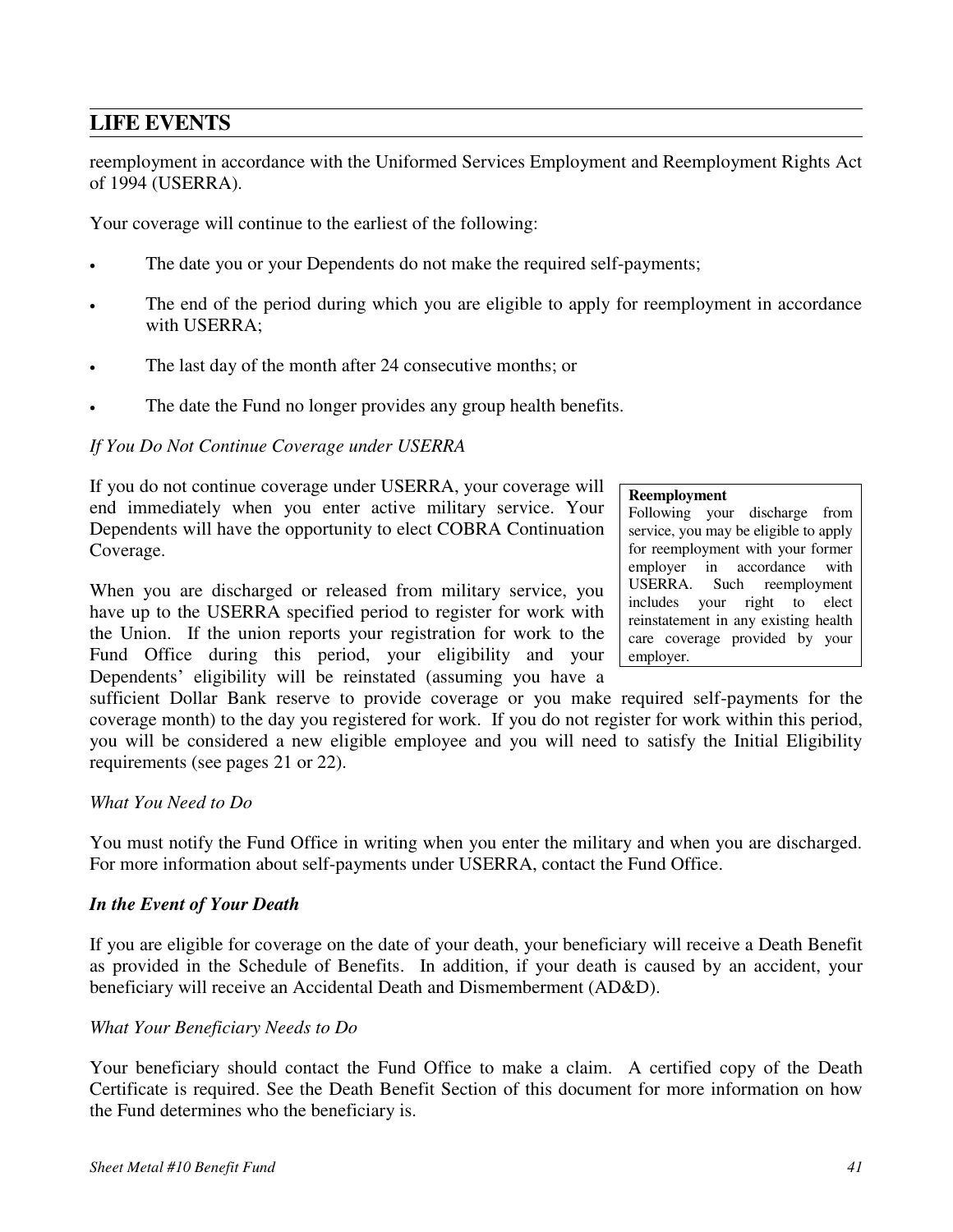#### *When You Leave Employment*

You may elect to continue coverage through the Plan's Special Continuation Coverage (Collective Bargained Employees Only) or COBRA Continuation Coverage.

#### *When You Retire*

When you retire, coverage for you and your *Dependents* will end under the Active Eligible Employees' Plan at the end of month with your last day worked unless you use dollar bank reserves to continue active coverage for a maximum of three months. You may exhaust the remainder of your bank for retiree coverage. You may be eligible for retiree coverage if you meet the eligibility requirements or you can elect COBRA Continuation Coverage.

When you retire, you may be able to:

- Use your dollar bank;
- Elect retiree coverage; or
- Elect COBRA Continuation Coverage.

If you are eligible for retiree coverage, you will receive more information when you retire.

#### *Returning to Work*

If your eligibility ended and you start working again for a Contributing Employer, you must once again meet the Requalifying Eligibility requirements described in the *Eligibility* section before you will be eligible for Plan benefits.

If you return to work following a military leave of absence, your coverage will be reinstated as described in the *Taking a Military Leave* section on page [40.](#page-47-0)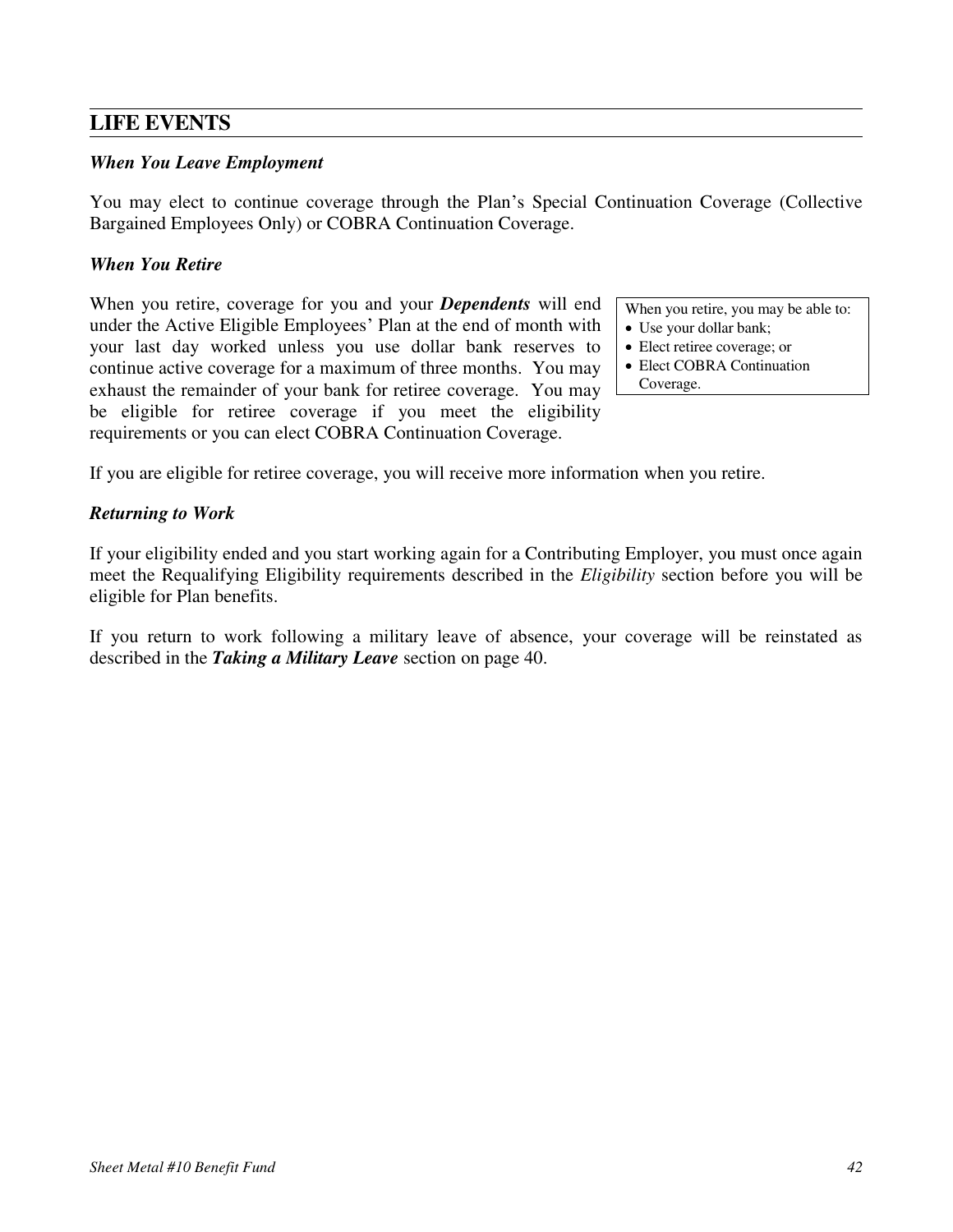# **DEATH BENEFIT**

### *Eligible Employees Only*

The amount of the Death Benefit shown in the **Schedule of Benefits** will be paid to your designated beneficiary once the Fund Office receives a certified copy of the Death Certificate.

You may change your beneficiary by filing a new form with the Fund Office. Beneficiary designations are effective on the date the form is signed and filed with the Fund Office. Whenever you complete a valid new beneficiary form, it revokes all earlier designations. If your beneficiary is a minor, payment of benefits will be subject to appropriate state law.

If your legal relationship with your designated beneficiary no longer exists at the time of your death, the beneficiary designation will be invalid. For example, if you name your spouse as beneficiary, but divorce prior to your death, that person would no longer be considered your beneficiary unless you updated your beneficiary designation and changed the relationship to "ex-spouse."

If there is no valid, named beneficiary on file at the time of your death, or if none of your beneficiaries are living at the time of your death, the Death Benefit will be paid equally to the surviving members of the first class listed below that applies to you.

Be sure your beneficiary designation is up to date.

- 1. Spouse; or, if none,
- 2. Children; or, if none,
- 3. Parents; or, if none,
- 4. Siblings; or, if none,
- 5. Estate.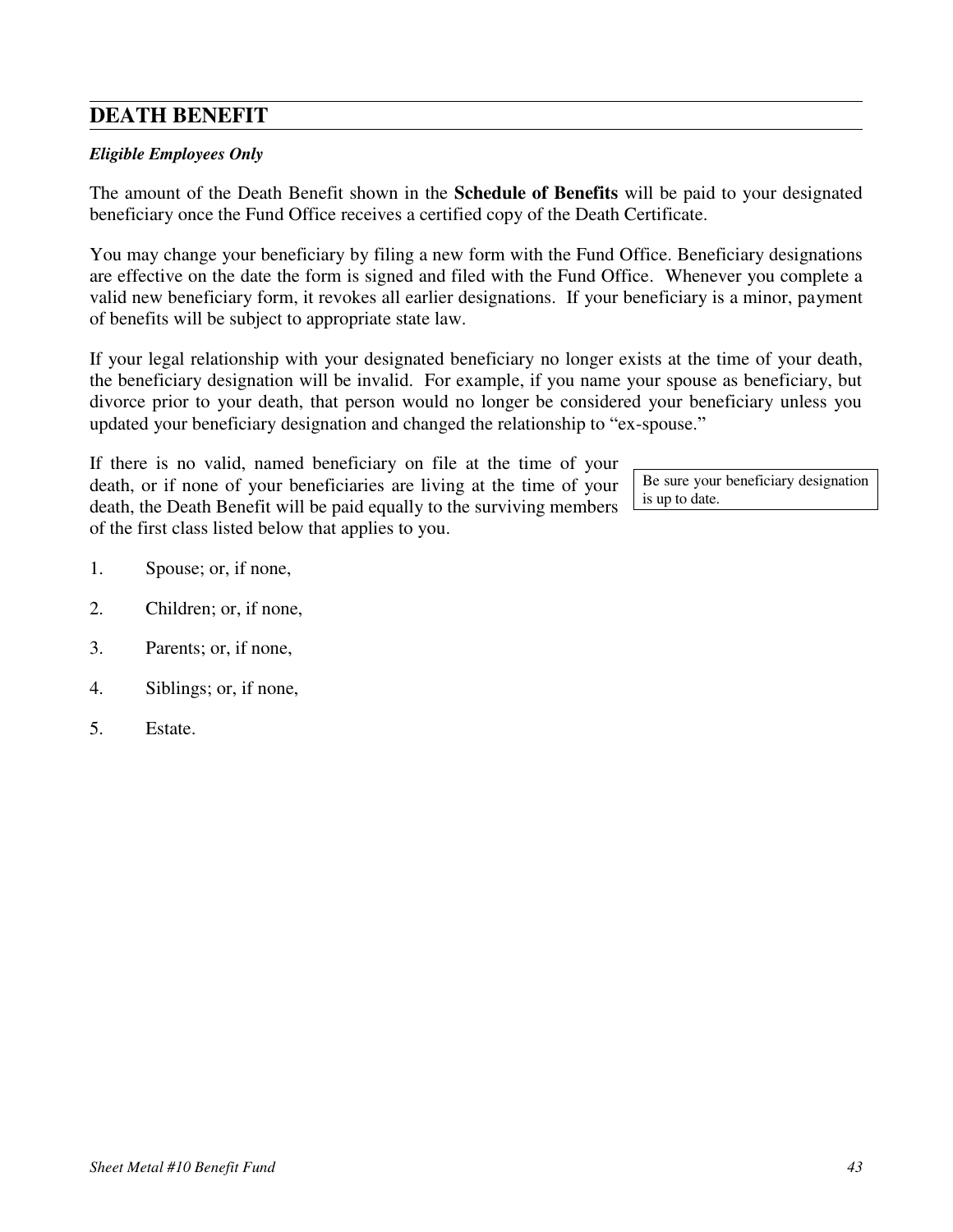# **ACCIDENTAL DEATH AND DISMEMBERMENT BENEFIT**

## *Eligible Employees Only*

If you die, lose a limb or lose your sight as the result of an accident, you (or your designated beneficiary) will receive the amount shown in the *Schedule of Benefits* on page [3.](#page-10-0) Dismemberment benefits are payable to you. Death benefits are payable to your designated beneficiary. The loss must occur within 90 days of the accident. No more than the amount shown in the *Schedule of Benefits* is payable if you sustain the loss of more than two limbs and/or sight in the same accident. This Accidental Death and Dismemberment benefit is in addition to any other benefits you or your beneficiary may receive from the Plan.

Severance must occur above the wrist joint or ankle joint. Loss of sight means the total and permanent loss of sight.

If there is no named beneficiary on file or none of your beneficiaries are living at the time of your death, the Accidental Death and Dismemberment benefit will be paid equally to the surviving members of the first class listed below that applies to your situation:

Be sure your beneficiary designation is up to date.

- 1. Your spouse;
- 2. Your children;
- 3. Your parents;
- 4. Your siblings; or
- 5. Your estate.

#### *Exclusions*

No benefits will be paid under this section for any losses caused by or contributed to by:

- 1. Bodily or mental infirmity (including the medical or surgical treatment of such a condition);
- 2. Disease or illness of any kind (including the medical or surgical treatment of such a condition);
- 3. Bacterial infection unless through a visible cut or wound;
- 4. The taking of drugs (except prescription drugs) or poison or asphyxiation from the inhaling of gas, when done on a voluntary basis; or,
- 5. Any of the general exclusions and limitations listed in this booklet.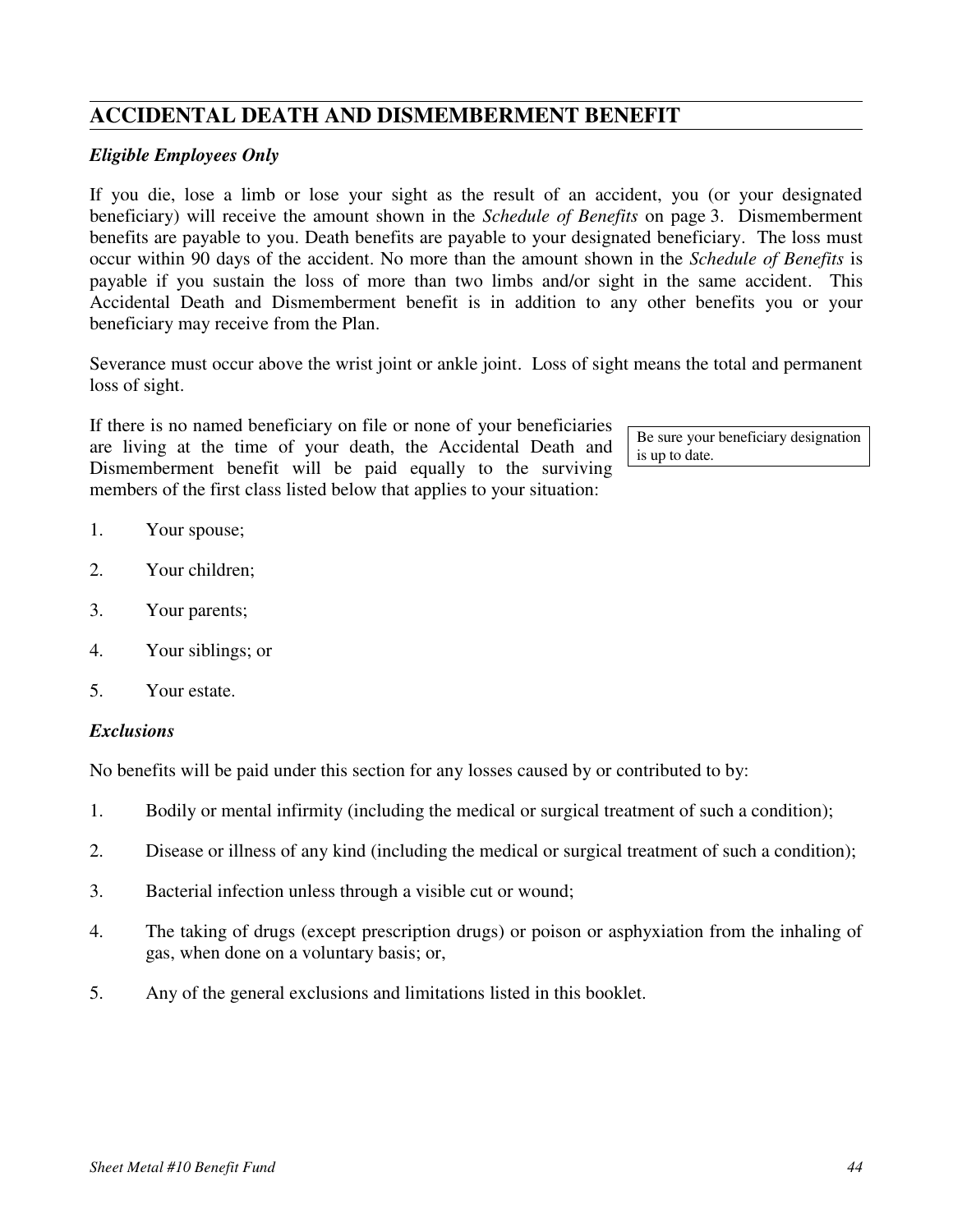# **WEEKLY SICKNESS AND ACCIDENT BENEFIT**

#### *Eligible Employees Only*

After you become eligible for benefits, you may receive the weekly sickness and accident benefit for work absences resulting from a Non-Occupational Injury or Disease. Your benefit will begin on the first day of disability due to injury and on the eighth day of disability due to sickness. If an accident occurred more than 90 days prior to disability, that disability will be treated as a sickness. Payment for drug or alcohol related disabilities will be limited to a maximum of two periods of up to 30 days each per lifetime (and will be treated as a disease subject to payment of the benefit on the eighth day). A disability must be certified by a Physician, defined as a medical doctor (M.D.) or a doctor of osteopathy (D.O.), in the definitions section of this SPD. A doctor of chiropractic (D.C.), Nurse Practitioner or Physician's Assistant may not certify a disability for you to receive this benefit. All references below to the care or treatment by a Physician are limited to this definition.

The amount of the weekly benefit is shown in the *Schedule of Benefits*. Applicable FICA Taxes will be deducted from this amount. The Fund will pay the employer portion of the FICA Taxes. There is no option to have federal or state income taxes from this payment, you should consult your professional tax adviser regarding this benefit. You will receive an IRS W2 for the applicable year payment was made.

All disability absences will be considered as having occurred during a single period of disability unless acceptable evidence is furnished that:

- The cause of the latest disability absence cannot be connected with the causes of any prior disability absences and the latest disability absence occurs after you returned to active work on a full-time basis for at least one day; or
- A connection with prior disabilities can be established but you returned to active work on a full-time basis for at least 10 consecutive workdays between such disabilities.

It is not necessary to be confined to your home to collect benefits. However, benefits are only payable for those days on which you are:

- Under the care of a Physician. A period of care will be considered to have started when you have been treated by the Physician; and
- Not performing work for compensation or profit.

You may not collect both state or federal unemployment insurance benefits and the weekly sickness and accident benefit for the same period.

In any rolling 12-month period, there will be a maximum of 26 weeks of sickness and accident benefits payable for absences related to the same illness or injury. After receiving the maximum 26 weeks of benefit, you must return to work for six months before becoming eligible to receive benefits for any related illness or injury.

You must inform the Claims Administrator if you return to covered work in any capacity.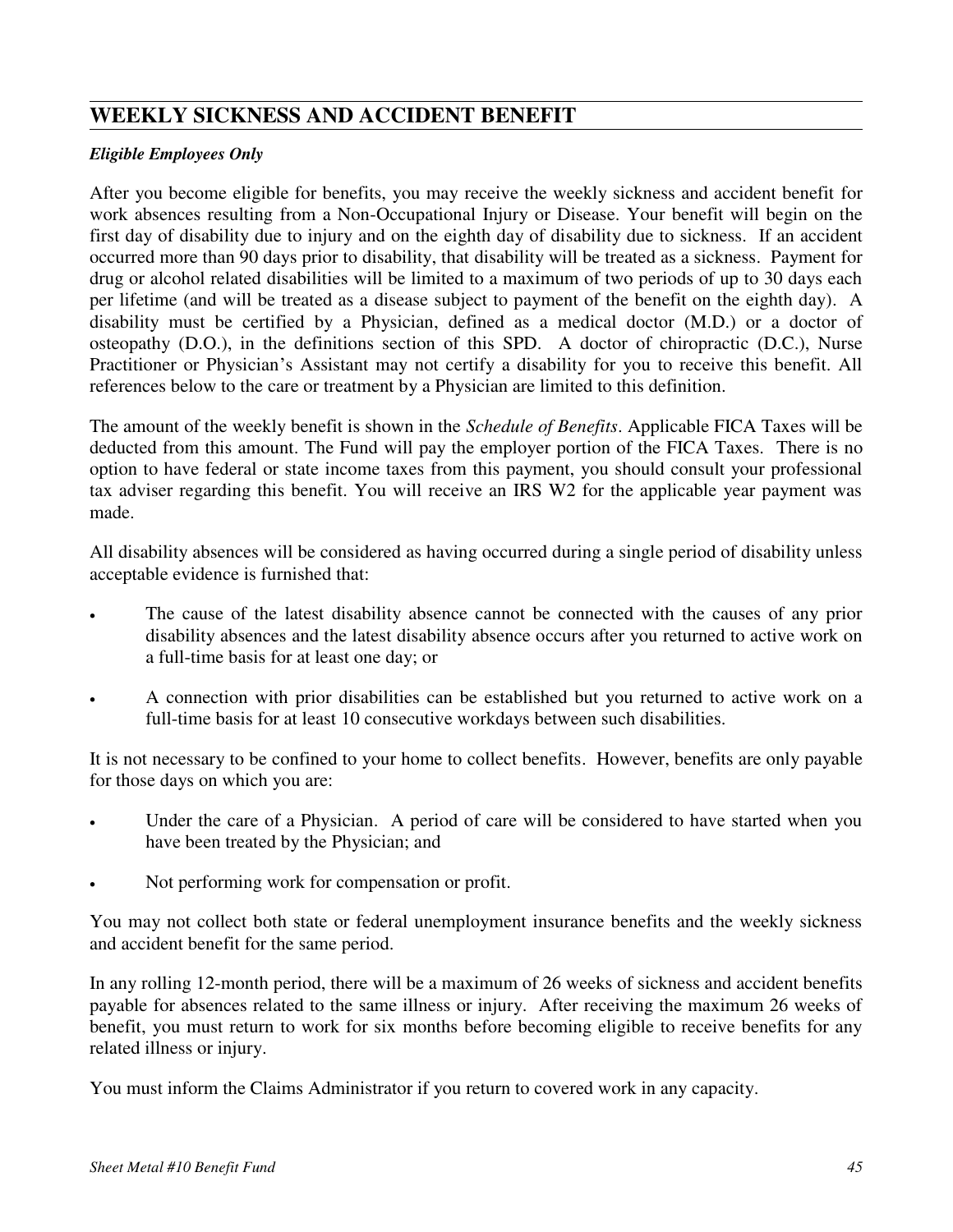# **WEEKLY SICKNESS AND ACCIDENT BENEFIT**

#### *Benefit for Partial Disability*

During partial weeks of disability, your benefit will be paid at a daily rate of one-fifth (1/5) of the weekly benefit amount set forth in the *Schedule of Benefits*.

The Plan will also pay you a partial daily sickness and accident benefit if you are unable to work full days (minimum of six hours a day). You must receive at least one full week of weekly sickness and accident benefits immediately preceding your return to work for partial days (less than six hours per day). Your Physician must certify in writing that you can return to work.

The maximum benefit paid will be the difference between eight hours and the hours you actually worked each day (Monday through Friday). You will receive this benefit weekly after confirmation of the actual hours you worked and the hours available for you to work by your Contributing Employer.

#### *Coordination of Benefits*

This portion of the Plan has been designed to help you meet certain lost wages resulting from a disease or injury. It is not intended that you receive greater benefits than are provided under this Plan, so the benefits under this Plan will be coordinated with the benefits from other plans, including for example, employer sick pay policies and the like. Benefits payable by this Plan and any other plans will not exceed 100% of the benefit provided by this Plan.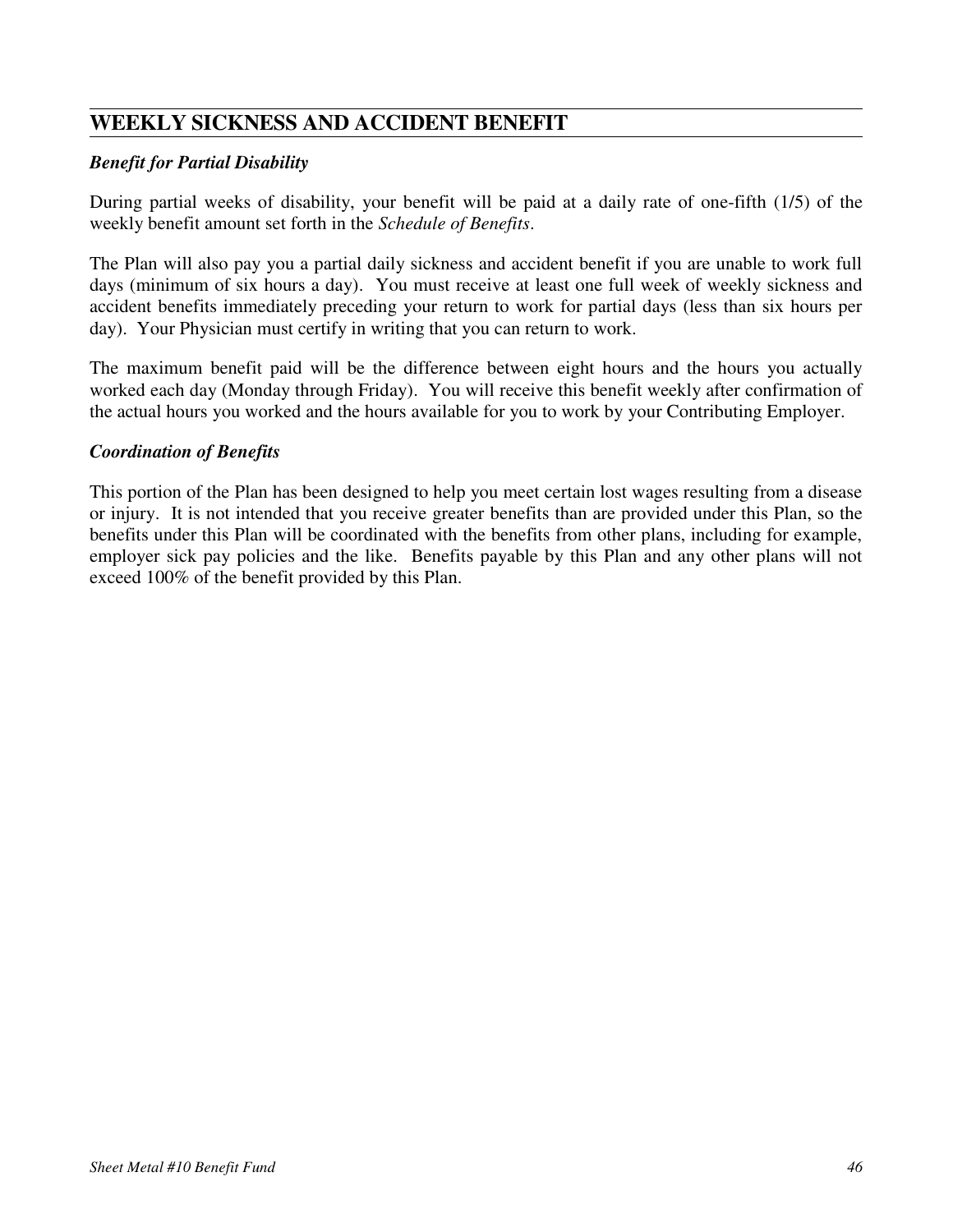### *Eligible Employees and Dependents*

The Major Medical Expense Benefit encompasses a wide range of medical benefits.

#### *How the Plan Works*

#### *Annual Deductible*

You must pay the annual deductible, before the Plan begins to pay any benefits. The deductible applies only once in any Calendar Year even though you may have several different injuries or diseases. The deductible applies to each eligible family member, up to the family maximum of three deductibles per family, as shown in the *Schedule of Benefits*.

#### *Coinsurance*

After you pay the annual deductible, you and the Plan share in the cost of covered medical expenses. The Plan's coinsurance is 80% of covered medical expenses, and your coinsurance is 20%, until you have reached your out-of-pocket maximum. Thereafter, the Plan pays 100% of covered medical expenses for the remainder of the Calendar Year.

#### *Annual Out-of-Pocket Maximum*

The 20% of covered medical expenses that you pay accumulate into your annual out-of-pocket maximum. Once you reach your out-of-pocket maximum, as shown in the *Schedule of Benefits*, the Plan will pay 100% of covered medical expenses for the rest of the Calendar Year. The out-of-pocket maximum does not include expenses used to reach your deductible, any expenses over any special annual or lifetime limits, and any expenses that are not covered medical expenses. For example, prescription drug costs do not apply to the annual out-of-pocket.

### *Benefit Substitution*

Benefit substitution is a process by which the Fund's case manager works with you, your family, and your healthcare providers to substitute one covered benefit for another covered benefit when:

- A specific Plan benefit has been depleted;
- The care is Medically Necessary and is not custodial in nature;
- You still require the current level of care or services;
- Without the continued care,your condition would deteriorate and/or require a higher level of care; and
- Continued coverage for the services would be more (or at least as) cost-effective as paying for a higher level of care.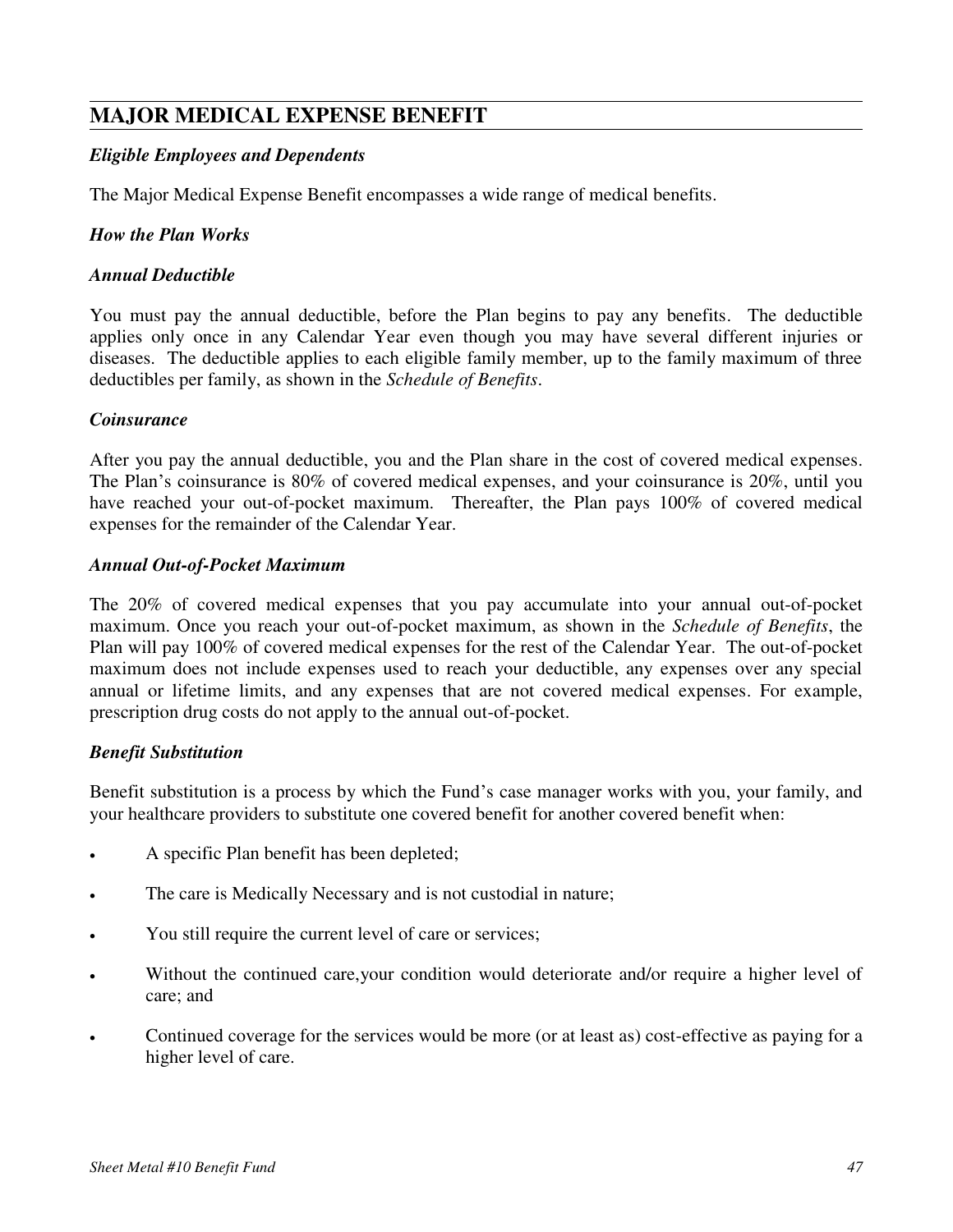Coverage is provided in an amount the Board of Trustees determines after review. Retrospective requests for benefit substitution are not eligible. Benefit substitution is not available to allow coverage for Plan exclusions.

### *Covered Major Medical Expenses*

Covered Major Medical expenses are the Reasonable and Customary charges for the following Medically Necessary services and supplies required for the treatment of a Non-Occupational Injury or Disease up to the limits shown in the *Schedule of Benefits*:

### *Women's Health and Cancer Rights Act of 1998*

As required by the Women's Health and Cancer Rights Act of 1998, the Plan provides benefits for mastectomy-related services including reconstruction and surgery to achieve symmetry between the breasts, prostheses, and complications resulting from a mastectomy (including lymphedema).

### *Treatment of Mental Health Disorders and Substance Use Disorders*

Treatment of Mental Health Disorders and Substance Use Disorders by a Physician or Mental Health Professional is covered as shown in the Schedule of Benefits.

### *Nondiscrimination – Patient Protection and Affordable Care Act*

The Plan will comply with the nondiscrimination provisions of Section 1557 of the Patient Protection and Affordable Care Act and its accompanying regulations and will not discriminate on the basis of race, color, national origin, sex, age or disability in its health programs and activities.

### *Home Health Care Benefit*

Covered expenses for home health care services and supplies furnished in the patient's home by a Home Health Care Agency and according to a Home Health Care Plan will be paid up to the maximum shown in the *Schedule of Benefits*.

Covered expenses are:

- Part-time or intermittent nursing care provided by a registered nurse or a licensed practical nurse supervised by a registered nurse;
- Part-time or intermittent home health aide services that consist primarily of medical care or therapy for the patient;
- Physical, occupational or speech therapy, as described in the *Schedule of Benefits*. Covered speech therapy services must be ordered and monitored by a Physician pursuant to a written treatment plan for an identifiable clinical condition submitted to and approved by the Plan. Progress reports for speech therapy services must also be submitted to the Plan by the treating Physician to demonstrate that services continue to be Medically Necessary and the treatment plan has a reasonable expectation to produce progress; or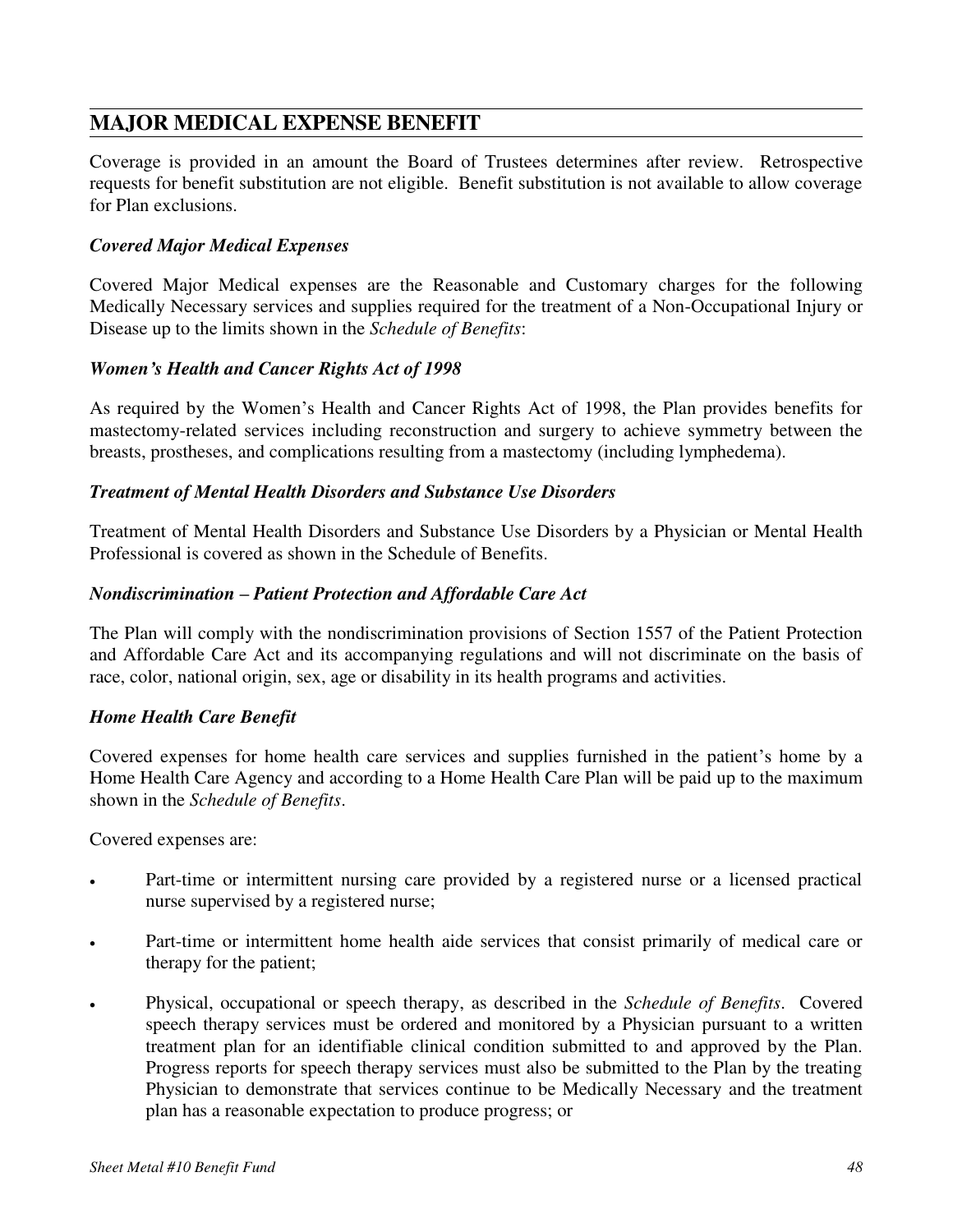Prescription drugs, medical supplies, and related pharmacy and laboratory services, which are prescribed by a Physician and would be covered under the Plan if the patient is confined to a Hospital.

The Home Health Care Plan must be:

- Approved in writing and established by the attending Physician with the home health care provider; and
- Reviewed at least every 30 days.

The Home Health Care Benefit will not be paid for services:

- That consist primarily of the duties of a housekeeper, companion or sitter;
- And supplies not included in the Home Health Care Plan;
- Of a person who is a family member or lives with you in your home;
- Provided outside the patient's home; and
- Specifically excluded by the Plan.

#### *Other Covered Expenses*

In addition to the above, these services are also covered:

- 1. In-network Hospital room and board charges up to the standard daily rate for the Hospital's most common type of room (the Plan does not cover out-of-network inpatient hospital stays, but will cover Emergency Medical Conditions treated at an out-of-network inpatient hospital).
- 2. Hospital services and supplies, other than room and board.
- 3. Charges for services rendered by Physicians and Mental Health Professionals.
- 4. Services of a registered graduate nurse (R.N.), registered nurse practitioner, licensed practical nurse (L.P.N.), and legally licensed physiotherapist. These services must not be provided by a member of your or your spouse's immediate family.
- 5. Diagnostic laboratory and x-ray examinations. (See the *Schedule of Benefits* for information on medical imaging at CDI which is covered at 100% with no deductible or coinsurance).
- 6. X-ray, radium, and radioactive isotope therapy.
- 7. Anesthetics, blood, blood plasma, and oxygen.

See General Exclusions and Limitations (see pages 68-71) for services not covered.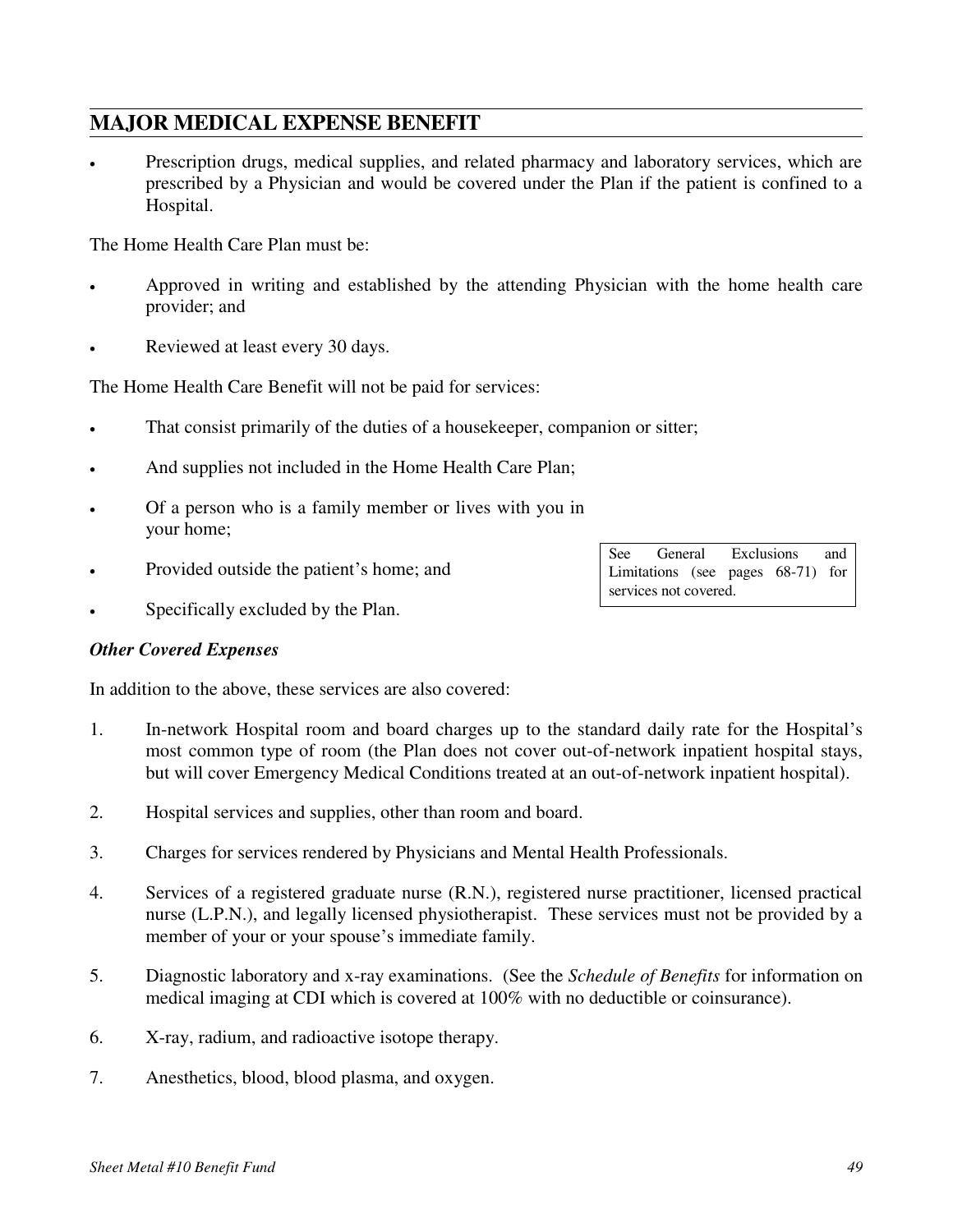- 8. Rental of durable medical equipment. The Plan may decide to purchase equipment if it determines purchase is more economical than rental. A purchase may be made even if rental payments have already been made. The Plan will provide a benefit for the replacement of durable medical equipment only when the replacement is needed due to a change in the member's physical condition or when the original equipment is inoperative and cannot be repaired at a cost less than rental or replacement. Otherwise, the Plan will pay for repair of inoperative equipment if less than the cost of rental or replacement. The Plan will pay the reasonable cost of rental during repair.
- 9. Artificial limbs, eyes, and other non-dental prosthetic devices.
- 10. Emergency transportation by a professional ambulance service to the nearest Hospital equipped to furnish required treatment. Emergency transportation is also covered for transportation between Hospitals when such transfer results in more highly specialized care. Payment for such covered charges may require a Physician's statement certifying that the transportation was due to an emergency and that the receiving Hospital was the nearest Hospital equipped to furnish the required treatment.
- 11. Dental work or oral surgery for the prompt repair of natural teeth when required because of a Non-Occupational Injury or Disease. Expenses must be incurred within six months of the injury. This time period may be extended for a period of up to five years following the date of the accident, provided the eligible person submits a treatment plan from his attending Physician or dentist with substantiation that the corrective treatment could not be completed within six months.
- 12. Excision of partially or completely un-erupted impacted teeth, the excision of a tooth root without the extraction of the entire tooth, or any other incision or excision procedures on the gums and tissues of the mouth when not performed in connection with the extraction or repair of teeth.
- 13. Reconstructive surgery, including medical and dental services, provided as an integral part of a reconstructive treatment plan to restore function to any area of the body which has been altered by disease, trauma, congenital/developmental anomalies and/or defect, or therapeutic processes, unless otherwise excluded under the Plan. This includes surgical or orthodontic treatment to correct medical complications or a post-surgical deformity, unless coverage for the prior surgery was excluded under the Plan. This other covered expense includes oral surgery and orthodontic care, rendered by Physicians or dentists under such reconstructive treatment plan.

The repair or replacement of a damaged or missing tooth or structure will be covered under this Major Medical Benefit if the treatment commences within 180 days of Accidental Injury. Accidental Injury means injury caused by external force.

Dental services are not covered under this Major Medical Benefit if otherwise excluded by this Plan or when such services are rendered to alter or reshape normal body structures, without the loss of function, in order to improve appearance.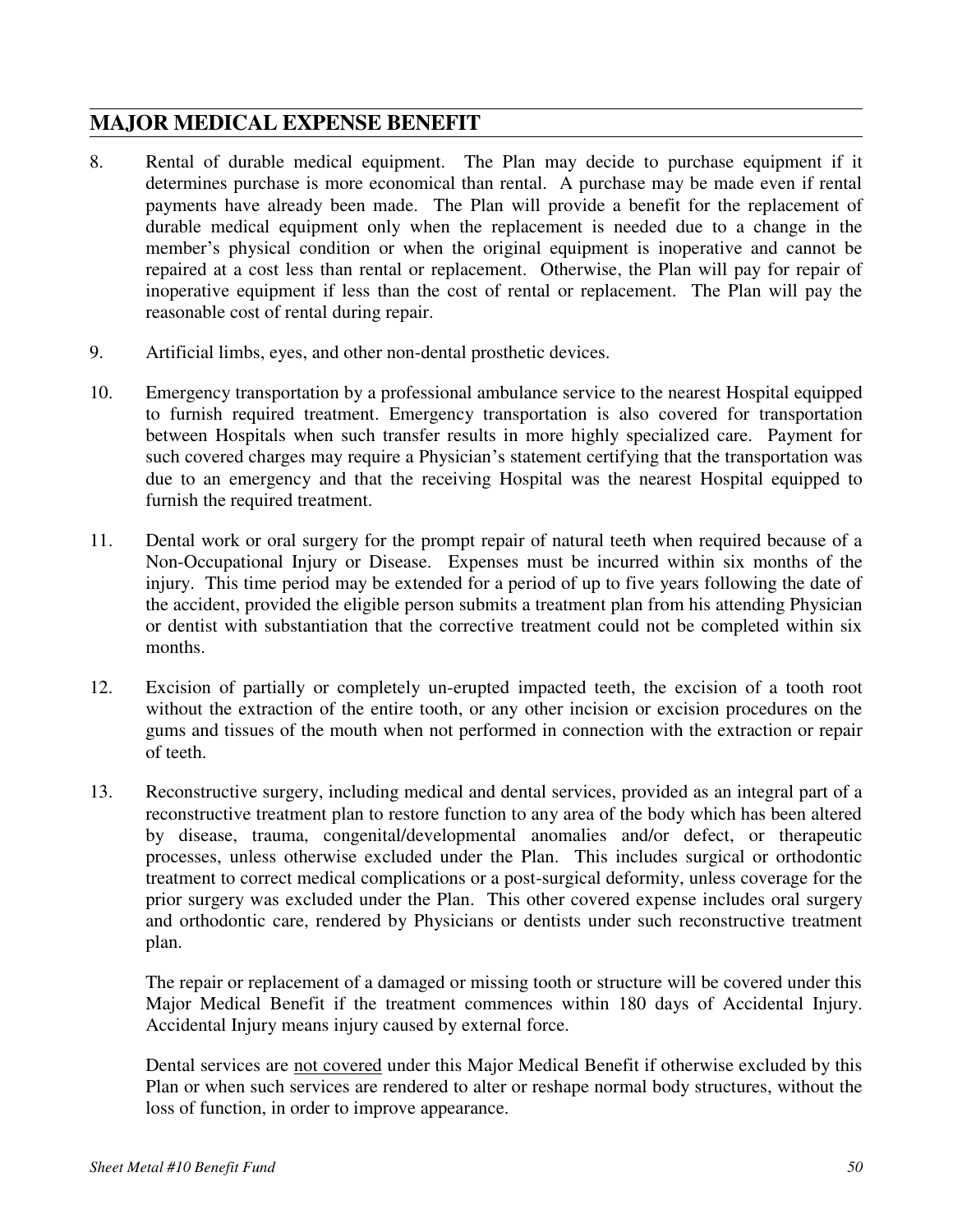- 14. Skilled Nursing Care Facility not to exceed the:
	- a. Usual and customary charge; and
	- b. Maximum number of days payable for any one period of confinement, as shown in the *Schedule of Benefits*.

Successive periods of Skilled Nursing Care Confinement will be considered one period of confinement unless the subsequent confinement begins 60 days or more after the patient is no longer confined in either a Hospital or Skilled Nursing Care Facility.

- 15. Orthotics, including examination, x-rays, and impressions when prescribed by a Physician up to the amount shown in the *Schedule of Benefits*.
- 16. Penile prosthesis provided the implantation is performed in relation to impotence caused by an accidental bodily injury or a disease, other than a Mental Health Disorder.
- 17. Well baby immunizations (vaccinations) and Physician office visits including sports and school exams.
- 18. Elective sterilization, including vasectomy and tubal ligation.
- 19. Educational programs for patients or parent(s) of children that teach the care and management of chronic diseases (such as diabetes, asthma, etc.) and are designed to improve patient knowledge of the disease and techniques for self-management and compliance with proper health care procedures required for the patient's well-being. Such programs are covered up to the Calendar Year and lifetime maximums shown in the *Schedule of Benefits*, when ordered by a Physician, and only if the Participant attended 80% or more of the scheduled classes. The Participant must submit a receipt showing the:
	- a. Cost of the program;
	- b. Name, address, and telephone number of the program sponsor;
	- c. Dates and times classes were held; and
	- d. Classes actually attended by the Participant.
- 20. Chiropractic services, office visits to a licensed chiropractor, x-rays and diagnostic procedures up to maximum shown in the *Schedule of Benefits*. Benefits are payable only for visits at the office of a chiropractor.
- 21. One wig when required to replace hair lost because of chemotherapy or illness up to the maximum shown in the *Schedule of Benefits*.
- 22. One physical exam, including cancer exams, per year.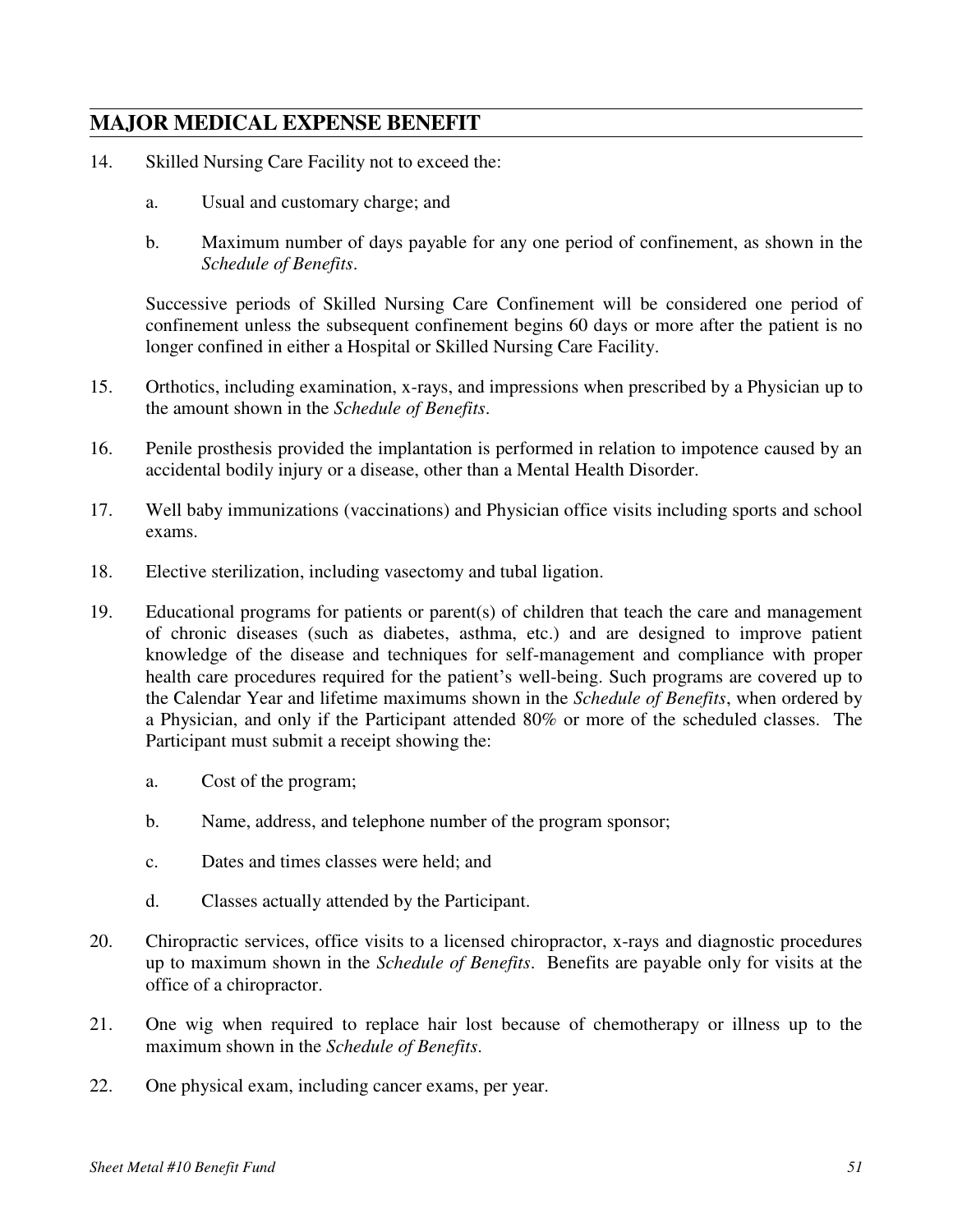- 23. Diagnosis, corrective orthopedic appliances, or surgical treatment of temporomandibular joint dysfunction (TMJ). The lifetime maximum shown in the *Schedule of Benefits* applies only for the appliances.
- 24. Hearing care, which includes one hearing examination per two consecutive Calendar Years up to the maximum benefit shown in the *Schedule of Benefits*. Also included are hearing aid instrument(s) up to the maximum benefit shown in the *Schedule of Benefits*.

Covered expenses for hearing care do not include:

- a. Medical examinations that are not provided by, and hearing aids that are not prescribed by, a qualified otologist or otolaryngologist.
- b. Examination by an audiologist when not referred by an otologist or otolaryngologist or when the exam is not followed by an exam by an otologist or otolaryngologist.
- c. Rental or purchase of amplifiers or replacement batteries.
- d. Repairs of a hearing aid.
- 25. Hospice Services for a Participant who has been diagnosed as Terminally ill up to the lifetime maximum number of days shown in the *Schedule of Benefits*. Charges must be incurred either during a confinement in a hospice or a facility operating under the direction of a Hospice Agency following a Hospice Plan or can be incurred at home as long as Hospice Services are provided by a home health agency licensed to provide Hospice Services and in accordance with a Hospice Plan. Covered expenses include:
	- a. Counseling of a Participant and the eligible Dependents; and
	- b. Bereavement counseling of the eligible Dependents.

Counseling and bereavement counseling must be rendered by a:

- a. Psychiatrist;
- b. Licensed psychologist; or
- c. Licensed social worker.
- 26. Inpatient hospice benefits are payable when:
	- a. There are no suitable Caregivers available to provide hospice benefits;
	- b. It is determined by the Hospice Agency that home hospice is impractical because the persons that regularly assist with home care find the patient is unmanageable; and/or
	- c. Respite Care is needed.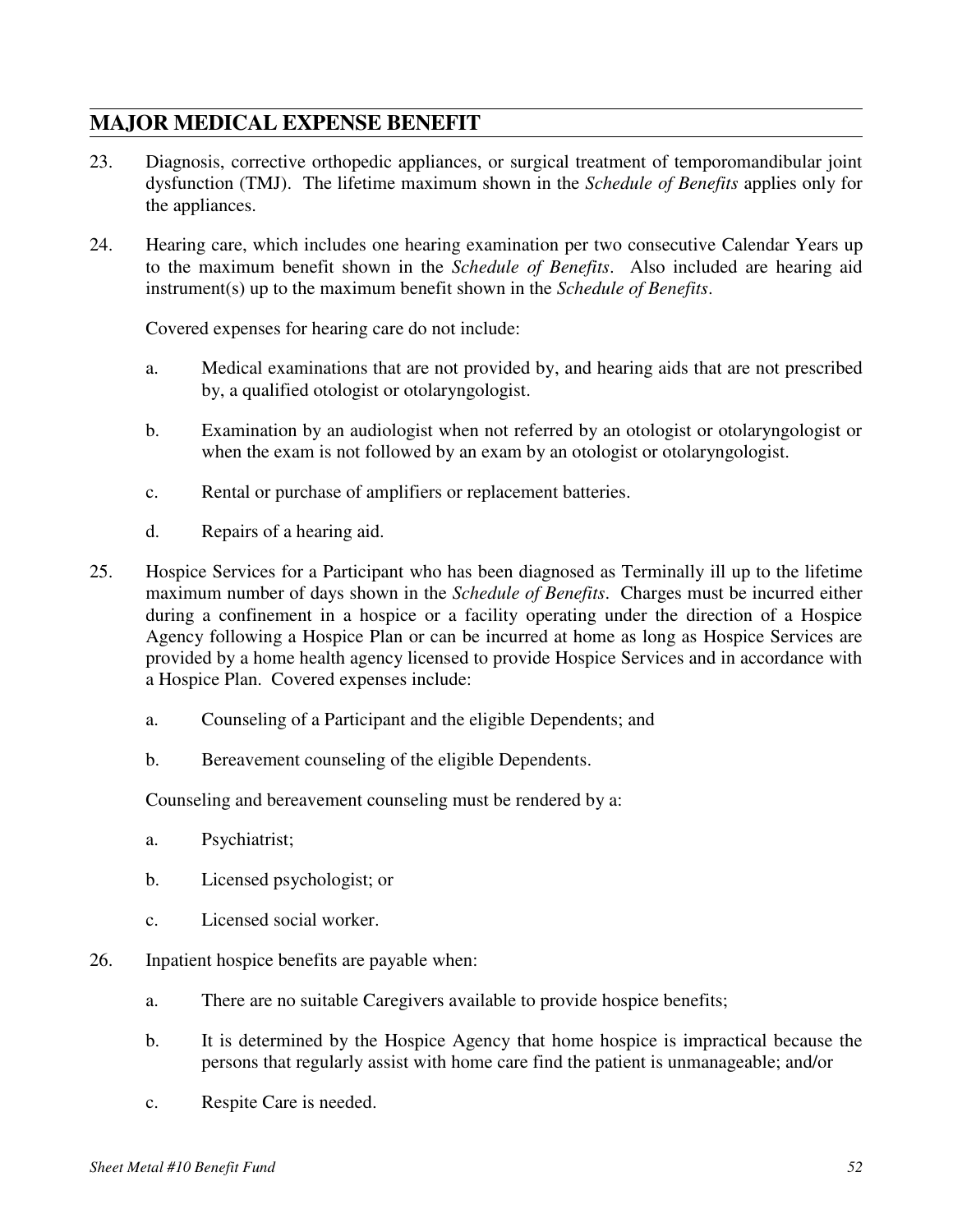Payment will **not** be made for:

- a. Hospice Services and supplies that are not part of a Hospice Plan;
- b. Services of a Caregiver or a person who lives in the Participant's home or is a member of his or her family;
- c. Domestic or housekeeping services that are unrelated to the patient's care;
- d. Services that provide a protective environment when no skilled service is required, including companionship or sitter services other than Respite Care;
- e. Services that are not directly related to a Participant's medical condition, including (but not limited to):
	- i Estate planning, drafting of wills or other legal services;
	- ii Pastoral counseling or funeral arrangement or services;
	- iii Nutritional guidance or food services such as "meals on wheels;" or
	- iv Transportation services.
- 27. Vision training.
- 28. Occupational and speech therapy.
- 29. All forms of prescription birth control are covered. Coverage is limited to methods of birth control that are available only with a Physician's prescription, and includes, but is not limited to, birth control pills, patches, and injections; diaphragms; and intrauterine devices (IUD's).
- 30. Bariatric surgery, subject to the following limitations:
	- a. Services for bariatric surgery must be obtained from a Blue Distinction Center for bariatric surgery;
	- b. Medically Necessary inpatient and outpatient services for bariatric surgery are limited to a lifetime coverage maximum of \$20,000; and
	- c. Prior authorization is required. All prior authorizations should be submitted in writing to:

Blue Cross and Blue Shield of Minnesota, Medical Review Department, P.O. Box 64265, St. Paul, MN 55164.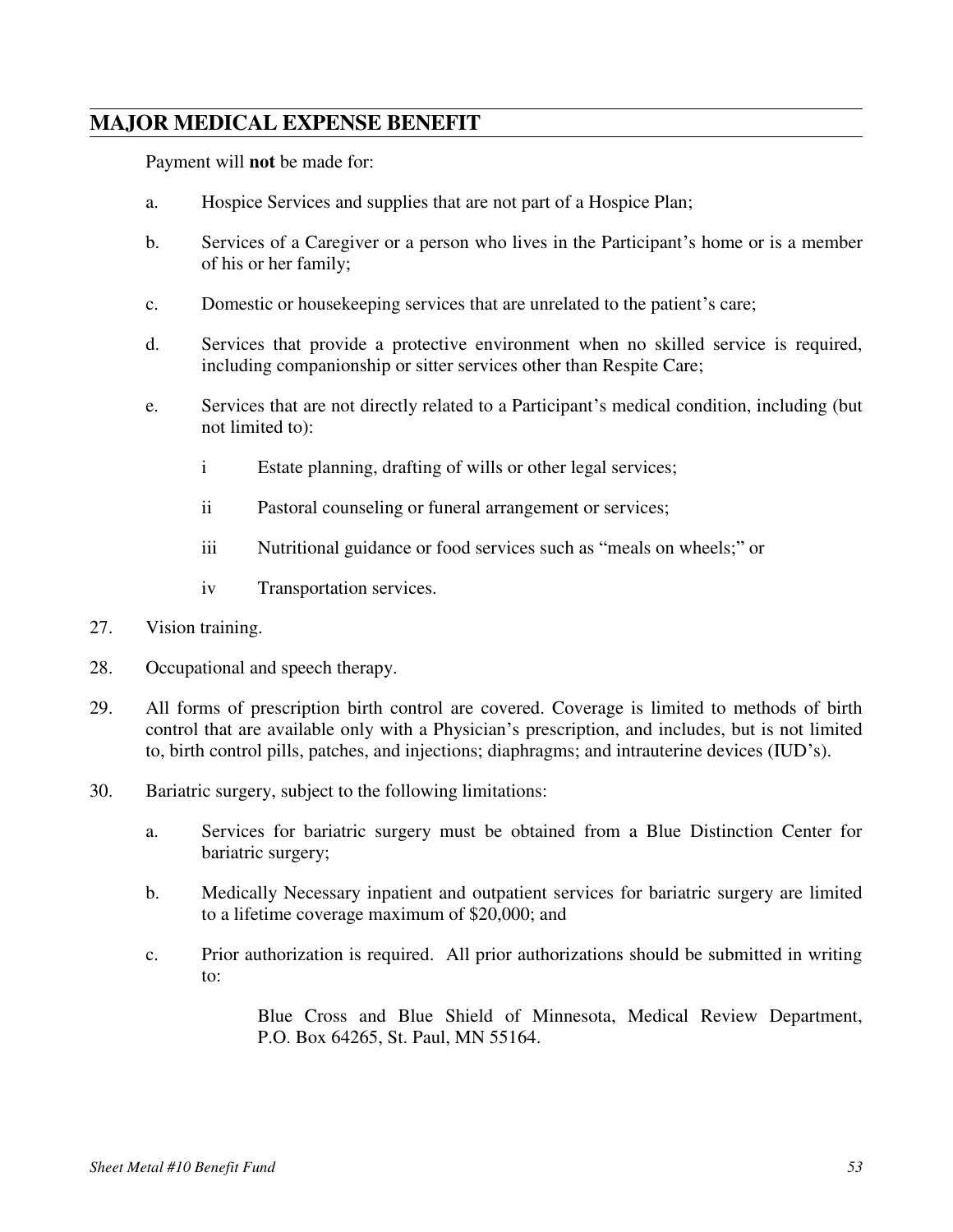\* Blue Distinction Centers for Bariatric Surgery are designated facilities within participating Blue Cross and/or Blue Shield providers that have been selected after a rigorous evaluation of clinical data measures established in collaboration with leading doctors, medical societies, and professional organizations.

For a list of Blue Distinction Centers for Bariatric Surgery call the customer service number on your ID Card or visit the BCBS website at www.bluecrossmn.com.

Approval for Bariatric Surgery will be based on a number of factors including body mass index (BMI), morbid obesity, history of failure to sustain weight loss, the results of a mental health evaluation, patient expectations for surgery, the patient's understanding of the risks, benefits and uncertainties of a given surgical procedure and the patient's treatment plan, including pre- and post-operative dietary evaluations.

As technology changes, the covered bariatric surgery procedures will be subject to modifications in the form of additions or deletions when appropriate.

- 31. A prophylactic mastectomy will be covered when an eligible person has:
	- a. Tested positive for the BRCA 1 or BRCA 2 gene mutation; or
	- b. A history of cancer in the contralateral breast; or
	- c. A strong family history of breast cancer.

A prophylactic oophorectomy and/or hysterectomy will be covered when an eligible person has:

- a. Tested positive for the BRCA 1 or BRCA 2 gene mutation; or
- b. A strong family history of ovarian cancer.

A strong family history means that at least two of your first-degree relatives or three of your second-degree relatives have been diagnosed with such cancer. The term "first-degree relatives" means your mother or sisters. The term "second-degree relatives" means your aunts or grandmothers.

- 32. Lodging benefit: A lodging benefit of up to \$30 per night is available when daily proximity is necessary in order to participate in a lengthy Medically Necessary treatment program. The benefit will pay for up to 90 nights. Lodging benefits will be paid only if you satisfy the following requirements:
	- You must obtain a letter from your attending Physician detailing: (1) your diagnosis; (2) procedure; (3) required proximity; (4) length of treatment; and (5) treatment facility. The letter must also contain a detailed explanation of the necessity for daily proximity in order to participate in the lengthy Medically Necessary treatment program,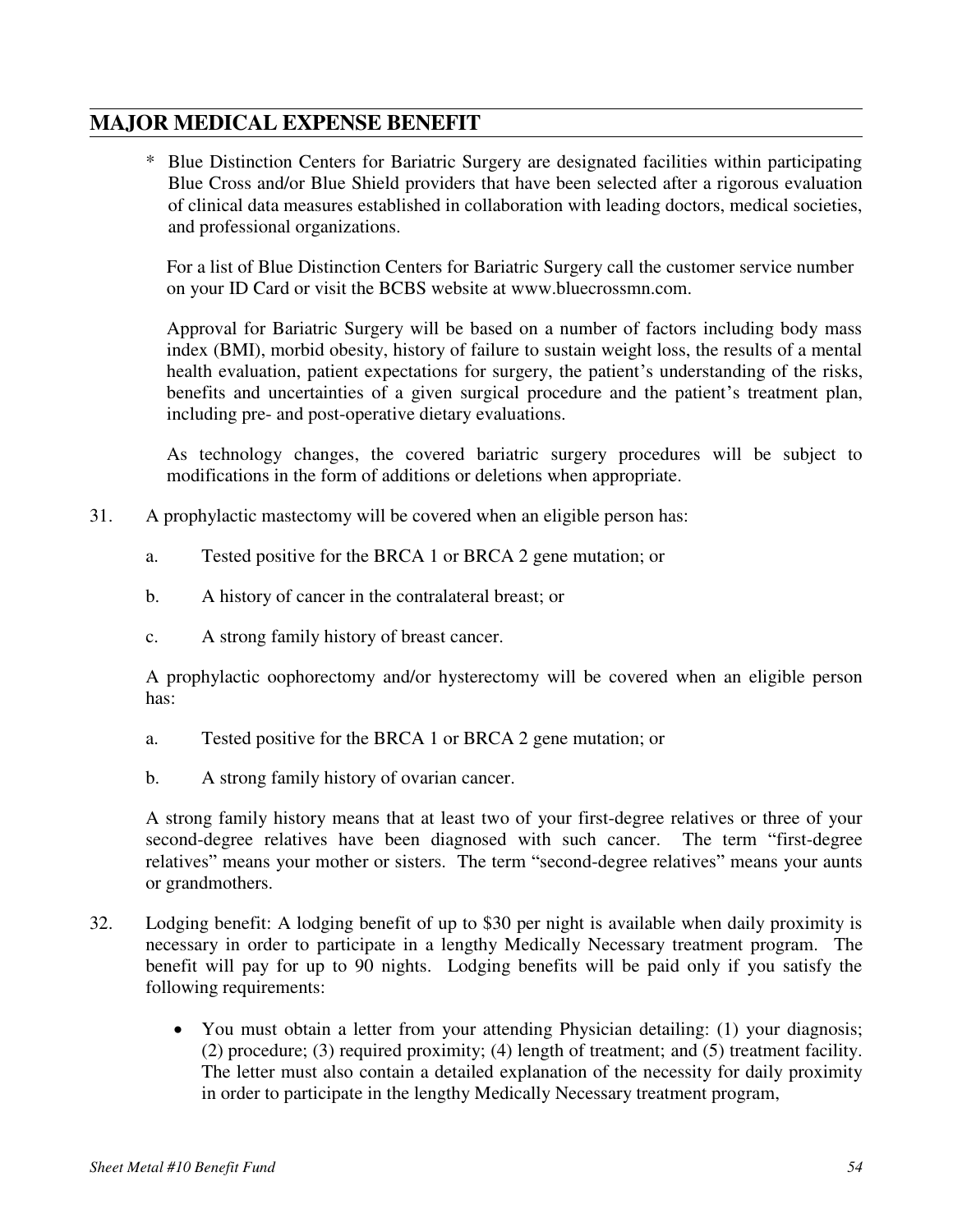- You must apply and receive approval from the Plan Administrator for this benefit prior to your Medically Necessary procedure;
- You must obtain lodging within the proximity of the medical facility as required by your attending Physician; and
- You must provide a receipt to the Plan Administrator to receive the \$30 per night benefit.

To apply for benefits, you should contact the Claim Administrator, Wilson-McShane Corporation, at 952-854-0795 or toll-free at 1-800-535-6373. They will provide you the required application form and further information regarding the application process. The application will require that you provide the letter from your attending Physician containing the required details noted above. The Claim Administrator will review the application and advise you if the request is approved or denied.

If you are approved for this benefit, you will be required to provide itemized receipts for any qualifying lodging expenses. Non-itemized receipts will not be accepted.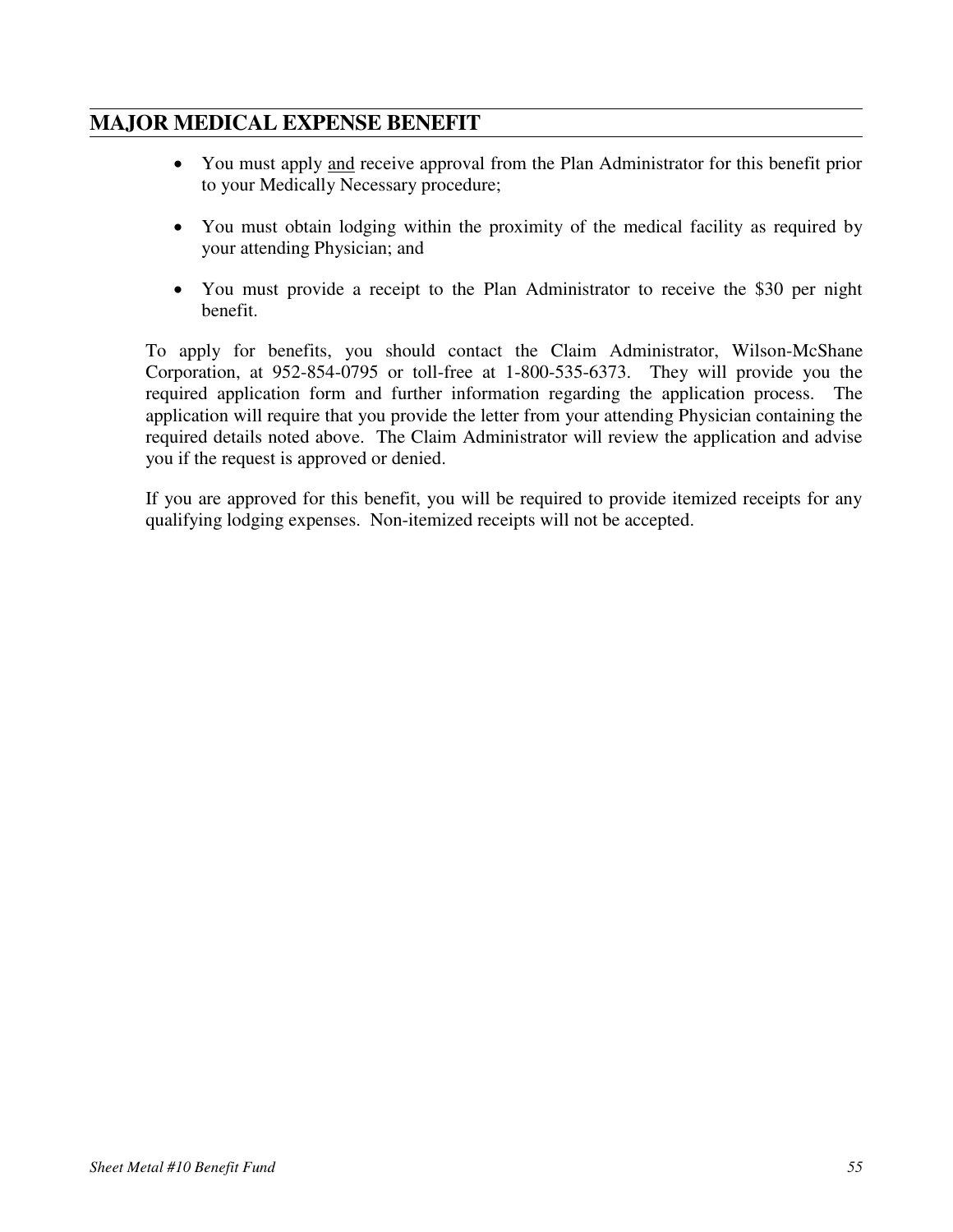## **PRESCRIPTION DRUG BENEFIT**

The Plan provides a Prescription Drug Benefit that is designed to pay a portion of the cost of brand name and generic prescription drugs. The Prescription Drug Benefit is not subject to the Plan deductible or annual out-of-pocket maximum provisions. Certain drugs, such as lifestyle and cosmetic drugs are not covered. Drugs prescribed for the treatment of acne are covered.

#### *Prescription Drug Card From Another Plan*

If you or your Dependents use a prescription drug card from another plan, the Plan will reimburse 100% of the copayment you are required to make when using that card. Send your receipt to the Plan Administrator for reimbursement.

#### *Retail Prescription Drug Card Program*

A retail prescription drug card program is available which allows you to obtain your prescriptions by paying only the applicable coinsurance amount at participating network retail pharmacies and the mail service pharmacy. In order to participate in the retail prescription drug card program, you are required to show your Sheet Metal #10 Benefit Fund identification (ID) card to the pharmacist each time you purchase prescriptions. The amount of coinsurance that you will be required to pay at the point of service when you use a network pharmacy is as follows:

*Brand Name Drugs*: 20% of the cost of the prescription drug *Generic Drugs*: 10% of the cost of the prescription drug

Certain pharmacies are able to dispense 90-day prescriptions for maintenance drugs. This 90-day Retail program helps the Participant and the Plan save money through discounted pricing and no dispensing fees. You can contact Prime Therapeutics for a list of these participating pharmacies at: www.myprime.com or call 1-800-509-0545.

#### *Out-of-Network Retail Service Program*

A retail service prescription drug program is available if you go to an out-of-network pharmacy. If you go to an out-of-network pharmacy, however, you must pay the entire retail cost for the prescription, regardless of whether you show your ID card or not. You must then submit your receipt to the Plan Administrator for reimbursement, and the Plan pays 80% of drug costs.

#### *Mail Service Prescription Drug Program*

A mail service prescription drug program is available for long-term prescriptions (drugs you take regularly and expect to take for an extended period). The Plan pays 80% for a 90-day supply at the time of purchase, after you have satisfied the medical deductible.

#### *Over-the-Counter Medications*

The Plan pays 90% of drug costs for certain over-the-counter (OTC) drugs such as proton pump inhibiters and non-sedating antihistamines. In order for these medications to be covered by the Plan, you must either ask your pharmacist to contact your doctor to change your existing prescription to an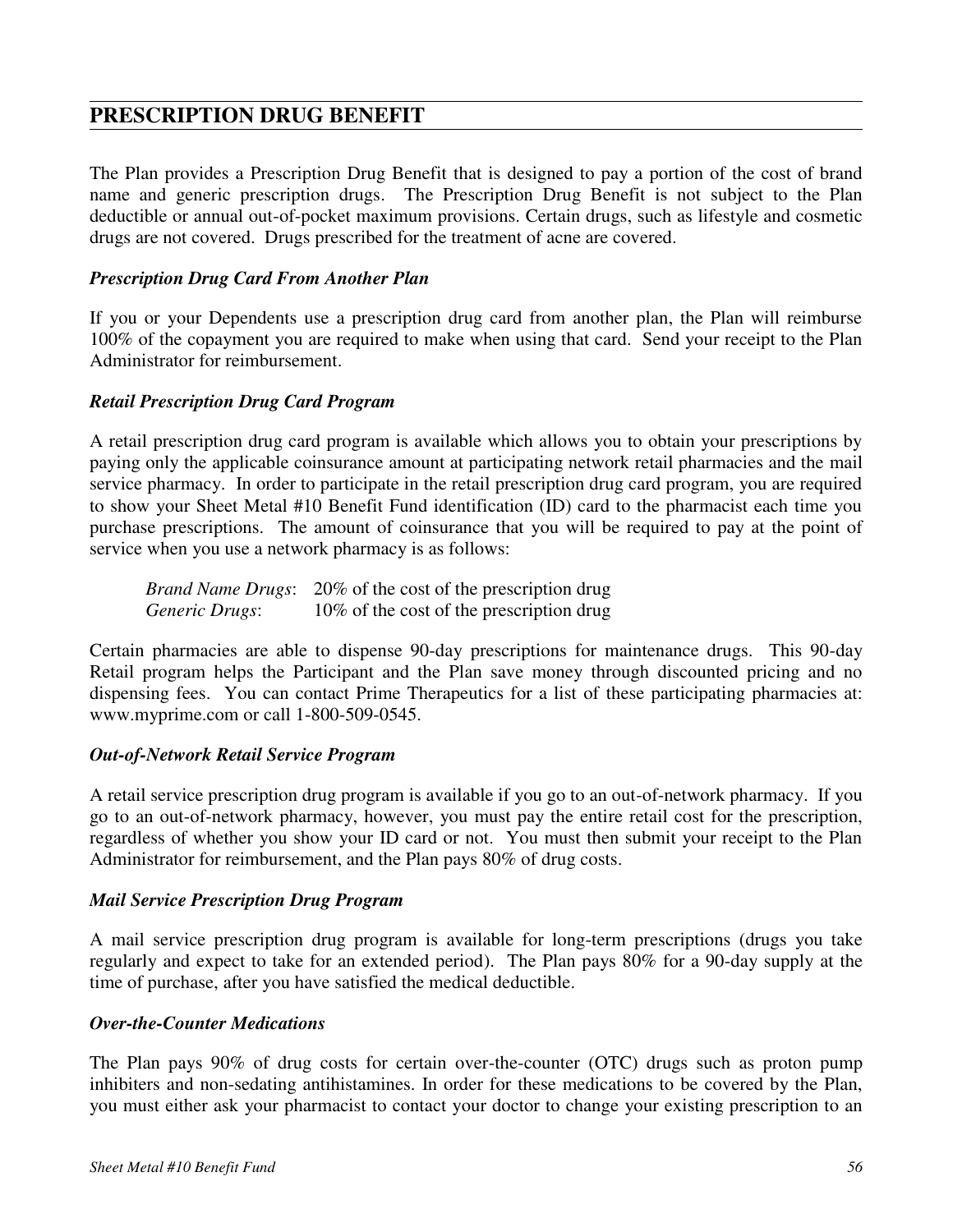# **PRESCRIPTION DRUG BENEFIT**

OTC drug, or you must get a prescription from your doctor for the OTC drug. You must also present your Sheet Metal #10 Benefit Fund ID card at the pharmacy when purchasing these OTC medications.

## *Specialty Drug Program*

A Specialty Drug program is available, which covers 100% of drug costs, not subject to the deductible or out-of-pocket limits, as long as you use the Plan's designated Specialty Drug pharmacy. No benefits are available if you purchase the drugs elsewhere, however, specialty medications provided by a Hospital or clinic are covered under the Major Medical portion of the Plan. Call the Fund Office for a list of covered Specialty Drugs.

### *AllianceRx Walgreens Prime Manufacturer Copay Assistance Program*

In addition to the above-noted Specialty Drug provisions, effective April 1, 2018, if you are currently prescribed, or in the future are prescribed one of the specific Specialty Drugs in the manufacturer copay assistance program further detailed below, there will be a separate procedure that will apply to filling your specialty drug prescription. The procedure will operate as follows:

- If you currently have a prescription for a Specialty Drug, you will be contacted by AllianceRx Walgreens Prime (ARxWP) regarding this updated insurance benefit. ARxWP will provide you with the information you need to make use of the manufacturer copay coupon program including the use of manufacturer coupons issued to assist in payment for your prescription.
- In the future, if you receive a prescription for a Specialty Drug in the manufacturer copay assistance program, you must contact ARxWP to fill the prescription. ARxWP will provide you with the information you need to make use of the manufacturer copay coupon program, including the use of manufacturer coupons issued to assist in payment for your prescription.
- The Specialty Drugs *currently* included in this program are:
	- o Afinitor, Aubagio, Avonex, Betaseron, Cimzia, Copaxone (20 mg), Copaxone (40 mg), Cosentyx, Enbrel, Forteo, Glatopa (generic), Gleevec, Harvoni, Humira, Ibrance, Orencia, Otezla, Plegridy, Rebif, Simponi, Sovaldi, Sprycel, Stelara, Tecfidera and Xeljanz.
	- o Please note that the above-noted list is subject to change.
- You will not be able to go to your regular pharmacy to fill the prescription for the above-noted Specialty Drugs. If you go to your pharmacy, your pharmacy will direct you to contact ARxWP at 1-877-627-6337 to fill the Specialty Drug prescription.

If you have questions regarding the copay coupon program for Specialty Drugs, you can contact the Fund Office at 651-770-0991.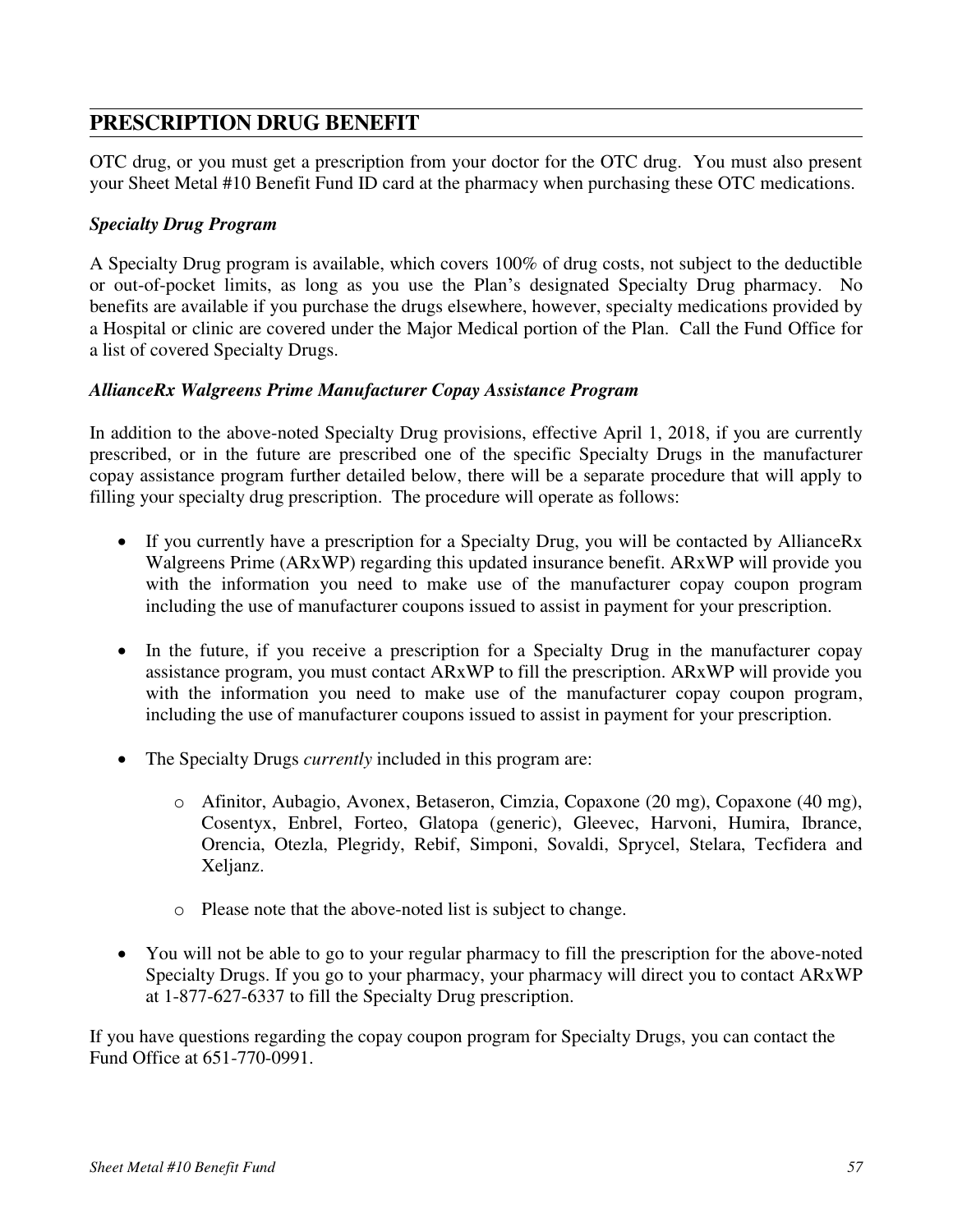# **PRESCRIPTION DRUG BENEFIT**

### *Compound Drugs*

Compound drugs that contain bulk chemicals that are not FDA-approved will be excluded from coverage. Compound kits and pain patches are also excluded from coverage.

## *Step Therapy*

The Plan has implemented a step therapy program applicable to certain prescription drugs. A step therapy program is designed specifically for patients with certain conditions that require taking medications regularly. This program uses a step approach to provide coverage for the clinically appropriate, more cost-effective medication, and then progresses to other more-costly therapy(s) if the initial medication does not provide the adequate therapeutic benefit. In step therapy, medications are grouped into categories:

- $\cdot$  1<sup>st</sup> Step First Line Medications: These medications should be tried first. They are mostly generic medications, which have been proven safe, effective and affordable.
- $\cdot$   $2<sup>nd</sup>$  Step Second Line Medications: These are mostly higher costing brand name medications.

If the First Line medication does not provide you with the therapeutic benefit desired, your Physician may write a prescription for a Second Line medication. Generally, the usage and failure of a First Line medication is required before the Second Line medication will be covered.

To see a full listing of drugs in the step therapy program, log onto the website listed on the back of your Sheet Metal #10 Benefit Fund ID card.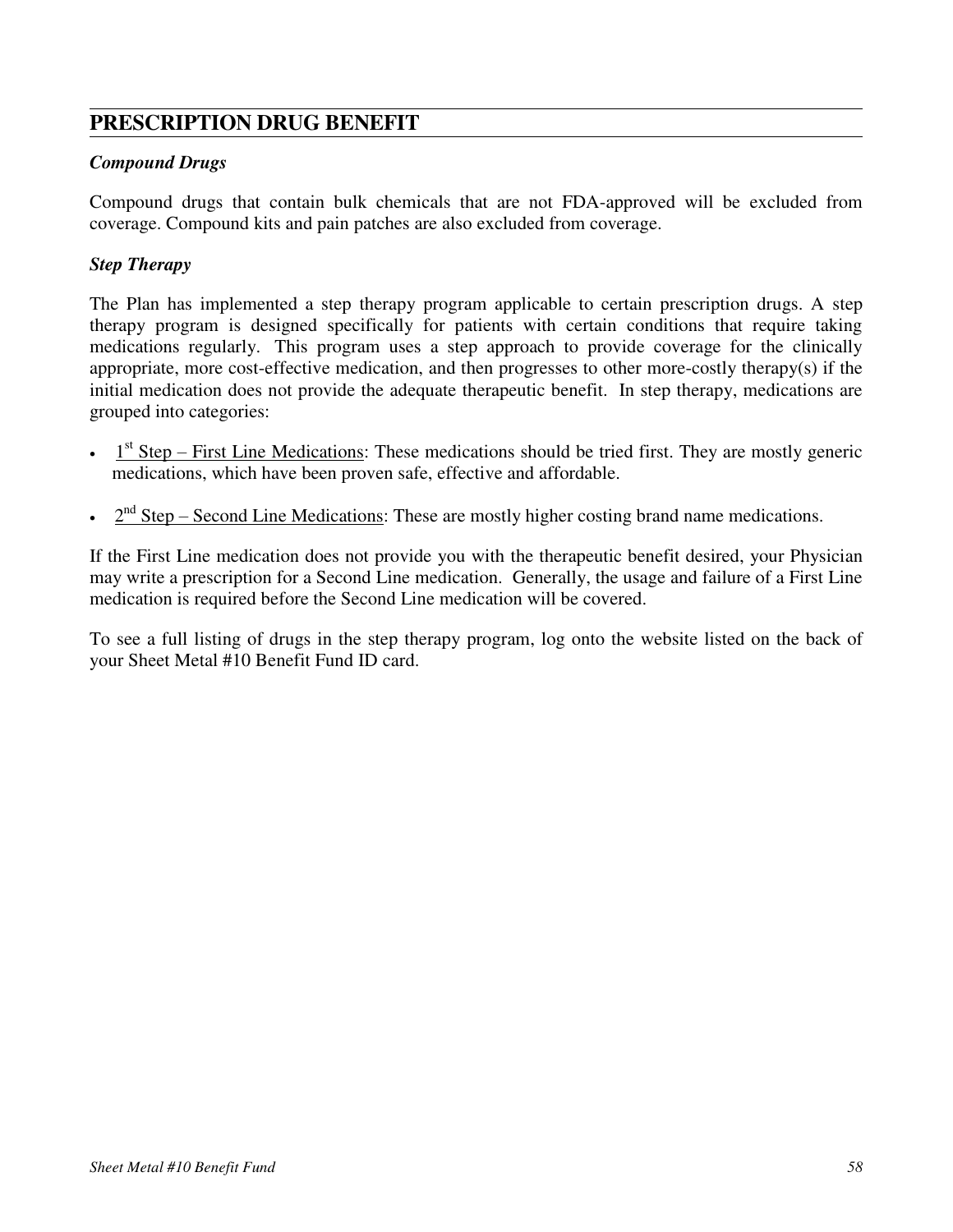#### *Eligible Employees and Dependents*

The Plan pays for Medically Necessary, Reasonable and Customary charges for dental services performed by a licensed dentist. Treatment must be according to generally accepted dental practice standards.

#### *Deductible*

The deductible is the amount of covered dental expense that you pay before the Plan pays the dental care benefit. The amount of your deductible is shown in the *Schedule of Benefits*. The deductible applies only once in any Calendar Year, and it applies to you and each of your eligible Dependents. The dental deductible is separate from the medical deductible.

Although each individual must satisfy a deductible, no more than the amount shown in the *Schedule of Benefits* as the family deductible will be applied in any Calendar Year for your entire family. Once three or more eligible family members together satisfy the family deductible, no other deductible will be applied for your family for the remainder of that Calendar Year. The deductible does not apply to Coverage A expenses.

### *Benefits Payable*

After you have satisfied the deductible, the Plan applies the appropriate coinsurance for the covered dental expenses up to the maximums shown in the *Schedule of Benefits*. Note that Coverage D – orthodontic services has a separate lifetime maximum.

#### *Covered Dental Expense*

Covered dental expenses are the Reasonable and Customary charges for the following services and supplies:

#### Coverage A - Regular and Preventive Services

- Routine periodic examinations limited to two exams per Calendar Year, including bitewing x-rays at 12-month intervals. Pediatric preventive care will not be subject to a Calendar Year benefit maximum.
- Full mouth or panoramic x-rays once in any three-year period, unless special need is demonstrated.
- Dental prophylaxis, but not more than twice in a Calendar Year.
- Periodontal dental prophylaxis, but not more than twice in a Calendar Year.
- Topical fluoride applications, but not more than once in any 12 months.
- Dental sealant application.
- Oral hygiene instruction, but not more than once in any 18 months.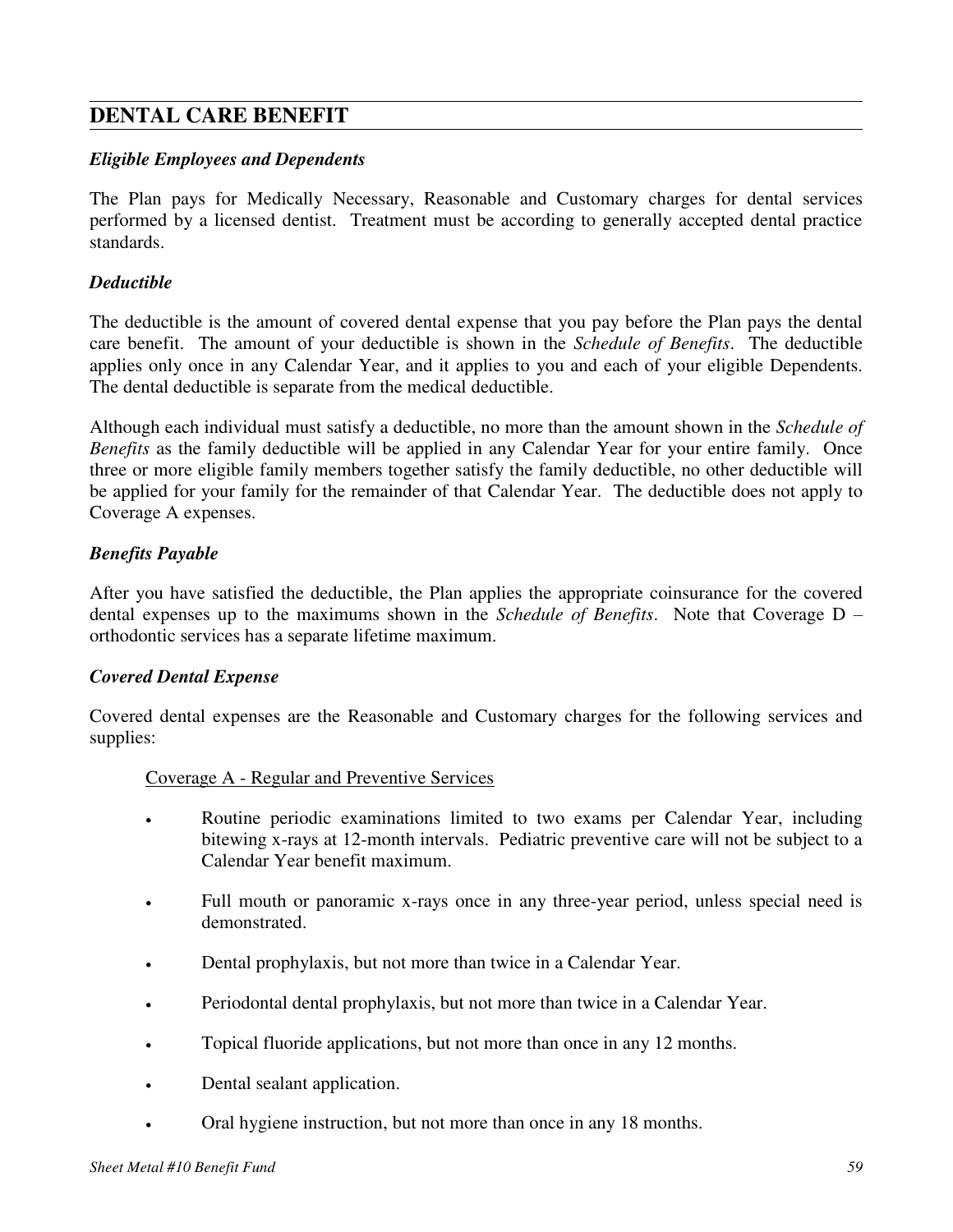#### Coverage B - Regular and Special Restorative Services

- Regular services, including:
	- Emergency treatment for relief of pain.
	- Amalgam, preformed crowns, synthetic porcelain, plastic and composite restorations.
	- Routine oral surgery for tooth removal including Pre-Operative and Post-Operative Care.
	- Endodontics, including pulpal therapy and root canal filling.
	- Special services including:
		- Gold restorations when the teeth cannot be restored with another filling material.
		- Crowns and jackets when the teeth cannot be restored with a filling material.
		- Nonsurgical periodontics (procedures necessary for the treatment of diseases of the gums).
		- Surgical periodontics (the Surgical Procedures necessary for the treatment of diseases of the gums and bone supporting the teeth).
		- Any other oral surgery not previously mentioned.

#### Coverage C - Prosthetics (Removable and Fixed)

- Bridges.
- Partial dentures.
- Complete dentures.
- Crowns when used as abutments to a bridge.
- Replacement for an existing prosthetic appliance will not be provided more often than once in any five-year period, and then only in the event the existing appliance is not, and cannot be made satisfactory. This five-year period will be measured from the date on which the appliance was last supplied, whether under this Plan or not. Services necessary to make an appliance satisfactory will be provided, but will be treated as an expense under Coverage C. The term existing is intended to include an appliance that was placed at the beginning of the fiveyear period, but that, for whatever reason, is no longer in the possession of the patient.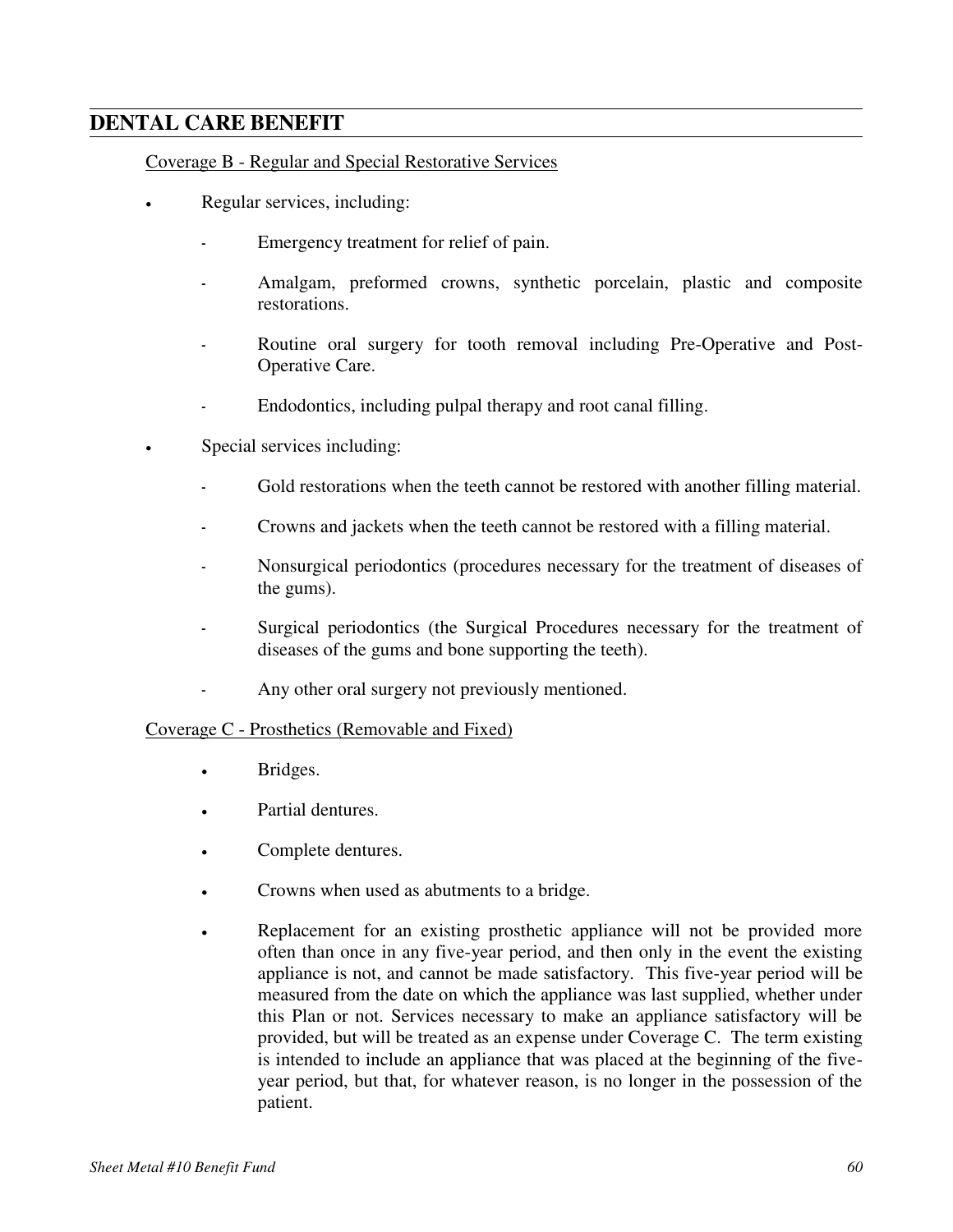The replacement of misplaced, lost, or stolen dental prosthetic appliances is not a covered dental expense.

Dental implants will be covered as an alternative to bridges or other prosthesis that would adequately restore the dental arch. The implant is covered up to the cost of a bridge and up to the corresponding coinsurance rate and maximums.

#### Coverage D - Orthodontic Services

- Covered dental expenses include the Reasonable and Customary charges for treatment necessary for the prevention and correction of malocclusion of teeth and associated dental and facial disharmonies.
- Coverage is not provided for the repair or replacement of any orthodontic appliance.

#### *Payment of Orthodontic Benefits*

Charges for orthodontic care do not become allowable until the services relating to such charges are actually rendered. However, if the program of treatment allots a single charge to the entire treatment period, then:

- If the treatment period is to last two years or less, one-eighth (1/8) of the entire charge will be considered to have been incurred on the day the first treatment is given and oneeighth (1/8) of the charge will be considered to have been incurred quarterly thereafter, to a maximum of eight quarterly payments; or
- If the treatment period is to last more than two years, the overall charge will be divided by the number of quarterly (three-month) periods in the expected treatment period. This divided charge will be considered to be incurred quarterly during the treatment period, the first such charge occurring on the day the first treatment is given and payment will continue until the maximum payment is made.

#### *Exclusions and Limitations*

The Dental Care Benefit is not payable for:

- Services performed for purely cosmetic purposes.
- Programs of treatment, including prosthetics, that were started before you became eligible for benefits from this Plan.
- Anesthesia, except by a dentist or by an employee of the dentist, when the anesthesia is administered in his office, in conjunction with covered services.
- Services not specifically listed as covered dental expenses, including any Hospital charges or prescription drug charges.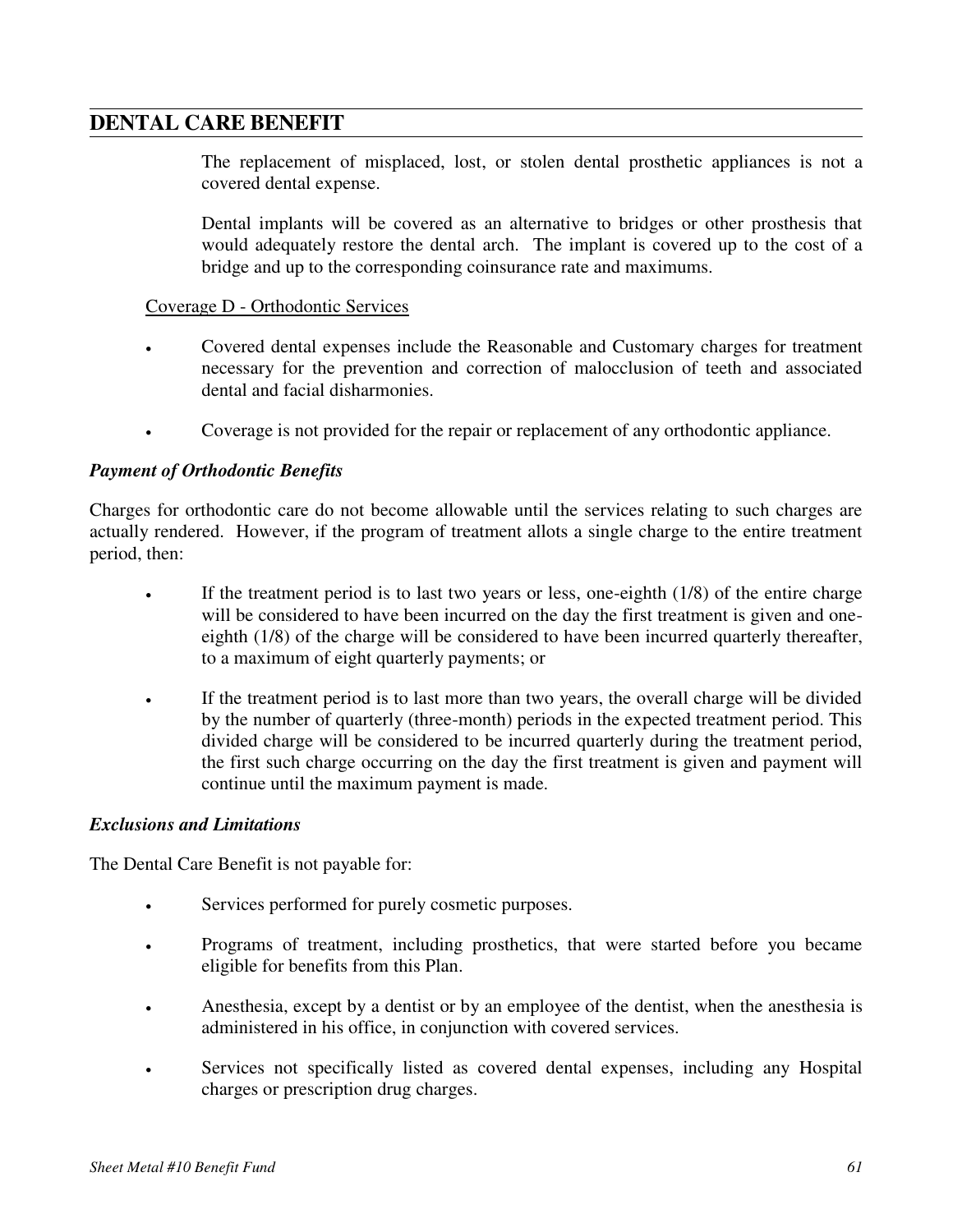- Services performed by someone other than a licensed dentist, the dentist's employees, or agents.
- Procedures, appliances, or restorations that are necessary to alter, restore, or maintain occlusion, but not limited to increasing vertical dimension, replacing or stabilizing tooth structure lost by attrition, realignment of teeth, periodontal splitting and onathologic recordings. If these services are performed, cost responsibility will be yours, unless provided under orthodontic provisions of this benefit.
- Replacement of misplaced, lost, or stolen dental prosthetic appliances.
- Repair or replacement of any orthodontic appliances.
- Expenses incurred after eligibility ends, except for prosthetic devices that were fitted and ordered prior to termination and were delivered to you or your Dependent within 30 days after the date of termination.
- Prosthetic services (including bridges and crowns) started or under-way before you or your Dependent became eligible for benefits from this Plan.
- Dental services received from a dental or medical department maintained by or on behalf of a Contributing Employer, a mutual benefit association, Trustee, Plan fiduciary, or similar person or group.
- Dental expenses for which benefits are payable under the Major Medical Expense Benefit of this Plan.
- Services and appliances for the treatment of temporomandibular joint dysfunction (TMJ other than by orthodontic care, as provided under Coverage D.
- Any of the circumstances listed in the General Exclusions and Limitations.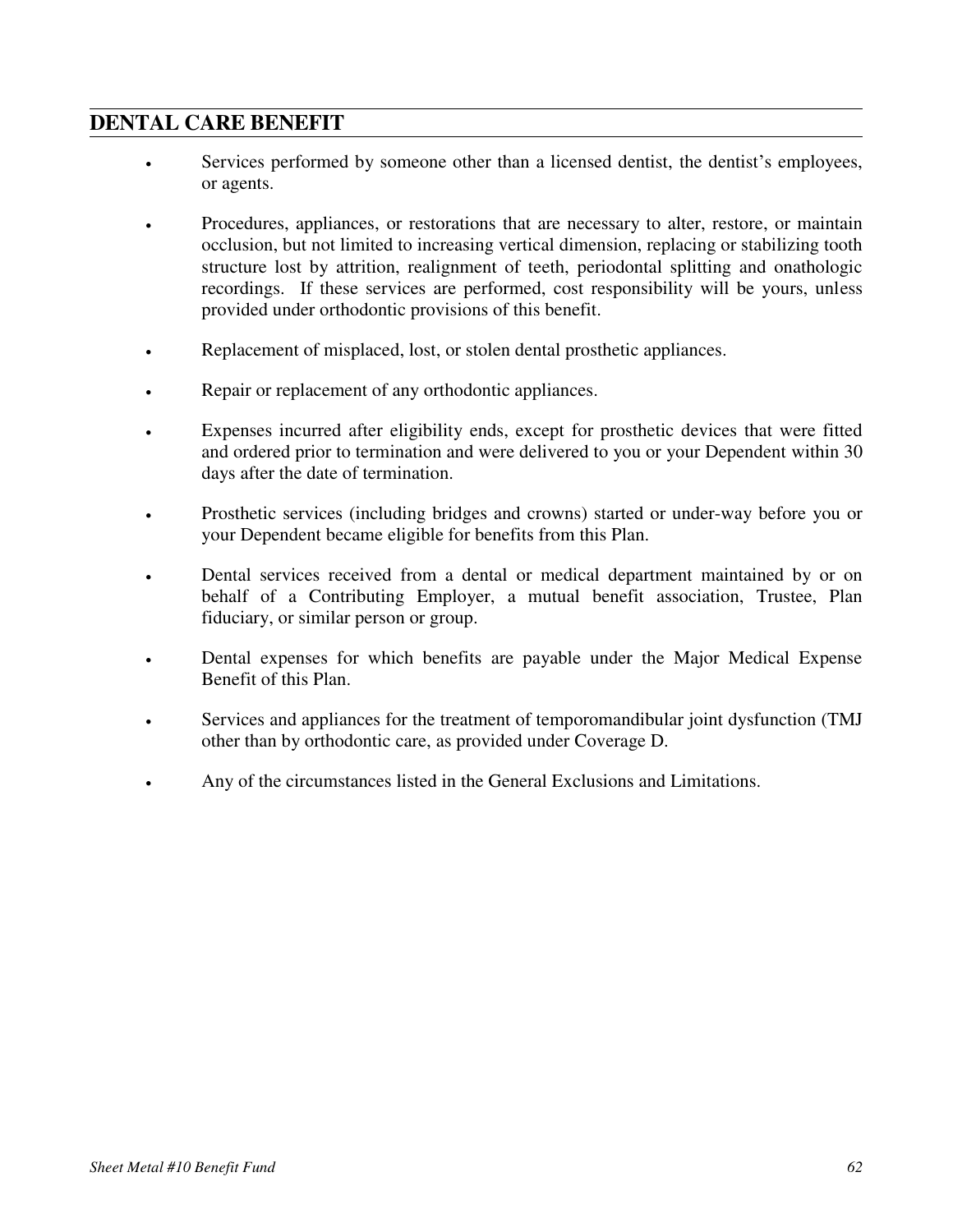## **VISION CARE BENEFIT**

### *Eligible Employees and Dependents*

The Plan provides a discount Vision Care Benefit that is designed to pay a portion of the cost of eye examinations and glasses. The Vision Care Benefit will be paid up to the maximum shown in the *Schedule of Benefits* per Calendar Year period.

### *Covered Vision Care Expenses*

Covered vision care expenses are charges for:

- Complete eye examination, including dilation of the pupil and/or relaxing of focusing muscles by drops, refraction for vision, and examination for pathology as performed by a legally qualified ophthalmologist or optometrist; and
- New or replacement frames and/or lenses (including contact lenses) prescribed by an ophthalmologist or optometrist, including the fitting cost of the supplier; or
- LASIK eye surgery-up to the lifetime maximum shown in the *Schedule of Benefits*.
- Natural lens replacement surgery subject to the *Schedule of Benefits* provision for LASIK eye surgery.
- Pediatric Preventive Care one routine vision exam each Calendar Year, with no Calendar Year benefit maximum.

An expense is considered to be incurred on the date on which the service was provided.

### *Benefit Maximum*

The Plan will pay up to the amount shown in the *Schedule of Benefits* (see page 9) for the cost of covered services and supplies.

### *Limitations*

Payment will not be made for:

- An examination not provided by, and lenses not prescribed by, an ophthalmologist (M.D.) or a licensed optometrist;
- Charges for services or supplies that are covered under any other section of this Plan;
- Special procedures, such as orthoptics or vision training, except as provided for under the Major Medical Benefit, and special supplies, such as non-prescription sun or safety glasses and subnormal vision aids;
- Visual analysis, which does not include refraction; or
- Medical or surgical treatment of the eye.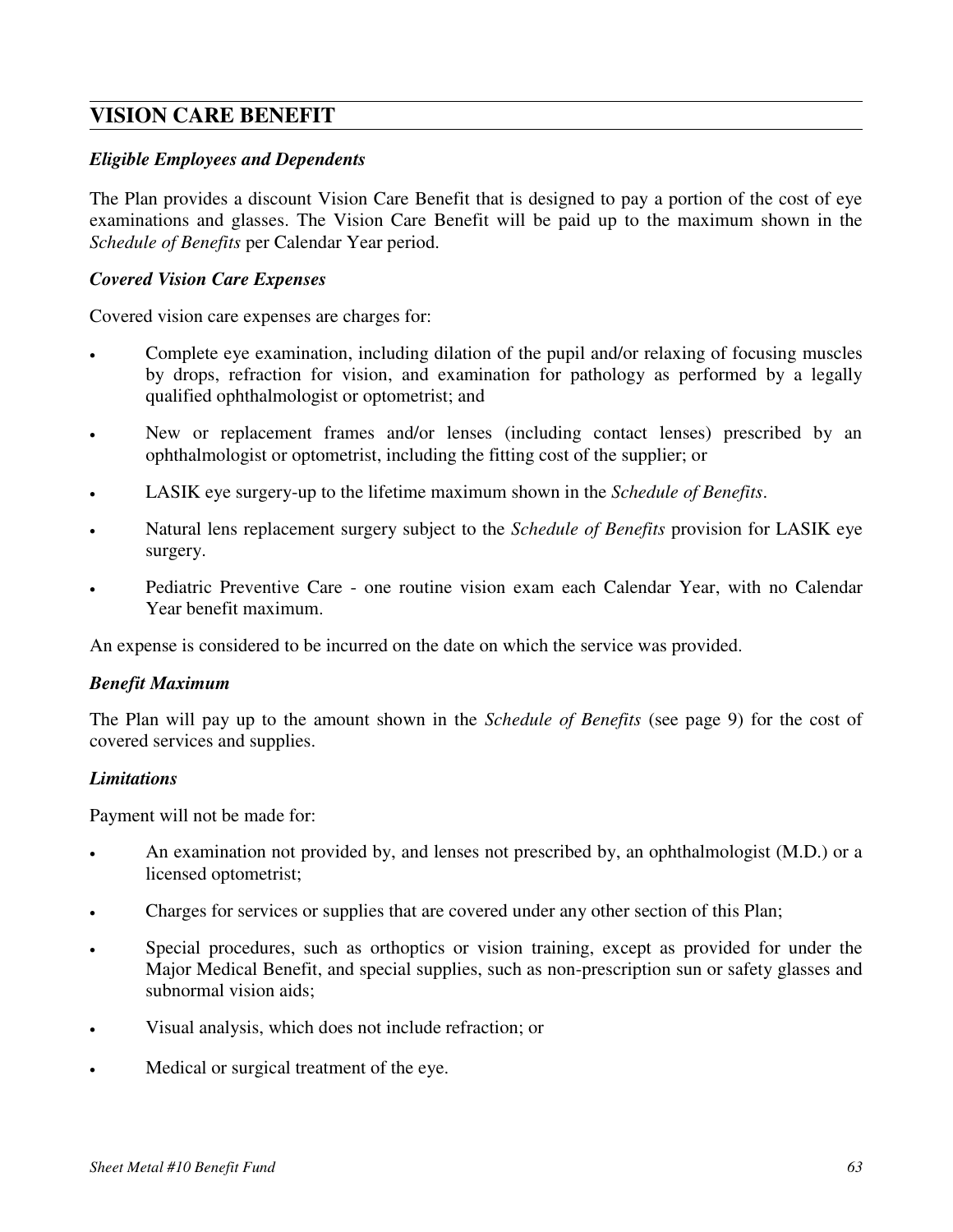# **EMPLOYEE ASSISTANCE PROGRAM**

#### *Eligible Employees and Dependents*

The Employee Assistance Program is a confidential resource that helps address various kinds of personal concerns. The program offers consultation, support, information and planning as well as referrals to professional resources in your community. Services include face-to-face counseling, telephone or other electronic consultations, and support and educational materials for issues such as:

- Marital conflicts
- Legal issues
- Financial issues
- Family and relationship concerns
- Alcohol and/or drug dependency
- Emotional or psychological issues
- Spiritual concerns
- Occupational/vocational issues and rehabilitation

The program is currently administered by TEAM Corporation (TEAM).

Several key points about this service:

- All counseling by TEAM has been prepaid by the Fund. However, when a referral is made to another care provider, the cost will be handled according to the rules of the Plan.
- Every consultation is confidential. No information will be given to either your employer or the Union unless you specifically request it.
- This counseling is available to you and your eligible Dependents.

TEAM offices are located in the Twin Cities and Duluth and confidential assistance is available 24 hours a day by calling: 651-642-0182 or 1-800-634-7710. If you live outside the Twin Cities Area, TEAM will arrange for either themselves or another provider in your area to assist you. Please call TEAM for further information.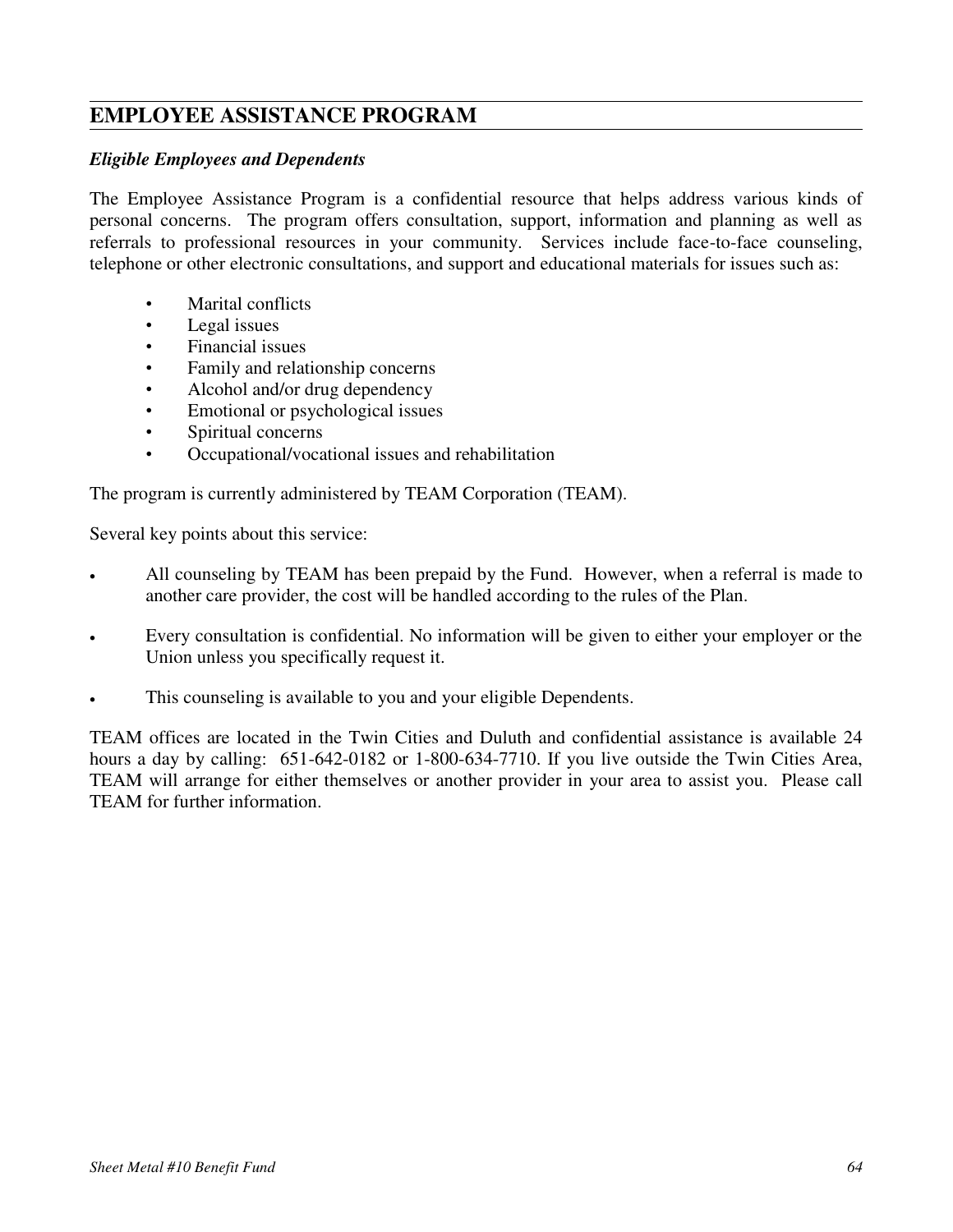## <span id="page-72-0"></span>**SMOKING CESSATION BENEFIT**

If you or your eligible Dependents smoke and desire to quit, the Plan offers a tobacco cessation support program to help you quit for good. You can register by simply calling 1-888-662-BLUE (2583) and you will then have access to a phone-based wellness coach who will guide and support your efforts. In addition, the Plan will provide benefits for certain nicotine replacement therapy aids such as patches, gum, and lozenges; and for all FDA-approved oral prescription medications.

Nicotine Replacement Therapy Aids: Purchase over-the-counter nicotine therapy replacement quit aids and submit your receipts to Wilson-McShane Corporation for 100% reimbursement. Reimbursement is not subject to the Plan's annual deductible.

Oral Prescription Medications: Present your doctor's prescription for an oral prescription medication (such as Chantix) at the pharmacy and the Plan will pay for 80% of a name brand prescription drug and 90% for a generic prescription drug.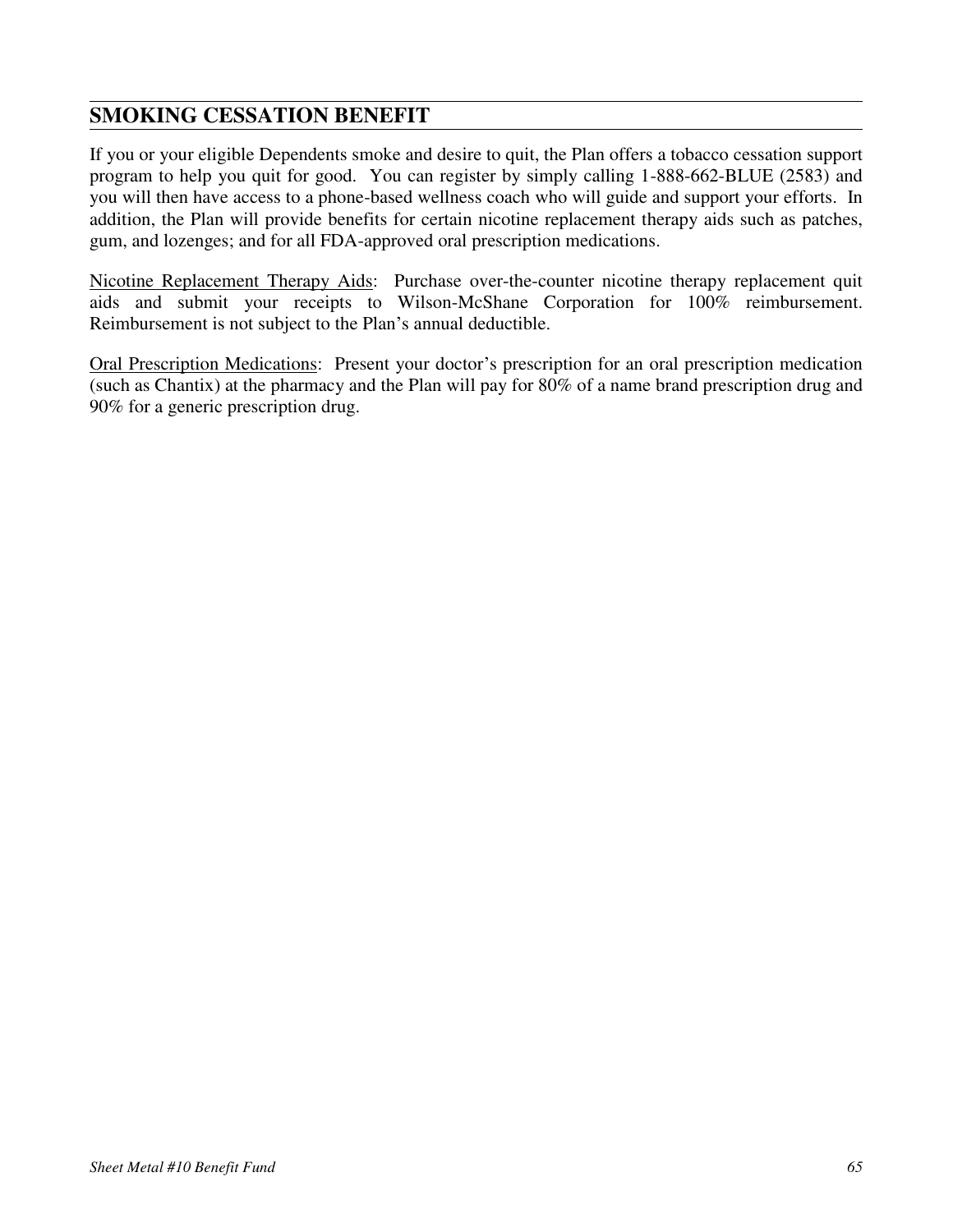# **MATERNITY MANAGEMENT SUPPORT**

Maternity management is a personalized telephone and mail-based prenatal support program for expectant mothers. Mothers who receive consistent prenatal care are more likely to have healthier babies. Specially trained registered nurses educate and work with you to help achieve a normal fullterm delivery.

Program benefits:

- Pre-term birth rates and the incident of low-birth weights for babies are lower for mothers who participate in the maternity management program.
- All maternity expenses are covered at 100% after the Plan's deductible is met if you are enrolled.

To enroll, you must call BlueCross BlueShield anytime at 651-662-1818 or toll free 1-866-489-6948 between 8:00 a.m. to 4:30 p.m. (central time).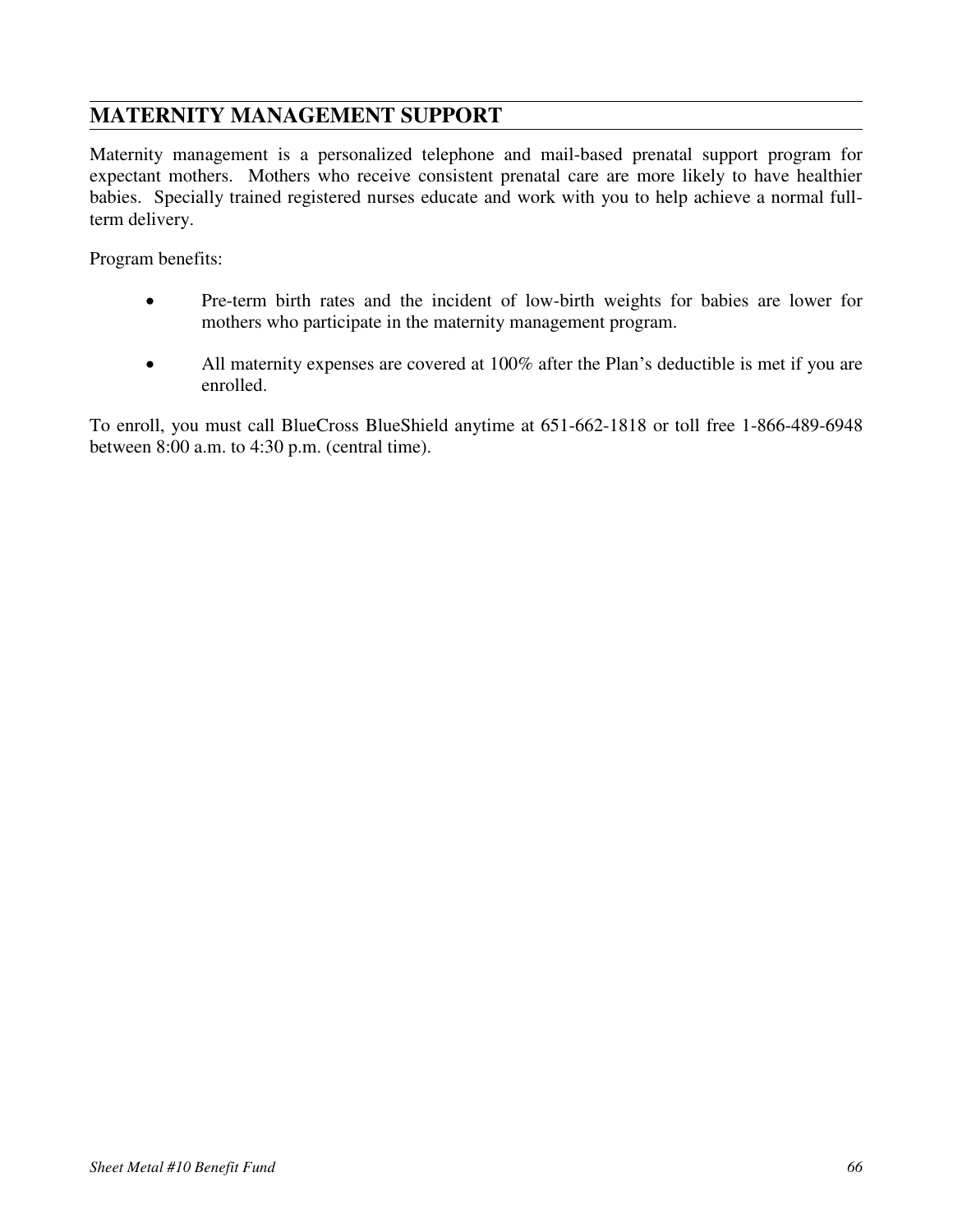## **DOCTOR ON DEMAND**

Doctor on Demand (DOD) is an online service available that allows a covered person to visit a doctor using a computer, smartphone or tablet, with a front-facing camera. Medical care is available ondemand at www.doctorondemand.com/bluecrossmn from 7:00 am-11:00 pm in all time zones, 365 days a year or by appointment 24-hours a day, 7 days a week. DOD provides access to online care (including prescriptions, when appropriate) by appointment or on-demand from board-certified physicians in 47 states (not available in Alaska, Arkansas, Louisiana). The Plan provides coverage for this benefit at 100%, but only for Doctors on Demand, and not for any other form of electronic doctor visit program. There is no coinsurance or copayment required.

The DOD app works with any smartphone, tablet or computer, with a front-facing camera. You can download the app from the App Store or Google Play, or access DOD via the website: DoctorOnDemand.com/bluecrossmn.

Once a Participant has connected, they will speak with a doctor and can discuss an array of medical conditions such as sinus or ear infections, pink eye, cold or flu symptoms, allergies, depression or anxiety, rashes, urinary tract infections, and other medical conditions.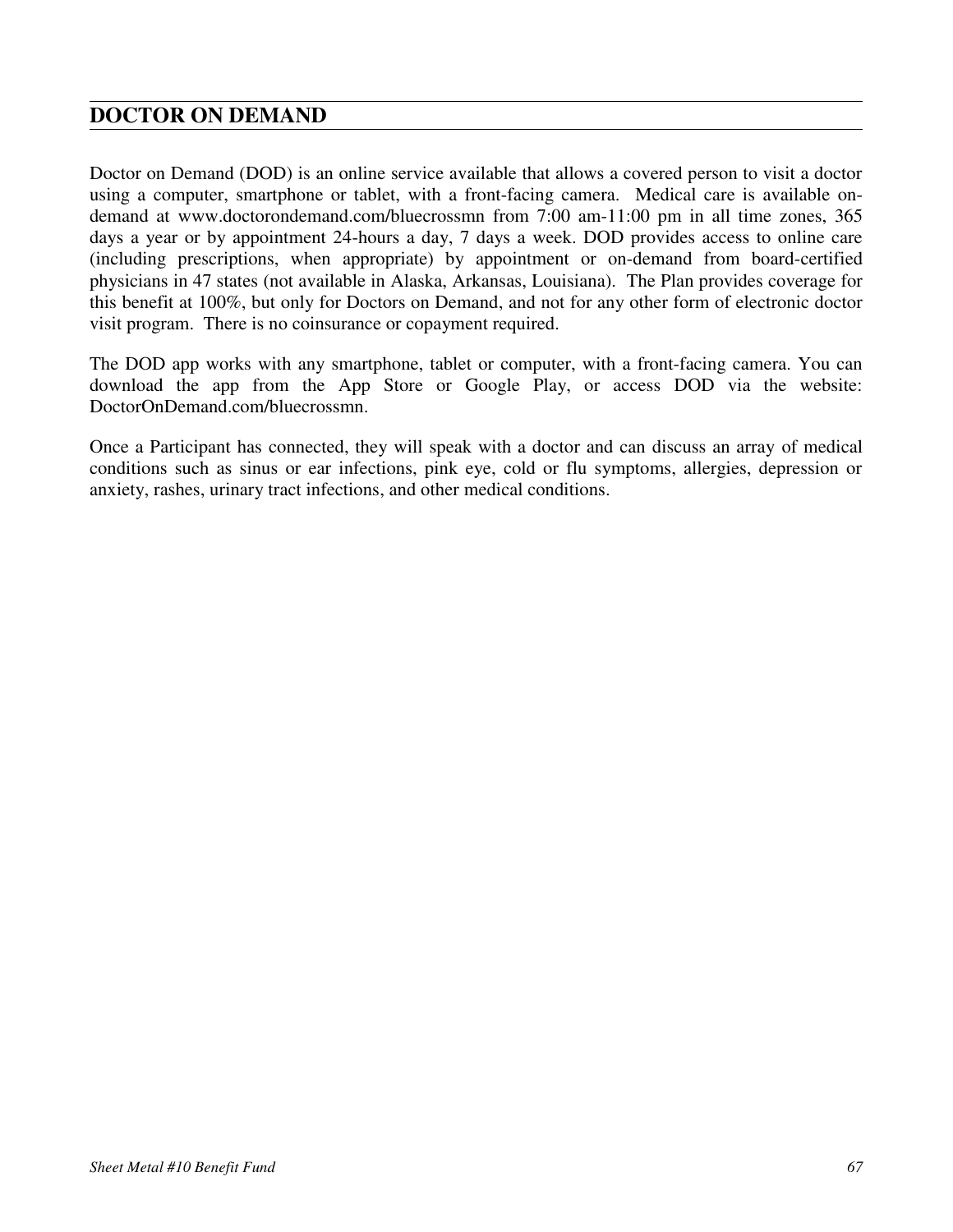Benefits will not be paid under this Plan for the following:

- 1. Treatment or supplies that are not Medically Necessary.
- 2. Expenses that are above the covered annual or lifetime limits for the service.
- 3. Treatment or service not prescribed by a Physician.
- 4. Injury or sickness arising out of, or in the course of, any employment for wage or profit.
- 5. Treatment or service that is compensated for, or furnished by, local, state or federal government or any public agency, and that part of charges for any services or supplies that are provided or available from the local, state, or federal government (for example, Medicare) whether or not that payment is received.
- 6. Injury, sickness, or death resulting from war or any act of war, declared or undeclared.
- 7. Expenses incurred by you for injuries resulting from or sustained as a result of commission, or attempted commission by you, of an illegal act that the Plan Administrator determines in its sole discretion, on the advice of legal counsel, involves violence or the threat of violence to another person or in which a firearm, explosive, or other weapon likely to cause physical harm or death is used by you, unless the injury or illness is the result of domestic violence or the commission or attempted commission of an assault or felony is the direct result of an underlying health factor. The Plan Administrator's discretionary determination that this exclusion applies will not be affected by any subsequent official action or determination with respect to prosecution of the covered individual (including, without limitation, acquittal, or failure to prosecute) in connection with the acts involved.
- 8. Custodial care, including room and board and other institutional services, that are provided to an individual primarily to assist in activities of daily living, and where such care is not reasonably expected to cure the individual of any illness or injury.
- 9. Hearing examinations required by an employer as a condition of employment or that the employer is required to provide by virtue of a labor agreement.
- 10. Voluntary termination of pregnancy, except when the pregnancy is a life-threatening medical condition for the covered female Participant or eligible Dependent. Medical documentation verifying the life-threatening condition to the Participant or eligible Dependent is required. Complications resulting from a voluntary termination of pregnancy are also covered.
- 11. Services or supplies that are Experimental or Investigative or do not meet accepted standards of medical practice.
- 12. Medical expenses of a Dependent, other than a spouse, who is entitled to benefits as an eligible employee of a Contributing Employer. The Plan will be primary, but will coordinate as secondary.
- 13. Specialty Drugs, except those purchased through the Specialty Drug program.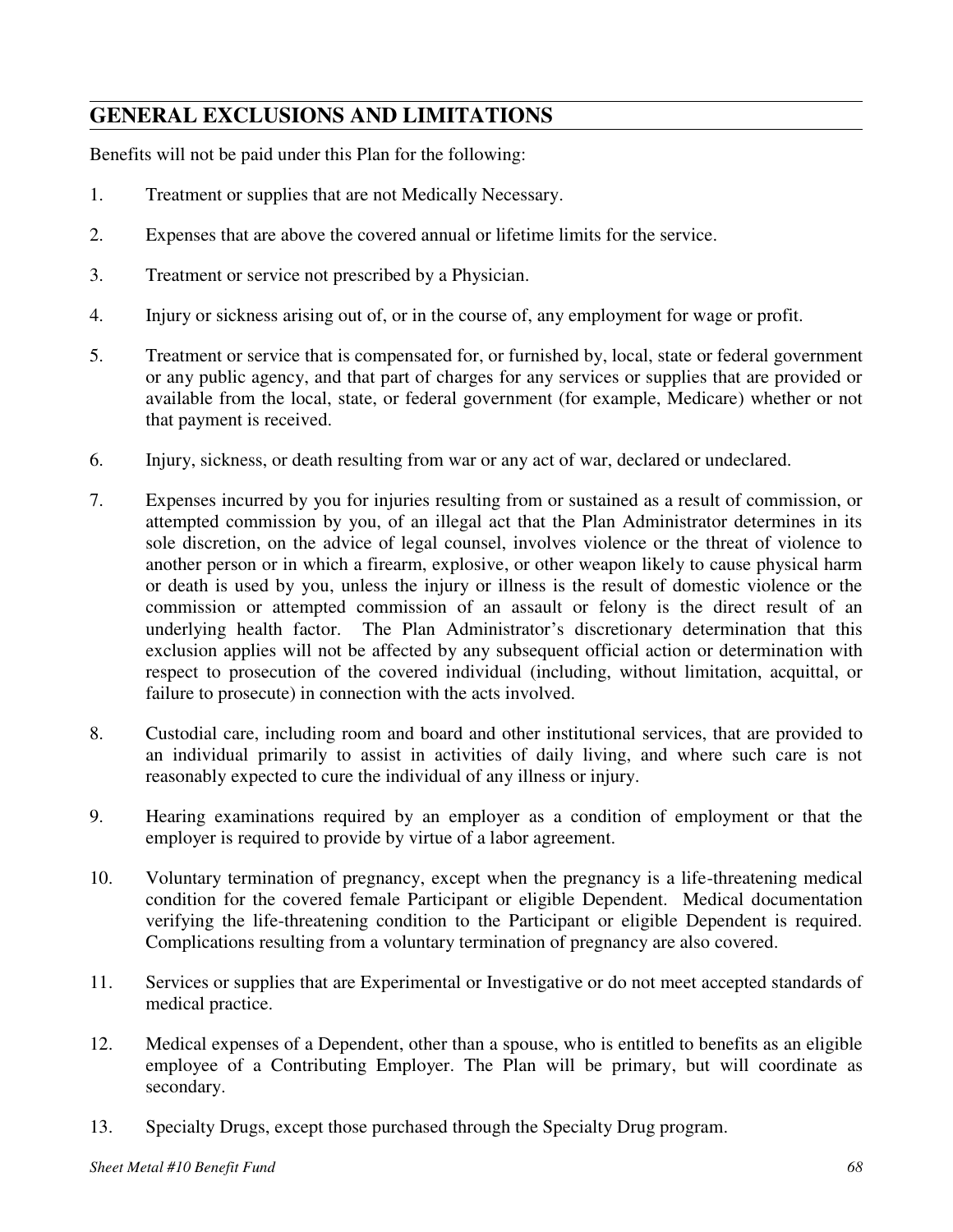- 14. Lifestyle and cosmetic drugs are not covered, except drugs prescribed specifically for the treatment of acne, sex transformation, or erectile dysfunction. Erectile dysfunction drug coverage is limited to 15-unit doses per month per Participant. However, erectile drugs in low dose form taken on a daily basis, will not be subject to the above-noted 15-day limit.
- 15. Services or supplies for which the individual is not required to make payment or would have no obligation to pay if he did not have this coverage.
- 16. Charges for failure to keep a scheduled visit or charges for completion of a claim form.
- 17. Equipment for personal hygiene, comfort or convenience including, but not limited, to air conditioners, humidifiers, physical fitness and exercise equipment, home traction units, tanning beds, water beds or purifiers, hot tubs, whirlpools, swimming pools, dehumidifiers, orthopedic mattresses, elevators, or stair lifts.
- 18. Experimental or Investigative drugs, drugs that may be dispensed without a prescription (such as aspirin), and over-the-counter products unless specifically included in the *Schedule of Benefits* or elsewhere in the Plan (e.g., insulin).
- 19. Nondurable medical supplies that cannot withstand repeated use and/or that are considered disposable and limited to either use by a single person or one-time use, including, but not limited to, bandages, hypodermic syringes (except as appropriate when required for delivery of the drug prescribed), diapers, support garments, except at the discretion of the Board of Trustees when Medically Necessary.
- 20. Attorney's fees relating to Workers Compensation or personal injury proceedings.
- 21. Hospital charges for confinement following the time the attending Physician approves discharge from the Hospital.
- 22. Artificial insemination, in vitro fertilization, gamete intra-fallopian transfer, or any other procedure that attempts to promote fertility. However, this exclusion does not include procedures for the medical treatment of infertility due to sickness, injury, or bodily defect, except that artificial insemination, in vitro fertilization, gamete intra fallopian transfer or similar fertility promotion procedures or techniques will remain excluded from coverage even if part of this treatment.
- 23. Swimming programs and physical fitness programs other than at a Hospital outpatient department.
- 24. Construction or a modification to a home, residence, or vehicle required because of an injury, illness, or disability.
- 25. Vasectomy reversal or tubal ligation reversal.
- 26. Routine foot care, including but not limited to, trimming of toenails, removal of calluses, and preventive care.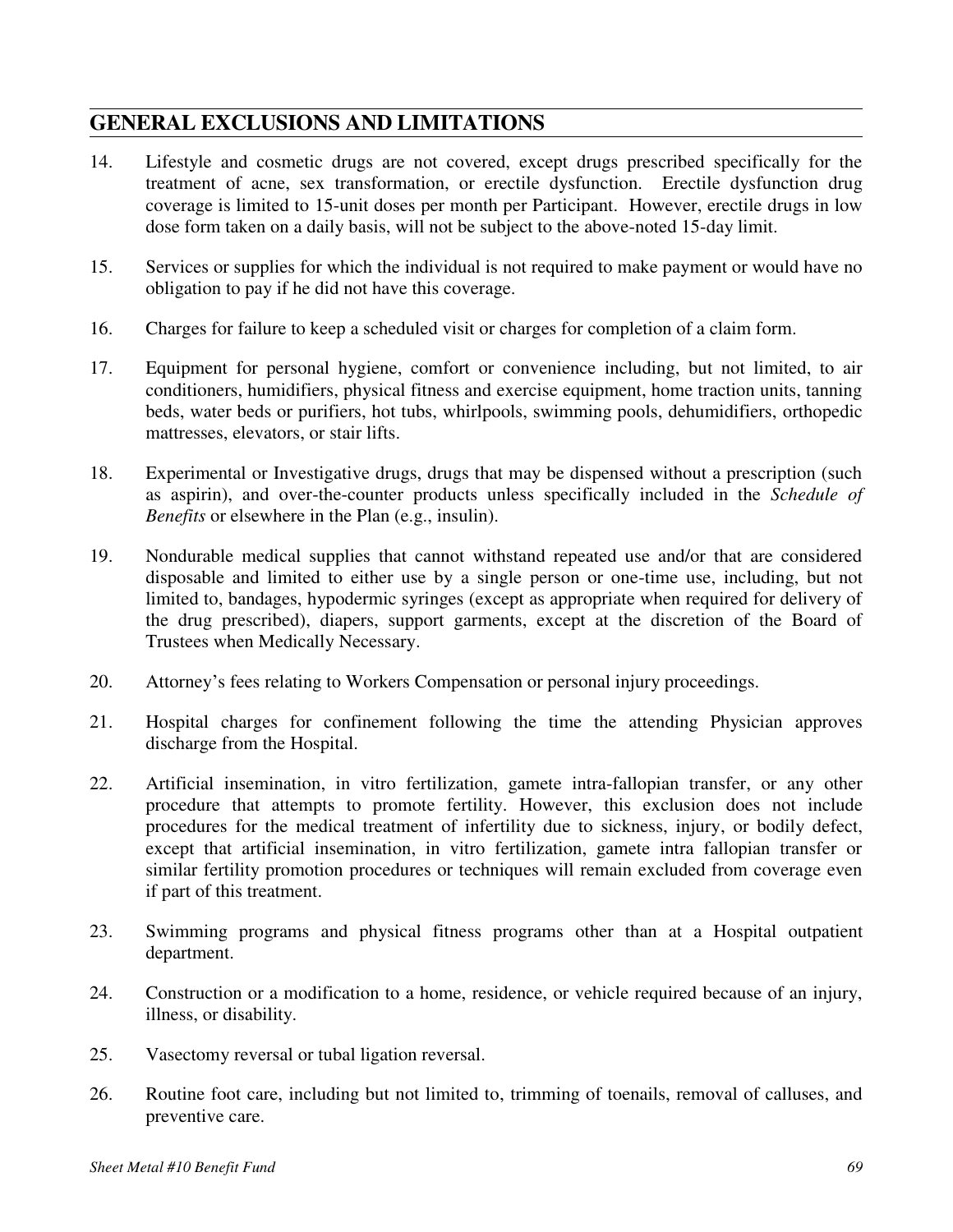- 27. Orthopedic shoes, except when attached to a brace and prescribed by a Physician.
- 28. All medication, devices, or other methods used for smoking cessation, except as covered under the Smoking Cessation Benefit as detailed on page [65.](#page-72-0)
- 29. Medical treatment from a Hospital or Physician that reimburses or waives the cost of transportation or provides other incentives for an individual to receive medical treatment, either within or outside the geographic jurisdiction of the Fund, if charges exceed the Reasonable and Customary charge for the treatment in the appropriate geographic area of the Plan. When determining the appropriate geographic area, the Trustees will consider the geographic area where the covered individual normally would have received this type of medical treatment.
- 30. Chelation therapy, except for any expense or charges for chelation therapy for acute arsenic, gold, mercury, or lead poisoning.
- 31. Claims that are submitted 24 months or later after the service was performed.
- 32. Charges in excess of the Reasonable and Customary charge.
- 33. Recreational therapy.
- 34. Marriage counseling, except as provided directly by the Employee Assistance Program.
- 35. Acupuncture.
- 36. Unless otherwise covered under the Bariatric Surgery Benefits, medical or surgical treatment for weight reduction or obesity, including morbid or exogenous obesity. This exclusion includes, but is not limited to, dietary programs and surgical interventions. Examples of excluded procedures or treatments are gastric bypass, Roux-en-Y procedure, vertical banded gastroplasty, loop gastric bypass, simply gastroplasty (more commonly known as stomach stapling), duodenal switch operation, biliopancreatic bypass (Scopinaro procedure), mini gastric bypass, implantable gastric stimulators, and other weight loss surgeries. Also excluded from coverage is treatment required because of, or arising from, complications from a treatment or condition excluded by this paragraph.
- 37. Services from a Physician who does not meet the Plan's definition of Physician.
- 38. Charges relating to surrogate pregnancies, including, but not limited to, charges relating to actual or attempted impregnation or fertilization involving a Participant, a Dependent, or a surrogate as a donor or recipient, extra-uterine conception, or the pregnancy of a surrogate mother. This exclusion applies whether or not the surrogate mother has acted pursuant to a contract between the parties and whether or not the surrogate mother is paid for her service.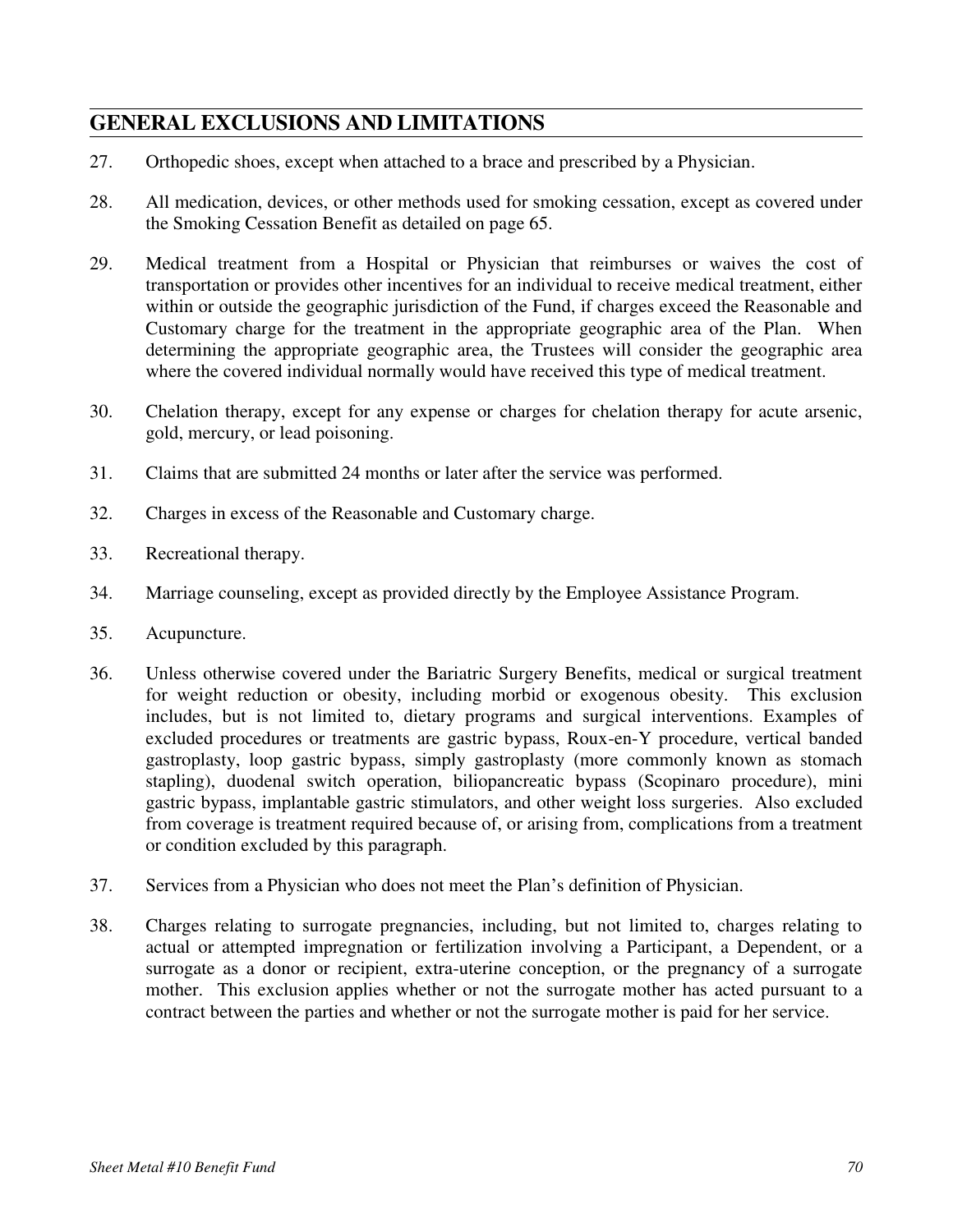- 39. Any loss, expense or charge:
	- a. For which a third party may be liable; and
	- b. For which either:
		- i. A recovery subject to the Plan's subrogation and reimbursement rights has been received (whether before or after the submission of or payment of claims by the Plan); or
		- ii. The Plan deems it likely that recovery will be received.

At the discretion of the Trustees, losses, expenses and charges excluded by this paragraph may be paid subject to the Plan's right of subrogation and reimbursement. The term "Third Party" as used in this section includes any individual, insurer, entity, or federal, state or local government agency, who is or may be in any way legally obligated to reimburse, compensate or pay for an individual's loss, damages, injuries or claims relating in any way to the injury, occurrence, condition or circumstance giving rise to the Plan's provision of medical, dental or disability benefits, including but not limited to, insurers providing liability, medical expense, wage loss, uninsured motorist or under-insured motorist coverages.

- 40. Any loss, expense, or charge incurred as the result of any injury, occurrence, conditions, or circumstance for which the injured individual:
	- a. Has the right to recover payment from a Third Party (at the discretion of the Trustees, losses, expenses and charges excluded by this paragraph may be paid subject to the Plan's right of subrogation and reimbursement);
	- b. Has recovered from a Third Party; or
	- c. Has not submitted a claim for such loss, expens, or charge to the Plan prior to resolution of the Third Party claim.
- 41. Inpatient out-of-network benefits (the Plan continues to cover Emergency Medical Conditions).
- 42. Compound drugs including those that contain bulk chemicals that are not FDA-approved, compound kits and pain patches.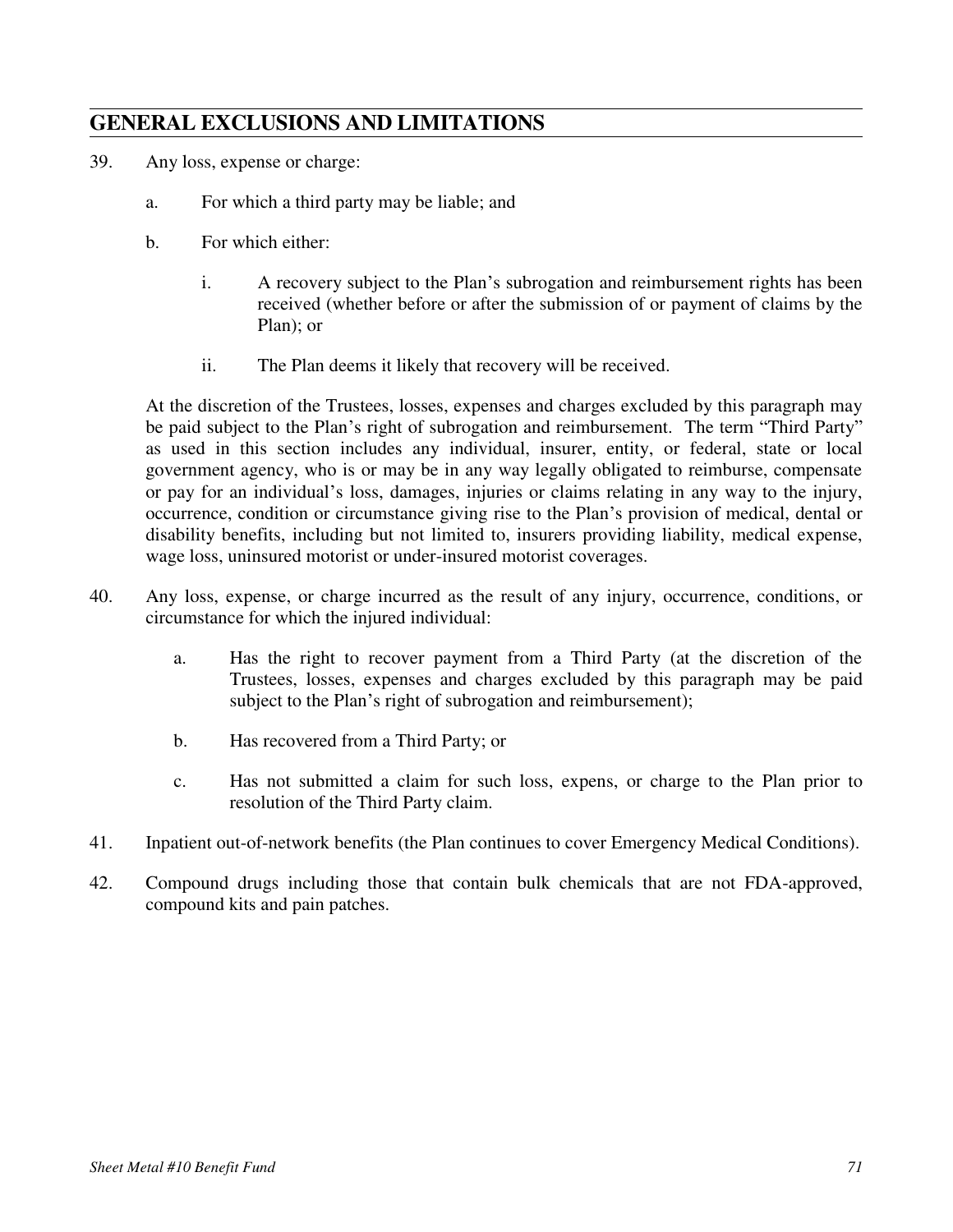This section describes the procedures for filing claims for benefits from the Fund. It also describes the procedure for you to follow if your claim is denied, in whole or in part, and you wish to appeal the decision.

## *How to File a Claim*

A claim for benefits is a request for Fund benefits to be made in accordance with the Fund's reasonable claims procedures. To file a claim for benefits offered under this Fund, you must submit a completed claim form. Simple inquiries or phone calls about the Fund's provisions that are unrelated to any specific benefit claim will not be treated as a claim for benefits. In addition, a request for prior approval of a benefit that does not require prior approval by the Fund is not a claim for benefits.

A claim form may be obtained from Wilson-McShane Corporation by calling 952-854-0795 or 1-800-535-6373. If you use the services of a network provider, the provider will generally file your claims for you. Contact the Fund Office about how to file a claim for Death and Accidental Death and Dismemberment benefits.

The following information must be completed for your request for benefits to be a claim, and for the Claim Administrator to be able to decide your claim:

- Participant name;
- Patient name and date of birth;
- Social Security number of Participant; or ID# listed on your Sheet Metal #10 Benefit Fund ID card;
- Date of service:
- Current procedural terminology and the International Classification of Diseases codes related to the claim;
- Billed charge;
- Number of units (for anesthesia and certain other claims);
- Federal taxpayer identification number (TIN) of the provider;
- Billing name and address; and
- If treatment is due to accident, accident details.

## *When Claims Must Be Filed*

You must file your claim for benefits as soon as possible following the date you incurred the charges. If you fail to file your claim within a reasonable time, it will not invalidate or reduce your claim if it was not reasonably possible for you to file the claim within a reasonable time. However, in that case, you must submit your claim as soon as reasonably possible, and in no event, later than 24 months from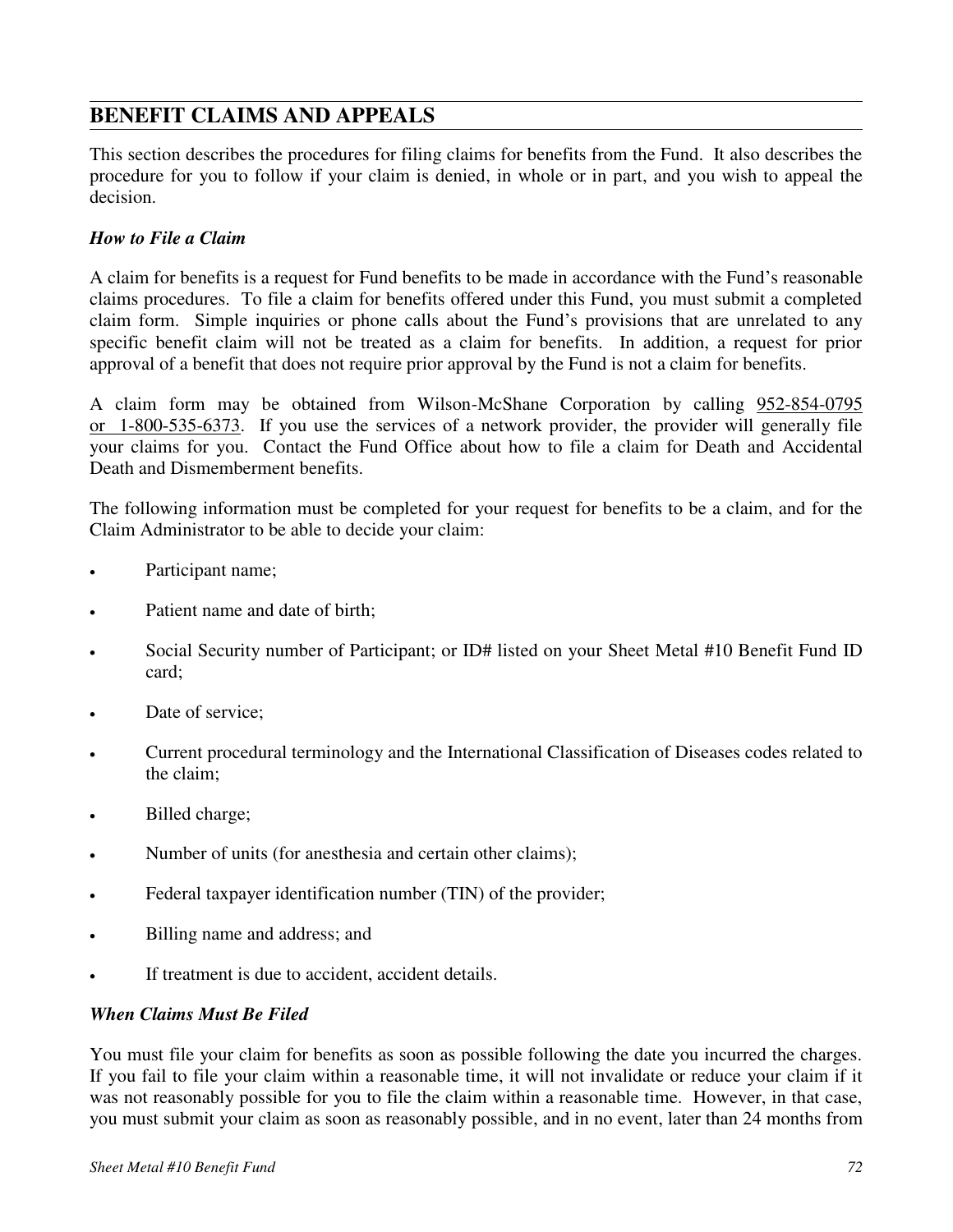the date you incurred the charges. The Board of Trustees will determine whether you have proved good cause for filing a late claim.

## *Where Claims Must Be Filed*

Blue Cross claims should be submitted to the local Blue Cross address shown on your Sheet Metal #10 Benefit Fund ID card.

Your claim will be considered to have been filed as soon as it is received by the Claims Administrator. You should file your claims with the Fund at the following address:

Sheet Metal #10 Benefit Fund PO Box 9474 Minneapolis, MN 55440-9474

#### *Time of Payment of Claims*

Claims other than for Weekly Sickness and Accident are paid as claims are submitted, providing the claims are complete. Weekly Sickness and Accident claims are paid every two weeks, once written proof of the loss of time is received by Wilson-McShane Corporation.

#### *Facility of Payment of Claims*

Accrued claims unpaid at the eligible employee's death may, at the option of the Trustees, be paid either to the eligible employee's beneficiary or to the eligible employee's estate.

If any claim is payable to the estate of the eligible employee or to a beneficiary who is a minor or otherwise not competent to give a valid release, the Trustees may pay the claim up to an amount not exceeding \$5,000.00 to any relative by blood or connection by marriage of the eligible employee or beneficiary who is deemed by the Trustees to be equitably entitled. Any payment made by the Trustees in good faith according to this provision will fully discharge the Trustees to the extent of the payment.

Any claims for Hospital, nursing, medical, or surgical service may, at the Trustees option, be paid directly to the Hospital or person rendering such services.

#### *Physical Examinations and Autopsy*

The Board of Trustees, at its own expense, has the right to examine any individual whose injury or illness is the basis of a claim and to request an autopsy to be performed in case of death where it is not forbidden by law.

#### *Discretionary Authority of Fund Administrator*

In carrying out their respective responsibilities under the Fund, the administrator and other Fund fiduciaries and individuals to whom responsibility for the administration of the Fund has been delegated, have discretionary authority to interpret the terms of the Fund and to interpret any facts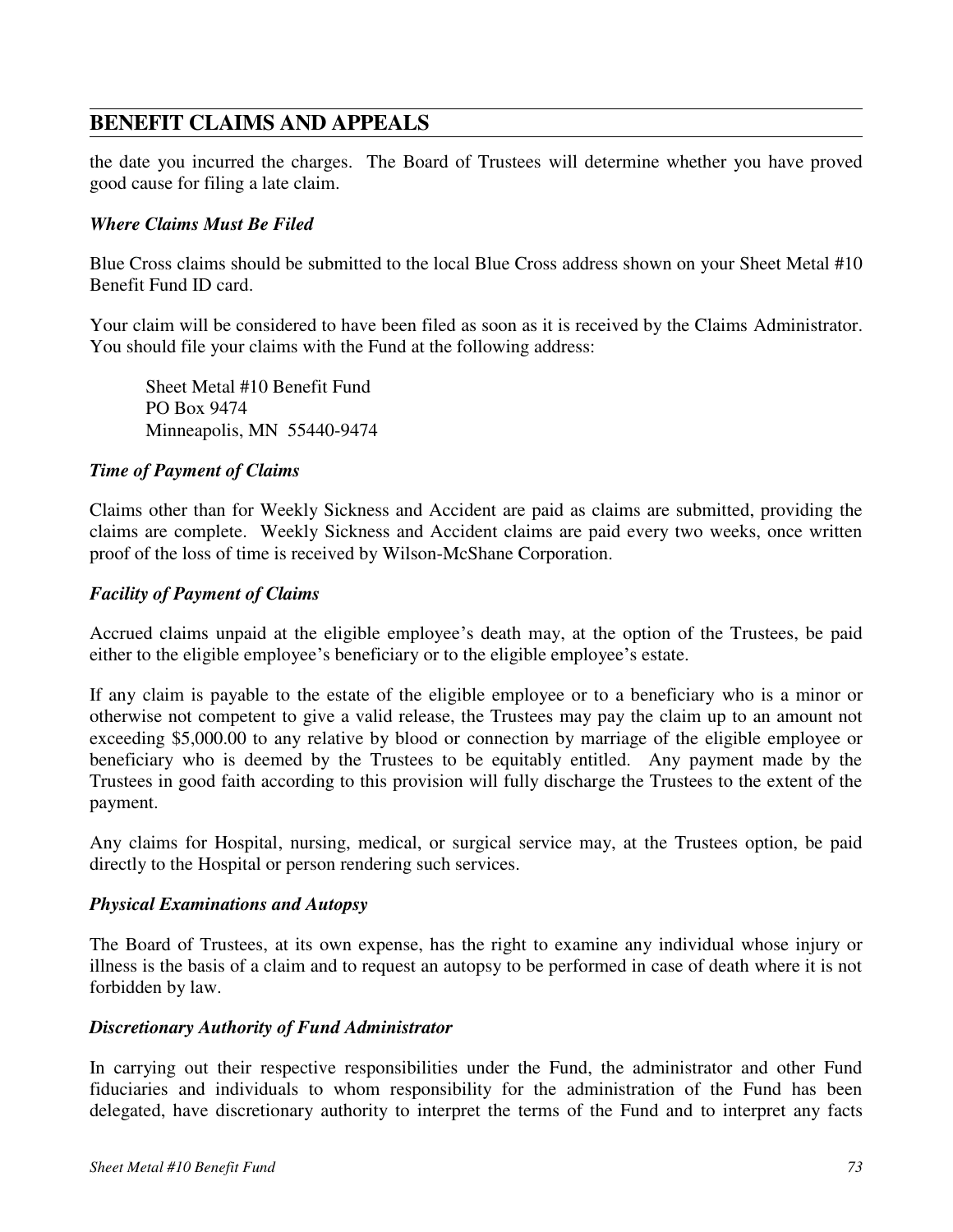relevant to the determination, and to determine eligibility and entitlement to benefits in accordance with the terms of the Fund. Any interpretation or determination made under that discretionary authority will be given full force and effect, unless it can be shown that the interpretation or determination was arbitrary and capricious.

#### *Authorized Representatives*

An authorized representative, such as your spouse, may complete the claim form for you if you are unable to complete the form yourself and have previously designated the individual to act on your behalf. You can obtain a form from Wilson-McShane Corporation to designate an authorized representative. The Fund may request additional information to verify that this person is authorized to act on your behalf.

#### *Assignment of Benefits*

You do not have the right to anticipate, alienate, sell, transfer, pledge, assign, or otherwise encumber any interest in benefits to which you may become entitled under the Fund. The Trustees may, however, honor your assignment of benefits to the provider of covered services.

Neither you nor your beneficiary may transfer or assign any life insurance benefit payments in anticipation of receiving them.

#### *Post-Service Medical Claims*

When you file a post-service medical claim, you have already received the services in your claim.

The following procedures apply to post-service medical claims:

- Obtain a claim form (or a claim may be filed for you by a PPO or other network provider).
- Complete your (the employee's) portion of the claim form.
- Have your Physician complete the Attending Physician's Statement section of the claim form, submit a completed HCFA health insurance claim form, or submit an HIPAA-compliant electronic claims submission.
- Attach all itemized Hospital bills or Physician's statements that describe the services rendered.

To speed the processing of your claim, check the claim form to be certain that all applicable portions of the form are completed and that you have submitted all itemized bills. If the claim forms have to be returned to you for information, delays in payment will result.

You do not have to submit an additional claim form if your bills are for a continuing disability and you have filed a claim within the past Calendar Year period. Mail any further bills or statements for any medical or Hospital services covered by the Fund to Wilson-McShane Corporation as soon as you receive them.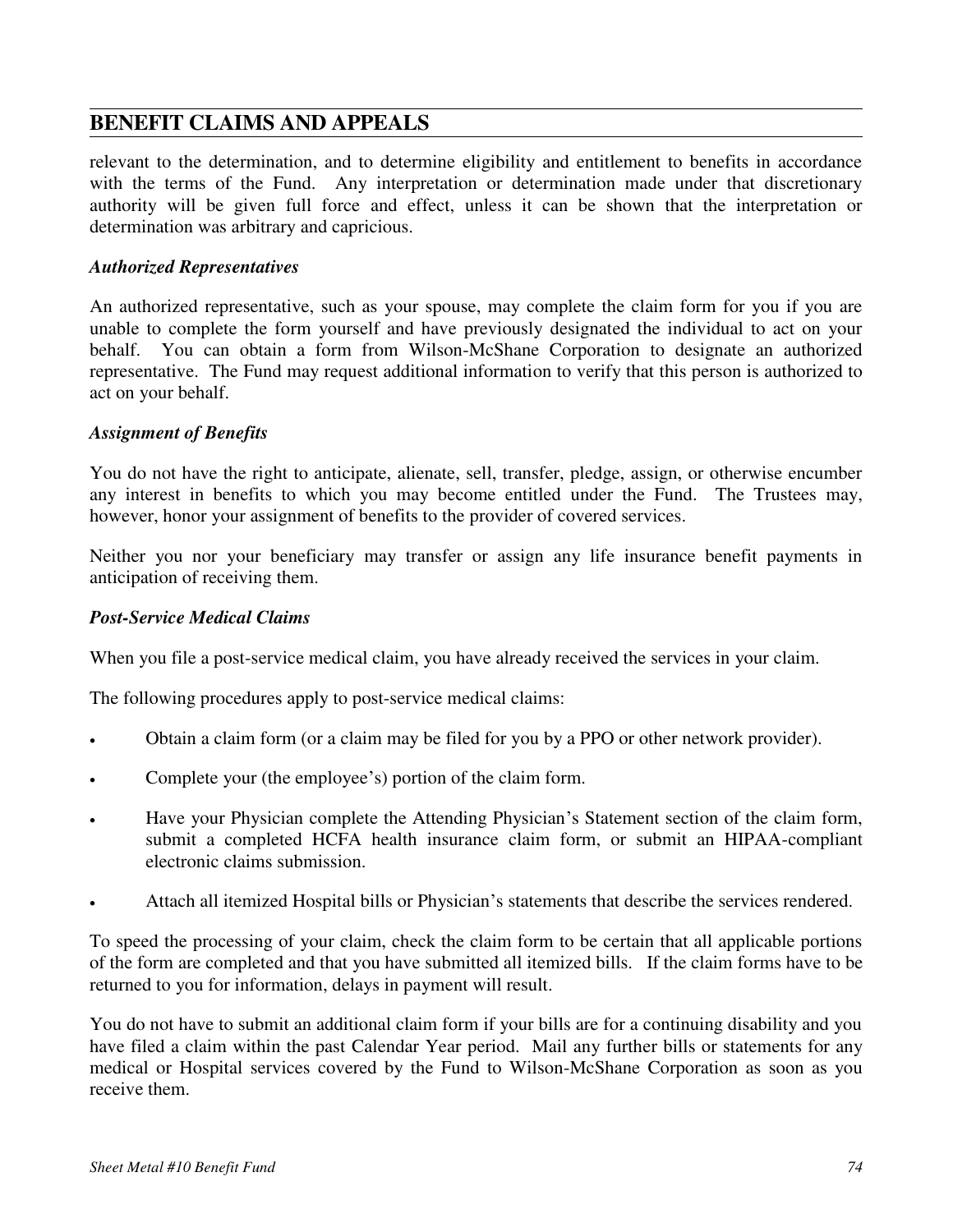Ordinarily, you will be notified of the decision on your post-service medical claim within 30 days from the Fund's receipt of the claim. This period may be extended one time by the Fund for up to 15 days if the extension is necessary due to matters beyond the control of the Fund. If an extension is necessary, you will be notified before the end of the initial 30-day period of the circumstances requiring the extension of time and the date by which the Fund expects to render a decision.

If an extension is needed because the Fund needs additional information from you, the extension notice will specify the information needed. In that case, you will have 45 days from receipt of the notification to supply the additional information. If you do not provide the information within that time, your claim will be denied. During the period in which you are allowed to supply additional information, the normal period for making a decision on the claim will be suspended. The deadline is suspended from the date of the extension notice until either 45 days or until the date you respond to the request (whichever is earlier). The Fund then has 15 days to make a decision on a post-service medical claim and notify you of the determination.

## *Loss of Time Weekly Claims (Weekly Sickness and Accident Benefit)*

For loss of time weekly claims, the Fund will make a decision on the claim and notify you of the decision within 45 days. If the Fund requires an extension of time due to matters beyond the control of the Fund, the Fund will notify you of the reason for the delay and when the decision will be made. This notification will occur before the expiration of the 45-day period. A decision will be made within 30 days of the time the Fund notifies you of the delay. The period for making a decision may be delayed an additional 30 days, provided the Fund Administrator notifies you, prior to the expiration of the first 30-day extension period, of the circumstances requiring the extension and the date as of which the Fund expects to render a decision.

If an extension is needed because the Fund needs additional information from you, the extension notice will specify the information needed. In that case, you will have 45 days from receipt of the notification to supply the additional information. If you do not provide the information within that time, your claim will be denied. During the period in which you are allowed to supply additional information, the normal period for making a decision on the claim will be suspended. The deadline is suspended from the date of the extension notice until either 45 days or until the date you respond to the request (whichever is earlier). Once you respond to the Fund's request for the information, you will be notified of the Fund's decision on the claim within 30 days.

## *Notice of Denial of Claim or Adverse Benefit Determination*

The Trustees must provide you with a notice of their initial determination about your claim within certain timeframes after they receive your claim. The notice must provide you with the following information:

- The specific reason or reasons for the denial of benefits or other adverse benefit determination;
- A specific reference to the pertinent provisions of the Fund upon which the decision is based;
- A description of any additional material or information that is needed to process your claim and an explanation of why the information is needed;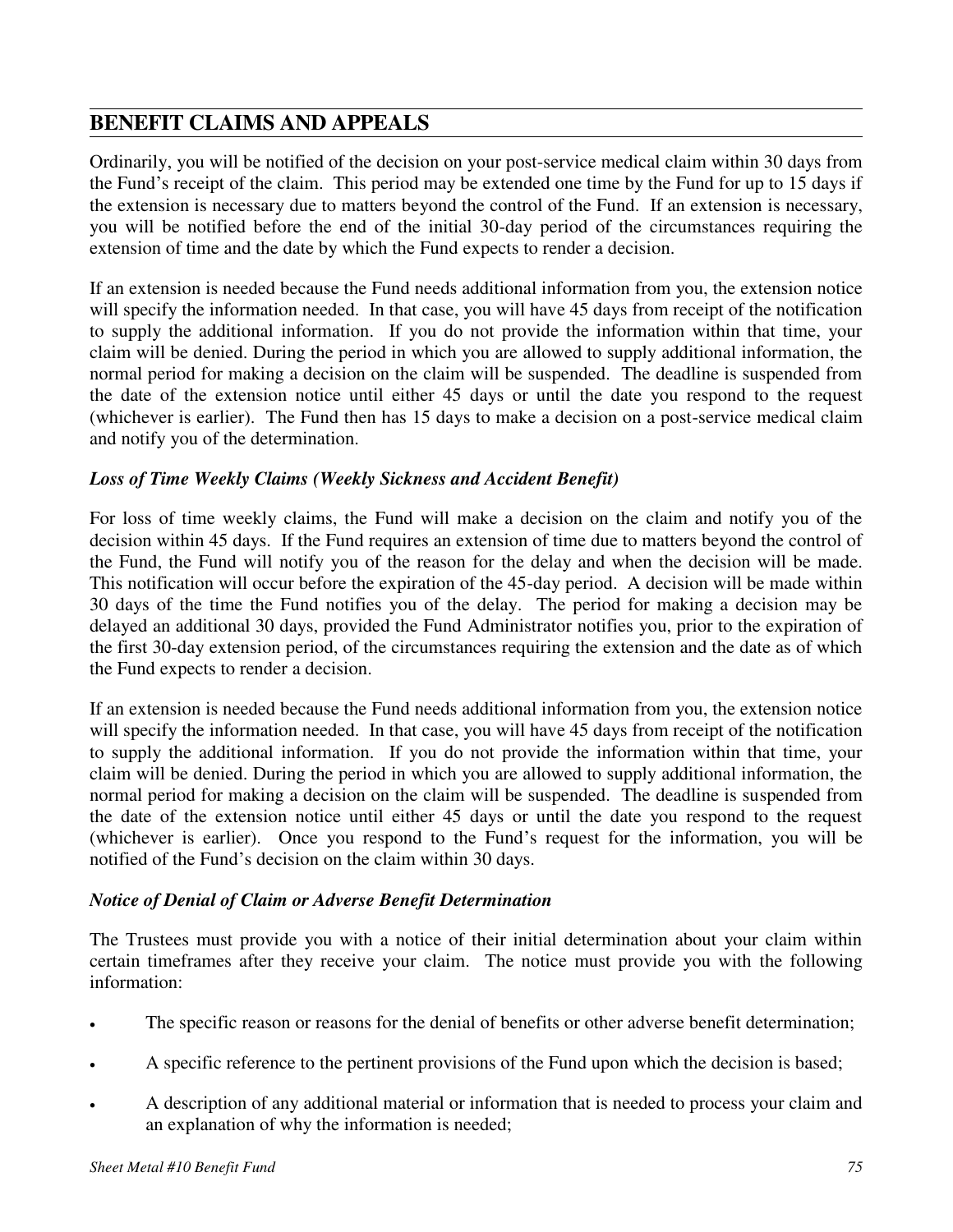- A copy of the Fund's review procedures and time periods to appeal your claim, plus a statement that you may bring a lawsuit under ERISA following the review of your claim;
- A copy of any internal rule, guideline, protocol or similar criteria that was relied on, or a statement that a copy is available to you at no cost upon request;
- A copy of the scientific or clinical judgment or statement that it is available to you at no cost upon request for medical and loss of time weekly claims that are denied due to:
	- Medical Necessity;
	- Experimental treatment; or
	- Similar exclusion or limit.
- If the claim is a disability claim, a description of the review process applicable to disability claims and a discussion of the decision including an explanation, if applicable, of the basis for disagreeing with or not following:
	- The views presented by your healthcare and vocational professionals;
	- The views of medical and/or vocational experts whose advice was obtained by the Plan in connection with this adverse benefit determination without regard to whether the advice was relied upon in making the benefit determination; and
	- Your disability determination from the Social Security Administration.

## *Your Right to Request a Review of a Denied Claim*

You have the right to a full and fair review by the Board of Trustees if your claim for benefits is denied by the Fund. You must make your request to the Board within 180 days after you receive notice of denial. Your application for review must be in writing, and it must include the specific reasons you feel denial was improper. You may submit any document you feel appropriate, as well as submitting your written issues and comments.

You have the right to review documents relevant to your claim. A document, record, or other information is relevant if:

- It was relied upon by the Fund in making the decision;
- It was submitted, considered, or generated in the course of making the benefit determination (regardless of whether it was relied upon);
- It demonstrates compliance with the Fund's administrative processes for ensuring consistent decision-making; or
- It constitutes a statement of Fund policy regarding the denied treatment or service.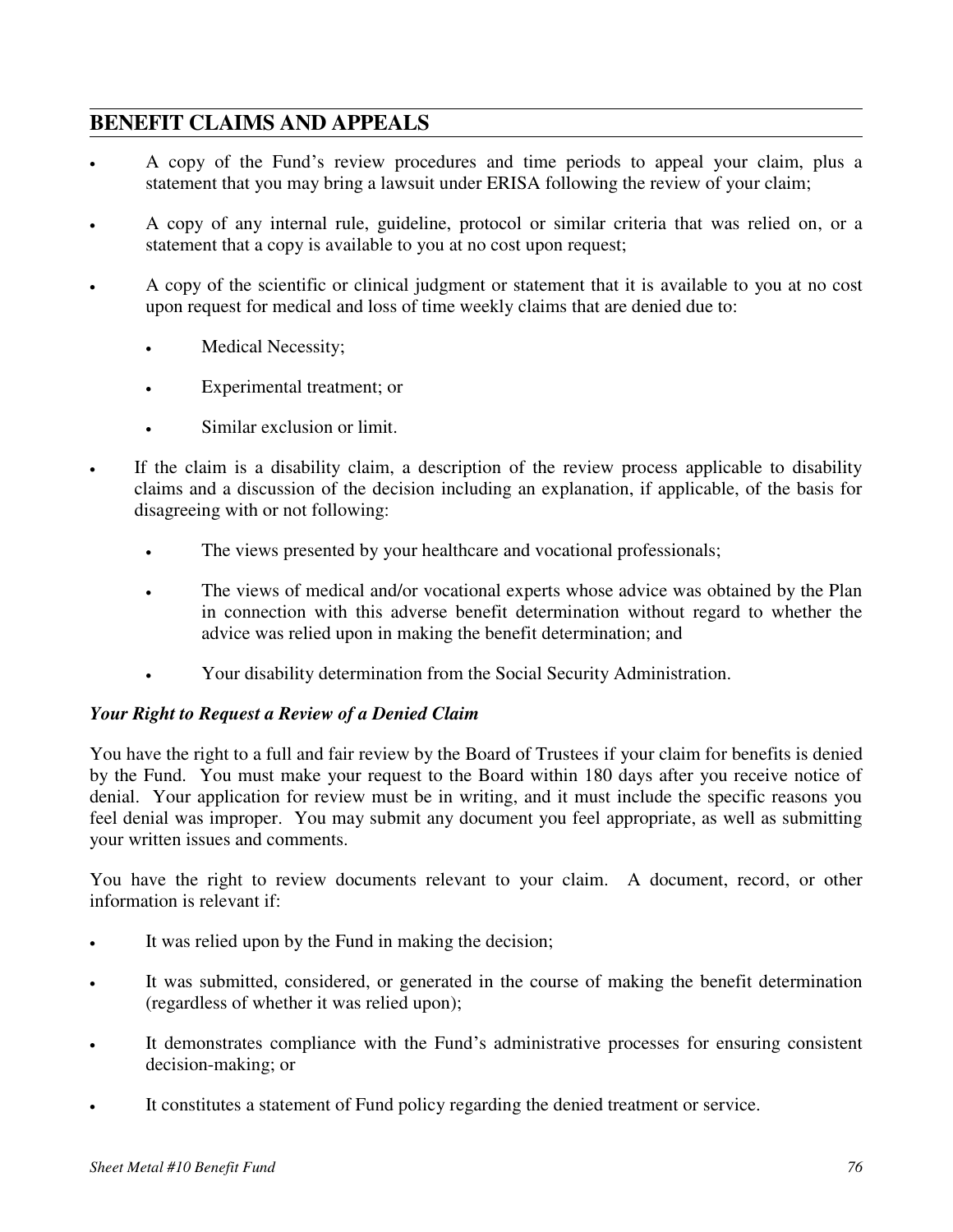Upon request, you will be provided with the identification of medical or vocational experts, if any, that gave advice to the Fund on your claim, without regard to whether their advice was relied upon in deciding your claim.

A different person will review your claim than the one who originally denied the claim. The reviewer will not give deference to the initial adverse benefit determination. The decision will be made based on the record, including such additional documents and comments that may be submitted by you.

If your claim was denied on the basis of a medical judgment (such as a determination that the treatment or service was not Medically Necessary or was Investigative or Experimental), a health care professional who has appropriate training and experience in a relevant field of medicine will be consulted.

## *Second Level Review – Appeal to the Board of Trustees*

If you still disagree with the determination of your claim, you may make an appeal to the Board of Trustees. Ordinarily, decisions on appeals involving post-service medical claims, Weekly Sickness and Accident, Death, or AD&D claims will be made at the next regularly scheduled meeting of the Board of Trustees following receipt of your appeal. However, if your appeal is received within 30 days of the next regularly scheduled meeting, your appeal will be considered at the second regularly scheduled meeting following receipt of your request. In special circumstances, a delay until the third regularly scheduled meeting following receipt of your appeal may be necessary. You will be advised in writing in advance if this extension will be necessary. Once a decision on your claim has been reached by the Board of Trustees, you will be notified of the decision as soon as possible, but no later than five days after the decision has been reached.

When appealing a claim, you have certain rights under federal law. These include:

- You will have the opportunity to submit written comments, documents, records, and other information relating to the claim.
- You will be provided upon request and free of charge, reasonable access to, and copies of, all documents, records, and other information relevant to your claim for benefits.
- The review by the Plan will take into account all comments, documents, records, and other information submitted by you related to your claim, whether or not the information was submitted or considered in the initial benefit determination.
- If your appeal is for disability benefits, the Plan will provide you, free of charge, with any new or additional evidence considered, relied upon, or generated by the Plan in connection with the claim and further, will provide you with such rational as soon as possible and sufficiently in advance of the date of review of the denial by the Plan, so as to give you a reasonable opportunity to respond prior to that date.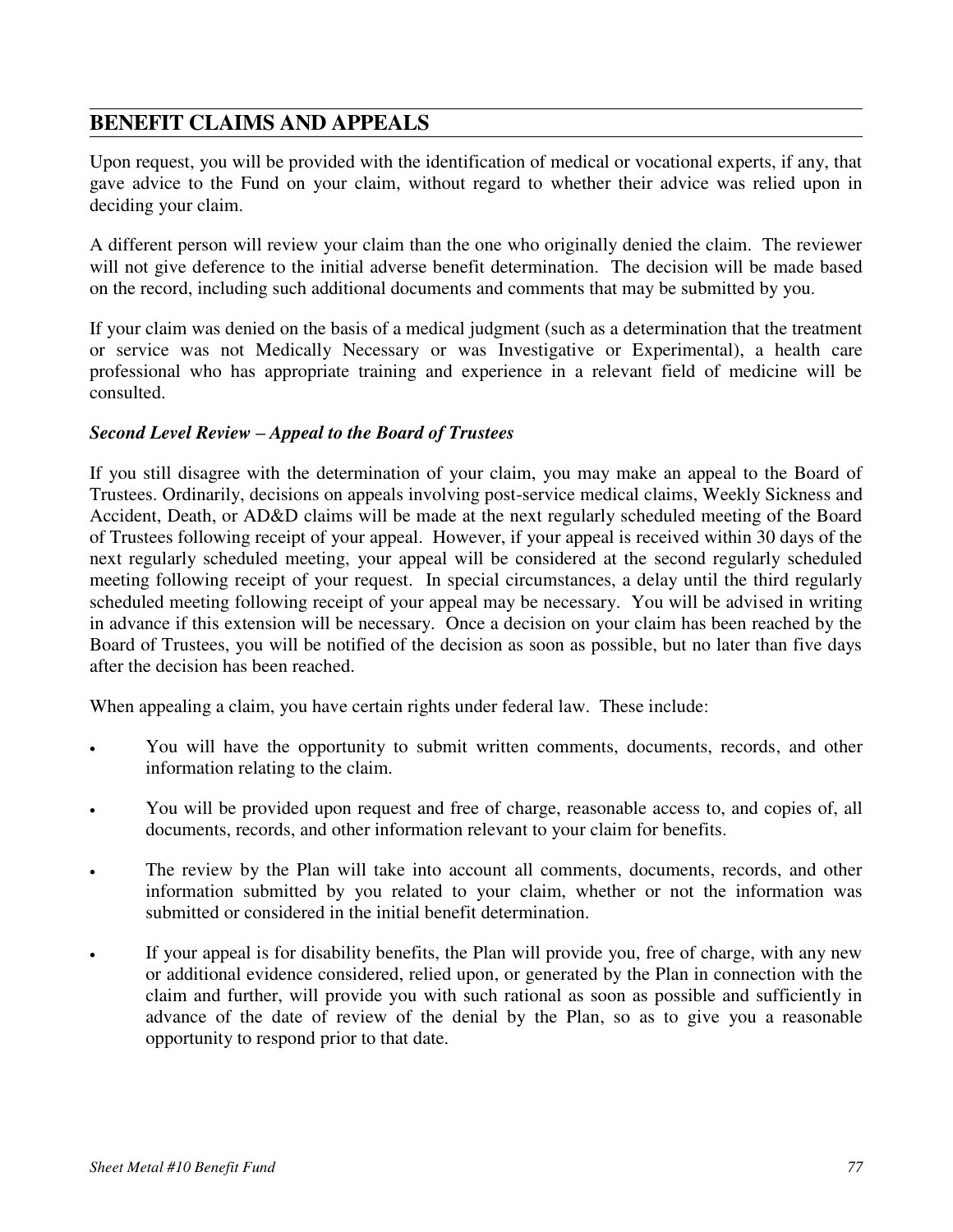#### *Notice of Decision on Appeal*

The decision on any appeal of your claim will be given to you in writing. The notice of a denial of a claim on appeal will state:

- The specific reason(s) for the determination.
- Reference to the specific Fund provision(s) on which the determination is based.
- A statement that you are entitled to receive reasonable access to and copies of all documents relevant to your claim, upon request and free of charge.
- A statement of your right to bring a civil action under ERISA Section 502(a) following an adverse benefit determination on review.

If an internal rule, guideline, or protocol was relied upon by the Fund, you will receive either a copy of the rule or a statement that it is available upon request at no charge. If the determination was based on Medical Necessity, or because the treatment was Experimental or Investigative, or other similar exclusion, you will receive an explanation of the scientific or clinical judgment for the determination applying the terms of the Fund to your claim, or a statement that it is available upon request at no charge.

If the decision involved disability benefits: you will receive a written explanation providing for the basis for disagreeing with or not following (1) the views presented by your health care and vocational professionals; (2) the views of medical and/or vocational experts whose advice was obtained by the Plan in connection with this adverse benefit determination, without regard to whether the advice was relied upon in making the benefit determination; and (3) your disability determination from the Social Security Administration.

## *Legal Actions*

You may not start a lawsuit to obtain benefits until after you have requested an appeal to the Board of Trustees and a final decision has been reached, or until the appropriate time frame described above has elapsed since you filed a request for review and you have not received a final decision or notice that an extension will be necessary to reach a final decision. Any lawsuit based on the denial of your appeal by the Fund's Board of Trustees is governed by the applicable statute of limitations.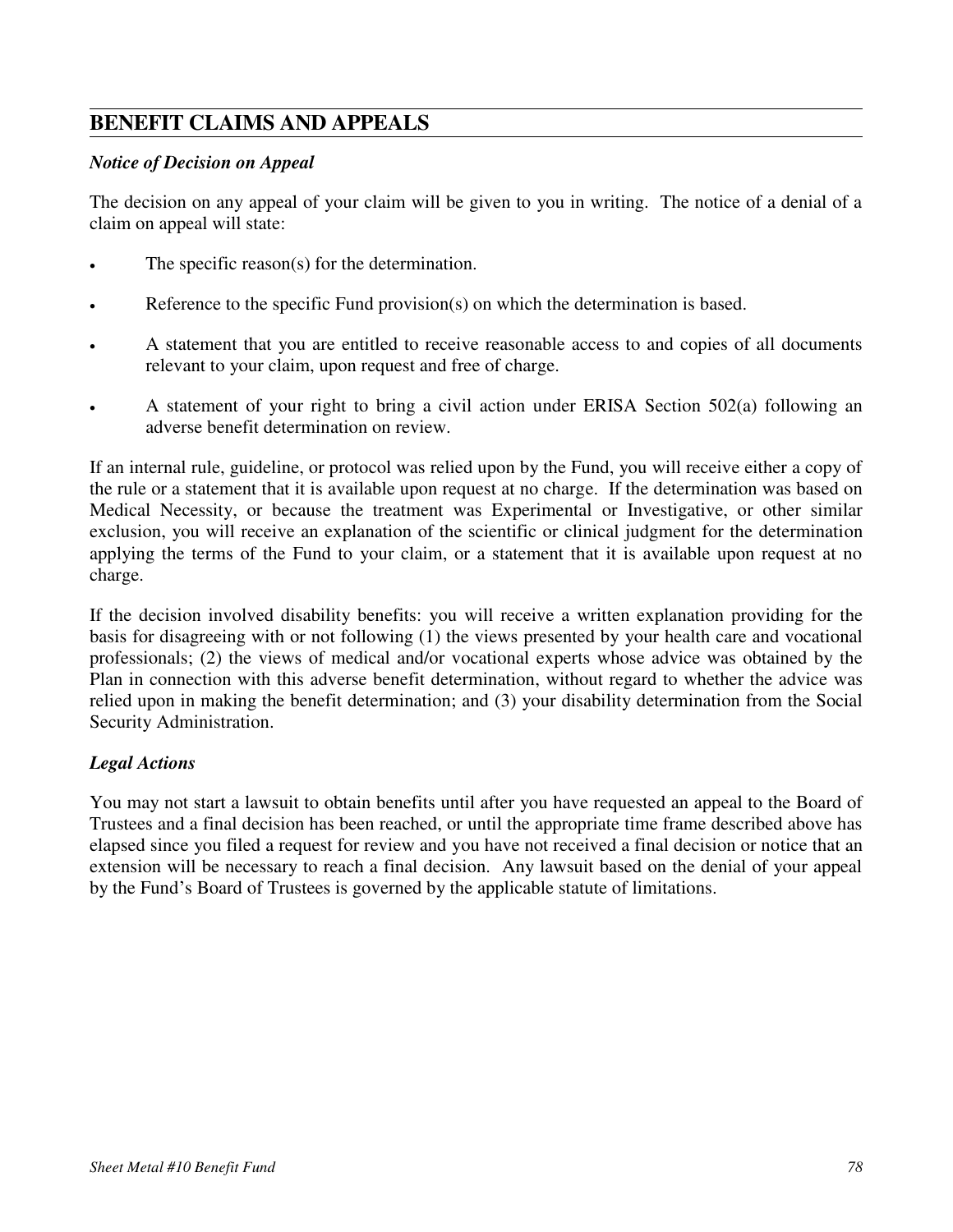Under the Health Insurance Portability and Accountability Act (HIPAA), the Plan is required by law to take reasonable steps to ensure the privacy of your personally identifiable health information and to tell you about:

- The Plan's uses and disclosures of Protected Health Information ("PHI");
- Your privacy rights with respect to your PHI;
- The Plan's duties with respect to your PHI;
- Your right to file a complaint with the Plan and the Secretary of the U.S. Department of Health and Human Services; and
- The person or office to contact for further information about the Plan's privacy practices.

## *The Plan's Use and Disclosure of PHI*

The Plan will use Protected Health Information ("PHI") to the extent of, and according to, the uses and disclosures allowed by the Medical Data Privacy Regulations ("Privacy Regulations") adopted under HIPAA, including for purposes related to *Health Care Treatment, Payment, and Health Care Operations.* 

The Plan will enter into agreements with other entities known as "Business Associates" to perform some of these functions on behalf of the Plan. Each Business Associate will be allowed to use and disclose only the minimum amount of PHI needed to perform the Business Associate's duties on behalf of the Plan. The Plan's agreements with its Business Associates will also meet the other requirements of the Privacy Regulations.

## *Use of PHI for Treatment Purposes*

*Treatment* includes the activities relating to providing, coordinating, or managing healthcare and related services. It also includes, but is not limited to, consultations and referrals between one or more of your providers. As a health plan, the Plan is generally not involved in treatment situations but may, from time-to-time, release PHI to assist providers in your treatment.

## *Use of PHI for Payment and Health Care Operations*

*Payment* includes the Plan's activities to obtain premiums, contributions, self-payments, and other payments to determine or fulfill the Plan's responsibility for coverage and providing benefits under the Plan. It also includes the Plan obtaining reimbursement or providing reimbursement for providing health care that has been provided. These activities include, but are not limited to, the following:

- Determining eligibility or coverage under the Plan;
- Adjudicating claims for benefits (including claim appeals and other benefit payment disputes);
- Subrogation;
- Coordination of benefits:
- Establishing self-payments by persons covered under the Plan;
- Billing and collection activities;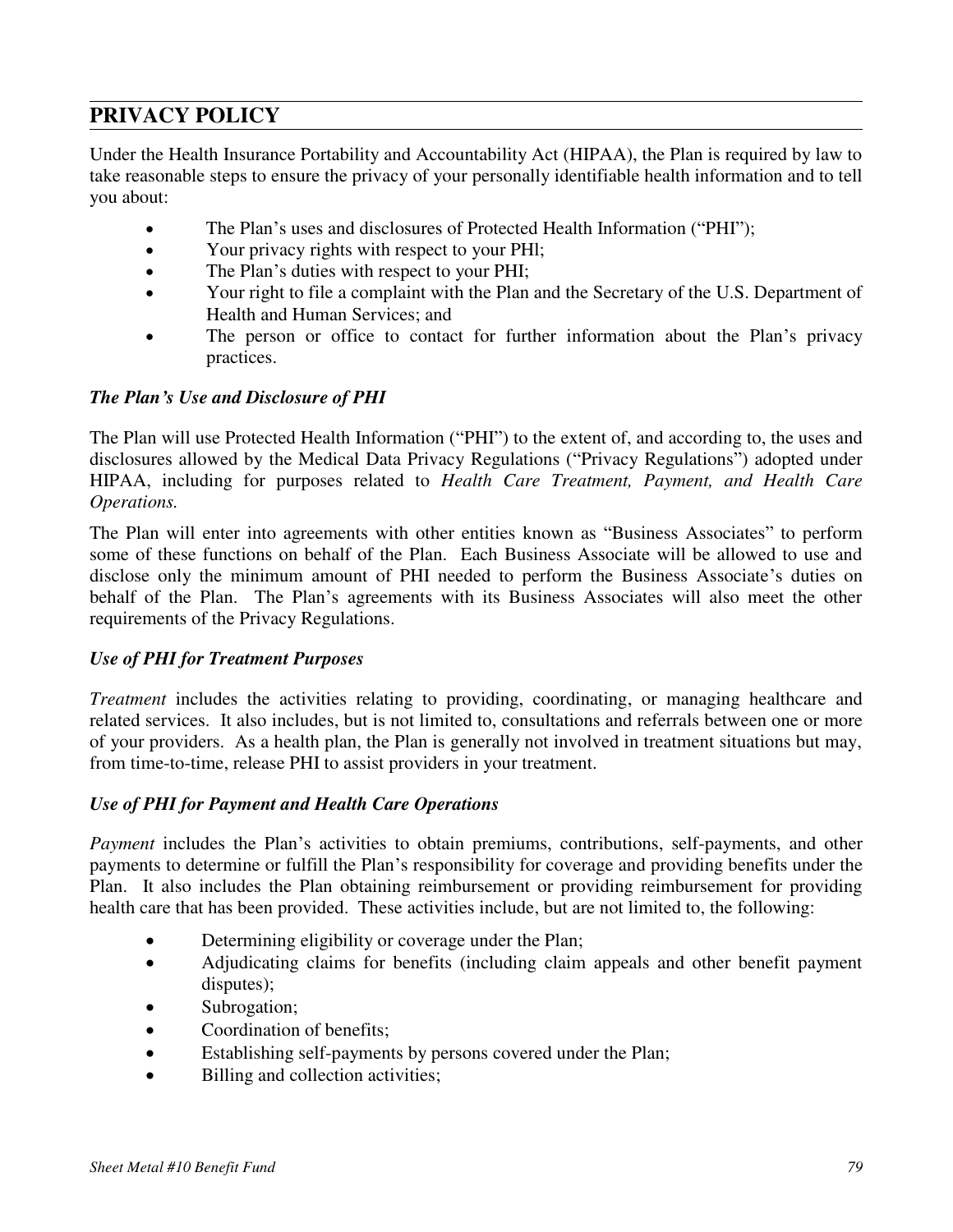- Claims management and related health care data processing, including auditing payments, investigating and resolving payment disputes, and responding to covered persons' inquiries about payments;
- Obtaining payment under stop-loss or similar reinsurance;
- Reviewing whether claims are payable under the Plan, including whether they are Medically Necessary, Reasonable and Customary, or otherwise payable;
- Reviewing coverage under the Plan, appropriateness of care, or justification of charges;
- Utilization review, including precertification, preauthorization, concurrent review, and retrospective reviews;
- Disclosing to consumer reporting agencies certain information related to collecting contributions or reimbursement (the information that may be released is: name and address, date of birth, Social Security number, payment history, account number, and name and address of the provider and/or health plan); and
- Reimbursement to the Plan.

*Health care operations* can include any of the following activities. While the Plan does not currently use or release PHI for all of these activities, it may do so in the future to perform health care operations of the Plan:

- Conducting quality assessment and improvement activities, including outcomes, evaluation, and development of clinical guidelines as long as general knowledge is not the primary purpose of these studies; population-based activities relating to improving health or reducing health care costs, protocol development, case management and care coordination, contacting health care providers and patients with information about treatment alternatives; and related functions that do not include treatment;
- Reviewing the competency or qualifications of health care professionals; evaluating provider performance; accreditation, certification, licensing, or credentialing activities;
- Underwriting, premium rating and other activities relating to creating, renewing, or replacing a health insurance contract (or reinsurance) or health benefits under the Plan;
- Conducting or arranging for medical review, legal services, and auditing functions, including fraud and abuse detection and compliance programs;
- Planning and development, such as conducting cost-management and planning-related analyses relating to managing and operating the Plan (including formulary development and administration, development, or improvement of methods of payment or coverage policies); and
- Management and general administrative activities of the Plan, including but not limited to:
	- o Managing activities related to implementing and complying with the Privacy Regulations;
	- o Resolving claim appeals and other internal grievances;
	- o Merging or consolidating the Plan with another plan, including related due diligence; and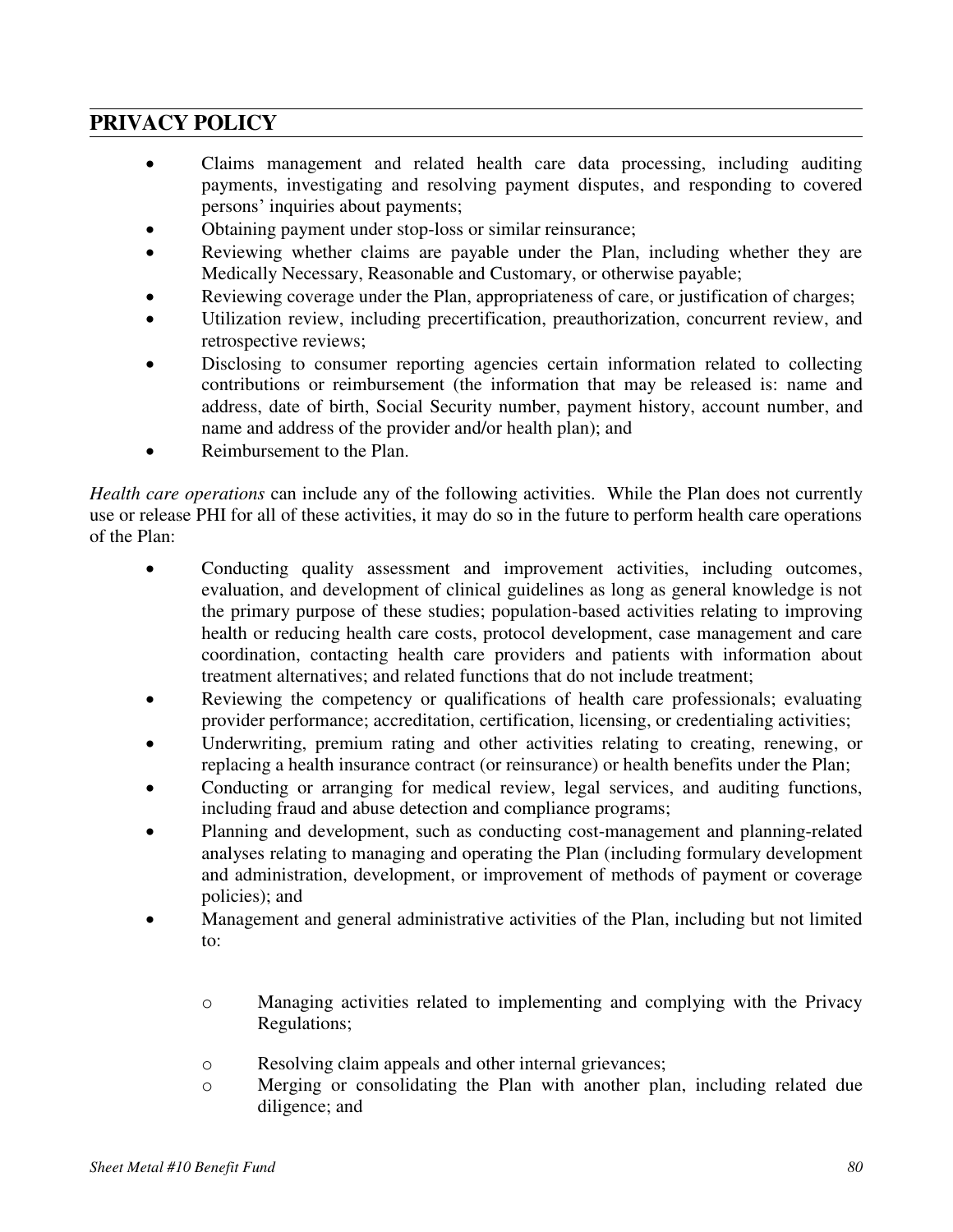o As permitted under the Privacy Regulations, creating de-identified health information or a limited data set.

## *Other Uses and Disclosures of PHI*

The Privacy Regulations permit certain other uses and disclosures of your PHI. These include, for example, releasing PHI to personal representatives of deceased covered persons, releasing PHI for public health activities, releasing PHI for court proceedings, and releasing PHI for law enforcement and similar purposes. If the Plan releases PHI in any of these other permitted situations, it will do so according to the requirements of the Privacy Regulations.

The Privacy Regulations also permit the Plan to release PHI if it receives a valid authorization from you. If the Plan receives a valid authorization, the Plan will disclose PHI to the person or organization you authorize to receive the information. This may include, for example, releasing information to your spouse, to the pension plan, other retirement plans, vacation plan, or similar plan for the purposes related to administering those plans.

## *Release of PHI to the Board of Trustees*

The Plan will disclose PHI to the Board of Trustees, which is considered the Plan Sponsor under the Privacy Regulations. The Plan has received a certificate from the Board of Trustees that the Plan documents, including this Summary Plan Description, have been amended to incorporate the following provisions.

The Board of Trustees will receive and use PHI only for the Plan administration functions that the Trustees perform for the Plan. In addition, the Trustees will:

- Not use or further disclose PHI other than as permitted or required by the Summary Plan Description or as required by law.
- Ensure that any agents (such as Union Business Agents or the Trustees' staffs), including subcontractors, to whom the Board of Trustees provides PHI received from the Plan, agree to the same restrictions and conditions that apply to the Board of Trustees with respect to such PHI;
- Not use or disclose PHI for employment-related actions and decisions unless authorized by the person who is the subject of the PHI;
- Not use or disclose PHI in connection with any other benefit or employee benefit plan of the Plan Sponsor unless authorized by the person who is the subject of the information;
- Report to the Plan any PHI use or disclosure that is inconsistent with the allowed uses or disclosures of which it becomes aware;
- Make PHI available to a person who is the subject of the information according to the Privacy Regulation's requirements;
- Make PHI available for amendment and incorporate any amendments to PHI according to the requirements of the Privacy Regulations;
- Make available the PHI required to provide an accounting of disclosures;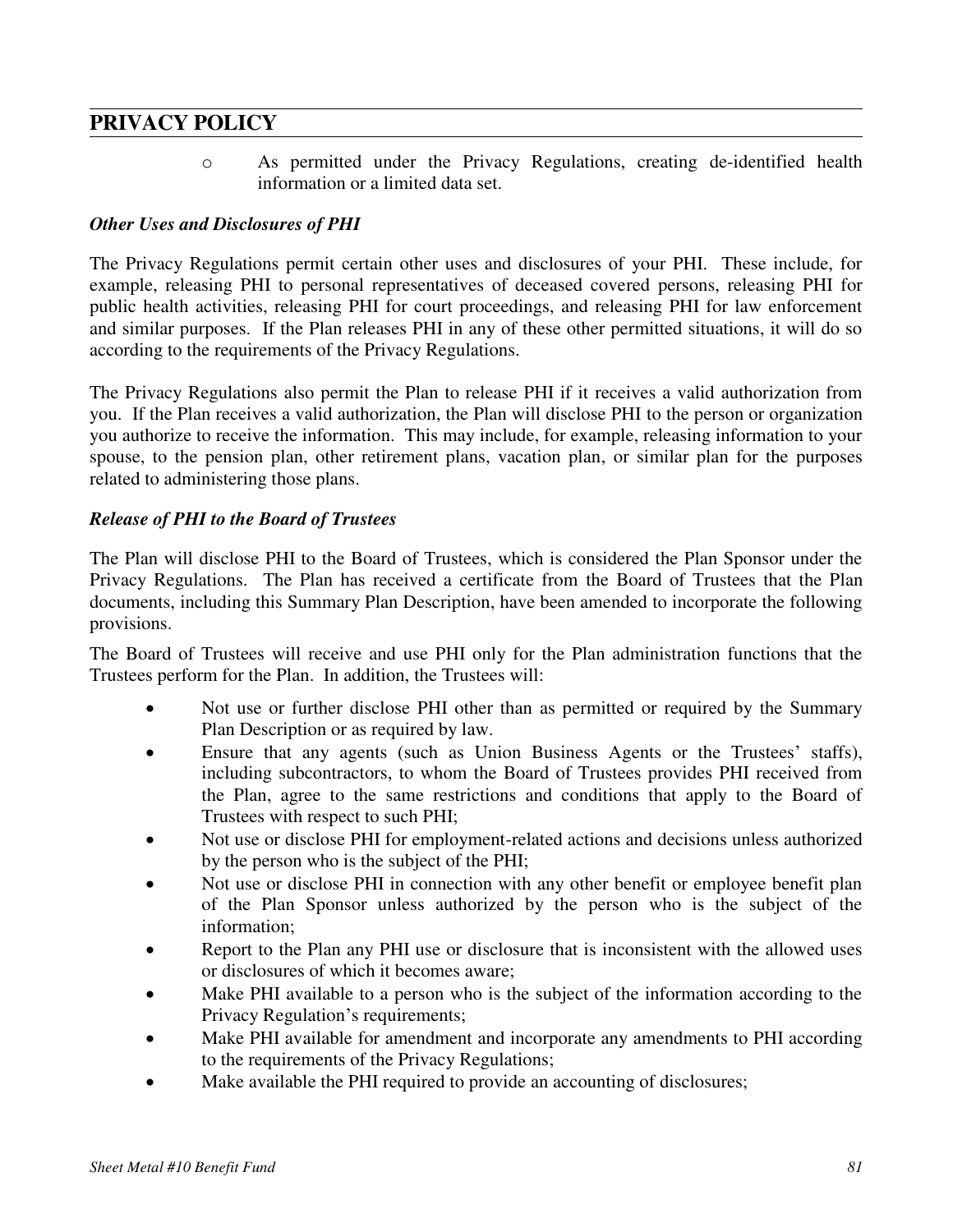- Make internal practices, books, and records relating to the use and disclosure of PHI received from the Plan available to the Secretary of Health and Human Services for the purposes of determining the Plan's compliance with the Privacy Regulations; and
- If feasible, return or destroy all PHI received from the Plan that the Trustees maintain in any form, and retain no copies of the PHI when no longer needed for the purpose for which disclosure was made (or if return or destruction is not feasible, limit further uses and disclosures to those purposes that make the return or destruction infeasible).

#### *Trustee Access to PHI for Plan Administration Functions*

As required under the Privacy Regulations, the Plan will give access to PHI only to the following persons:

- The Board of Trustees (including alternate Trustees). The Plan will release PHI to the Trustees, and the Trustees will be able to use PHI, for purposes of hearing and determining claim appeals; making other determinations concerning claims payments; assisting covered persons with eligibility and benefit issues; Plan benefit design; amending, modifying, and terminating the Plan; and Plan management issues.
- The Trustees' agents, such as Union Business Agents, and the Trustees' staffs, only to the extent reasonable to assist the Trustees in fulfilling their duties consistent with the above uses and disclosures of PHI.

#### *Noncompliance Issues*

If the persons described above do not comply with this Summary Plan Description, the Board of Trustees will provide a mechanism for resolving issues of noncompliance, including disciplinary sanctions.

## *Plan's Privacy Officer and Contact Person*

As required by the Privacy Regulations, the Plan has named a Privacy Officer to oversee the Plan's compliance with the Privacy Regulations. The Plan has also named a Contact Person to help answer your questions concerning the Privacy Regulations and your PHI. You can also call the Contact Person if you have any complaints concerning the use or disclosure of your PHI. If you have any questions or complaints concerning your PHI, please contact the Plan Administrator and ask to speak with the Plan's Contact Person.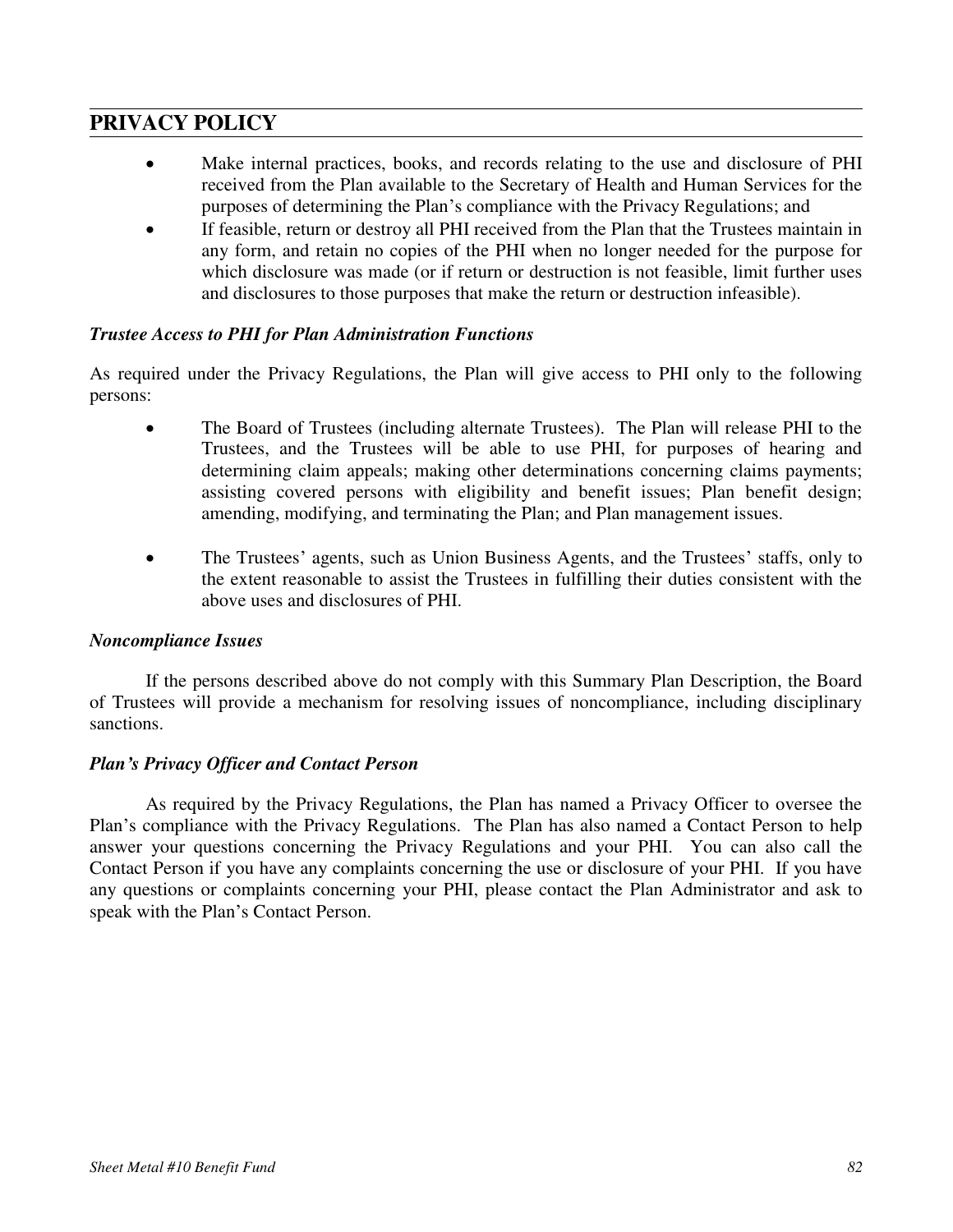## **COORDINATION WITH OTHER BENEFITS**

This Plan has been designed to help you meet the cost of disease or injury. Because it is not intended that you receive greater benefits than the actual medical expenses incurred, the benefits under this Plan will be coordinated with the benefits from other plans. Benefits payable by this Plan and any other plans will not exceed 100% of allowable expenses. In no event will payment under this Plan exceed the amount that would have been allowed if no other plan were involved.

Allowable expenses are any Medically Necessary, Reasonable and Customary expenses that would be covered under any of the other plans, but not any expenses that are listed in the General Exclusions and Limitations.

Other plan means any plan providing benefits or services for medical, dental, or vision care or treatment, when benefits or services are provided by:

- Group insurance or any other arrangement of coverage for individuals in a group whether on an insured or self-funded basis;
- Group Blue Cross or group Blue Shield coverage or other prepayment coverage;
- Any coverage under Labor-Management Trustee Plans, Union Welfare Plans, Employer Organization Plans, Employee Benefits Organization Plans, or any other arrangement of benefits for individuals of a group;
- Any coverage under governmental programs, and any coverage required or provided by any statute;
- Any no-fault automobile insurance coverage;
- Any award of damages, whether by settlement, jury verdict, or court order, paid by any third party for injuries; or
- Dependents' benefits payable under this Plan when a spouse is covered both as an eligible employee and as an eligible Dependent and when a child is covered as a Dependent of more than one eligible employee.

## *Effect on Benefits*

If you and/or your Dependent(s) are covered by another plan or plans, the benefits under this Plan and the other plans will be coordinated. This means that one plan pays its full benefits first; then the other plan pays as follows:

- The primary plan (the plan that pays benefits first) pays the benefits it would pay if there were no coordination of benefits rule.
- The secondary plan (the plan that pays benefits after the primary plan) will limit the benefits it pays so that the sum of its benefits and those paid by the primary plan will not exceed 100% of allowable expenses.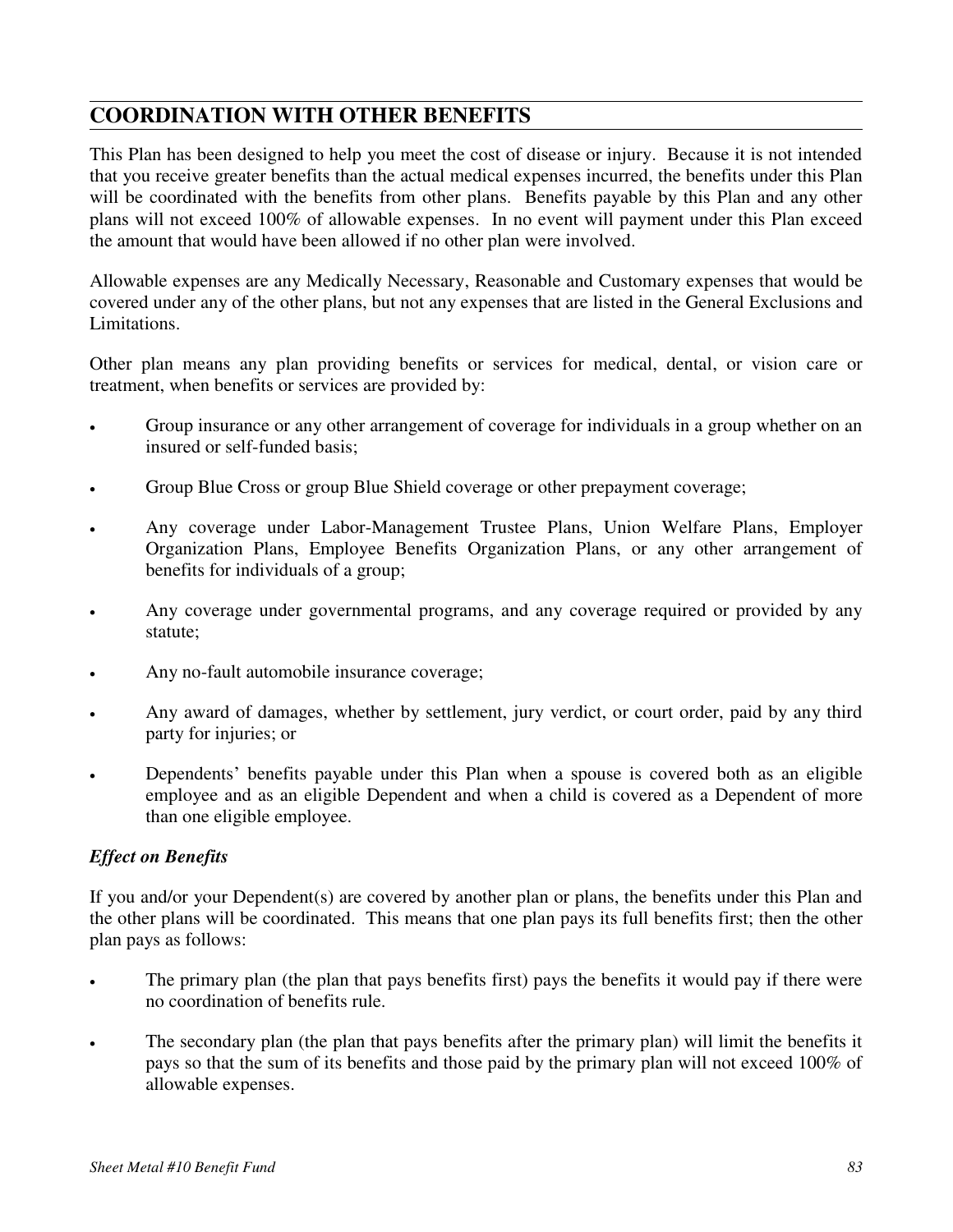## **COORDINATION WITH OTHER BENEFITS**

#### *Order of Benefit Determination*

To determine the amount of benefits payable under this Plan and the amounts to be paid by other plans, the first of the following rules that apply will determine the order of benefits payable:

- A plan without coordination of benefits rules will determine benefits before a plan that contains coordination of benefits rules.
- A plan that covers the claimant as an employee will determine benefits before a plan that covers the person as other than an employee.
- The plan covering a person as a laid-off or retired employee, or as a Dependent of a laid-off or retired employee, will be secondary to the benefits of any other plan covering the person. This rule does not apply if the other plan does not have this rule.
- If an individual is covered as an employee under two plans, the plan that has covered him or her longer is primary, and pays benefits first. However, when the individual is eligible under one plan as a currently working employee and under the other by bank hours or some other reserve accumulation system that continues eligibility, the plan that covers the individual as a currently working employee will be primary and pay benefits first.
- For claims on behalf of Dependent children, the plan that covers the parent whose birthday (month and day) falls earlier in the Calendar Year will determine benefits before the plan of the parent whose birthday falls later in the year. If the parents have the same birthday, the plan covering the parent for the longer period will determine benefits first.
- If one plan uses the gender rule and the other plan coordinates benefits using the birthday rule, the gender rule plan will determine the order of benefit payment. Under the gender rule, the plan of the male employee (father) determines benefits for Dependents before the plan of the female employee (mother.)
- For Dependent children of separated or divorced parents:
	- Where there is a court decree that establishes financial responsibility for medical expenses, the plan covering the parent who has the financial responsibility will determine benefits first.
	- If there is no court decree, the plan that covers the custodial parent will determine benefits first.
	- If there is no court decree and the parent with custody has remarried, the order of benefits will be:
		- The plan of the custodial parent will determine benefits first;
		- The plan of the stepparent with custody will determine benefits next; and
		- The plan of the non-custodial parent will determine benefits last.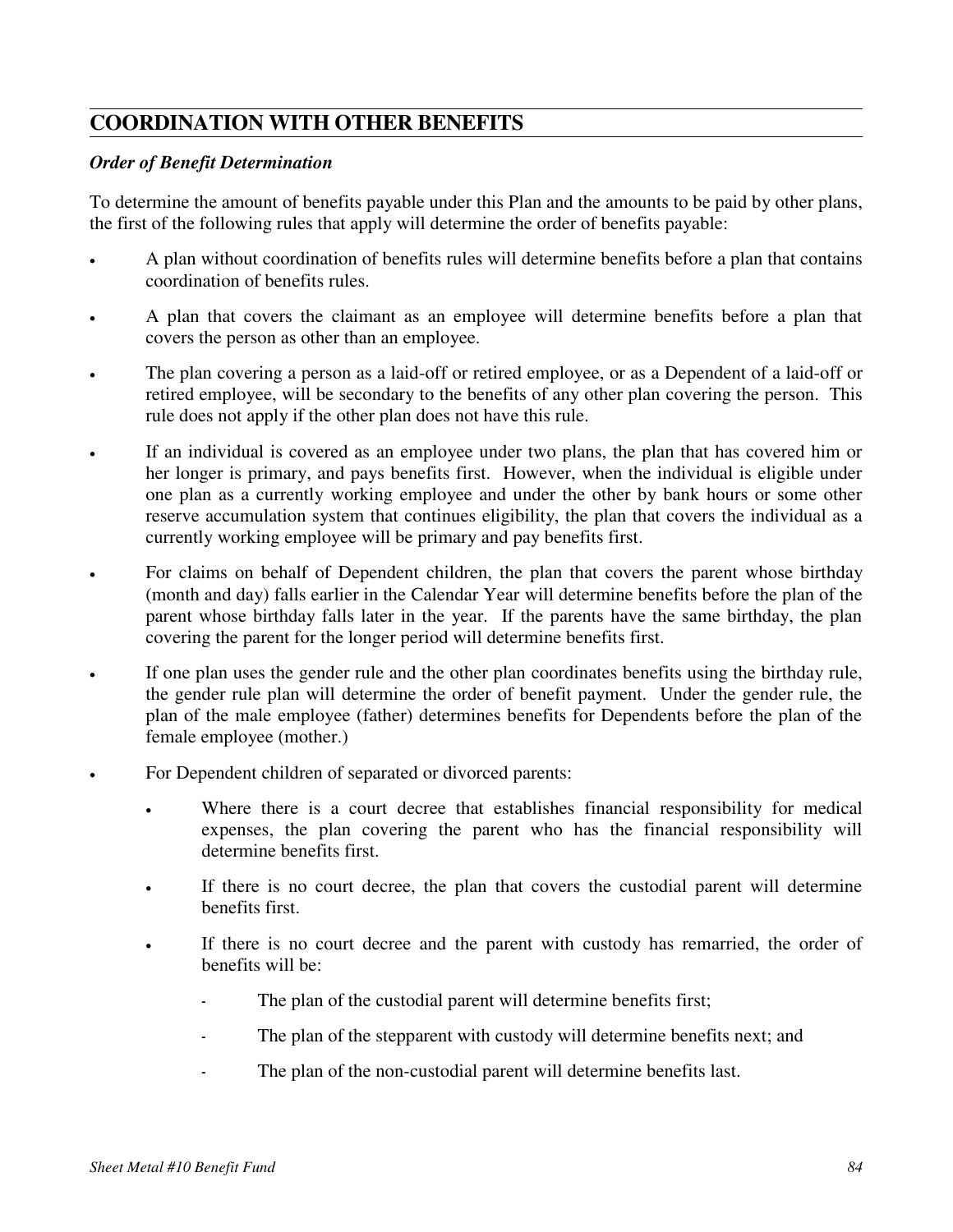## **COORDINATION WITH MEDICARE**

Medicare (Title XVIII of the Social Security Act, as amended) provides a program of health insurance. The benefits payable under this Plan will be coordinated with the benefits payable under Medicare.

For eligible active employees, Age 65 and older, this Plan will be primary. This means that you will first be reimbursed under this Plan and, if there are any expenses remaining unpaid, you will then be reimbursed for those expenses for which benefits are payable under Medicare. This also applies to a spouse of an active employee if both the employee and spouse are Age 65 or older.

Once you retire, even if you are continuing coverage under the Active Eligible Employees' Plan due to hours previously earned, this Plan will be secondary and Medicare will be primary.

Once you retire and are entitled to Medicare, medical benefits will be coordinated with Medicare whether or not you actually enroll for such coverage. **This means that if you are eligible for Medicare, but not enrolled in Part A or Part B, benefits provided by the Plan will be reduced by the amount Medicare would have paid if you had enrolled.** The Plan's prescription drug coverage is actuarially equivalent to Medicare Part D, prescription drug coverage. If you enroll for Medicare Part D, you will lose prescription drug benefits under this Plan.

**It is very important that you enroll in both Parts A and B when eligible. If you are not enrolled in Medicare, you should immediately contact your local Social Security office. If you have further questions, call the Fund Office for assistance.** 

The Medicare coordination of benefits rules apply before any other coordination of benefits rules of this Plan.

## *Effect on Benefits*

If this Plan is primary, this Plan will pay benefits without considering the other plans.

If this Plan is secondary, Medicare Benefits are determined or paid first, then benefits under this Plan are paid.

If Medicare is primary and you also have the Supplemental Medicare Wraparound Plus (SMW+) program coverage, then the order of payment is:

- 1. Medicare pays first.
- 2. Submit your Medicare Explanation of Benefits (EOB) to SMW+ for their payment.
- 3. Submit the Medicare and SMW+ EOB's to Wilson-McShane Corporation for any final payments.

The combined Medicare, SMW+, and Plan benefits will not exceed 100% of the expense incurred.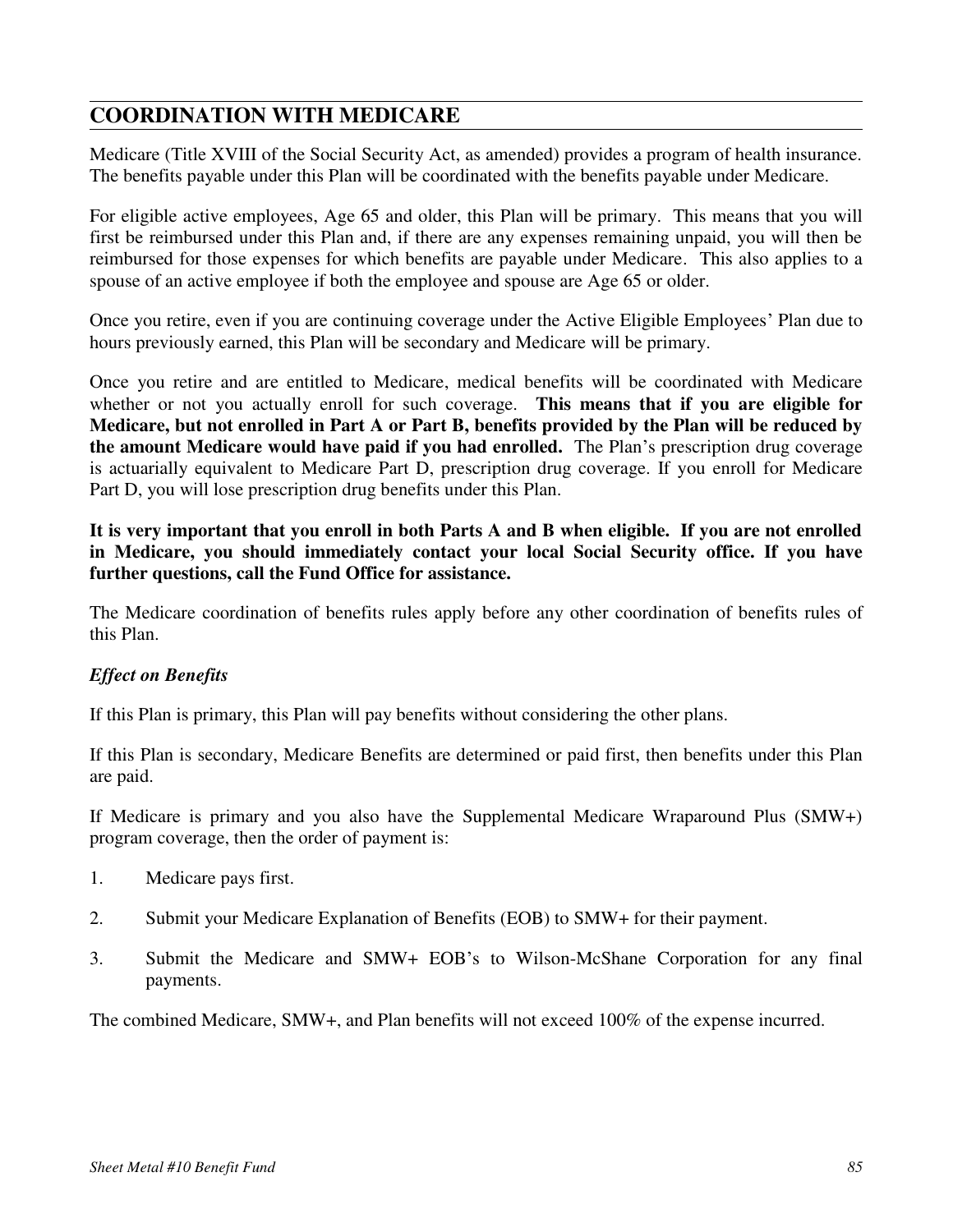# **COORDINATION WITH MEDICARE**

## *Order of Benefit Determination*

## *For You*

This Plan has primary responsibility for your claims, if all of the following apply:

- You are at least Age 65;
- You are eligible for Medicare Part A solely because of age; and
- You are actively employed by an employer that pays all or part of the required contributions for eligibility.

This Plan has secondary responsibility for your claims when you are eligible for Medicare Part A because of age and you are not actively employed by a Contributing Employer who pays all or part of the required contributions for eligibility.

## *For Your Dependent Spouse*

This Plan has primary responsibility for your Dependent spouse's claims if all of the following apply:

- Your spouse is at least Age 65;
- Your spouse is eligible for Medicare Part A solely because of age; and
- You are actively employed by an employer that pays all or part of the required contributions for eligibility.

## *For a Participant With End-Stage Renal Disease*

This Plan has secondary responsibility for the claims of an eligible person who is eligible for primary Medicare Benefits because of end-stage renal disease. This Plan has primary responsibility for such claims during the waiting period even if the person is also eligible for Medicare due to age.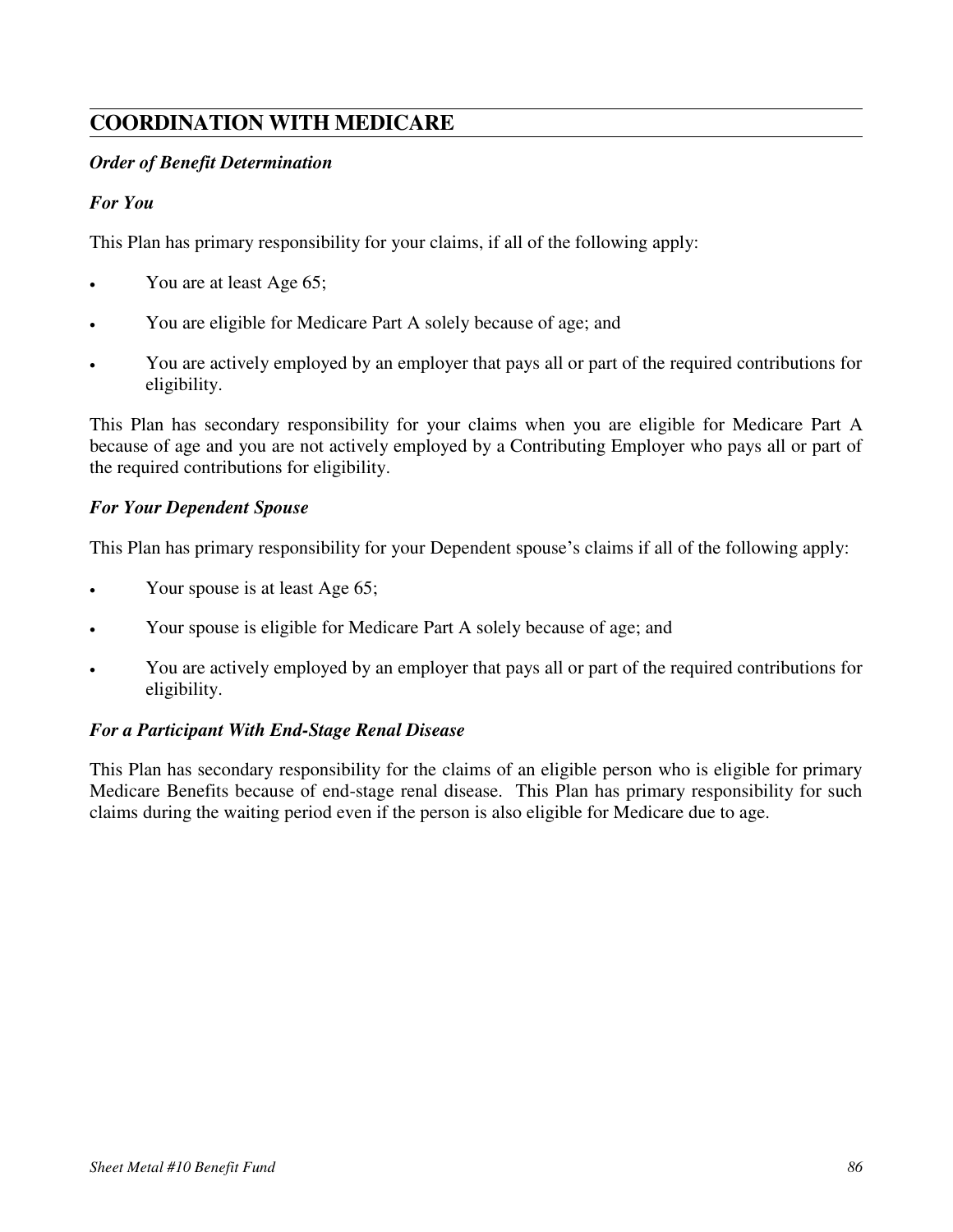## **SUBROGATION AND REIMBURSEMENT**

The Plan has a first priority subrogation and reimbursement right if it provides benefits resulting from or related to an injury, occurrence, or condition for which the subrogee has a right of redress against any third party. For purposes of this Subrogation and Reimbursement section, subrogee means the participant, employee, dependent, beneficiary, representative (including a Trustee in a wrongful death action), an administrator of an estate, or any other person asserting a claim related to the injury, claim, action, or occurrence under this section.

What does first priority right of subrogation and reimbursement mean? It means that if the Plan pays benefits which are, in any way, compensated by a third party, such as an insurance company, the subrogee agrees that when a recovery is made from that third party, the Plan is fully reimbursed out of that recovery for the benefits the Plan previously paid. If the subrogee does not agree to the Plan's subrogation and reimbursement rules, benefits will not be paid.

For example, the subrogation and reimbursement right may apply if a subrogee is injured at work, in an automobile accident, at a home or business, in an assault, as a result of medical or other negligence, or in any other way for which a third party has or may have responsibility. If a recovery is obtained from a third party, such as an insurance company, the Plan will be paid first and to the full extent of the benefits it paid. The subrogee receives payment only after the Plan is fully reimbursed.

The rights of subrogation and reimbursement are incorporated into this Plan for the benefit of each subrogee in recognition of the fact that the value of benefits provided to each employee or dependent will be maintained and enhanced by enforcement of these rights.

## *Subrogation and Reimbursement Rules for the Plan.*

The following rules apply to the Plan's right of Subrogation and Reimbursement:

Subrogation and Reimbursement Rights in Return for Benefits: In return for the receipt of benefits from the Plan, the subrogee agrees that the Plan has the subrogation and reimbursement rights as described in this Subrogation and Reimbursement section. Further, the subrogee and their attorney will sign a Subrogation Agreement with the Plan acknowledging the Plan's subrogation and reimbursement rights prior to payment, or further payment, of benefits. Benefits will not be paid if the subrogee and/or their attorney refuses to sign the Subrogation Agreement. The Plan's subrogation and reimbursement rights to benefits paid prior to Plan notice of a subrogation and reimbursement right are not impacted if the subrogee and (if represented) their attorney refuses to sign the Subrogation Agreement. Should the subrogee and/or their attorney fail to sign the required Subrogation Agreement, the Plan will take any and all action necessary to protect its subrogation and reimbursement rights, including denying the payment of benefits, offsetting any future benefits payable under the Plan, recouping any benefits previously paid, suspending and/or terminating coverage under the Plan.

Plan Granted Constructive Trust or Equitable Lien: The Plan's subrogation and reimbursement rights grant the Plan an equitable lien on the proceeds of any recovery obtained by the subrogee from a third party, whether by settlement, judgment, or otherwise and in consideration for the payment of benefits, the aforementioned individual(s) agree to the same. When a recovery is obtained, the recovery proceeds are held in trust for the Plan. The Plan then imposes a constructive trust or equitable lien on the recovery proceeds and is paid to the full extent of its equitable subrogation and reimbursement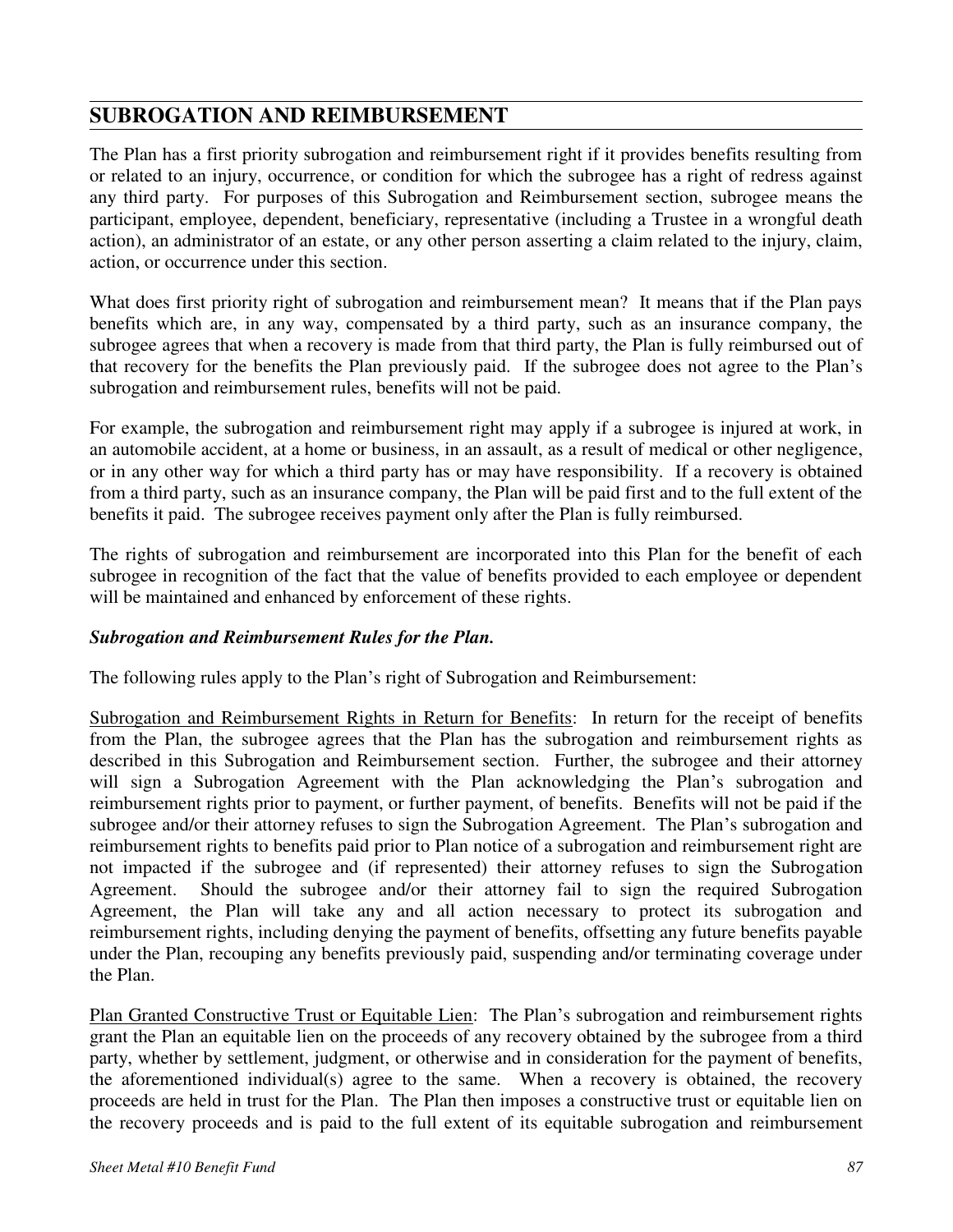## **SUBROGATION AND REIMBURSEMENT**

rights. If the subrogee fails to hold the recovery proceeds in trust or in any other way prejudices or adversely impacts the Plan's subrogation and reimbursement rights, the Plan reserves the right to, among other things, and at the discretion of the Trustees, pursue all available equitable remedies, pursue all available legal remedies, offset any benefits payable under the Plan, recoup any benefits previously paid, suspend all benefits available under the Plan, deny all claims related to the incident in which a recovery was received in addition to non-related claims submitted by the subrogee, or terminate coverage of the subrogee or subrogees.

Subrogee Constructive Trust and/or Equitable Lien Duties: The subrogee is required to use his or her best efforts to preserve the Plan's right of subrogation and reimbursement. This will include, but not be limited to, the subrogee's causing of the Plan's subrogation or reimbursement interest to be paid to the Plan, advising their legal counsel to segregate the Plan's subrogation or reimbursement interest to be held in such legal counsel's trust account until the Plan's interest is agreed to or completely adjudicated, and not allowing any other disbursement from any settlement or judgment proceeds to subrogee, subrogee's attorney, or any other third party, prior to complete disbursement to the Plan. Should subrogee fail to use their best efforts to preserve the Plan's right of subrogation and reimbursement, including but not limited to, the actions set forth in the paragraph above as well as the entirety of these subrogation provisions and the terms of the Plan as a whole, subrogee's coverage under the Plan will terminate until such time as the Plan is made whole, including the reimbursement of all interest, attorney's fees and costs reasonably incurred. Only upon the Plan's being made whole, may the subrogee make application to the Board of Trustees of the Plan for reinstatement of their coverage.

Plan Paid First: Amounts recovered or recoverable by or on the subrogee's behalf are paid to the Plan first, to the full extent of its subrogation and reimbursement rights, and the remaining balance, if any, to you. The Plan's subrogation and reimbursement right comes first even if the subrogee is not paid for all of their claims for damages. If the Plan's subrogation and reimbursement rights are not fully satisfied directly by a third party, the Plan's right to reimbursement may be enforced to the full extent of any recovery that the subrogee may have received or may be entitled to receive from the third party.

Right to Take Action: The Plan's right of subrogation and reimbursement is an equitable one and applies to all categories of benefits paid by the Plan. The Plan can bring action (including in the subrogee's name) breach of contract, specific performance, injunction or any other equitable action necessary to protect its rights in the cause of action, right of recovery or recovery by a subrogee. The Plan will commence any action it deems appropriate against a subrogee, an attorney or any third party to protect its subrogation and reimbursement rights. The subrogation and reimbursement right applies to claims of eligible Dependents covered by the Plan regardless of whether such Dependent is legally obligated for expenses of treatment.

Applies to All Rights of Recovery or Causes of Action: The Plan's subrogation and reimbursement rights apply to any and all rights of recovery or causes of action the subrogee has or may have against any third party, regardless of whether such person or entity has the right, legal or otherwise, to recover the medical expenses paid by the Plan.

No Assignment: You cannot assign any rights or causes of action you may have against a third party to recover medical expenses without the express written consent of the Plan.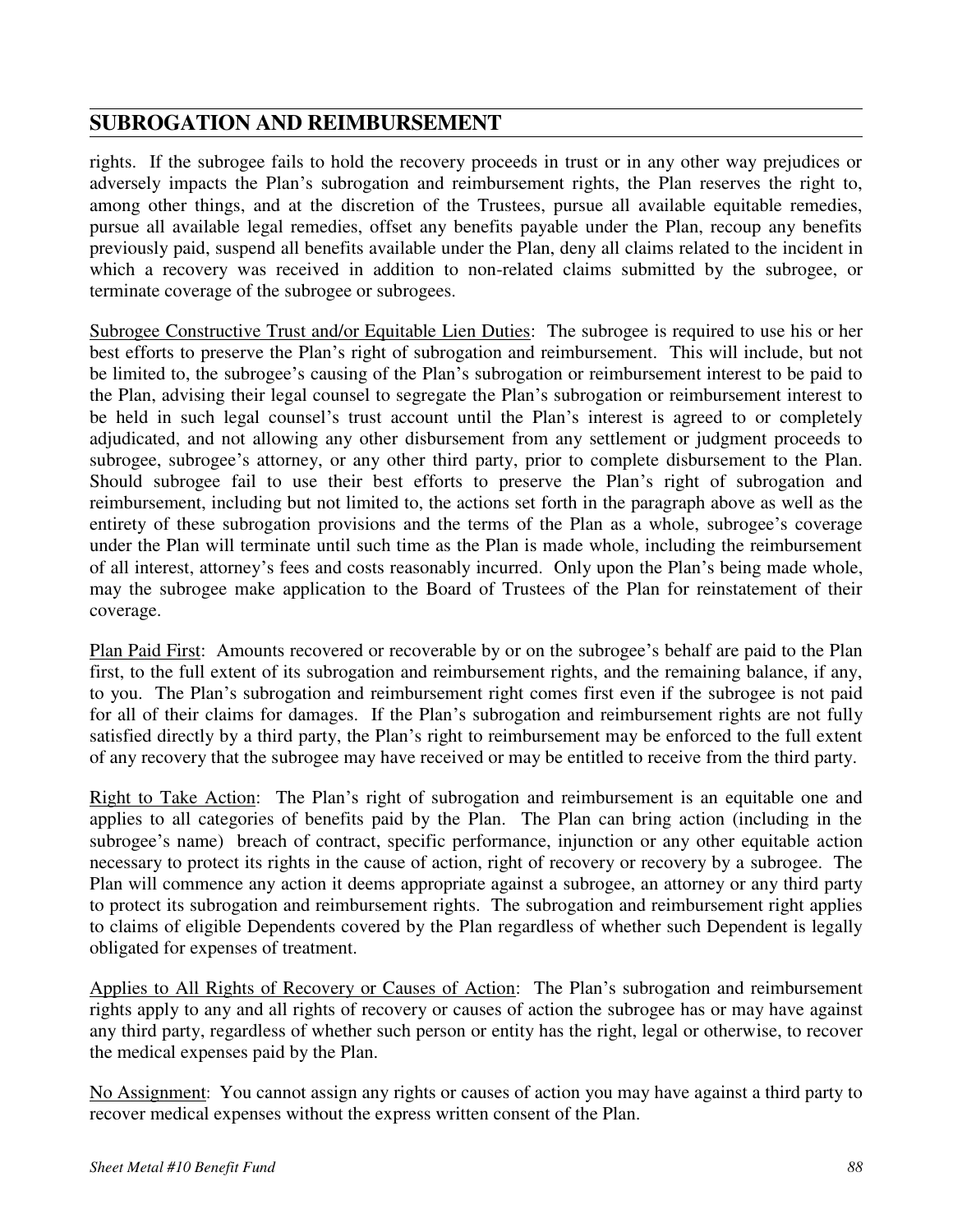## **SUBROGATION AND REIMBURSEMENT**

Full Cooperation: The subrogee will cooperate fully with the Plan and do nothing to prejudice or adversely affect the Plan's subrogation and reimbursement rights. Benefits will be denied if you do not cooperate with the Plan. This includes, but is not limited to, responding to any Plan request for information and updates.

Notification to the Plan: The subrogee must promptly advise the Plan Administrator, in writing, of any claim being made against any person or entity to pay the subrogee for their injuries, sickness, or death. Further, the subrogee must periodically update the Plan regarding the claim and notify the Plan of a settlement prior to reaching a compromise of their claims. The subrogee must promptly notify the Plan Administrator, in writing, with the name, address, and telephone number of their attorney in the event a claim is pursued.

Third Party: Third party includes, but is not limited to, all individuals, entities, federal, state or local governments, and insurers (including, but not limited to, liability, medical expense, wage loss, Workers Compensation, premises liability, no-fault, uninsured or underinsured motorist insurers), who reimburse, compensate, pay, or are liable for a subrogee's losses, damages, injuries, or claims relating in any way to the injury, occurrence, conditions, or circumstances leading to the Plan's payment of benefits. This right of subrogation and reimbursement exists regardless of whether the policy of insurance is owned by the subrogee.

Apportionment, Comparative Fault, Contributory Negligence, Make-Whole, and Common-Fund Doctrines Do Not Apply: The Plan's subrogation and reimbursement rights include all portions of the subrogee's claims regardless of any allocation or apportionment that purports to dispose of any portion of the claims not otherwise subject to subrogation, including, but not limited to, any apportionment for pain and suffering, wage loss, partial or total disability, or to a spouse for loss of consortium. The Plan's subrogation and reimbursement rights are not affected, reduced, or eliminated by comparative fault, contributory negligence, the make-whole and common-fund doctrines, or any other equitable defenses.

Attorney's Fees: The Plan will not be responsible for any attorney's fees or costs incurred by the subrogee in any legal proceeding or claim for recovery, unless prior to incurring such fees or costs, the Trustees agree in writing to pay all or some portion of attorney's fees or costs.

Course and Scope of Employment: If the Plan has paid benefits for any injury which arises out of, and in the course and scope of, employment, the Plan's right of subrogation and reimbursement will apply to all awards or settlements received by the subrogee regardless of how the award or settlement is characterized and regardless of whether the Plan has intervened in the action. If attorney's fees are awarded to the subrogee's attorney from the Plan's recovery, the subrogee will reimburse the Plan for the attorney's fees.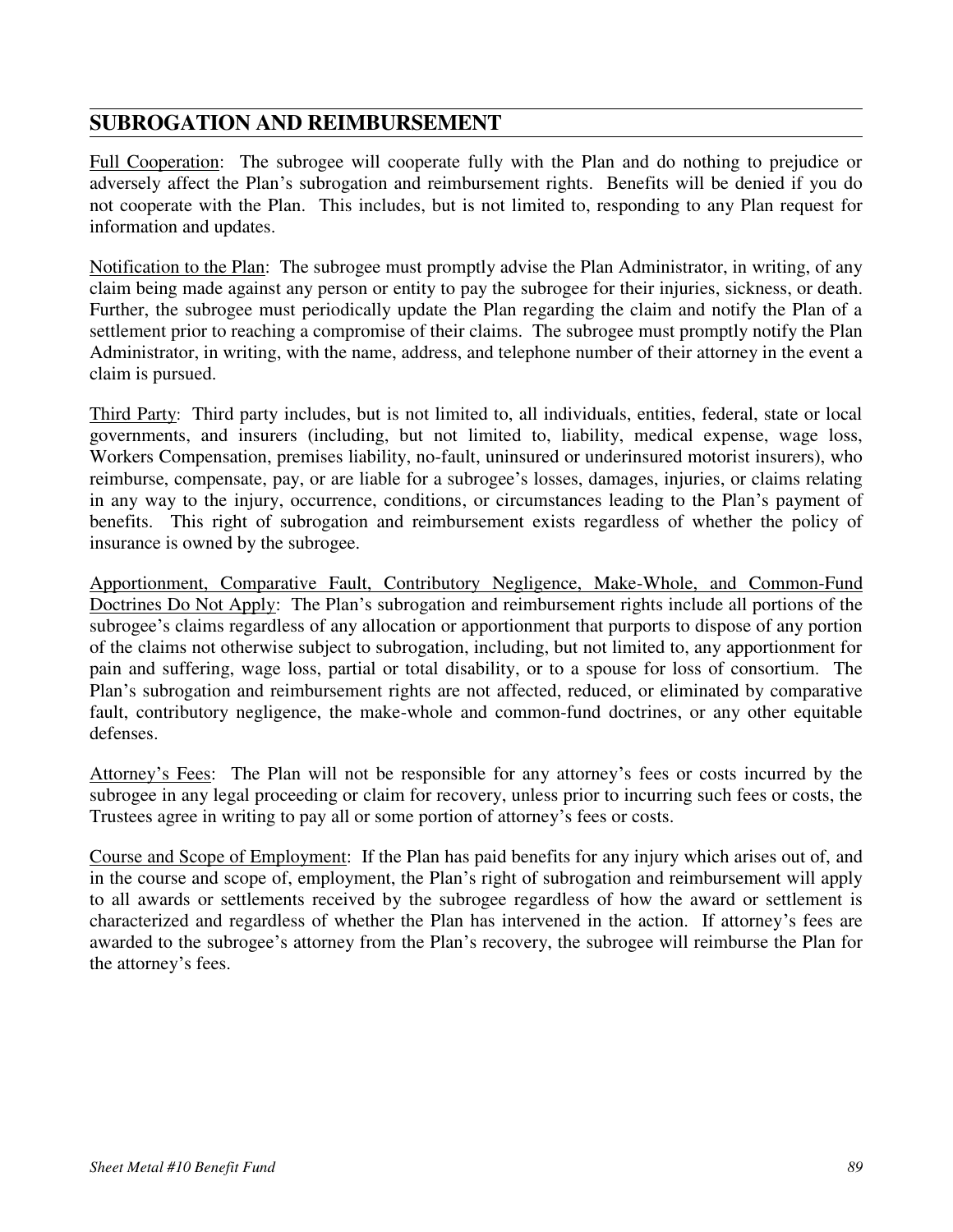## **IMPORTANT INFORMATION ABOUT THE FUND**

The following information is provided to help you identify this Fund and the people who are involved in its operation, as required under the Employee Retirement Income Security Act of 1974 (ERISA).

#### *Fund Name*

Sheet Metal #10 Benefit Fund

#### *Board of Trustees*

A Board of Trustees is responsible for the operation of this Fund. The Board of Trustees consists of an equal number of employer and Union representatives. If you wish to contact the Board of Trustees, you may use the address and phone number below:

Board of Trustees Sheet Metal #10 Benefit Fund 1681 East Cope Avenue, Suite B Maplewood, MN 55109-2631 651-770-0991

The Board of Trustees is both the Plan Sponsor and the Plan Administrator.

As of May 1, 2018, the Trustees of this Fund are:

Matt Fairbanks (Chairman of Board) Sheet Metal Workers' Local 10 1681 East Cope Avenue Maplewood MN 55109

Jim Bowman Sheet Metal Workers' Local 10 1681 East Cope Avenue Maplewood MN 55109

Steve Raatikka, Business Agent Sheet Metal Workers' Local 10 1681 East Cope Avenue Maplewood MN 55109

## *UNION TRUSTEES EMPLOYER TRUSTEES*

John Quarnstrom (Financial Secretary) SMARCA, Inc. 1405 Lilac Drive N. Suite 100 Minneapolis MN 55422-4598

James Bigham SMARCA, Inc. 1405 Lilac Drive N. Suite 100 Minneapolis MN 55422-4598

Michael Jenson General Sheet Metal 2330 Louisiana Avenue N. Minneapolis MN 55427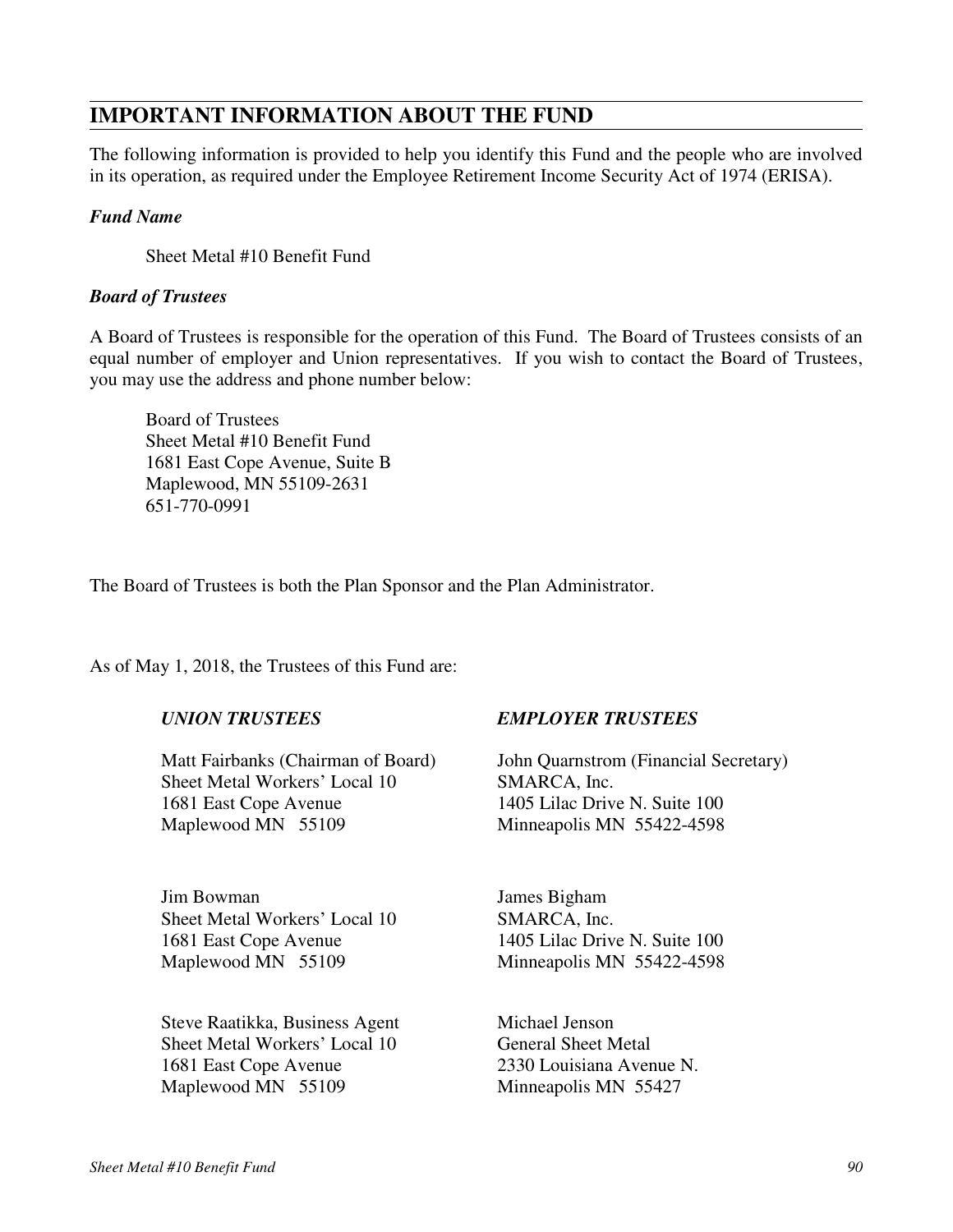# **IMPORTANT INFORMATION ABOUT THE BENEFIT FUND**

Peter Leitschuh Sheet Metal Workers' Local 10 1681 East Cope Avenue Maplewood MN 55109

Michael Corcoran Sheet Metal Workers' Local 10 1681 East Cope Avenue Maplewood MN 55109

#### *UNION TRUSTEES EMPLOYER TRUSTEES*

Andy Graham Modern Heating & Air 2318 First Street NE. Minneapolis MN 55418

#### *Identification Number*

The number assigned to this Fund by the Board of Trustees pursuant to instructions of the Internal Revenue Service is 501.

The employer identification number assigned to the Board of Trustees by the Internal Revenue Service is 41-0871191.

#### *Plan Year*

The Plan's fiscal year for the purpose of maintaining records and filing various governmental records and filing various governmental reports is the annual period January 1 through December 31.

#### *Agent for Service of Legal Process*

Ms. Sheila Rice is the Plan's agent for service of legal process. If legal disputes involving the Plan arise, any legal documents should be served upon Ms. Rice or upon any of the individual Trustees at the address shown in this Summary Plan Description.

#### *Source of Contributions*

The benefits provided by the Fund are financed by employer contributions. The amount of employer contributions is based on a fixed rate per hour worked, which is determined by the provisions of the applicable collective bargaining agreements.

#### *Plan Type*

This Fund is maintained to provide Death, disability, Hospital, surgical, medical, dental and vision benefits for eligible employees and their eligible Dependents. All benefits are provided on a selffunded basis directly from the Fund's assets. All benefits are provided directly by the Plan from Plan assets.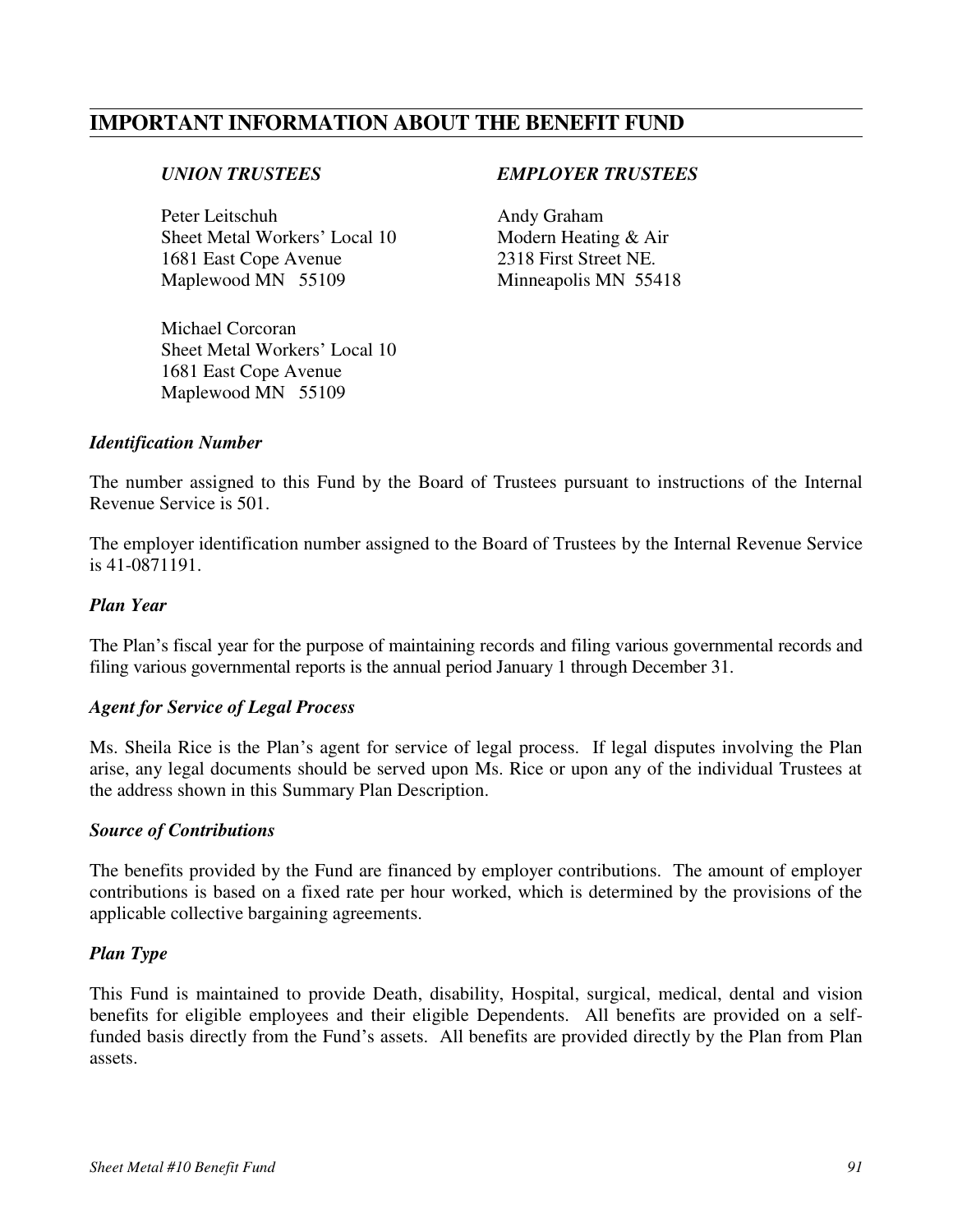# **IMPORTANT INFORMATION ABOUT THE BENEFIT FUND**

## *Trust Fund*

All assets are held in trust by the Board of Trustees for the purpose of providing benefits to eligible employees and their eligible Dependents and defraying reasonable administrative expenses.

The benefits are paid according to Plan provisions out of the Trust Fund. If you have any questions or problems, you have the right to get answers from the Trustees who administer the Plan.

## *Benefits Mistakenly Paid*

As a Plan Participant, you agree to comply with the Plan's rules, including but not limited to, eligibility, stated in this Summary Plan Description (SPD) and Plan Document. If the Plan pays benefits on your behalf, or on behalf of your Dependents, and the Plan later learns that you or your Dependents were ineligible to receive the benefits, then you or your Dependents agree to reimburse the Plan the amount of mistakenly paid benefits.

If the Plan discovers that it mistakenly paid benefits on your behalf or on behalf of your Dependents, then the Plan will notify you or your Dependents in writing of the mistaken payment and of the obligation to reimburse the Plan. If you or your Dependents refuse to reimburse the Plan for mistakenly paid benefits, then the Plan may bring a lawsuit against you or your Dependents for reimbursement of the mistakenly paid benefits or may withhold from future benefits any amounts due to the Plan. Additionally, if you or your Dependents refuse to reimburse the Plan for mistakenly paid benefits, whether or not the Plan commences a lawsuit against you or your Dependents, then you or your Dependents agree to pay the Plan's costs incurred in recovering or attempting to recover the mistakenly paid benefits, including but not limited to, the Plan's reasonable attorney's fees*.*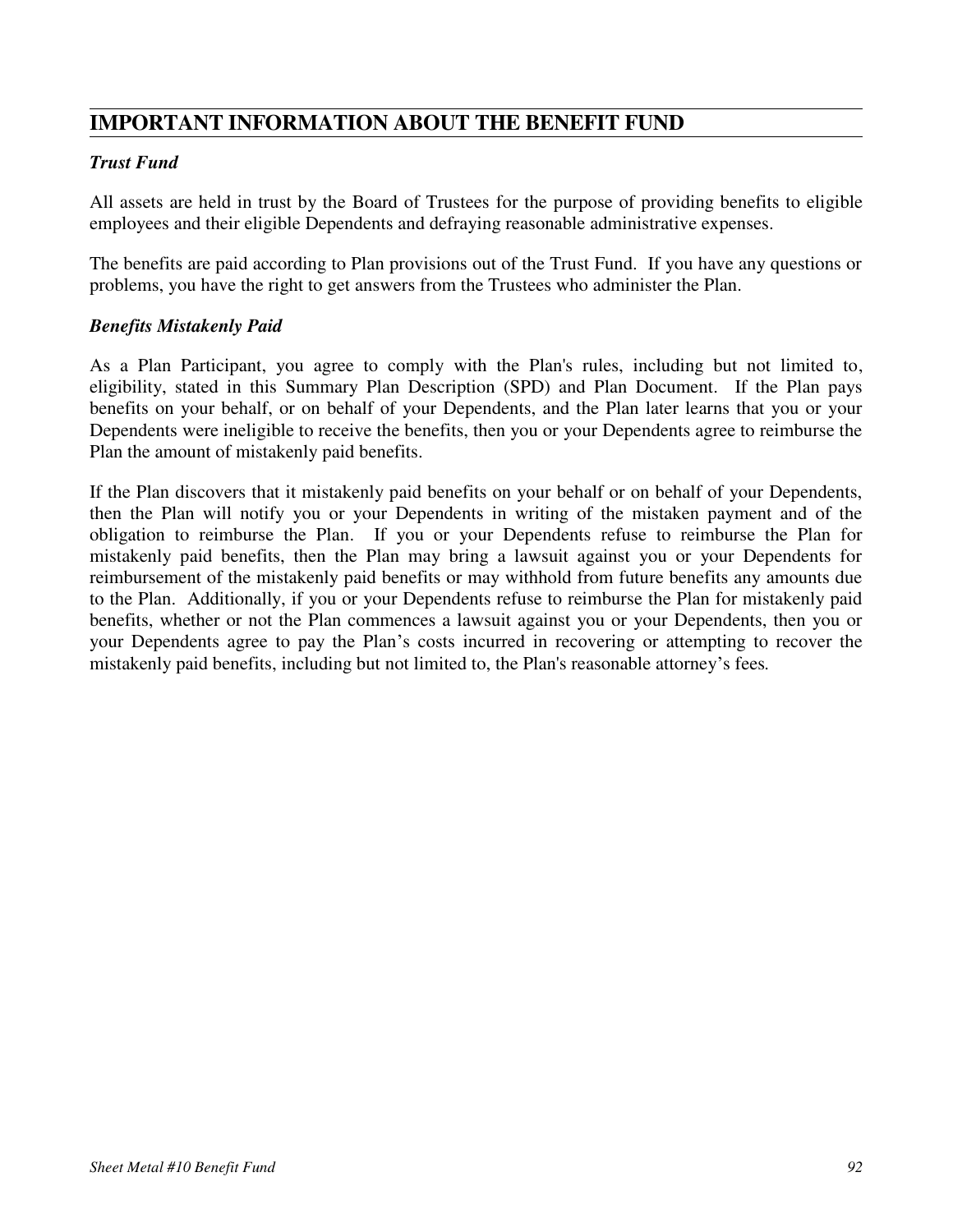## **STATEMENT OF ERISA RIGHTS**

*As a Participant in the Sheet Metal #10 Benefit Fund, you are entitled to certain rights and protections under the Employee Retirement Income Security Act of 1974 (ERISA). ERISA provides that all Plan Participants are entitled to the rights described in this section.* 

#### *Receive Information About Your Plan and Benefits*

You have the right to:

- 1. Examine, without charge, at the Plan Administrator's office and other specified locations, such as Union halls and worksites, all Plan documents, including insurance contracts, collective bargaining agreements, and a copy of the latest annual report (Form 5500 Series) filed by the Plan with the U.S. Department of Labor and available at the Public Disclosure Room of the Employee Benefits Security Administration (EBSA).
- 2. Obtain copies of all Plan documents and other Plan information upon written request to the Plan Administrator. The Plan Administrator may make a reasonable charge for the copies.
- 3. Receive a summary of the Plan's annual financial report. The Plan Administrator is required by law to furnish each Participant with a copy of this summary annual report.

#### *Continue Group Health Plan Coverage*

You also have the right to:

- 1. Continue health care coverage for yourself, spouse, or Dependents if there is a loss of coverage under the Plan because of a qualifying event. You or your Dependents may have to pay for such coverage. Review this SPD and the documents governing the Plan on the rules governing your COBRA Continuation Coverage rights.
- 2. Receive a Certificate of Creditable Coverage, free of charge, from your group health plan or health insurance issuer when you lose coverage under the Plan, when you become entitled to elect COBRA Continuation Coverage, or when your COBRA Continuation Coverage ends, if you request it before losing coverage or if you request it up to 24 months after losing coverage.

#### *Prudent Actions by Plan Fiduciaries*

In addition to creating rights for Plan Participants, ERISA imposes duties upon the people who are responsible for the operation of the employee benefit plan. The people who operate your Plan, called fiduciaries of the Plan, have a duty to do so prudently and in the interest of you and other plan Participants and beneficiaries. No one, including your employer, your Union, or any other person, may fire you or otherwise discriminate against you in any way to prevent you from obtaining a welfare benefit or exercising your rights under ERISA.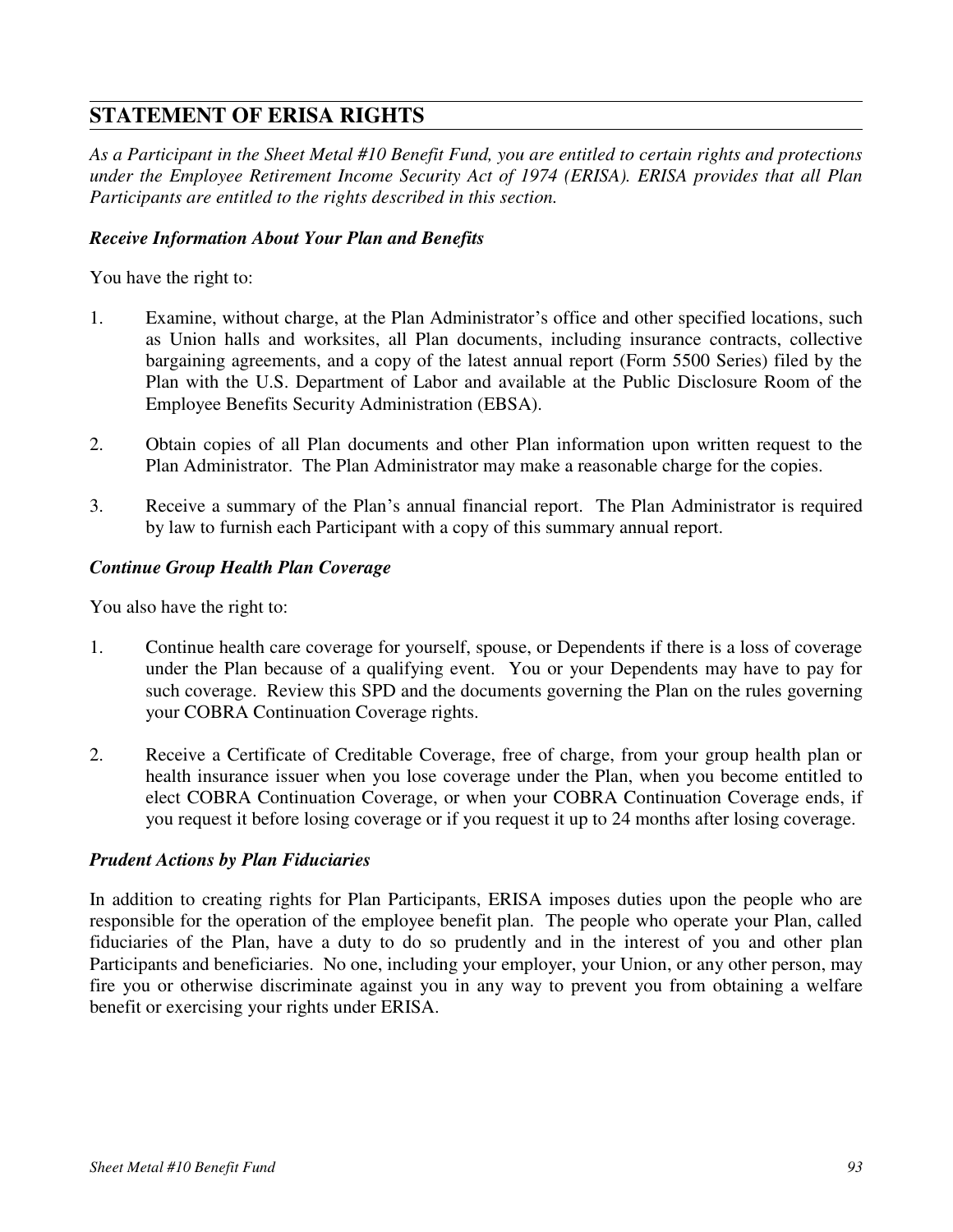## **STATEMENT OF ERISA RIGHTS**

#### *Enforce Your Rights*

If your claim for a welfare benefit is denied, in whole or in part, you have a right to know why this was done, to obtain copies of documents relating to the decision without charge, and to appeal any denial, all within certain time schedules.

Under ERISA, there are steps you can take to enforce the above rights. For instance, if you request materials from the Plan and do not receive them within 30 days, you may file suit in a federal court. In such a case, the court may require the Plan Administrator to provide the materials and pay you up to \$110 a day until you receive the materials, unless the materials were not sent because of reasons beyond the control of the Plan Administrator. If a claim for benefits is denied, in whole or in part, you may file suit in a state or federal court. However, you may not begin any legal action, including proceedings before administrative agencies, until you have followed and exhausted the Plan's claims and appeals procedures. In addition, if you disagree with the Plan's decision or lack thereof concerning the qualified status of a medical child support order, you may file suit in federal court.

If you believe that Plan fiduciaries have misused the Plan's money, or if you believe that you have been discriminated against for asserting your rights, you may seek assistance from the U.S. Department of Labor, or you may file suit in a federal court. The court will decide who should pay court costs and legal fees. If you are successful, the court may order the person you have sued to pay these costs and fees. If you lose, the court may order you to pay these costs and fees, for example, if it finds your claim frivolous.

#### *Assistance With Your Questions*

If you have any questions about your Plan, you should contact the Plan Administrator. If you have any questions about this statement or about your rights under ERISA, you should contact the Employee Benefits Security Administration (EBSA) at:

National Office Division of Technical Assistance and Inquiries Employee Benefits Security Administration U.S. Department of Labor 200 Constitution Avenue, N.W. Washington, D.C. 20210 866-444-3272

Nearest Regional Office Kansas City Regional Office 1100 Main Street, Suite 1200 Kansas City, MO 64105-5148 816-426-5131

For more information on your rights and responsibilities under ERISA or for a list of EBSA offices, contact the EBSA by visiting the website of the EBSA at www.dol.gov/ebsa.